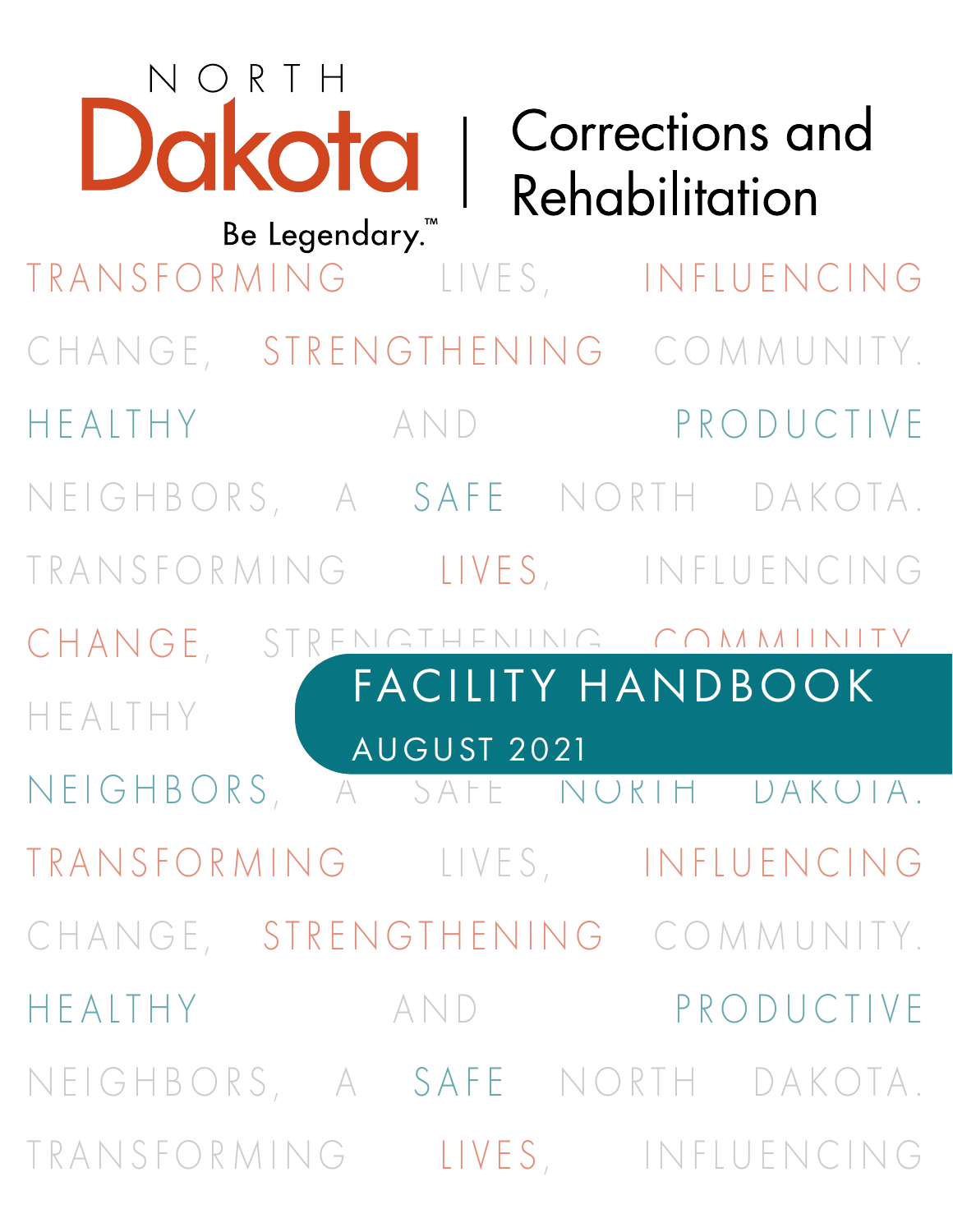# LETTER FROM THE DIRECTOR

August 1, 2021

This handbook is a reference guide to rules and other important information that you need to know. Please keep in mind that all information in this handbook is subject to change. The North Dakota Department of Corrections and Rehabilitation will publish memorandums of any changes and post on bulletin boards around the facility, the terminals, or state issued tablets.

If there are any questions about information in this handbook, please ask your assigned case manager for more information.

Sincerely,

Dave Krabbenhoft Director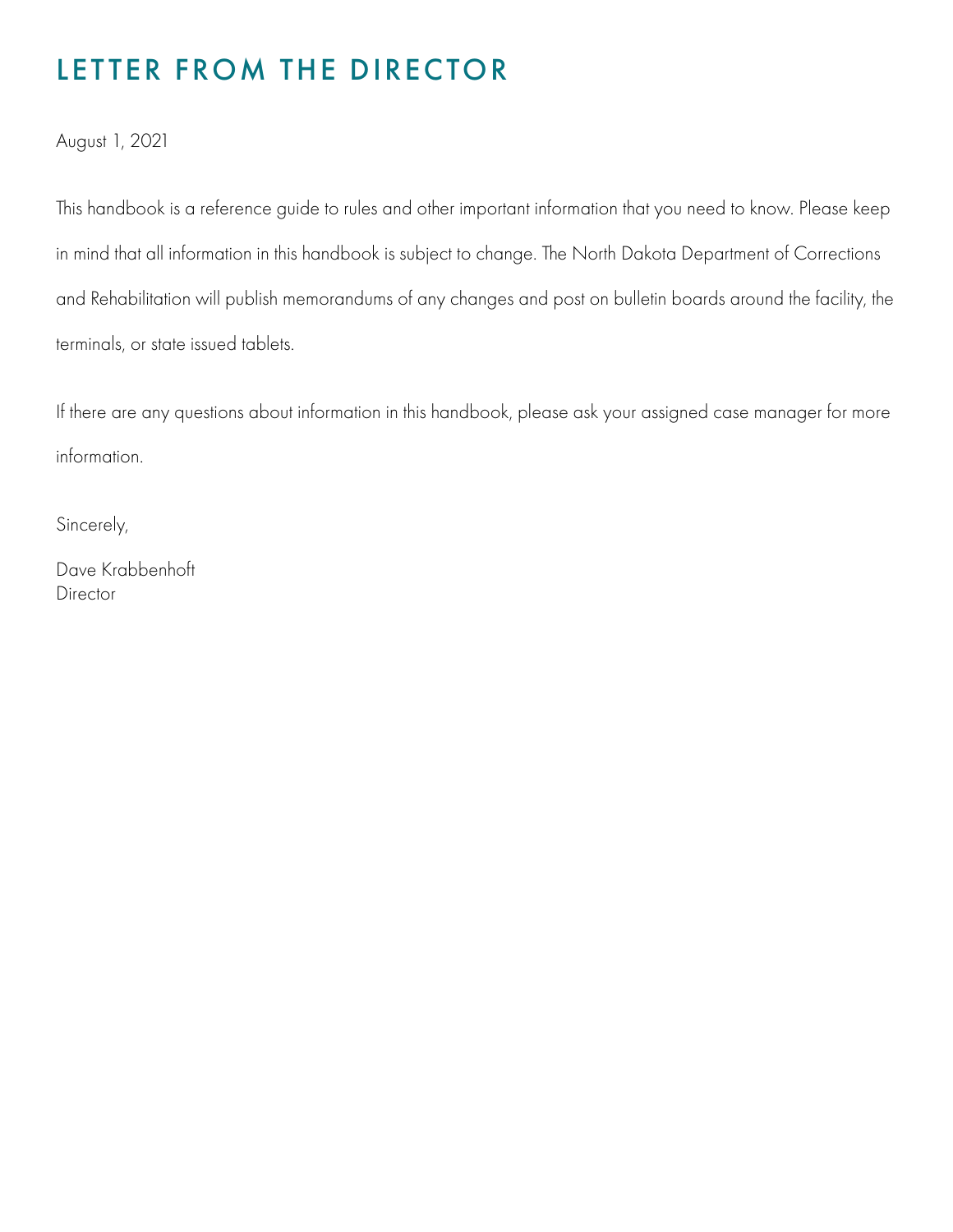| INTRODUCTION |  |
|--------------|--|
|              |  |
|              |  |
|              |  |
|              |  |
|              |  |
|              |  |
|              |  |
|              |  |
|              |  |
|              |  |
|              |  |
|              |  |
|              |  |
|              |  |
|              |  |
|              |  |
|              |  |
|              |  |
|              |  |
|              |  |
|              |  |
|              |  |
|              |  |
|              |  |
|              |  |
|              |  |
|              |  |
|              |  |
|              |  |
|              |  |
|              |  |
|              |  |
|              |  |
|              |  |
|              |  |
|              |  |
|              |  |
|              |  |
|              |  |
|              |  |
|              |  |
|              |  |
|              |  |
|              |  |
|              |  |
|              |  |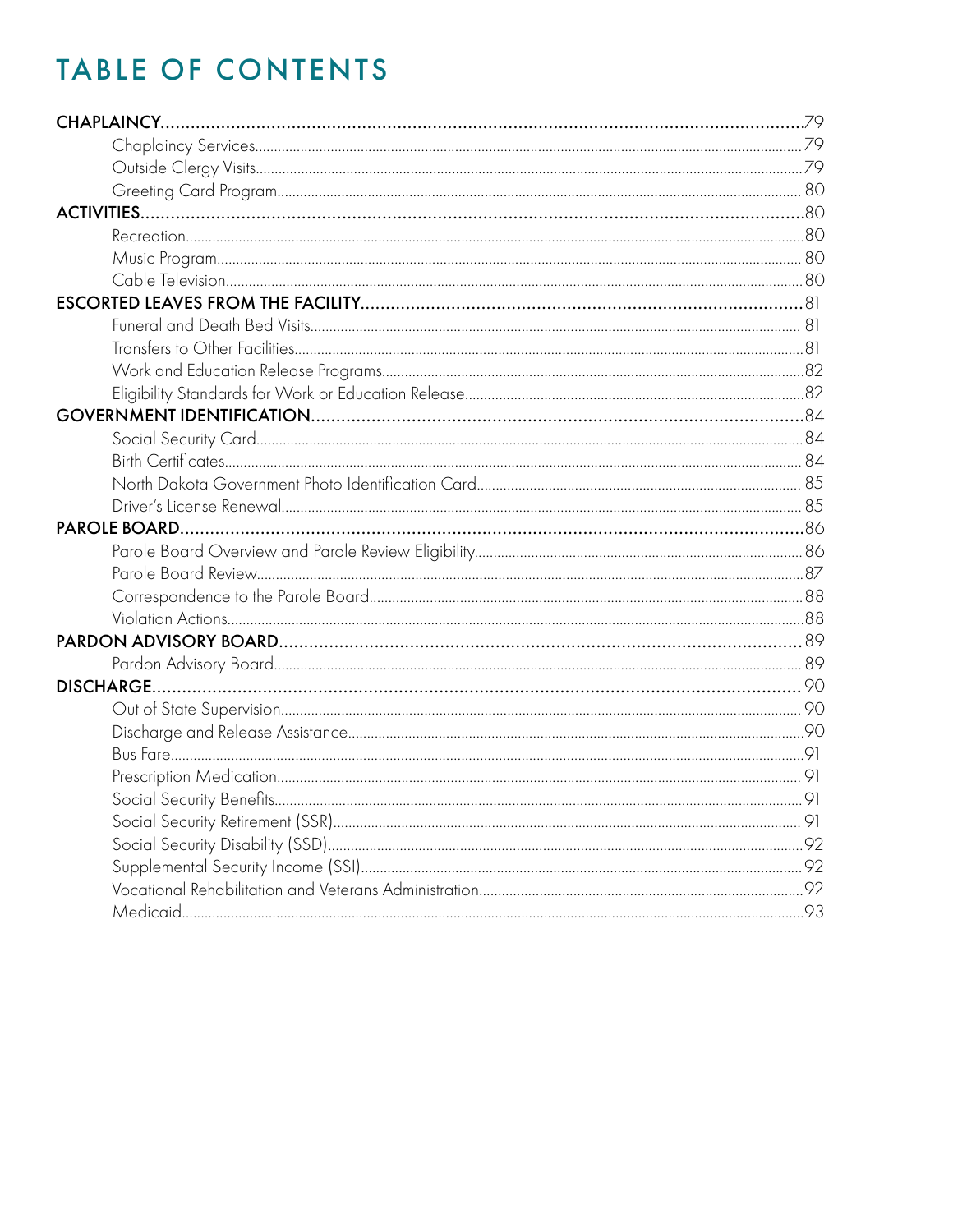# <span id="page-6-0"></span>INTRODUCTION

This handbook applies to all individuals sentenced to the custody of the North Dakota Department of Corrections and Rehabilitation ("DOCR"). The DOCR includes the North Dakota State Penitentiary ("NDSP"), James River Correctional Center ("JRCC"), and Missouri River Correctional Center ("MRCC"). You will be given an addendum to this handbook if you are housed at JRCC or MRCC for additional rules applicable to those facilities.

You are entitled to be treated respectfully, impartially, and fairly by all personnel. You have the responsibility to treat others, both staff and residents, in the same manner.

You are entitled to medically necessary health care, adequate meals, bedding, clothing, basic personal hygiene products, cleanliness, and exercise. It is your responsibility not to waste food, to maintain your clothing, to keep clean living quarters, and to maintain your personal health and hygiene.

# STATUTORY RESPONSIBILITIES AND FUNCTION

The authority for the rules and regulations in the handbook is in North Dakota Century Code ("N.D.C.C.") chapters 12-47, 12-48, 12-48.1, 12-54.1 and 54-23.3 unless otherwise indicated.

### MISSION STATEMENT

The DOCR's mission is: Transforming Lives. Influencing Change. Strengthening Community.

### ORIENTATION PROGRAM

You will complete an orientation program upon arrival. The major purpose of this orientation program is to instruct you in the operation of the facility and alleviate fears, apprehension, and confusion that many new arrivals may have. The orientation program includes psychological testing; an explanation of facility rules, visiting and correspondence policies; and information about the availability of work, education, and treatment programs. Most importantly, it is a time for you to reflect on the behaviors that brought you to prison and to begin to set goals to change those behaviors. You will plan your course of action for your incarceration during orientation.

The Facility Handbook, which describes the philosophy and rules of the facility, will be kept in your possession during your stay in Orientation. When you move out of Orientation, you will be required to return the handbook. The electronic version of the handbook is available on Securus terminals as well as on the tablets. Additional rules or rule changes to the handbook will be posted on the bulletin boards in the housing units and other relevant places. It is your responsibility to familiarize yourself with all the rules of the facility until you are discharged.

Near completion of Orientation, the Initial Classification Committee will determine your custody level and housing assignment. 7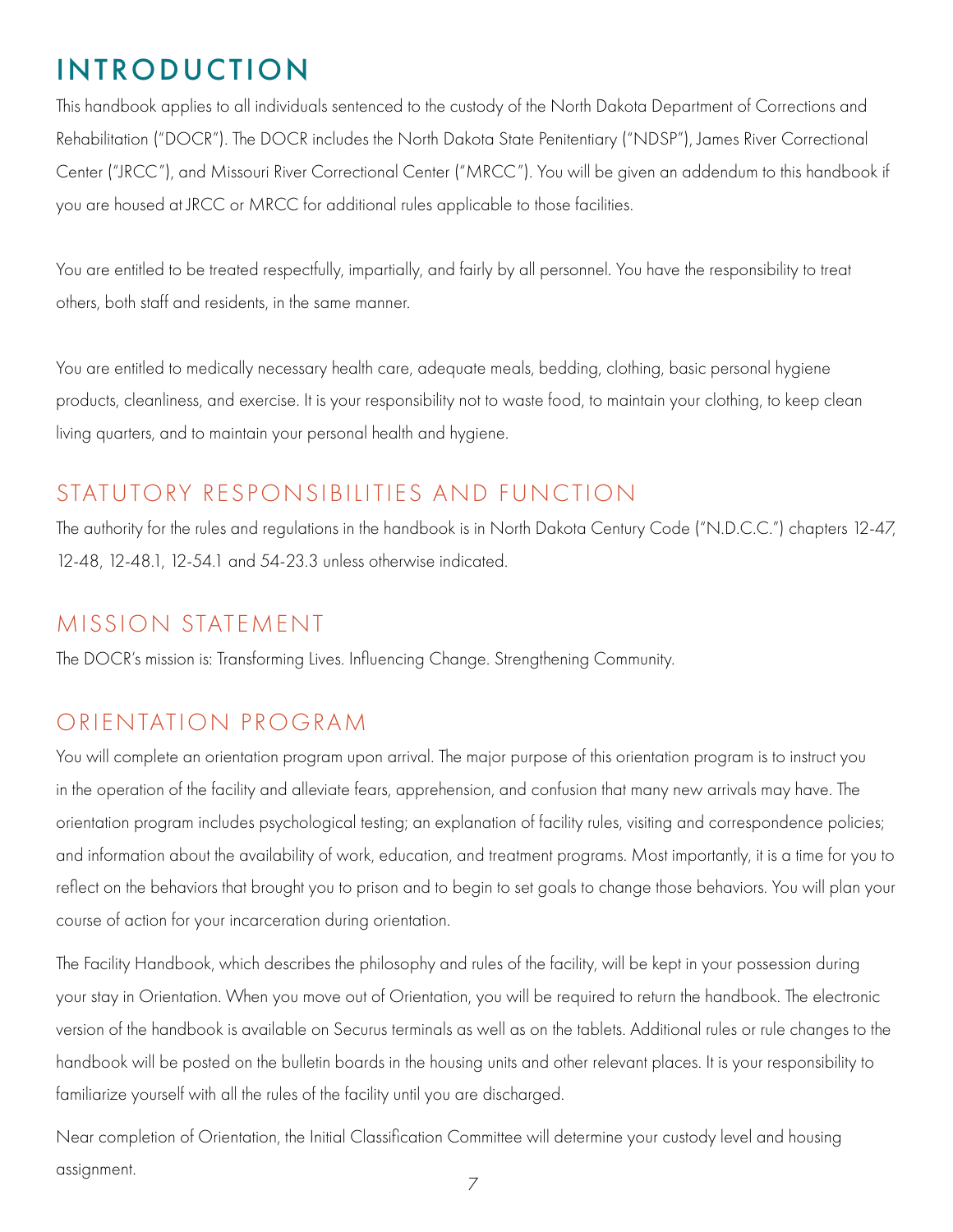### <span id="page-7-0"></span>UNIT MANAGEMENT

Unit management utilizes a multi-disciplinary team ("UM Team") to manage programs, housing, and day-to-day facility living while you are incarcerated to help prepare you for your transition back to the community. When you are assigned to a housing unit, a case manager will be assigned to you and will assist you in following your case plan. Your case plan will be reviewed with you periodically to ensure that appropriate goals and strategies are completed to reduce your risk to re-offend.

### UNIT PLAN

If you are transferred to another facility or a specialized unit, you will receive the necessary information about the new unit or facility.

# MINOR COMPLAINT RESOLUTION

It is important you follow the appropriate procedures to make requests, file complaints, or submit grievances. When possible, particularly for minor complaints, we encourage you to work with the staff at the most immediate level of contact capable of resolving the issue.

As an example, if there is a problem with the air temperature in your cell, it may be beneficial to follow this process (instead of immediately writing to the Warden, DOCR Director, or Governor to resolve this issue):

- 1. Contact an officer working in your housing unit.
- 2. If there is no resolution, contact your case manager.
- 3. If there is no resolution, contact the unit manager.
- 4. If there is no resolution, follow the grievance procedure discussed in a later chapter of this handbook.

# CLASSIFICATION

Your initial classification assignment will be made near the completion of orientation. The Initial Classification Committee will assign you a custody level. You may appeal the committee's custody level decision to the Director of Transitional Planning Services within 48 hours of your classification hearing. If you believe a custody level appeal is warranted, you may request a classification appeal form from staff in your housing unit. You may not appeal programming assignment, housing assignment, or parole-related decisions. If you have concerns with your current program or housing assignment, you may address your concerns with your case manager.

Individuals of all custody levels may be housed at NDSP or JRCC. Generally, NDSP houses maximum security individuals, JRCC houses individuals with custody levels of medium or lower, and individuals with minimum custody may be housed at the MRCC or other designated transition facilities.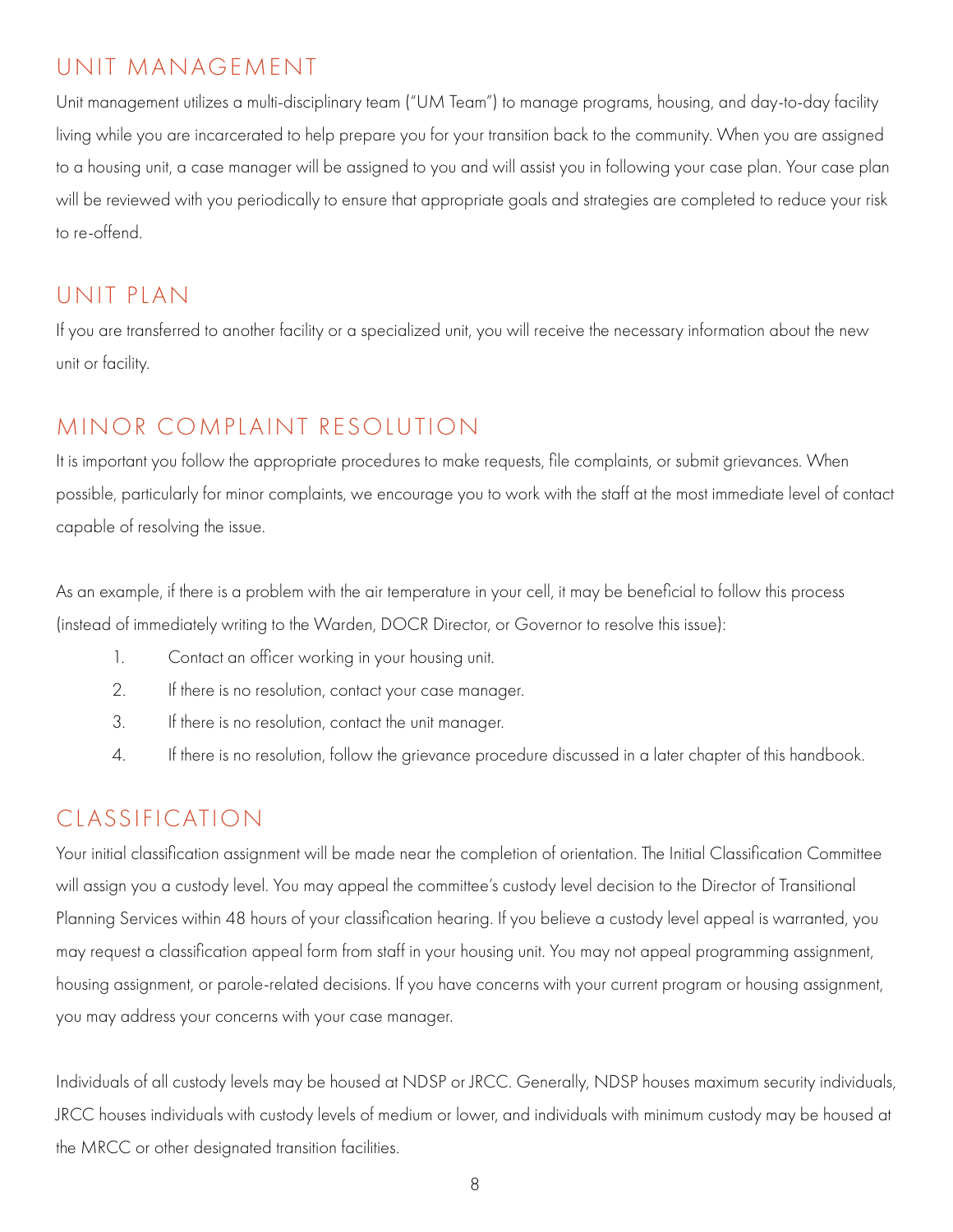# <span id="page-8-0"></span>CLASSIFICATION CONTINUED

After your initial review, the UM Team will review your custody level annually if you have 48 months or more to a release date or are already in minimum custody housing. The UM Team will review your custody level every six months if you have less than 48 months to a release date, are classified medium or maximum custody, and are housed in a medium or maximum-security facility. Your custody level may increase or decrease after the review. The UM Team will also review your custody level upon a change in your status, which includes federal and state detainers, disciplinary violations, or the commission of a criminal offense.

Housing, programs, and work assignments are made at the discretion of the administration. You do not have the right to be housed in any particular unit or to be assigned to any particular program or work assignment, regardless of your custody classification, and you do not have the right to a particular classification. You are subject to transfer from any unit, program, or work assignment to another unit, program, or work assignment that may be more or less restrictive as the result of a disciplinary action or if the change is in the best interest of the DOCR.

The Initial Classification Committee or unit management staff makes recommendations to the Warden of Transitional Facilities for minimum-security placement. You must meet the criteria for minimum security housing before you may request minimum security placement.

### PROCESS TO REQUEST MINIMUM SECURITY HOUSING

- 1. Talk to your case manager to see if you qualify for minimum-security housing. Factors used to determine minimum-security housing include:
	- a. Must be classified as minimum custody.
	- b. Less than 42 months remaining to serve.
	- c. No Felony Detainers.
	- d. Must be compliant with treatment, work, and education recommendations.
- 2. Your case manager will complete minimum custody transfer paperwork, to include a review of your criminal record and institutional behavior.
- 3. The classification director and unit manager will review your request. If approved, the request will be forwarded to the Warden of Transitional Facilities.
- 4. The Warden of Transitional Facilities will complete final review for approval or denial.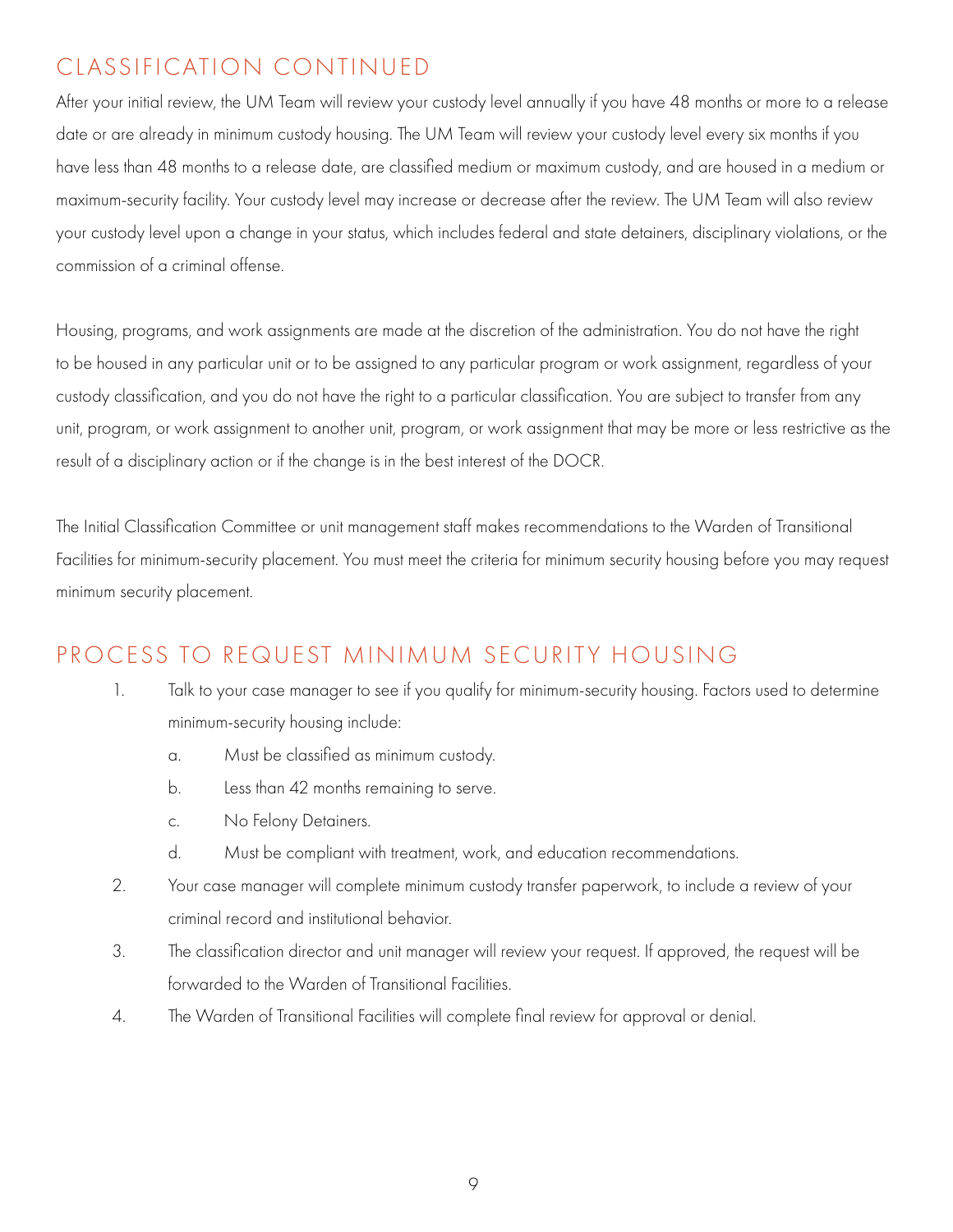## <span id="page-9-0"></span>PREFERRED HOUSING AT NDSP

- 1. Talk to your case manager to see if you qualify for preferred housing. The criteria for preferred housing is:
	- a. You have met with your case manager each month for the past three months.
	- b. You have received a positive behavior report or have had housing unit staff recognize you for your appropriate behaviors.
	- c. You must have 90 days incarceration in general housing and must be in compliance with work, education, and treatment recommendations.
	- d. You may not have been found guilty of a Level II incident report with disciplinary segregation sanctions or any Level III report in the last six months.
- 2. You must fill out a preferred housing application and turn it into your case manager. Your application must include a note of support from your case manager.
- 3. If you are currently living in preferred housing, you will be removed from preferred housing for a minimum of six months if
	- a. You are not in compliance with work, education, or treatment recommendations;
	- b. You have been found guilty of a Level II incident report with disciplinary segregation sanctions; or
	- c. You have been found guilty of any Level III report.

# PRISON RAPE ELIMINATION ACT (PREA)

The DOCR maintains zero tolerance of all forms of sexual abuse and sexual harassment of residents by other residents, staff, contractors or volunteers. Sexual abuse or sexual harassment includes:

- 1. Sexual Abuse of a Resident by another Resident: This includes the commission of a sexual act if the victim does not consent to the sexual act; if the victim is coerced into a sexual act by overt or implied threats of violence or is unable to consent or refuse to consent to a sexual act because of coercion, persuasion, inducement, enticement or forcible compulsion; if the victim is incapable of giving consent by reason of custodial status; if the victim is incapable of consent by reason of being physically helpless, physically restrained, or mentally incapacitated; or by prostituting or otherwise sexually exploiting another person. A sexual act includes:
	- a. Contact between the penis and vulva or the penis and anus, including penetration, however slight;
	- b. Contact between the mouth and the penis, vulva, or anus;
	- c. Penetration of the anal or genital opening of another person, however slight, by a hand, finger, object or other instrument; or
- d. Any other intentional touching, either directly or through the clothing, of the genitalia, anus, groin, breast, inner thigh, or the buttocks of another person, excluding contact incidental to a physical dercation.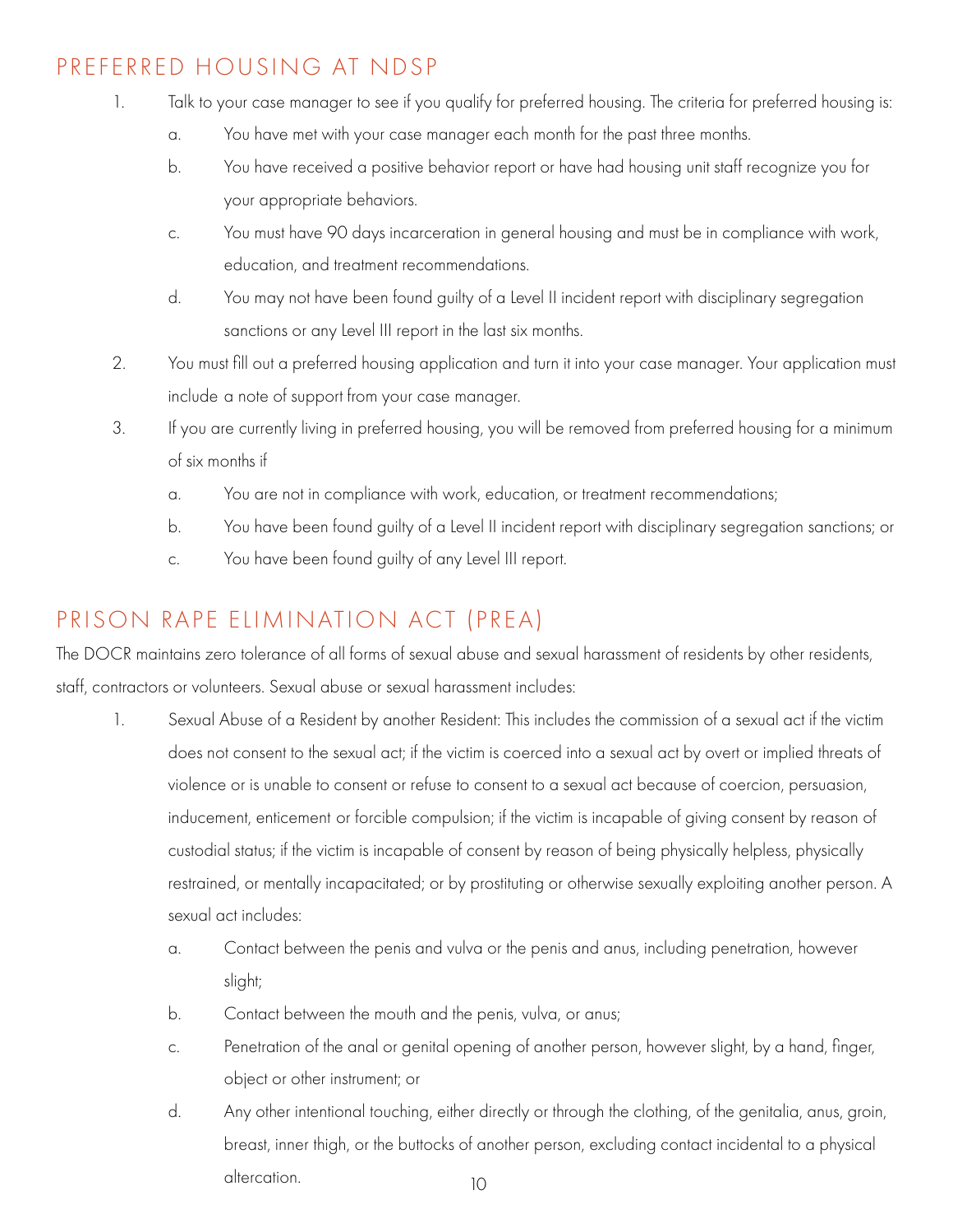## PRISON RAPE ELIMINATION ACT (PREA) CONTINUED

- 2. Sexual Abuse of a Resident by a Staff Member, Contractor, or Volunteer: This includes the following acts, with or without the consent of the resident:
	- a. Contact between the penis and vulva or the penis and anus, including penetration, however slight;
	- b. Contact between the mouth and the penis, vulva, or anus;
	- c. Contact between the mouth and any body part where the staff member, contractor, or volunteer has the intent to abuse, arouse, or gratify sexual desire;
	- d. Penetration of the anal or genital opening of another person, however slight, by a hand, finger, object or other instrument, that is unrelated to official duties or where the staff member, contractor, or volunteer has the intent to abuse, arouse, or gratify sexual desire;
	- e. Any other intentional touching, either directly or through the clothing, of or with the genitalia, anus, groin, breast, inner thigh, or the buttocks that is unrelated to official duties or when the staff member, contractor, or volunteer has the intent to abuse, arouse, or gratify sexual desire;
	- f. Any display by a staff member, contractor, or volunteer of his or her uncovered genitalia, buttocks, or breast in the presence of a resident;
	- g. Any attempt, threat or request by a staff member, contractor, or volunteer to engage in an act described in subsections a. - f. of this section; or
	- h. Voyeurism by a staff member, contractor, or volunteer.
- 3. Sexual Harassment: This includes:
	- a. Sexual advances, requests for sexual favors, or verbal comments, gestures, or actions of a sexual nature by one resident directed toward another person, including demeaning references to gender, sexually suggestive or derogatory comments about body or clothing, or obscene language or gestures.
	- b. Sexual advances, requests for sexual favors, verbal comments, gestures, or actions of a sexual nature to one resident, by a staff member, contractor, or volunteer, including demeaning references to gender, sexually suggestive or derogatory comments about body or clothing, or obscene language or gestures.

You have the right to be free from sexual harassment, sexual abuse, and retaliation by other residents, employees, contractors, or volunteers.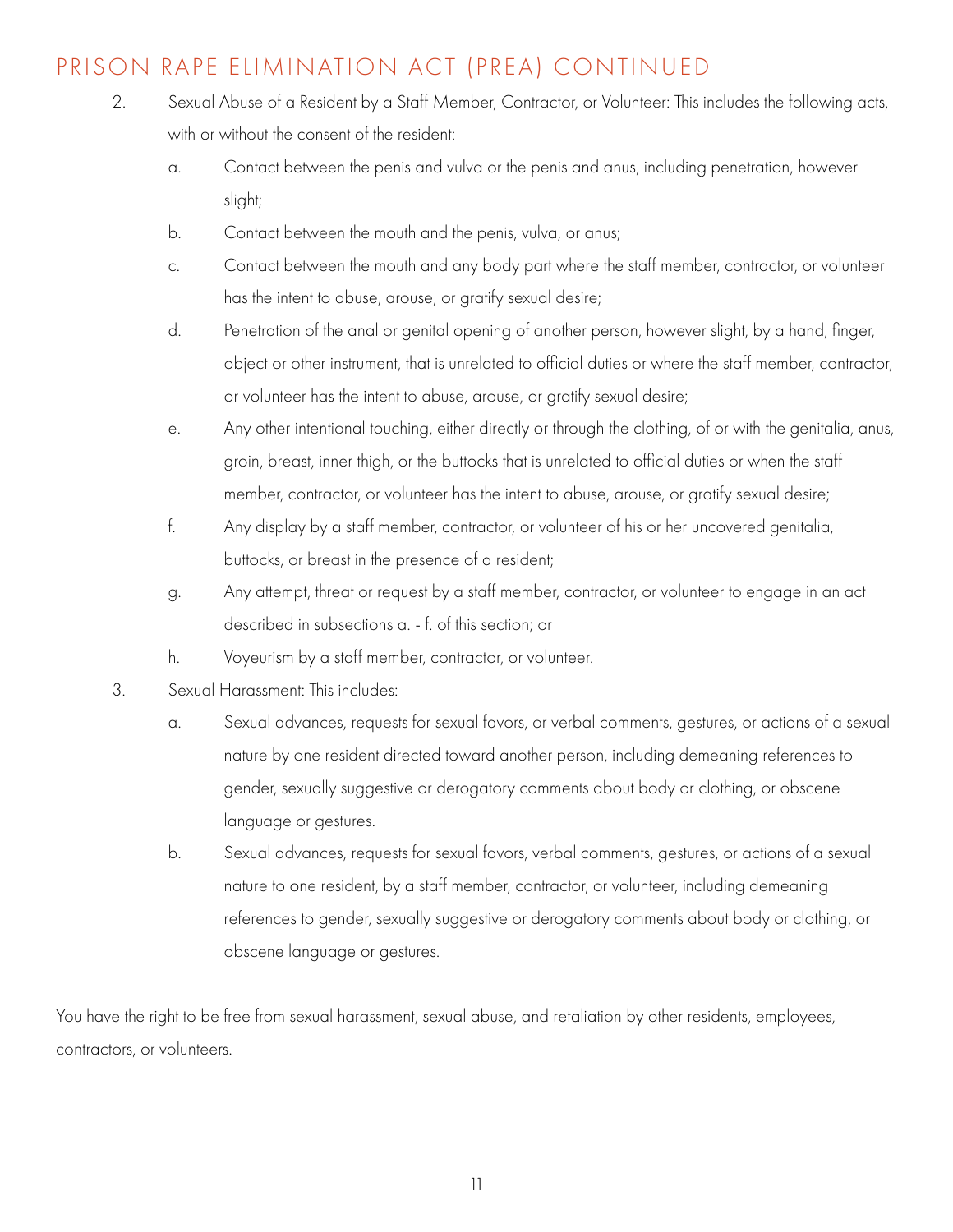## PRISON RAPE ELIMINATION ACT (PREA) CONTINUED

During intake at NDSP, you will be provided with information regarding the Prison Rape Elimination Act (PREA). In addition, within 30 days of arrival you will receive comprehensive PREA training from DOCR staff. This training will be available to you regardless of disability or limited English proficiency. Information regarding PREA is posted throughout the facilities and is available in your Facility Handbook. In addition, PREA material will be provided to you at each DOCR facility.

You may report incidents of sexual harassment or sexual abuse by any resident, staff, contractor or volunteer to any DOCR staff verbally, in writing, anonymously, through third party reporting or by contacting the National Sexual Assault Hotline - Dial 1 for English, 1 for collect, followed by the facility PIN located on the posters near the telephones, then 7777.

Subsection (b) of Section 115.51 of 28 C.F.R. Part 115 requires the DOCR provide a means for you to report sexual abuse or harassment to another entity that is not a part of the DOCR. The other entity can receive and immediately forward reports of sexual abuse and harassment to DOCR officials and provide anonymity to you, if you request anonymity. The DOCR has entered into a Memorandum of Understanding with the North Dakota Highway Patrol to receive these reports. All reports will be reviewed by the North Dakota Highway Patrol and forwarded to the DOCR for appropriate action. Please complete the Notice of Prison Rape Elimination Act Allegation form available in your housing unit. After completing this form, send it to the following address

Administrative Services Division North Dakota Highway Patrol 600 East Boulevard Avenue - Dept. 504 Bismarck, ND 58505-0240

If you allege sexual harassment or sexual abuse, you will be free from retaliation by residents, employees, contractors, and volunteers for bringing a complaint.

You will be notified of the results of all investigations pertaining to substantiated or unsubstantiated allegations of sexual abuse or sexual harassment that either you have made or that have been made on your behalf.

You will be subject to disciplinary sanctions for false allegations of sexual harassment and sexual abuse by residents, employees, contractors, or volunteers.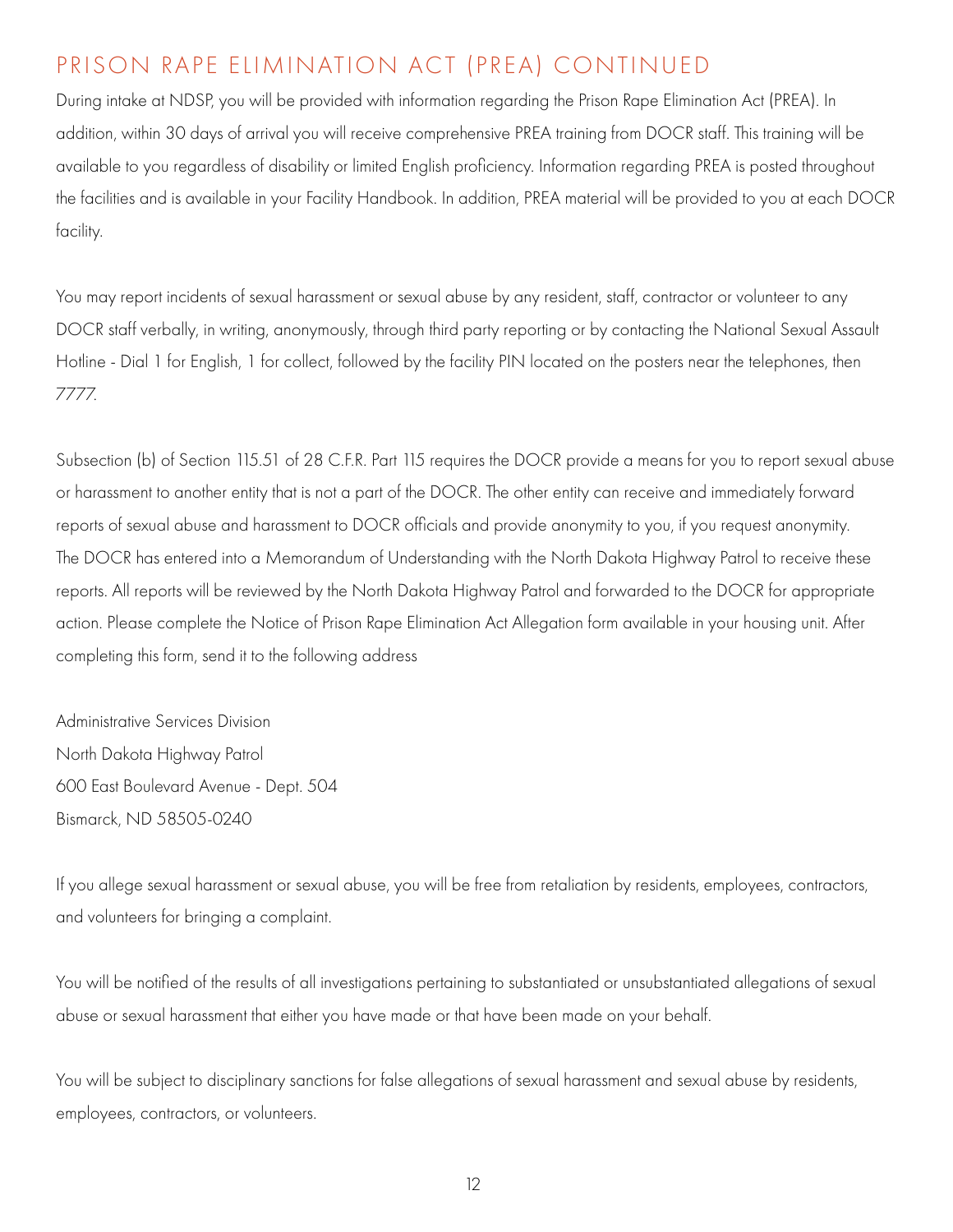# <span id="page-12-0"></span>RULES AND REGULATIONS OF THE FACILITY

### GENERAL RULES OF HOUSING UNITS

You are entitled to be informed of the rules and procedures concerning the operation of the facility. You have the responsibility to know and abide by the rules and procedures. The following rules apply to all housing units. If you have any questions concerning a certain area, please contact your housing supervisor.

- 1. You shall follow staff directives.
- 2. You are subject to assignment to a multiple occupancy cell or dorm. Assignment will be based on several factors, including classification, security concerns, and your needs. Individuals housed in multiple occupancy cells or dorms will equally share space, privileges, and responsibilities and may be held equally accountable for rule violations involving their cell or dorm.
- 3. You may not go into another individual's living quarters, another housing unit, tier, tier landing, or dormitory, unless authorized by staff. If you are found in any one of these areas without staff authorization, you are in an unauthorized area and subject to disciplinary action.
- 4. When housing units are opened for meals, recreation, or on an officer's orders, you shall leave your living quarters promptly and in an orderly manner. When returning to the housing unit, you shall go directly to your living quarters. You may not loiter on the tiers.
- 5. You are not allowed to leave your assigned housing unit unless authorized by staff. If you are found outside your assigned housing unit without staff authorization, you are in an unauthorized area and subject to disciplinary action.
- 6. When assigned to your living quarters or housing unit, you are responsible for checking for damage and contraband. You must report any concerns with the unit officer within 30 minutes of your placement. You are responsible for your living quarters' condition and anything found in your living quarters after your placement.
- 7. You are encouraged to use appropriate escalation to address issues, particularly minor complaints, within your housing unit to resolve problems.
- 8. You shall always wear headphones when using televisions, radios, or other electronic games or devices. A second party should not be able to hear the sound coming from your device or headphones. If you use your television, radio, electronic game, or device without headphones, you may be subject to disciplinary action.
- 9. Lights and appliances must be unplugged or turned off when you are not in your living quarters. Homemade lamps, speakers, electrical devices and alterations of extension cords or splices on electrical equipment are prohibited. Light fixtures must not be altered in any manner. No items may be placed over or on a lamp.
- 10. No items are allowed to be attached or hung on the cell bars, doors, or windows except your state-issued name tag.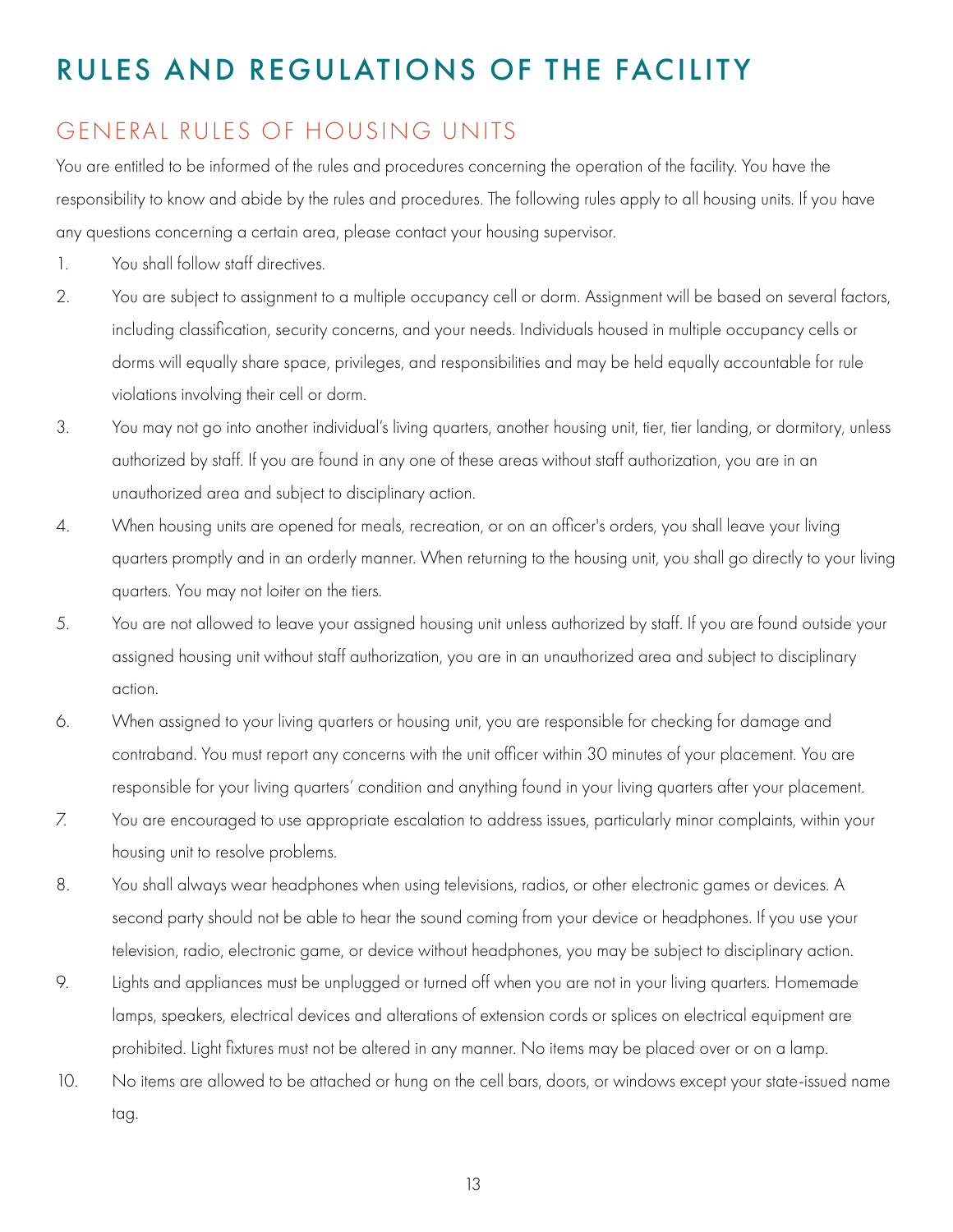## <span id="page-13-0"></span>GENERAL RULES OF HOUSING UNITS CONTINUED

- 11. Homemade shelves, clothes lines, desks, or tables are prohibited in living quarters. The standard living quarters' arrangement will be posted in the housing unit plans. All personal property must be stored as directed. All drawers must be facing out so officers can fully open them. Towels are not allowed to be used as shelf liners or dust covers for appliances or desks.
- 12. An area is designated to hang posters and pictures in your living quarters. This is the only area in which you are allowed to hang these items.
- 13. You shall keep your living quarters clean at all times. You shall make your bed before you leave your living quarters.
- 14. Communication within the facility must be in English language only. The Warden may grant an exception to this rule if you have been identified through orientation or assessments after orientation as having only limited English proficiency (LEP). Limited English proficiency means English is not your primary language and you only have limited ability to read, write, speak, or understand English. For the safety and security of staff and the facility, staff may require you to speak only English when they are present. Verbal and written communication entering or leaving the facility is to be in the English Language only. Exceptions will be made on an as needed basis.
- 15. You shall wear shirts, pants (or appropriate shorts), socks, and shoes whenever you are not in your living quarters. An exception to wearing shirts may be made when you are participating in outdoor recreation, but once you are back inside, you shall wear your shirt. You may only purchase or wear clothing in your actual size. If you have personal clothing larger than the appropriate pant (waist and length) or shirt size as determined by staff, you may be required to send the clothing out of the facility at your own expense.
- 16. The type of clothing and the manner in which it is worn may be dictated by individual facility or unit rules based upon health, safety, security, or other necessary reasons.
- 17. You are only allowed to use your personal media device in housing units and recreation areas unless authorized by the Warden.
- 18. You shall wear undergarments at all times, including while sleeping. You are expected to be fully clothed for appointments, work, visiting, classes, special events, and in all areas of the facility. Clothing must be worn in the manner in which it is made, and you cannot alter your clothing.
- 19. You are not allowed to transfer property to another individual.

### SEARCHES

Your person, property, and living quarters are subject to search at any time.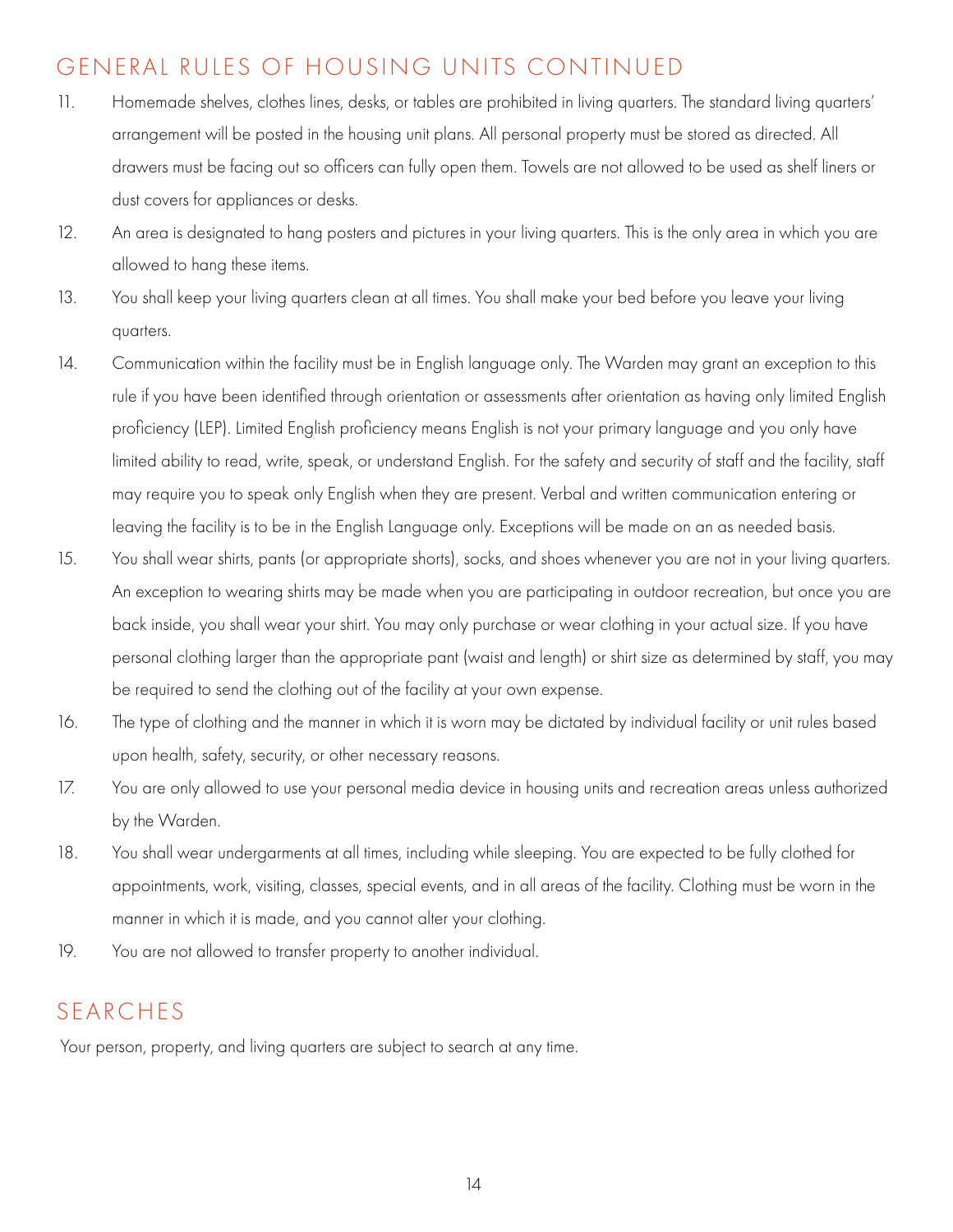# <span id="page-14-0"></span>DINING ROOM (IDR)

- 1. Meal times and procedures will be posted in your housing unit.
- 2. You must be properly and fully dressed (including shoes or boots and socks) for all meals.
- 3. You will have approximately twenty minutes to finish your meal.
- 4. You are not allowed to take any item to or from the food service area unless authorized by staff.

## CONTRABAND

Contraband means any item or article not authorized by the Warden, including items or articles:

- 1. That have not been issued to you by the facility.
- 2. That have not been purchased from commissary or allowed through authorized facility procedures.
- 3. That have been altered.
- 4. That are not being used for its intended purpose.
- 5. That are prohibited in this handbook.
- 6. That are in violation of state or federal law.

Possession of another individual's property is prohibited. Property in your possession that belongs to another individual is contraband. Items authorized for retention in some areas of the facility are contraband if they are found in unauthorized areas of the facility.

Contraband will be confiscated and may be held by the facility or turned over to law enforcement if it is in violation of state or federal law. Otherwise, you may be allowed to send it out at your expense.

### INDENTIFICATION CARDS

- 1. You will be issued one identification card ("ID card"). You shall have your ID card on your person when you leave your assigned living quarters. You are required to produce your ID card upon staff request and are prohibited from altering your ID card. ID cards damaged through normal wear and tear will be replaced at no cost.
- 2. If you lose your ID card, you must request a new ID card. You may be charged a fee for a replacement and may be restricted to your unit until a new ID card is issued.
- 3. Any change in your appearance will require a new picture and ID card to be issued, and you may be charged a fee for replacement.
- 4. You are not permitted to keep your ID or weight room card. You shall turn in your ID card to staff when you are discharged from the facility. Your discharge may be delayed if you do not have your ID card.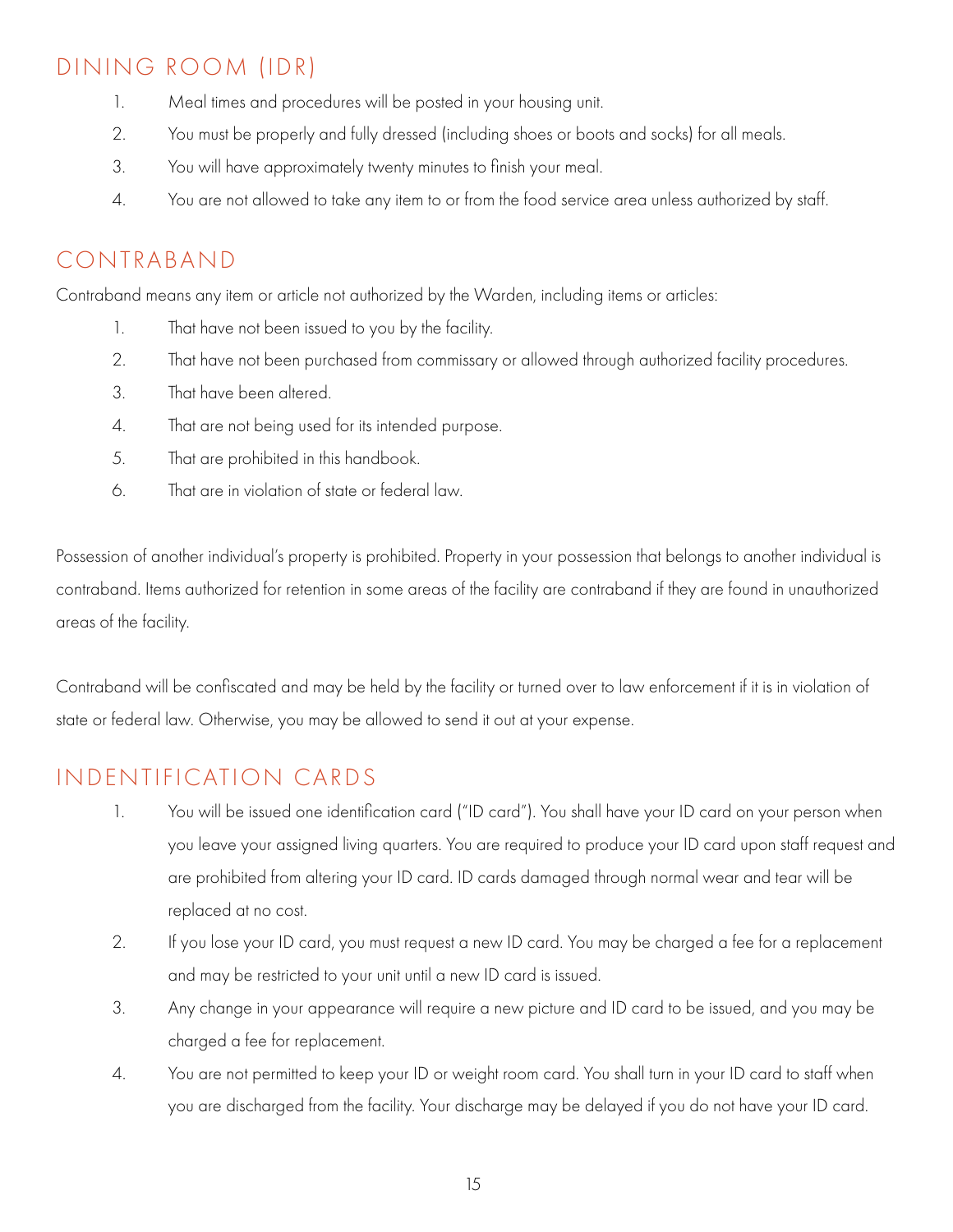### <span id="page-15-0"></span>DISCIPLINARY PROCESS

#### *LEVEL 1 INFRACTIONS*

When staff observe or suspect you have committed a rule violation, a staff member will meet with you to confront the behavior and discuss the infraction. If not resolved verbally, the employee may issue a Level I incident report. The report will be given to a staff member in the unit who will meet with you generally within 24 hours. If you are found guilty, the staff member will assign sanctions available for Level I infractions appropriate for the seriousness of the offense.

- 1. Staff will issue reports as soon as possible after the infraction occurs.
- 2. Sanctions applied will start immediately.
- 3. Level I sanctions may not be appealed.
- 4. A copy of the written report will be issued to you and the resolution officer shall send the report to your assigned case manager for review (review does not mean appeal).
- 5. Sanctions for violations of Level I infractions may not be suspended.
- 6. Sanctions do not run concurrently with disciplinary segregation time unless specified.

#### *ENHANCED LEVEL 1 INFRACTIONS*

In the event you committed an infraction in a way that displays a chronic failure to follow rules, creates a serious risk to the security or orderly running of the facility, or endangers any person or property, the reporting officer may request the imposition of sanctions available for Level II or Level III infractions. The unit case manager will determine if the sanctions may be enhanced to Level II and the Chief of Security will determine if the sanctions may be enhanced to Level III.

If Level II or Level III sanctions are appropriate, the infraction will be handled in accordance with procedures applicable to Level II or Level III infractions and will be regarded as though it were a Level II or Level III violation.

When the request for enhanced sanctions is not approved, the report will be heard as a Level I infraction.

#### *LEVEL 1 INFRACTIONS*

Conspire with, aid, solicit, command, accomplice to, or induce any individual to engage in, commit, or cause conduct which constitutes a Level I offense or offenses, or the attempt to commit a Level I offense or offenses, is the same as a violation of the substantive offense and is a level I infraction.

- 101. "Disorderly conduct" means any minor infraction, including nuisance, breach of the peace, offensive or immoral conduct, or arguments or altercations with other inmates, visitors, or an employee, officer, or official of the ND DOCR.
- 102. "Disobeying a verbal or written order from staff" means failure to comply with a lawful command from an employee, officer, or official of the ND DOCR.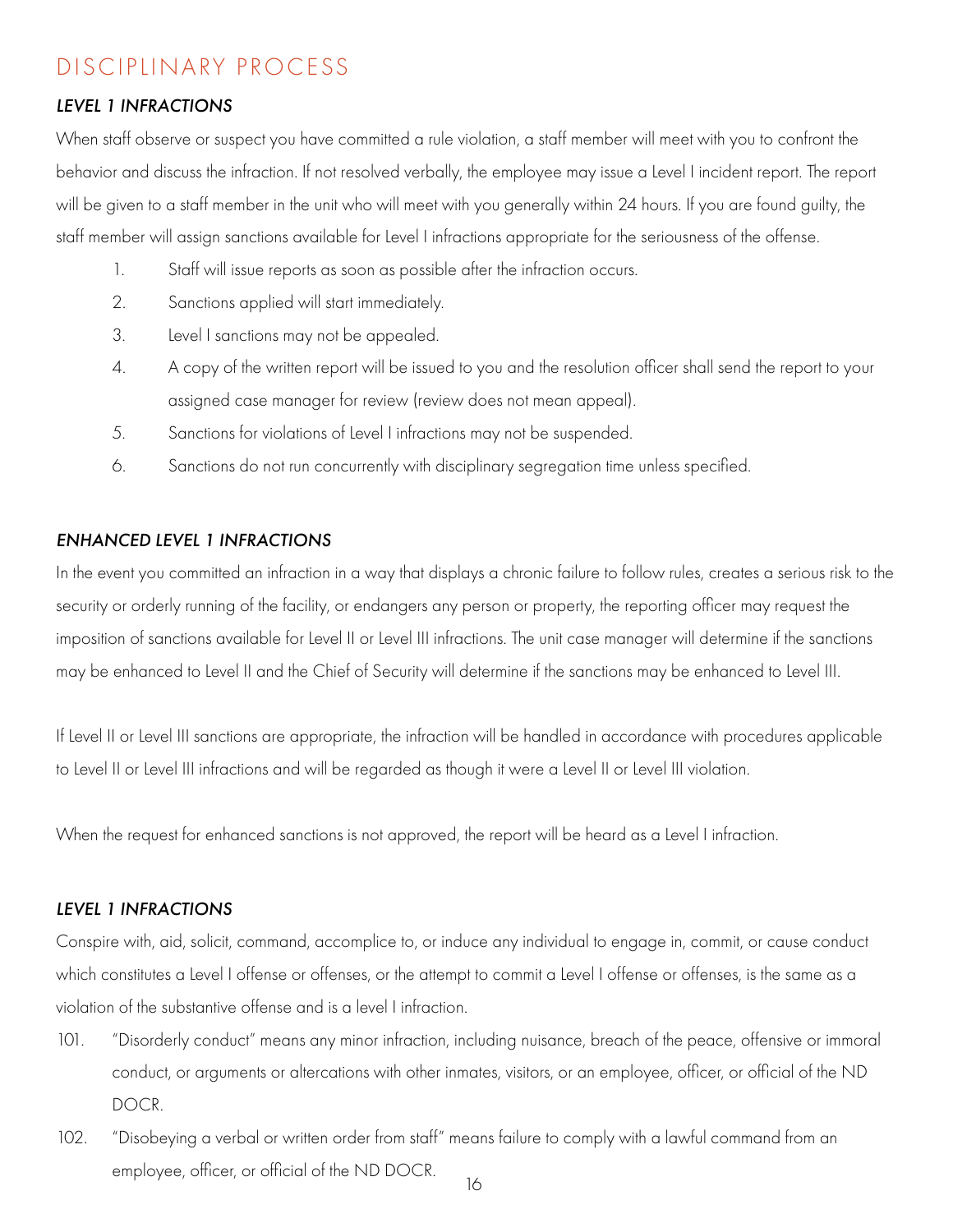- 103. "False testimony to staff" includes making false statements to any employee, officer or official of the ND DOCR when the inmate makes a written or verbal statement when the inmate knows the statement is not true.
- 104. "Misuse of medication" includes wrong or improper use of medication, misapplication of medication, concealing without ingesting, or delivery of medication to another inmate.
- 105. "Concealing or attempting to conceal an item from a staff member" includes taking food from the Inmate Dining Room ("IDR"), taking property from work or any part of the facility, or taking property from another inmate, employee, officer, or official of the ND DOCR, and concealing the property to avoid detection.
- 106. "Destruction, alteration, or misuse of State or Private Property" includes: causing damage, defacing, or destruction to any part of the facility: causing damage, defacing, or destruction of another inmate's property; inmate identification; causing damage, defacing, or destruction of the property of an employee, officer or official of the ND DOCR; the unauthorized modification of any property; or any improper, incorrect use or misapplication of any property, regardless as to who is the owner of the property.
- 107. "Loaning, borrowing, or being in possession property of another" includes giving, taking, receiving, or being in possession of property from another inmate, even if the other inmate has been discharged from the facility, or giving, taking, receiving, or being in possession of property from a visitor, employee, business or organization.
- 108. "Possession of contraband" means possession of any item or property in violation of facility rules.
- 109. "Interference with taking count" including not being in an assigned cell or bunk or not being present in assigned housing unit when count is announced.
- 110. "Attendance in an unauthorized area" includes being in a cell, dorm, or housing area other than the one in which an inmate has been assigned, or being in any other room or area of the facility in which the inmate is not authorized to be present.
- 111. "Unauthorized absence from assignment" includes being late for work or other assignment, not reporting for work or other assignment, or leaving work or an assignment without authorization.
- 112. "Participation in an unauthorized meeting or gathering" includes attendance or involvement in activity involving two or more inmates when the activity has not been authorized.
- 113. "Possession or manufacture of gambling paraphernalia" includes any item or property used for gambling and includes documents or records that show monies or property is owed by, or has been collected from, another inmate.
- 114. "Theft of property or services" includes taking any property or services from any person, business or organization, or unlawfully obtaining services available only for compensation, including theft of cable television
- 115. "Writing money transfers with non-sufficient funds" means authorizing the transfer of any funds from an inmate account when there are not sufficient funds in the account to cover the transfer.

17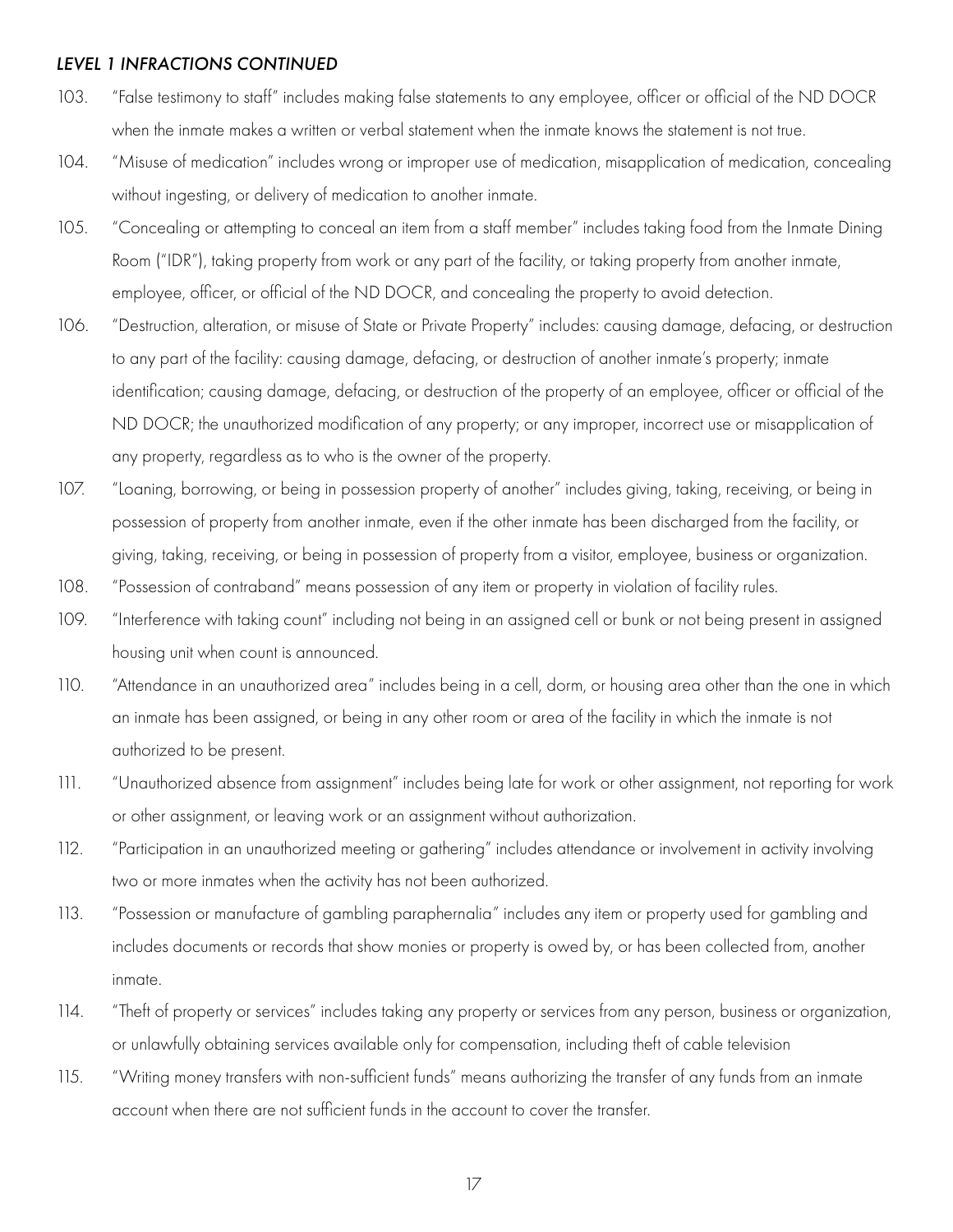- <span id="page-17-0"></span>116. "Failure to comply with safety or sanitation rules" includes failure to follow proper hygiene, failure to keep a cell, dorm, or living area clean, and accumulation of property in a cell, dorm, including accumulation of magazines, newspapers, and legal documents.
- 117. "Failure to perform assigned duties" includes not going to work or not completing job assignments when directed by an employee, officer, or official of the ND DOCR.
- 118. "Failure to wear or display properly the inmate identification card" means failure to wear an assigned inmate identification card or to wear the inmate identification card in a way that is not authorized or is not visible to an employee, officer, or official of the ND DOCR.
- 119. "Violation of mail, telephone, or visiting regulations" means any violation of the facility's mail, telephone, or visiting regulations.
- 120. "Unauthorized contact with the public" includes any form of contact with a person, business, or agency when the contact is prohibited by court order, state or federal law, or facility rule.
- 121. "Use of obscene or profane language" includes offensive, disgusting, vulgar, or repulsive language.
- 122. "Dress code violation" includes wearing improper clothing for an assigned area or for work, not tucking in a shirt, wearing sweat pants to work assignments, wearing clothing of improper size, wearing clothes that are not authorized, or any violation of the facility's dress code policy.

#### *LEVEL I SANCTIONS*

If you have been found guilty of a Level I infraction, you may be subject to one or more of the following sanctions:

- 1. Warning or written reprimand
- 2. Restriction to quarters for up to five days
- 3. Extra duty (performing assigned tasks without pay) for up to five hours
- 4. Work without pay in your current job for up to three days
- 5. Loss of the use of any or all personal or state property for up to five days
- 6. Loss of privileges for up to five days including:
	- a. Loss of Commissary purchases
	- b. Imposition of commissary spending limits
	- c. Reduction of hours or total loss of afternoon or evening recreation
	- d. Restriction from recreation areas, including weight room, handball court, and gymnasium
	- e. Loss of telephone and tablet privileges (except legal)
	- f. Loss of visiting hours and contact and video visits, including hours and days of visiting
	- g. Loss of cell hobby privileges
	- h. Loss of use of personal property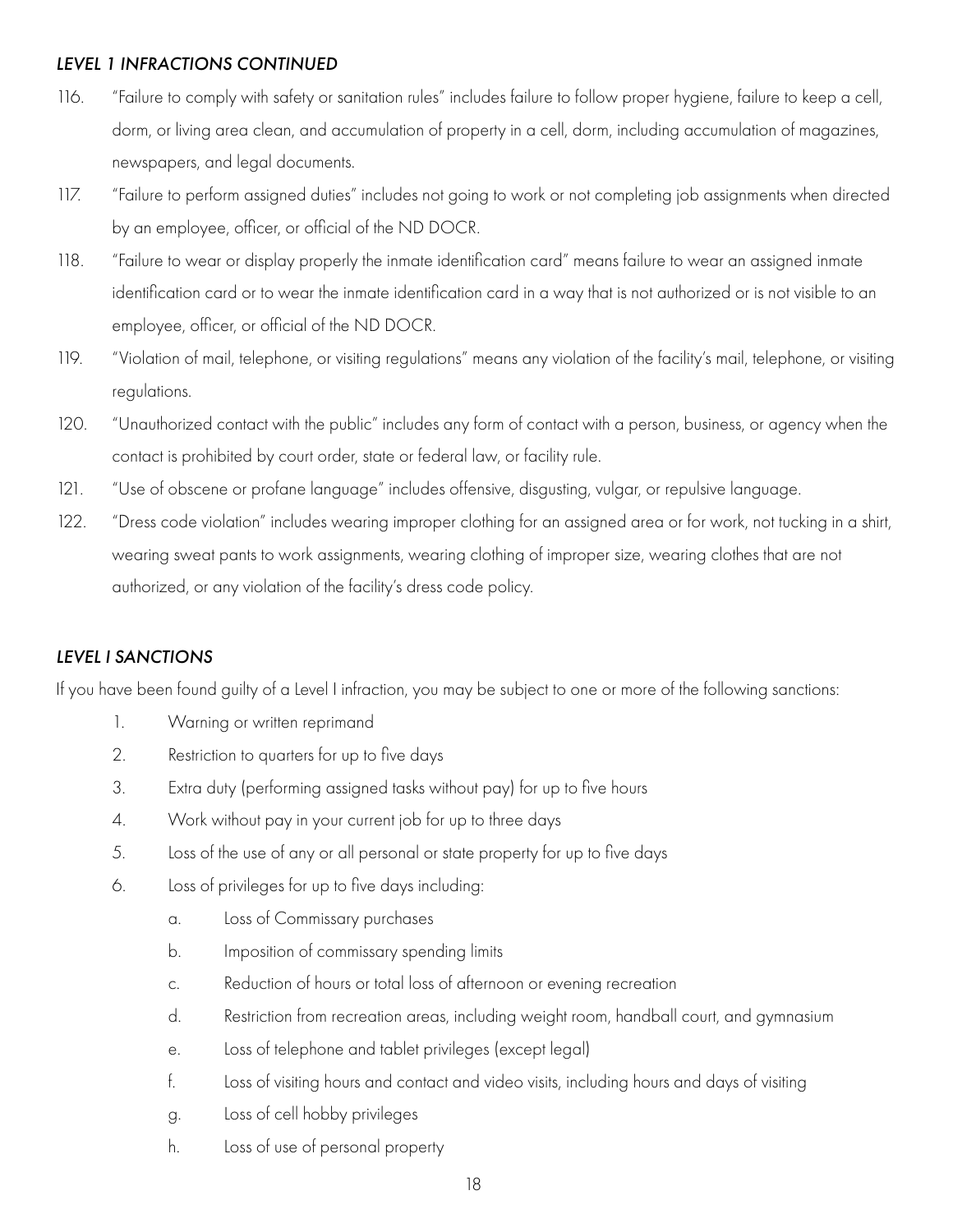#### <span id="page-18-0"></span>*LEVEL 1 SANCTIONS CONTINUED*

- i. Loss of cable television service
- j. Loss of weight or music room

When multiple Level I codes exist on a single report, you may receive a total of up to, but not more than, double the listed sanctions.

#### *RESTRICTION TO QUARTERS*

It is your responsibility to remain in your cell during restriction to quarters.

- 1. While on cell restriction, you are permitted to:
	- a. Leave your quarters for scheduled daily meals (unless otherwise directed by staff).
	- b. Participate in work.
	- c. Attend one religious service of your choice per week, if you receive seven or more days of RTQ.
	- d. Attend scheduled treatment group meetings.
	- e. Attend scheduled education programming.
	- f. Have a visit after completion of every 10 consecutive days.
	- g. Have a five-minute social telephone call after completion of every 15 consecutive days.
	- h. Have one shower per day as designated by unit staff.
	- i. Use the law library terminal in your housing unit or word processor in the library if you have a pending legal case and verifiable reason to use the terminal or word processor. You are responsible to verify your need with your case manager 24 hours prior to the day you wish to use the law library terminal or word processor.
- 2. While on cell restriction, you are prohibited from:
	- a. Entering or using any recreation area.
	- b. Using a telephone without permission.
	- c. Using the electronic media terminal.

#### *LEVEL II INFRACTIONS*

When you have been charged with a Level II infraction and a report for a Level II infraction is written, it will be submitted to the case manager or designee of the unit to which you are assigned. When necessary, an investigation will be completed without unreasonable delay. After the investigation has been completed, the case manager will schedule a meeting. You will be provided a copy of the report at least 24 hours prior to the meeting. Witnesses are not allowed at the meeting unless the case manager determines it is necessary to interview witnesses to assist in resolution of the charge. addition to Level II sanctions the case manager may apply any sanction available for a Level I infraction.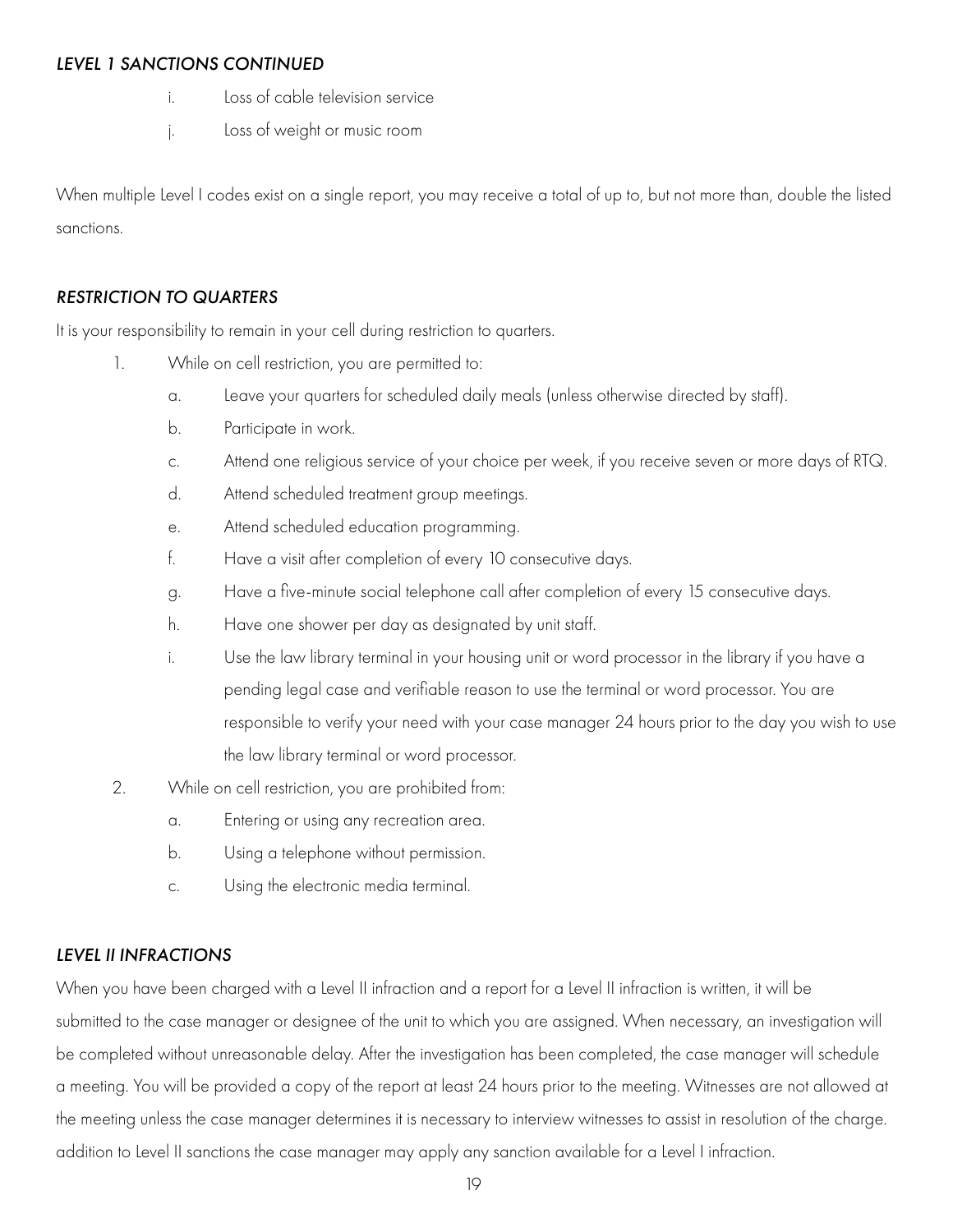- <span id="page-19-0"></span>1. The case manager will discuss the report with you at the meeting and assign appropriate Level II sanctions. In addition to Level II sanctions the case manager may apply any sanction available for a Level I infraction.
- 2. Failure to follow procedural rules or policies applicable to offender discipline may not be the basis for any relief from a Level II infraction proceeding.

The case manager will consider providing staff assistance to you using the same guidelines listed for Level III infractions.

If the case manager was personally involved in the incident, the case manager will arrange for resolution by a different case manager.

Sanctions will go into effect upon the decision of the case manager, with the exception of disciplinary segregation.

Level II sanctions may not be appealed.

Sanctions do not run concurrent with disciplinary segregation time unless specified in the sanctions.

#### *ENHANCED LEVEL II INFRACTIONS*

When a Level II infraction has been committed that may seriously endanger any person or property or create a threat to the security or orderly running of the facility, the reviewing officer may request to upgrade the infraction to a Level III infraction. The report will be forwarded to the Chief of Security or designee for review and investigation. The Chief of Security may increase the infraction to a Level III infraction at which time it will be handled using Level III procedures and regarded as a Level III infraction. If the Chief of Security determines the infraction should remain a Level II, the report will be returned to the case manager for resolution as a Level II infraction.

#### *LEVEL II INFRACTIONS*

Conspire with, aid, solicit, command, accomplice to, or induce any individual to engage in, commit, or cause conduct which constitutes a Level II offense or offenses, or the attempt to commit a Level II offense or offenses, is the same as a violation of the substantive offense and is a Level II infraction.

201. "Trafficking smuggling in contraband" includes selling, trading, bartering, delivering, or manufacturing or possessing with intent to deliver, any item prohibited under facility rules or under state and federal law, including alcohol, tobacco, controlled substances, weapons or incendiary devices of any type, and wireless electronic communications devices, including any component of a wireless electronic communication device.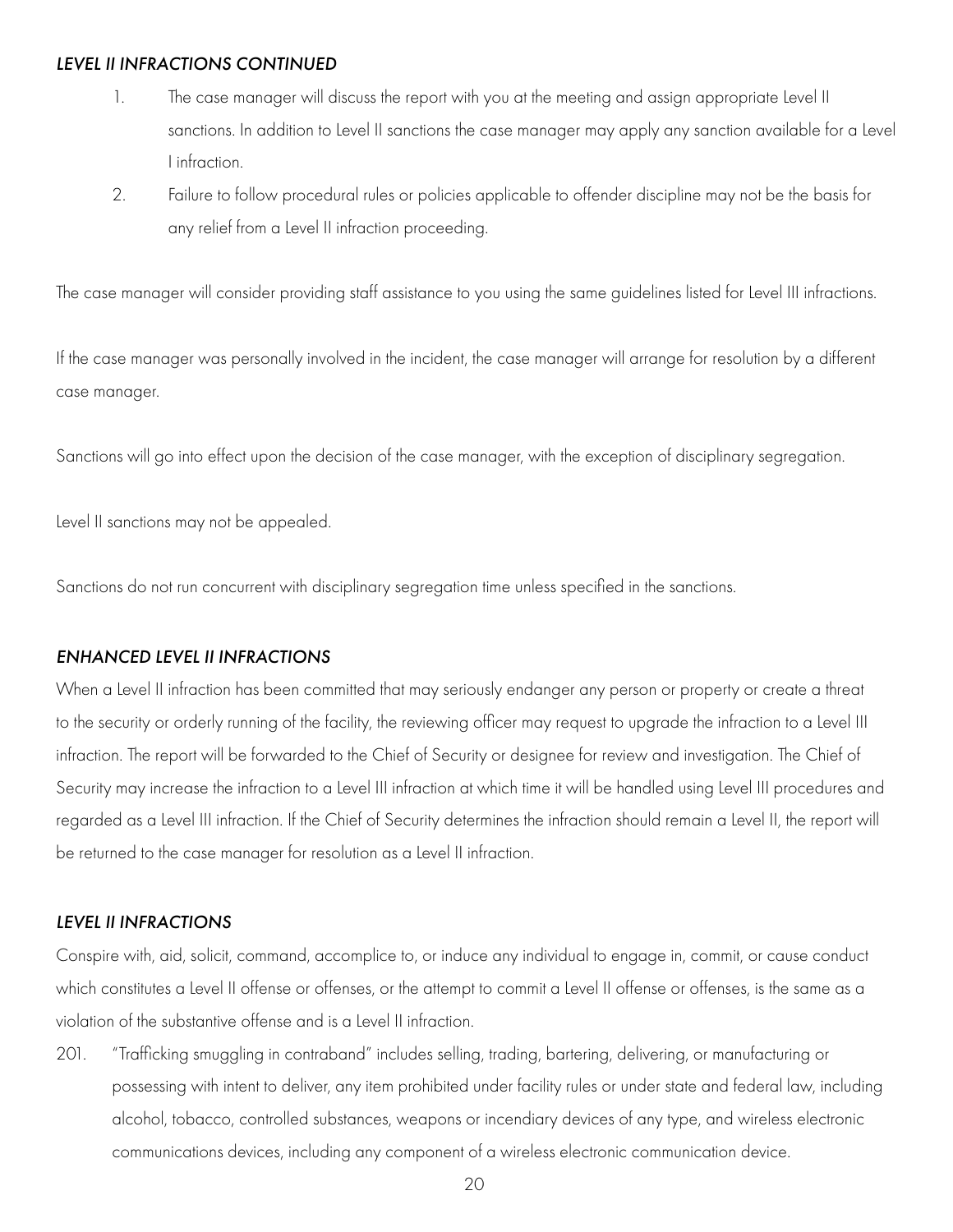- 202. "Commit, conspire with, solicit, command, accomplice to, or induce any individual to engage in, commit, or cause conduct which constitutes a criminal offense or offenses under state or federal law" includes the commission or attempt to commit, or conspiracy, solicitation, or facilitation to commit, or command or inducement to commit, a violation of a state or federal criminal law.
- 203. "Use, manufacture or possession of alcohol or alcoholic beverages, controlled substances, other intoxicants or inhalants, drug paraphernalia, or unauthorized prescription medication" includes the possession, ingestion, or manufacture of alcohol or alcoholic beverages, including use of any fermentation processes or possession of paraphernalia to make alcohol or alcoholic beverages, the possession, manufacture, or ingestion of inhalants or possession of paraphernalia to make inhalants, the possession, use or manufacture of controlled substances, the possession, use or manufacture of drug paraphernalia, and the unauthorized possession or use of prescription medication.
- 204. "Misuse of medication" includes wrong or improper use of medication, misapplication of medication, cheeking medication (conceal in the mouth without ingesting), or delivery of medication to another inmate.
- 205. "Locking device tampering" includes making a lock of any type inoperable.
- 206. "Extortion, blackmail" includes obtaining money or property or an item of value by the abuse of authority or by threats, including threats of personal injury, criminal activity or of defamation or the threat of disclosure of highly personal information, regardless whether the information is accurate.
- 207. "Actions, activities, or possession of material hateful toward or demeaning any individual or groups" includes stating derogatory remarks about a group of people of a certain race, color, religion, culture, sexual orientation, or criminal history.
- 208. "Interference with taking count" including not being in an assigned cell or bunk or not being present in assigned housing unit when count is announced.
- 209. "Fighting" includes punching, kicking, striking or wrestling with another person in an aggressive manner.
- 210. "Threat to another person (verbal or physical)" includes communication of intention or determination to inflict personal injury, for example, a threat to hurt, punch, harm, or kill another person, or the treat of extortion or blackmail.
- 211. "Setting a fire or tampering with a fire alarm" includes setting paper products, clothing, personal property or facility property on fire, the use of any incendiary items, or setting off a fire alarm without cause or disabling a fire alarm.
- 212. "Sexual harassment" includes sexual advances, requests for sexual favors, or verbal comments, gestures, or actions of a derogatory or offensive sexual nature by one inmate directed toward any person, and includes demeaning references to gender, sexually suggestive or derogatory comments about body or clothing, or obscene language or gestures.

21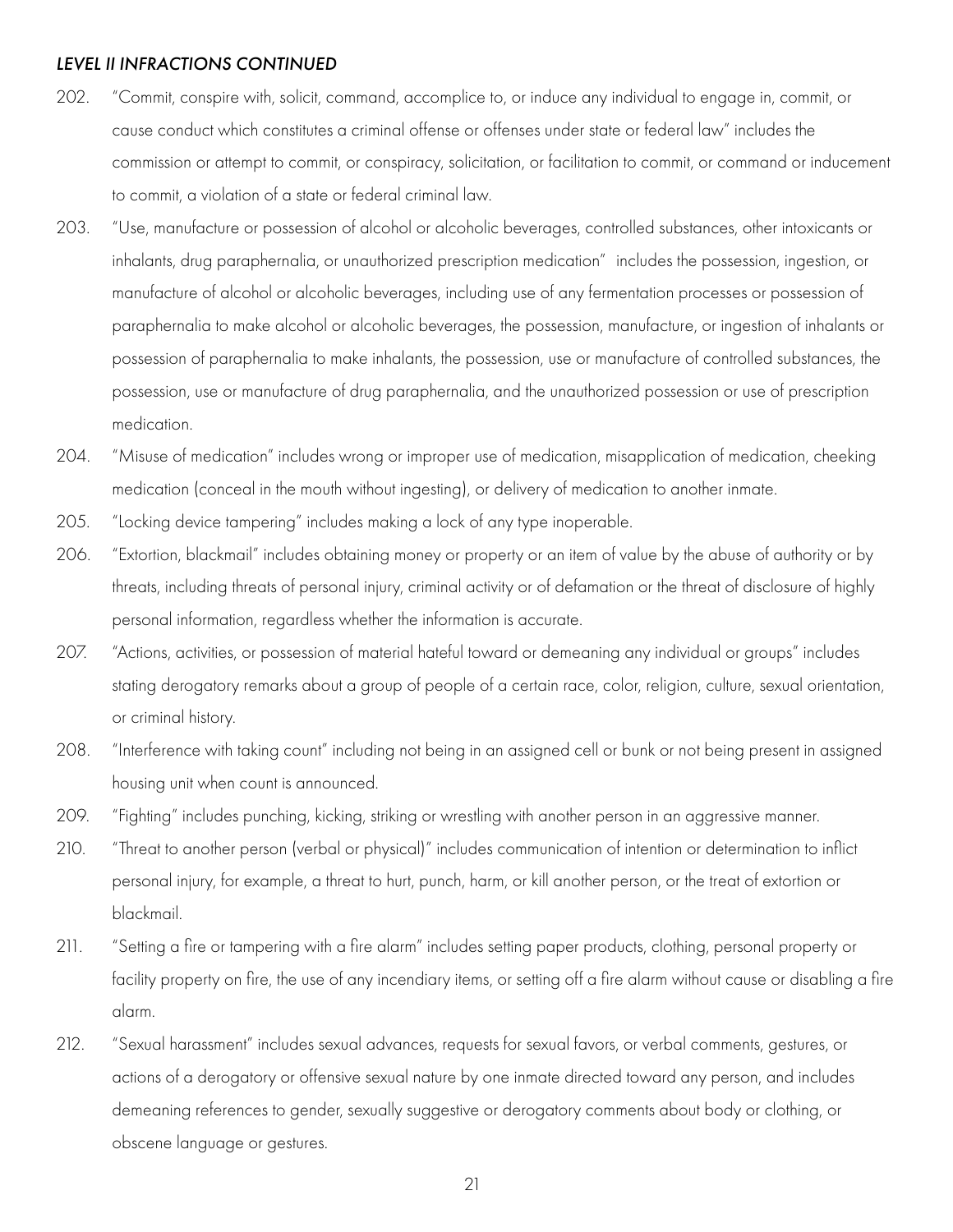- 213. "Sexual contact" includes consensual touching, either directly or through the clothing, of the genitalia, anus, groin, breast, inner thigh, or buttocks of any person to arouse or gratify the sexual desire of any person.
- 214. "Bribery, solicitation or manipulation of any person" includes asking another offender, visitor, employee, officer, or official of the ND DOCR for contraband or to violate a rule in exchange for property, money, protection from others, or other favors.
- 215. "Possession of any gang-related paraphernalia or participation in gang related activities" includes being in possession of gang-related items, drawings of any type of gang symbols, photos of people with gang signing, or communication in any form that advocates or supports gangs or gang activity.
- 216. "False testimony to staff" includes making false statements to any employee, officer or official of the ND DOCR when the inmate makes a written or verbal statement when the inmate knows the statement is not true.
- 217. "Failure to comply with disciplinary procedures" includes failure to perform or complete sanctions earned from disciplinary reports.
- 218. "Unauthorized absence from assignment" includes being late for work or other assignment, not reporting for work or other assignment, or leaving work or an assignment without authorization.
- 219. "Tattooing, self-mutilation, self-destruction or failure to comply with medical directives" includes having a tattoo that is not recorded in the offender information system, causing injury to self, not following medical directives for physical activity, or not using medical devices as instructed (for example, not using a cane, splint, crutches, brace, or other prescribed or medically recommended support or assistive device).
- 220. "Indecent exposure" includes intentionally exposing one's genitalia, breast, or buttocks, or anus for the purpose of annoying or harassing another person, for sexual arousal, or for sexual gratification.
- 221. "Insolence to a staff member" includes showing contempt, rude or impertinent behavior or speech, or calling staff names.
- 222. "Failure to comply with safety or sanitation rules" includes failure to follow proper hygiene, failure to keep a cell, dorm, or living area clean, and accumulation of property in a cell, dorm, including accumulation of magazines, newspapers, and legal documents.
- 223. "Theft of property or services" includes taking any property or services from any person, business or organization, or unlawfully obtaining services available only for compensation, including theft of cable television.
- 224. "Loaning, borrowing or being in possession of unauthorized or stolen property" includes giving, taking, receiving, or being in possession of property from another inmate, even if the other inmate has been discharged from the facility, or giving, taking, receiving, or being in possession of property from a visitor, employee, business or organization.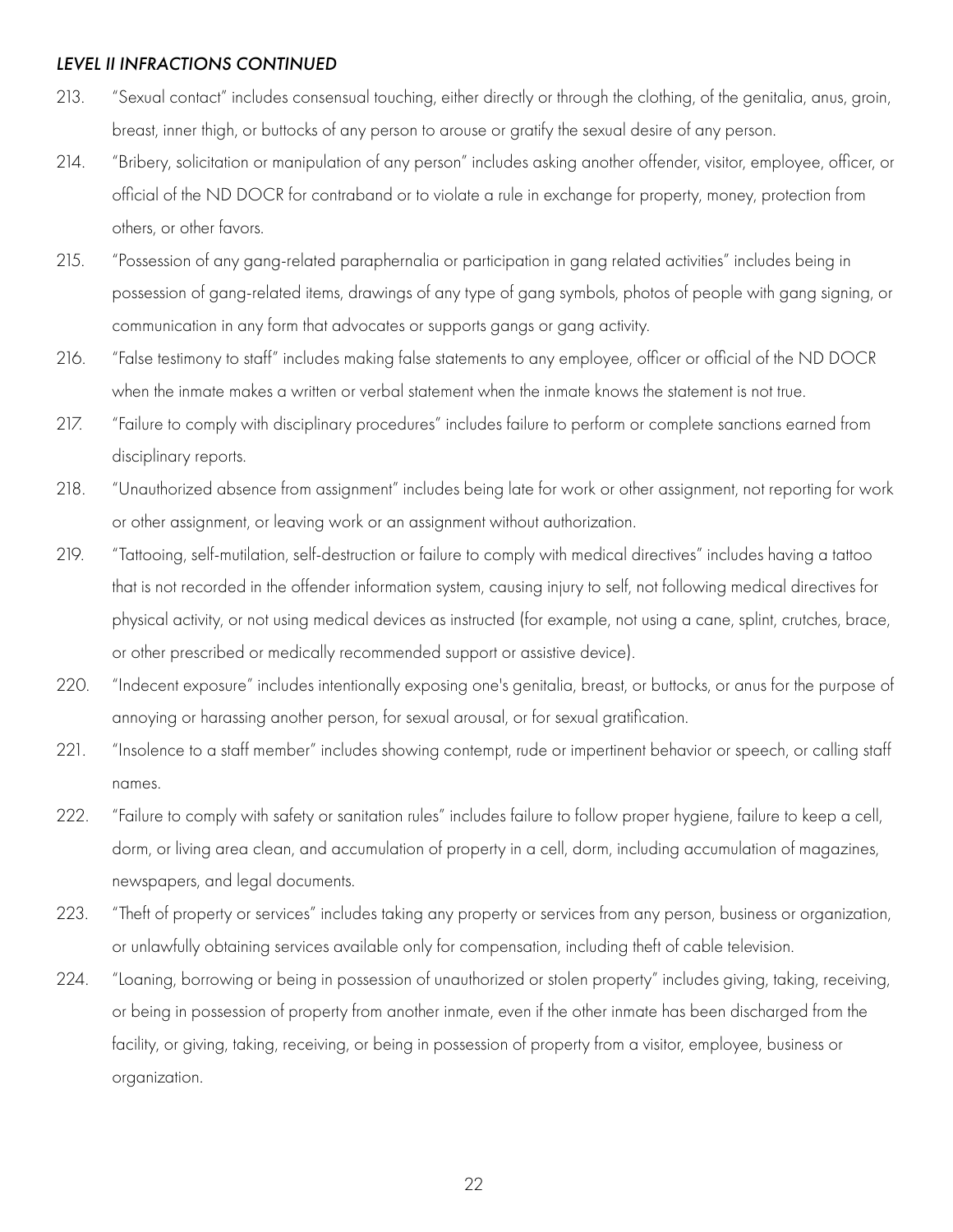- 225. "Manufacture, counterfeiting, or possession of negotiable instruments, cash, checks or check blanks, credit cards, or the manufacture, counterfeiting, or unauthorized possession of government documents, records or official papers or punch cards or token" includes: the possession, counterfeit production or alteration of negotiable instruments, bonds, or securities, checks, check blanks, or money orders; counterfeiting or possession of currency, including coins; the possession, counterfeit production or alteration of credit or debit cards or gift cards; debit or credit card account numbers, savings or checking account numbers, or personal identification numbers ("PIN"); the manufacture, counterfeit production or alteration of, government documents, records or official papers; and the manufacture, counterfeiting or alteration, or possession of commissary tickets and tokens.
- 226. "Engaging in an activity for profit or financial gain without administrative authorization" includes buying and re-selling commissary or personal property; selling services; and any form of blackmail or extortion.
- 227. "Possession or use of tobacco products or incendiary devices" includes possession of any tobacco product or devices of any type that are capable of causing fire or explosion.
- 228. "Possession or manufacture of gambling paraphernalia" includes possession of any item or property used for gambling and includes documents or records that show monies or property is owed by, or has been collected from, another inmate.
- 229. "Disorderly conduct" means any minor infraction, including nuisance, breach of the peace, offensive or immoral conduct, or arguments or altercations with other inmates, visitors, or an employee, officer, or official of the ND DOCR.
- 230. "Disobeying a verbal or written order from staff" means failure to comply with a lawful command from an employee, officer, or official of the ND DOCR.
- 231. "Attendance or presence in an unauthorized area" includes being in a cell, dorm, or housing area other than the area in which an inmate has been assigned, or being in any other room or area of the facility in which the inmate is not authorized to be present.
- 232. "Unauthorized contact with the public" includes any form of contact with a person, business, or agency when the contact is prohibited by court order, state or federal law, or facility rule.
- 233. "Creating an unsafe condition" includes intentionally completing an action that may cause harm to another person or another person's property or to the facility.
- 234. "Manufacture or possession of contraband that could pose a serious threat to the safety or security of the facility" includes: unauthorized wireless communication devices, digital cameras, unauthorized recording devices; and any electronic item adapted or modified to work as a wireless communication or recording device.
- 23 235. "Damage or destruction of property" includes: causing damage, defacing, or destruction to any part of the facility: causing damage, defacing, or destruction of another inmate's property; causing damage, defacing, or destruction of the property of an employee, officer or official of the ND DOCR; the unauthorized modification of any property; or any improper, incorrect use or misapplication of any property, regardless as to who is the owner of the property.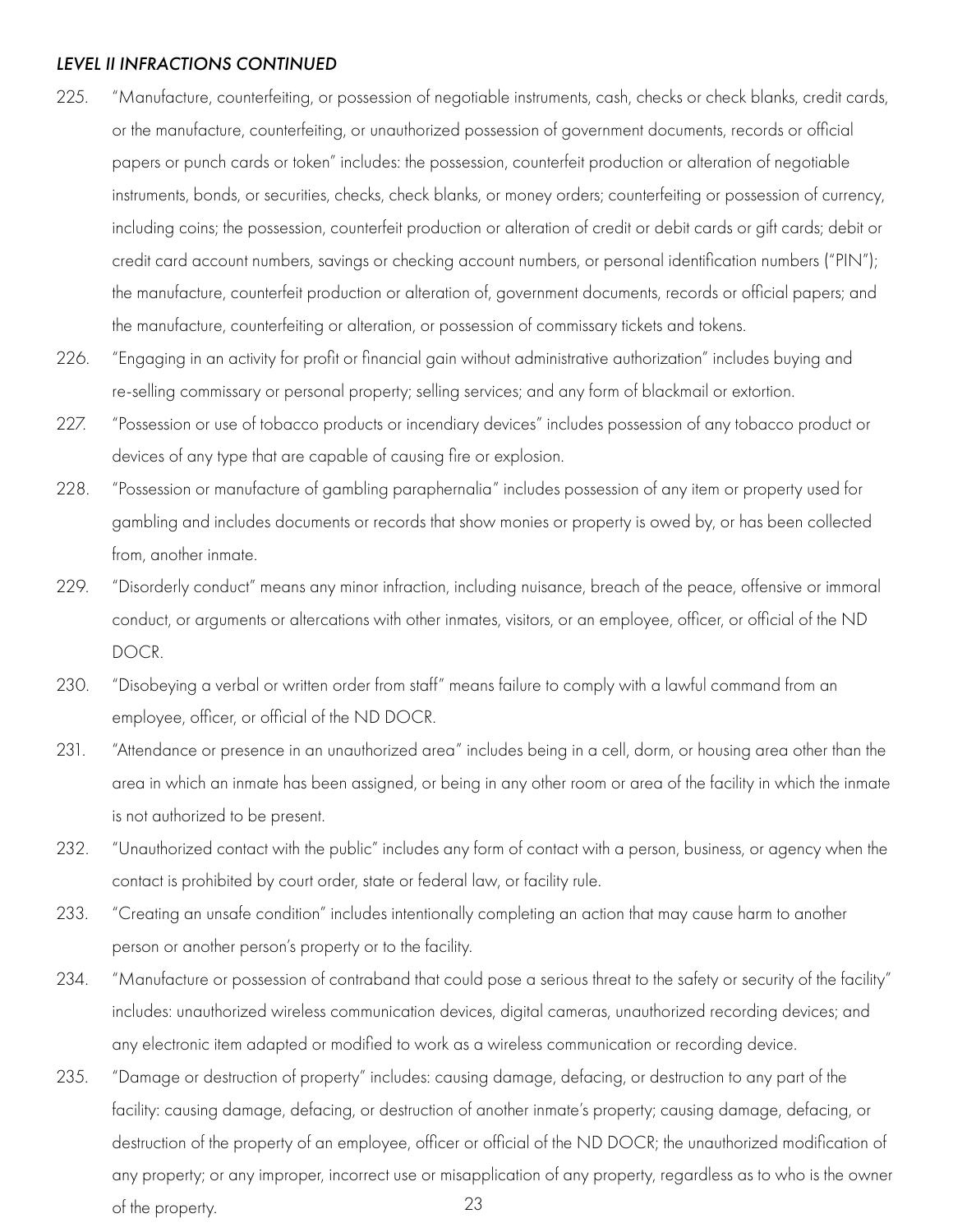- <span id="page-23-0"></span>236. "Communication in code of any form" includes using symbols or words to represent assigned or secret meanings.
- 237. "Violation of mail, telephone, or visiting regulations".

#### *LEVEL II SANCTIONS*

If you have been found guilty of a Level II infraction, the case manager or designee may apply any of the following sanctions, up to the maximum of the range indicated, and suspend any portion of the sanction. The suspension of any sanctions does not dismiss the report or finding of guilt.

- 1. Disciplinary segregation up to five days per infraction.
- 2. Work without pay in your current job for up to five days.
- 3. Loss or re-assignment of job.
- 4. Loss of use of personal property up to 30 days.
- 5. Direct any or all personal property be sent out at your expense.
- 6. Loss of one or more privileges for up to 30 days.
- 7. Restriction to quarters for up to 15 days.
- 8. Extra duty for up to 40 hours.
- 9. Any sanctions that may be applied to Level I infractions.

When multiple codes exist on a single report you may receive a total of up to, but not more than, double the listed sanctions.

#### *LEVEL III INFRACTIONS*

When there are reasonable grounds to believe you have committed a Level III infraction, an investigation will be conducted. Upon completion of the investigation, the DOCR employee will determine whether an infraction was committed and will write a disciplinary report.

You will receive written notice of the charges at least 24 hours before a scheduled hearing. This written notice will include the location, date, and approximate time of the scheduled hearing. The hearing will be held no later than seven days, excluding weekends and holidays, after you receive the report, but the period may be extended for good cause. Failure to meet any of the time limits in these rules shall not be grounds for automatic dismissal of a disciplinary proceeding. However, failure to meet a time limit may, at the discretion of the hearing officer or Warden, be grounds for dismissing a disciplinary proceeding.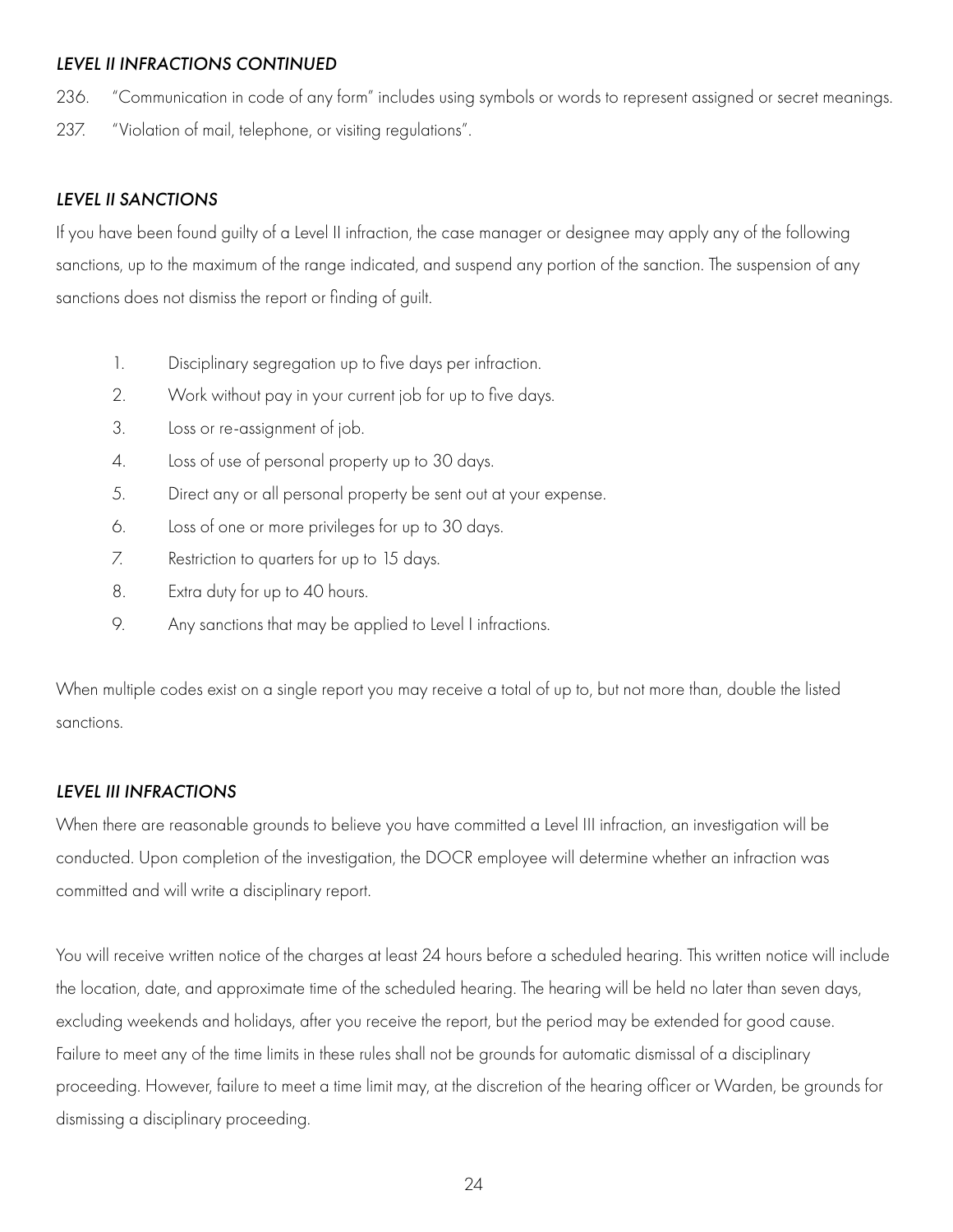<span id="page-24-0"></span>You will be asked to acknowledge receipt of notice of the disciplinary proceedings by signing a receipt for the notice of hearing at the time of delivery of the notice and the disciplinary report.

You may meet with the investigator before a hearing. The investigator will inform you of the charges, provide you copies of relevant documents related to the charge (or summaries of relevant documents when a copy of the document cannot be provided), and inform you of your due process rights.

#### *WITNESSES*

If you are going to request witnesses to testify at the hearing, you shall submit a written request for witnesses, including the names of your proposed witnesses, to the investigator at least 24 hours, excluding weekends and holidays, prior to the scheduled hearing. If you refuse to meet with the investigator prior to the hearing or if you fail to provide the investigator with a written request for witnesses, including the names of your proposed witnesses, you may appear before the committee at the scheduled hearing, but you will be deemed to have waived the right to call witnesses.

#### *INFORMAL RESOLUTION*

You may request an informal resolution meeting prior to the hearing, or a resolution officer may request to meet informally with you in an attempt to resolve the issues without a hearing. A scheduled hearing may be postponed to allow time for an informal resolution meeting. The purpose of informal resolution is to allow you the opportunity to accept responsibility for the infraction and negotiate sanctions you feel are fair. The resolution officer may accept your admission of guilt to any or all pending charges and may also dismiss any or all charges. When a settlement is reached, the resolution officer shall prepare a report that discloses the agreed to sanctions, relevant terms of the agreement and summarizes the facts of the charges to which you pled guilty, if the facts are not otherwise clearly stated in other documents attached to or referenced in the official's report.

The settlement will be forwarded to the Warden who may accept the informal resolution or deny it and have a formal hearing of the charges scheduled.

Any offer of settlement made by the facility during unsuccessful attempts at informal resolution is not binding in any way on a hearing officer in a formal hearing on the charges. Admissions made by you during informal resolution discussions are not admissible in a formal hearing on the charges.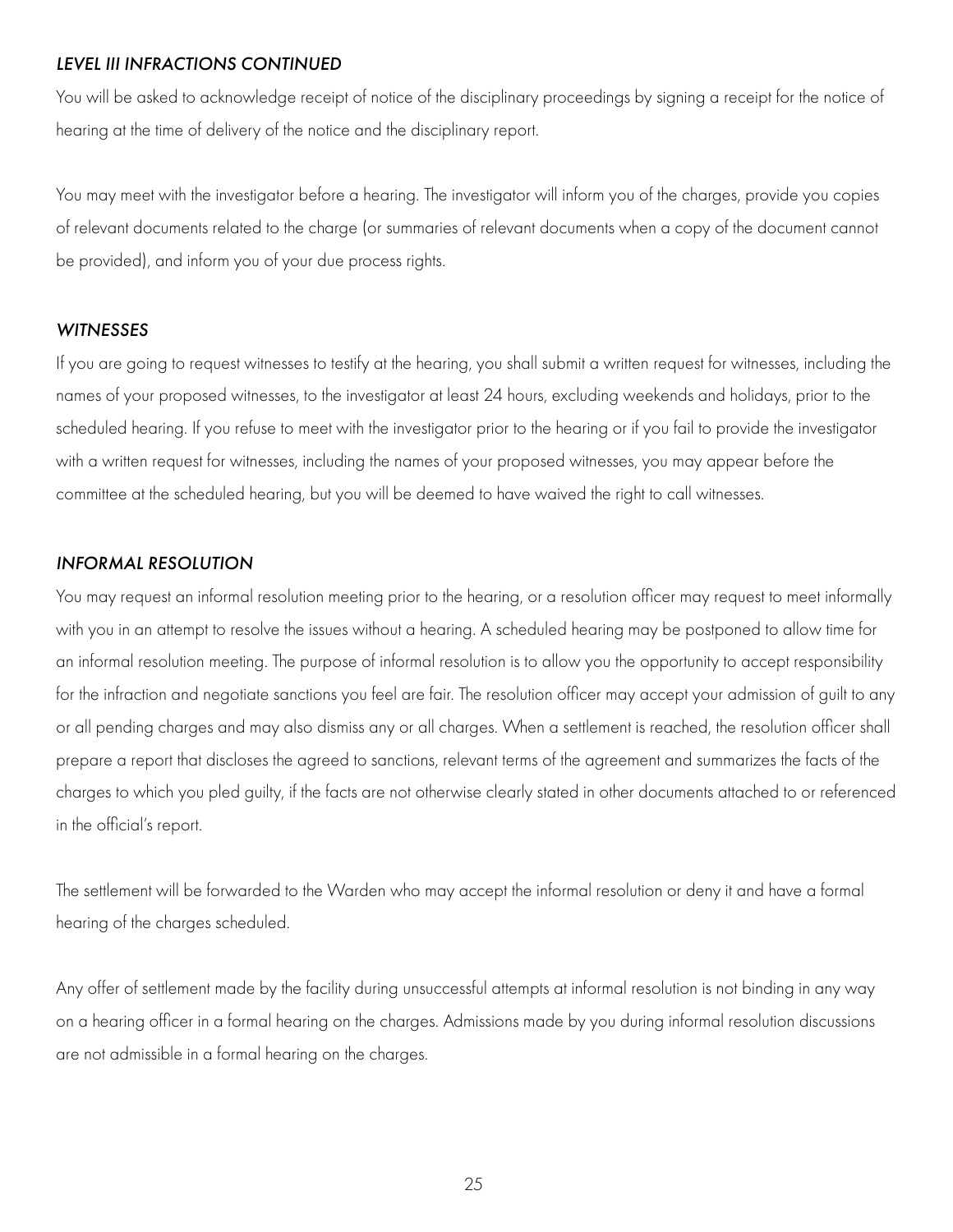#### <span id="page-25-0"></span>*STAFF REPRESENTATION*

You may be eligible to have a staff member represent you at the hearing. When an investigator or disciplinary committee chairperson determines that you are unable to represent yourself at a disciplinary hearing, a staff representative will be assigned to assist you. If you have been assigned a staff representative, the investigator shall:

- 1. Direct the representative to assist you in preparing a response to the charges.
- 2. Ensure that the representative has an opportunity to discuss the case with you privately.

You are not allowed to have an attorney be present or represent you at the hearing.

#### *LAW ENFORCEMENT INVOLVEMENT*

If the infraction is serious, the Warden may request law enforcement investigate or assist with the investigation. The DOCR investigator shall read you the Miranda warnings and have you sign and date the Statement of Rights form in the investigator's presence. If you waive your Miranda rights and agree to make a statement, the investigator shall have you sign and date the Miranda waiver certification line. If the infraction is a violation of a criminal law of North Dakota or the United States, the Warden may refer the matter to the state's attorney's office for prosecution.

#### *SEGREGATION*

If staff has determined you are unable to remain in the general population following a suspected rule violation, the shift supervisor may authorize your placement in administrative segregation. You will not be placed on disciplinary segregation status until after the hearing with the disciplinary committee. If you have been placed in administrative segregation, you should receive written notification of the reason for the placement within 24 hours of being moved to the more secure housing unit.

#### *LEVEL III INFRACTIONS*

Conspire with, aid, solicit, command, accomplice to, or induce any individual to engage in, commit, or cause conduct which constitutes a Level III offense or offenses, or the attempt to commit a Level III offense or offenses, is the same as a violation of the substantive offense and is a Level III infraction.

- 301. "Homicide" includes intentionally or knowingly causing the death of another human being or causing the death of another human being during the commission of another Level III violation.
- 302. "Escape" includes any form of removal of self from confinement, restraint or official detention or the failure to return to confinement, restraint or official detention after temporary release.
- 303. "Taking hostages" includes taking or holding a person as a pledge or security for the fulfillment of certain terms, conditions or promises.
- 304. "Assault and battery on staff" includes an attack upon a volunteer, employee, officer, or official of the ND DOCR, and includes sexual assault, causing mental or bodily injury, or causing offensive contact.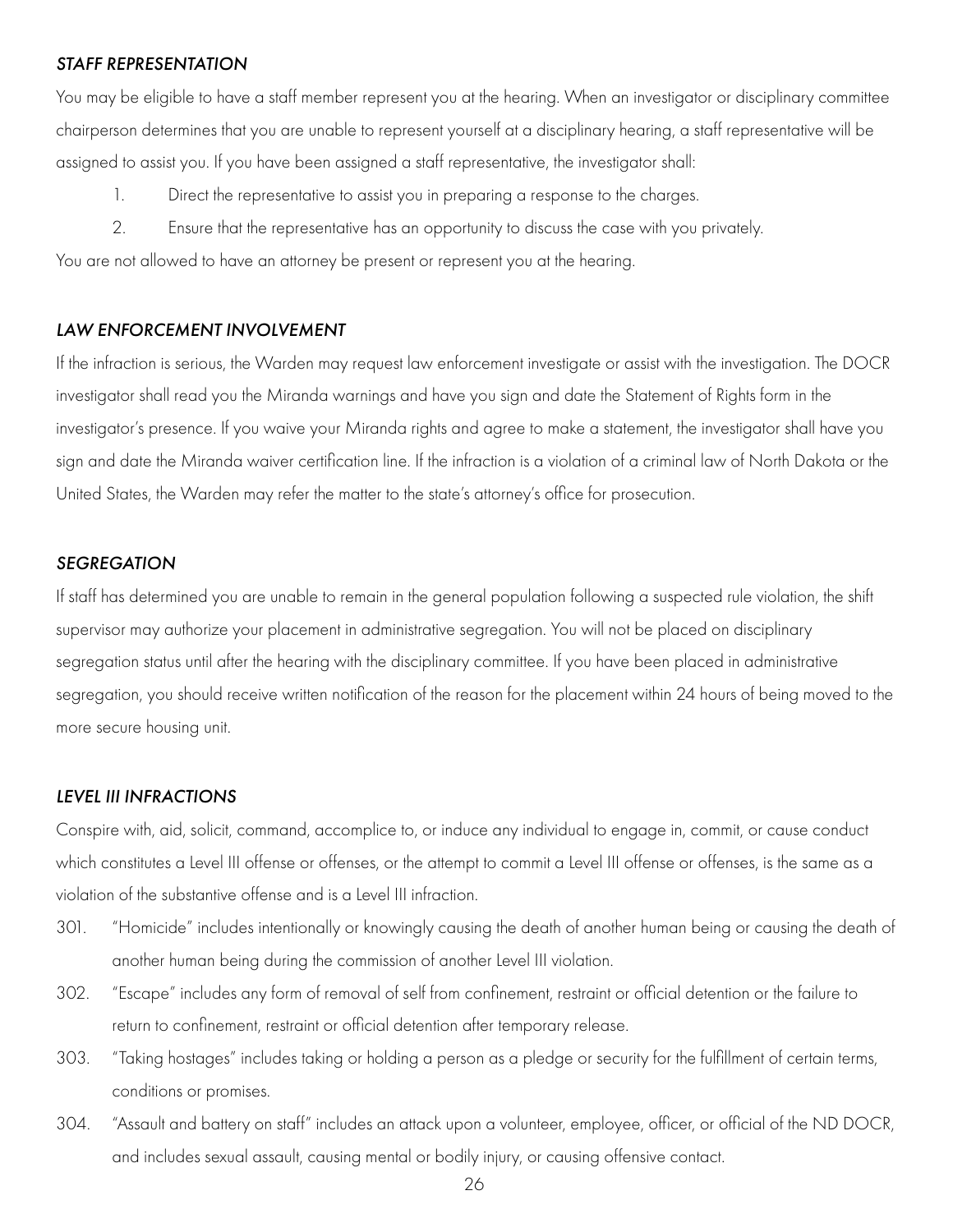- 305. "Assault and battery" includes an attack upon any other person and includes causing mental or bodily injury, or causing offensive contact.
- 306. "Setting a fire or tampering with a fire alarm" includes setting any paper products, clothing, personal property or facility property on fire, the use of any incendiary items, or setting off a fire alarm without cause or disabling a fire alarm.
- 307. "Inciting or participation in riots, work strikes, or disturbances" includes a disturbance in the facility involving two or more inmates that creates a risk of an outbreak of violence and harm to any person in the facility or to property, and also includes any offender-initiated work stoppage.
- 308. "Trafficking smuggling in contraband trafficking" includes selling, trading, bartering, delivering, or manufacturing or possessing with intent to deliver, any item prohibited under facility rules or under state and federal law, including alcohol, tobacco, controlled substances, weapons or incendiary devices of any type, and wireless electronic communications devices, including any component of a wireless electronic communication device.
- 309. "Commit, conspire with, solicit, command, accomplice to or induce any individual to engage in, commit, or cause conduct which constitutes a criminal offense or offenses under state or federal law" includes the commission or attempt to commit, or conspiracy, solicitation, or facilitation to commit, or command or inducement to commit, a violation of a state or federal criminal law.
- 310. "Use, manufacture or possession of alcohol or alcoholic beverages, controlled substances, intoxicants or inhalants, drug paraphernalia, or unauthorized prescription medication" includes the possession, ingestion, or manufacture of alcohol or alcoholic beverages; the possession, manufacture, or ingestion of a controlled substance; the possession, manufacture, or ingestion of inhalants or possession of paraphernalia to make inhalants; the possession, use or manufacture of drug paraphernalia; and the unauthorized possession or use of prescription medication.
- 311. "Misuse of medication" includes wrong or improper use of medication, misapplication of medication, concealing in the mouth without ingesting, or delivery of medication to another inmate.
- 312. "Refusal to submit to testing for alcohol, drugs, or other intoxicants or tampering with the testing process" includes refusal to submit to a random or scheduled test to detect the presence of a chemical substance, controlled substance, or alcohol, and includes the possession or use of a device, or the use of real or artificial urine, to alter the results of a test for the detection of the presence of a chemical substance, controlled substance, or alcohol.
- 313. "Manufacture or possession of explosives, ammunition, firearm, knife, unauthorized sharpened instrument, other weapon" includes the manufacture or possession of: a knife of any length; a sharpened object of any length or material; a firearm or weapon capable of firing a projectile, including a slingshot; a bomb, pipe bomb, explosive device or chemicals prepared for explosion; or any object containing or capable of producing or emitting a noxious gas or liquid.

27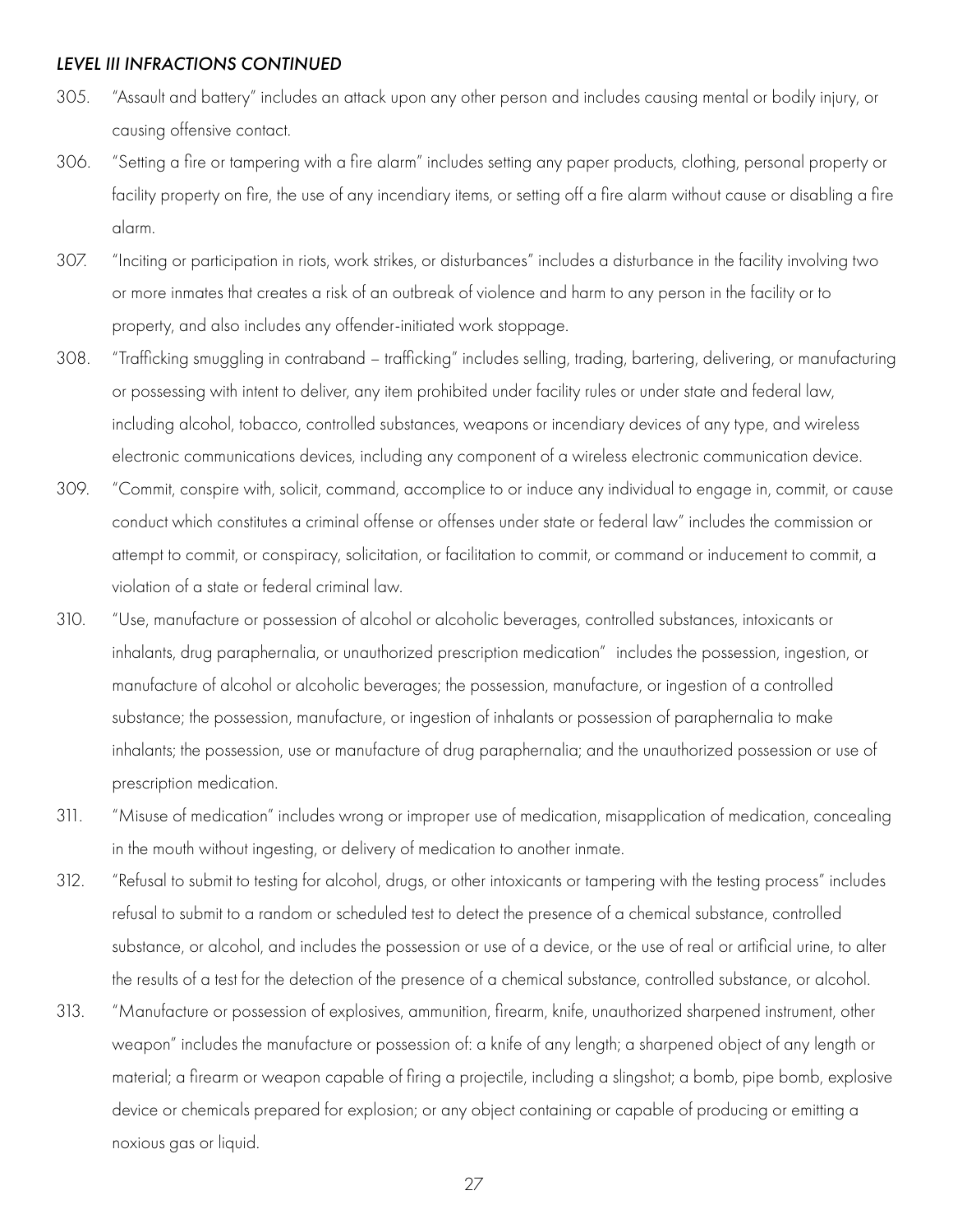- 314. "Manufacture or possession of contraband that could pose a serious threat to the safety or security of the facility" includes: unauthorized wireless communication devices, digital cameras, unauthorized recording devices; and any electronic item adapted or modified to work as a wireless communication or recording device.
- 315. "Theft of property or services" includes taking any property or services from any person, business or organization, or unlawfully obtaining services available only for compensation, including theft of cable television.
- 316. "Damage or destruction of property" includes: causing damage, defacing, or destruction to any part of the facility: causing damage, defacing, or destruction of another inmate's property; causing damage, defacing, or destruction of the property of an employee, officer or official of the ND DOCR; the unauthorized modification of any property; or any improper, incorrect use or misapplication of any property, regardless as to who is the owner of the property.
- 317. "Loaning, borrowing or being in possession of unauthorized or stolen property" includes giving, taking, receiving, or being in possession of property from another inmate, even if the other inmate has been discharged from the facility, or giving, taking, receiving, or being in possession of property from a visitor, employee, business or organization.
- 318. "Manufacture, counterfeiting, or possession of negotiable instruments, cash, checks or check blanks, credit cards, or the manufacture, counterfeiting, or unauthorized possession of government documents, records or official papers or punch cards or tokens" includes: the possession, counterfeit production or alteration of negotiable instruments, bonds, or securities, checks, check blanks, or money orders; counterfeiting or possession of currency, including coins; the possession, counterfeit production or alteration of credit or debit cards or gift cards; debit or credit card account numbers, savings or checking account numbers, or personal identification numbers ("PIN"); the manufacture, counterfeit production or alteration of, government documents, records or official papers; and the manufacture, counterfeiting or alteration, or possession of commissary tickets and tokens.
- 319. "Engaging in an activity for profit or financial gain without administrative authorization" includes buying and re-selling punch cards, tokens, or items; selling services; and any form of blackmail or extortion.
- 320. "Failure to comply with rehabilitative programming" includes failure to perform or complete work assignments or failure to attend, participate in, and complete court ordered and ND DOCR staff recommended education or treatment programs.
- 321. "Sexual Contact" includes consensual touching, either directly or through the clothing, of the genitalia, anus, groin, breast, inner thigh, or buttocks of any person to arouse or gratify the sexual desire of any person.

28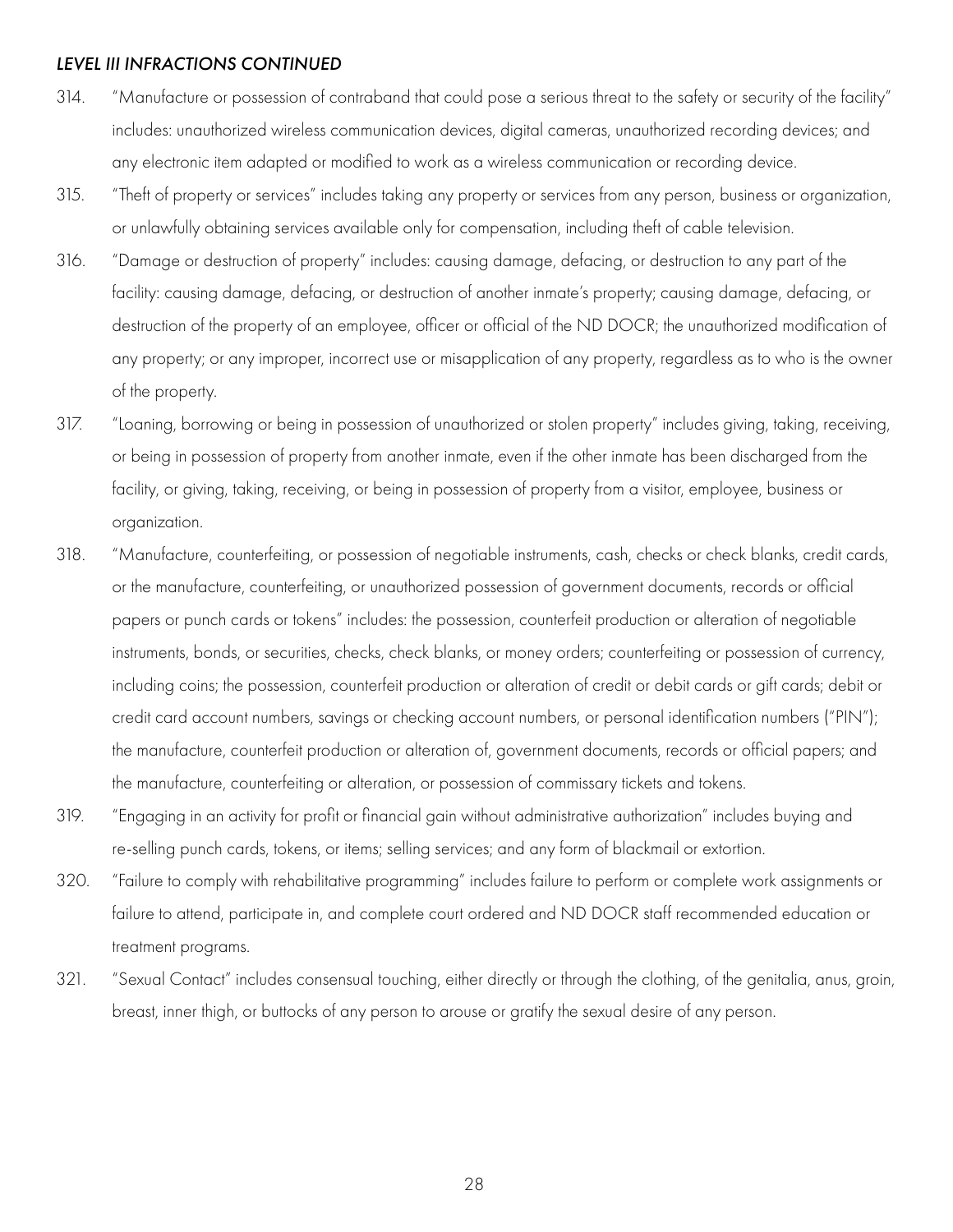- <span id="page-28-0"></span>322. "Sexual Abuse" includes the commission of a sexual act under the following circumstances: if the victim does not consent to the sexual act; if the victim is coerced into a sexual act by overt or implied threats of violence or is unable to consent or refuse to consent to a sexual act because of coercion, persuasion, inducement, enticement or forcible compulsion; subjecting another person to a sexual act who is incapable of giving consent by reason of custodial status; subjecting another person to a sexual act who is incapable of consent by reason of being physically helpless, physically restrained, or mentally incapacitated; or by prostituting or otherwise sexually exploiting another person. A sexual act includes:
	- 1. Contact between the penis and vulva or the penis and anus, including penetration, however slight;
	- 2. Contact between the mouth and the penis, vulva, or anus;
	- 3. Penetration of the anal or genital opening of another person, however slight, by a hand, finger, object or other instrument; or
	- 4. Any other intentional touching, either directly or through the clothing, of the genitalia, anus, groin, breast, inner thigh, or the buttocks of another person, excluding contact incidental to a physical altercation.
- 323. "Violation of civil process" includes not following the rules of procedure of the North Dakota courts or the United States courts applicable to service of civil process.
- 324. "Use or possession of an unauthorized electronic communication device."

#### *LEVEL III SANCTIONS*

The disciplinary committee may impose any of the following sanctions, or any combination of the following sanctions, for a Level III offense:

- 1. Stop accrual of Performance Based Sentence Reduction (good time).
- 2. Loss of PBSR already earned.
- 3. Disciplinary segregation up to 90 days.
- 4. Restriction to Quarters up to 30 days.
- 5. Financial sanctions, including fees, fines, restitution, and forfeiture of monies.
- 6. Loss of property up to expiration of sentence.
- 7. Loss of privileges up to expiration of sentence.
- 8. Removal from a program or transfer to more secure housing.
- 9. Any sanctions listed for Level I and II infractions.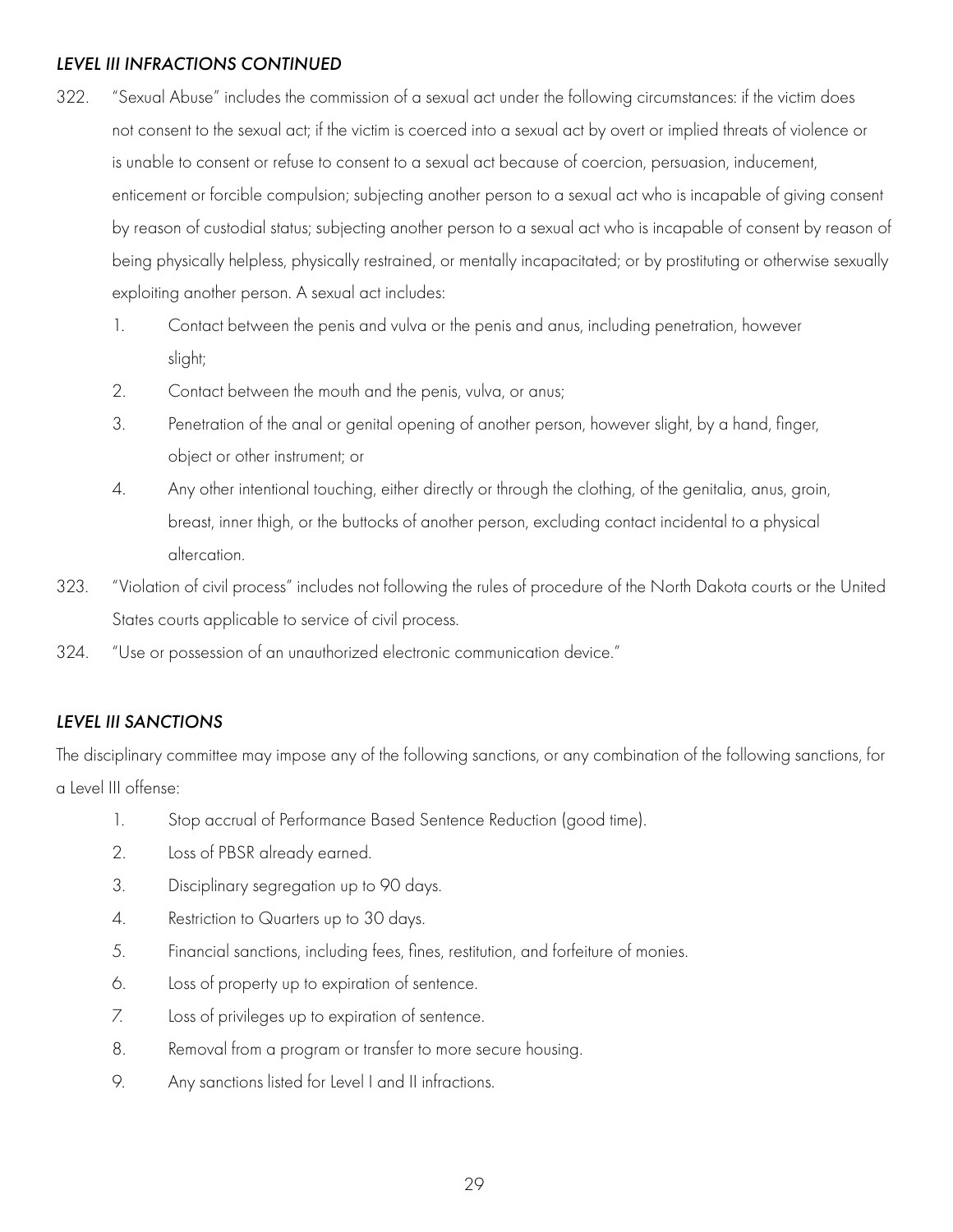#### <span id="page-29-0"></span>*LEVEL III SANCTIONS CONTINUED*

When multiple codes exist on a single report, you may receive a total of up to, but not more than, double the above listed sanctions.

In the event that the disciplinary committee chooses to reduce a Level III infraction report to a Level II or I infraction report, the committee may only apply any combination of those sanctions applicable to Level II or I infractions. If there is a reduction in sanctions from Level III to Level II or Level I, you cannot appeal to the Warden.

The disciplinary committee has the authority to apply any sanction up to the maximum of the range indicated and suspend any portion thereof. The suspension of any sanctions by the disciplinary committee does not result in the dismissal of the infraction report.

#### *DISCIPLINARY COMMITTEE*

The committee meets as needed to conduct disciplinary hearings. A chairperson will preside over disciplinary committee meetings and ensure compliance with all applicable procedural requirements. The committee will make a recommendation to the Warden.

The disciplinary committee prepares a record of the hearing. You will be provided a summary of testimony; a summary of the evidence the committee relied upon in making its decision; the committee's decision; the sanction or sanctions imposed; and the committee's rationale for the sanctions. Information may be omitted from the summary record you receive if inclusion might jeopardize your safety, the safety of the public, the safety of others, or adversely affect the security and orderly running of the facility.

The Warden or designee will review all Level III disciplinary committee hearing reports and informal resolutions. The Warden may approve the committee recommendation, modify the committee recommendation, dismiss the report, or order a new hearing.

All sanctions will be effective immediately upon the approval from the Warden.

#### *APPEALS*

You may submit an appeal for Level III reports to the Warden. The appeal must be submitted within 15 days from receipt of the disciplinary committee decision, including weekends or holidays. The Warden will issue a decision on your appeal within a reasonable time.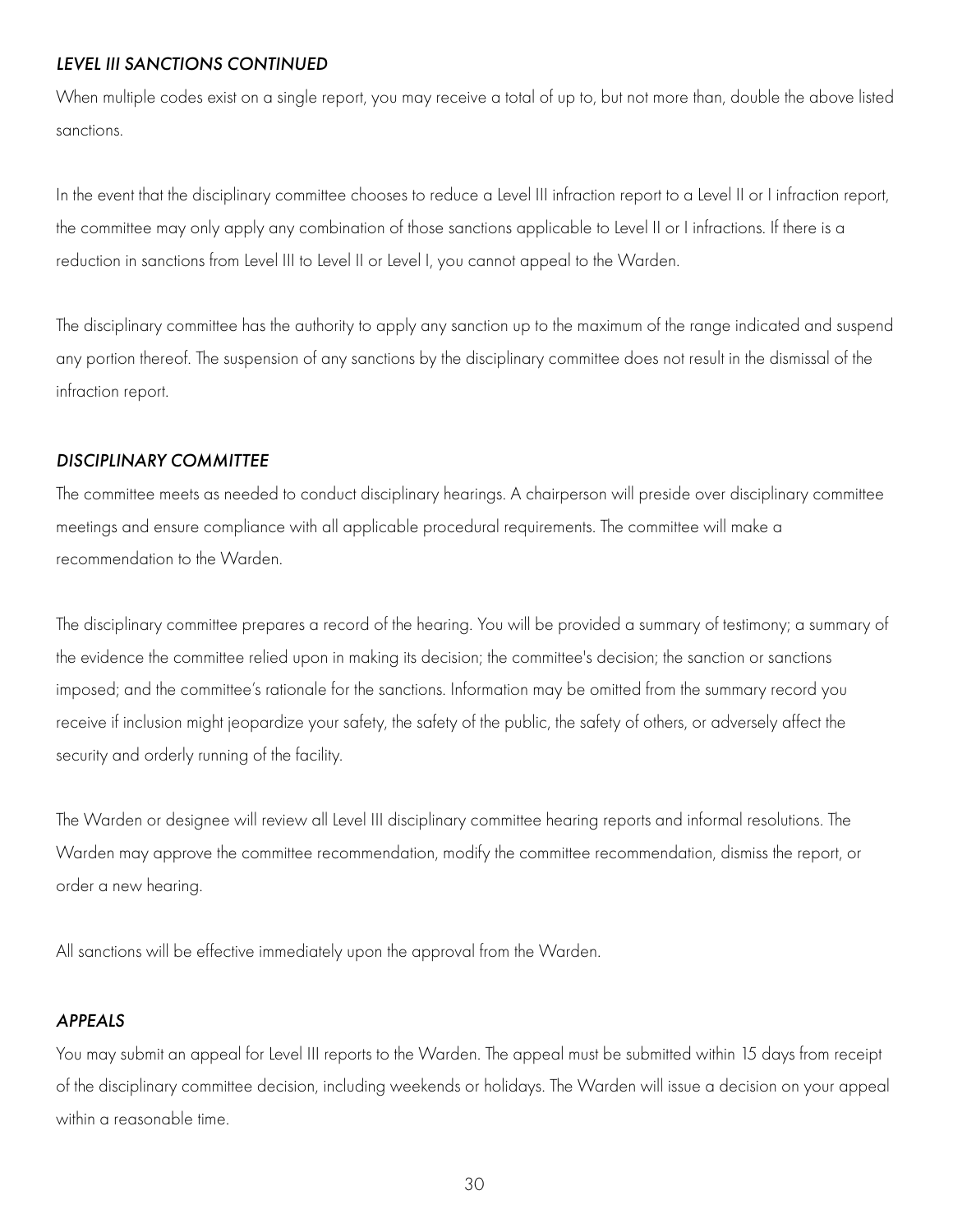#### <span id="page-30-0"></span>*APPEALS CONTINUED*

Appeal forms can be obtained from the housing unit staff. The form must be filled out completely and returned to the housing unit staff. Staff will sign the completed form and will give you a copy. You should keep the copy of the appeal until all actions or charges have been completed. The copy you are given is your written verification that an appeal was submitted within the required time.

After you receive the Warden's decision, you may submit an appeal to the DOCR Director for Level III reports. These appeals are limited to:

1. Due process concerns; or

2. The following sanctions: loss of good time, the assessment of fines and restitution, or forfeiture of monies. An appeal must be submitted to the DOCR Director on the proper form through inside mail within 48 hours, including weekends and holidays, from your receipt of the Warden's decision. All appeals must be submitted in person to your housing unit supervisor. The DOCR Director will render a decision on an appeal.

#### *INFRACTIONS*

The level of the infraction will be based on the final outcome of sanctions after all disciplinary processes are completed. For example, an incident report receiving only level I sanctions will be considered a level I for classification purposes regardless of the level of codes issued on the report. The disciplinary process will be followed according to the level of infraction. If it is determined that an infraction code needs to be enhanced, the disciplinary process will follow the appropriate protocols. However, the receiving sanctions will determine the final outcome of the level of infraction.

#### *BEHAVIORAL INTERVENTION UNIT*

- 1. The Behavior Intervention Unit is a unit within the facility that may be used to separate you from the general population if:
	- a. You have displayed behavior that constitutes a serious threat to the security or orderly running of the facility.
	- b. You may be a danger to others.
- 2. Investigative Segregation is a short-term separation from the general population to allow staff to investigate an incident and make decisions on your future placement. Investigation segregation status normally can last from a few hours to days. When placed on investigative segregation status, your privileges will be determined by the shift supervisor based on behavior, security needs, and your anticipated time you will remain on this status.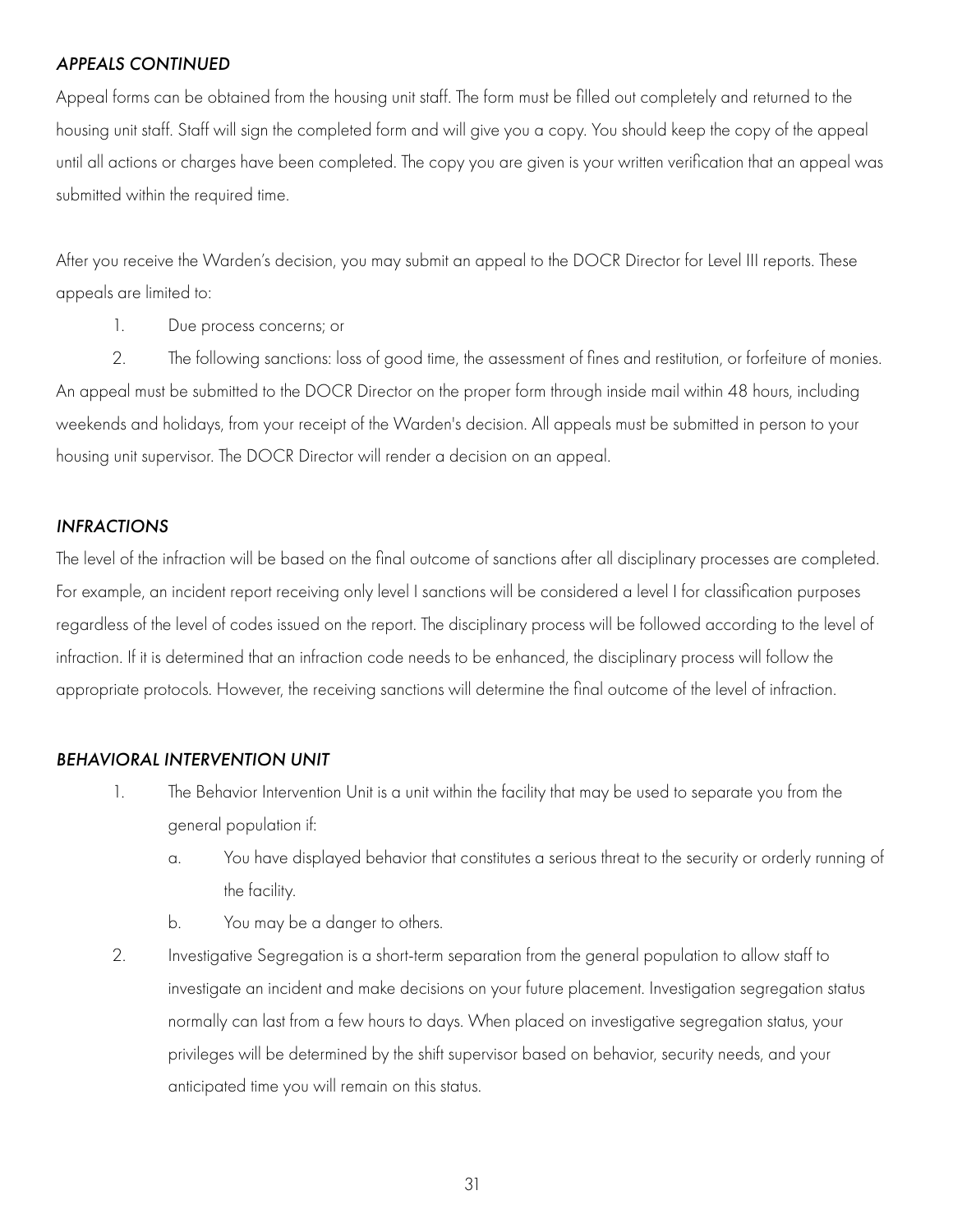#### <span id="page-31-0"></span>*BEHAVIORAL INTERVENTION UNIT CONTINUED*

- 3. Disciplinary Segregation (DS) is a separation from the general population for individuals who have violated rules of the facility. You may be placed in DS after a disciplinary hearing.
	- a. Before entering DS, you will be subject to an unclothed search including a visual body cavity inspection. All of your clothing will be bagged, tagged, inventoried, and stored. You will then be dressed in blue state issued pants, underwear, socks, placed in a cell and provided with the unit plan.
	- b. Upon notification of DS placement, you will be responsible to secure your personal valuables. No valuables or personal property may be taken to DS.
	- c. Personal Effects: Hygiene items will be supplied by the facility
	- d. Commissary: Your commissary purchases will be restricted while you are in DS.
	- e. Prescribed medication and access to medical staff will be available on a daily basis.
	- f. Attorney Visits: The unit manager or shift supervisor must approve your attorney visits when you are on DS.

# RIGHTS AND RESPONSIBILITIES

# ACCESS TO COURTS, LAWYERS, AND LEGAL MATERIALS

If you are a party to a qualified legal claim (such as a case relating to the legality of your conviction, pending criminal cases in which you are a defendant, or conditions of your confinement), you are entitled to reasonable and confidential access to the courts; to your attorney; and, if you are not represented, to approved legal materials. You have the responsibility to present your petitions, questions, and problems to the court honestly and fairly. DOCR employees, law library clerks, and other residents are prohibited from providing you legal advice. You must seek an attorney for legal advice.

- 1. If you are a party to a qualified legal claim and are represented by a retained attorney, court-appointed attorney, or legal advocacy group, the DOCR will provide you with confidential access to your attorney and paralegals, legal assistants, and licensed investigators working under the supervision of your attorney through:
	- a. Legal mail;
	- b. Confidential legal telephone calls (at your expense or by calling your attorney's office collect);
	- c. Confidential remote video visitation (at you or your attorney's expense and only after your attorney has created an account); and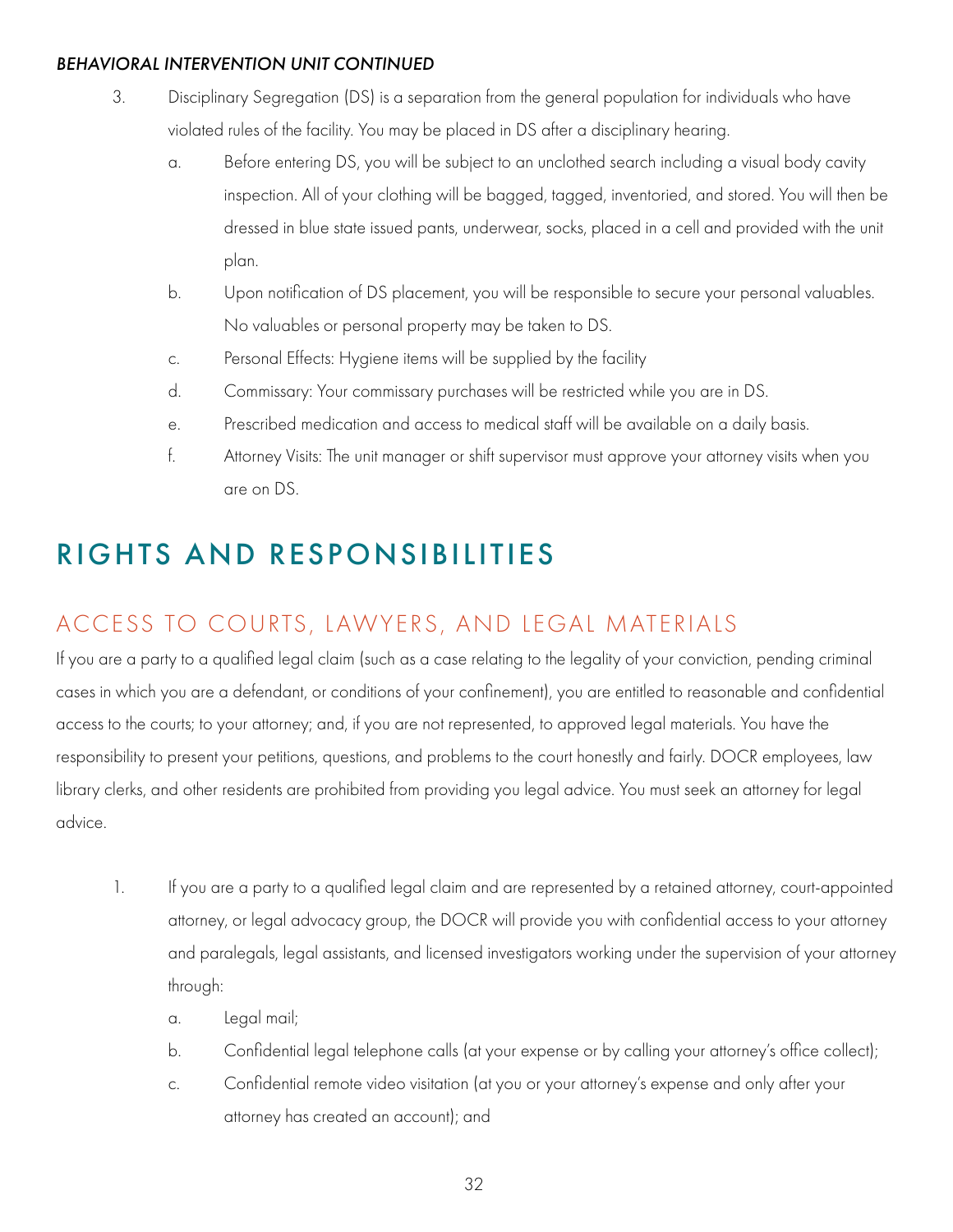### ACCESS TO COURTS, LAWYERS, AND LEGAL MATERIALS CONTINUED

- d. In-person legal visitation (which only may be visually monitored by staff) at reasonable times.
	- (1) Visiting hours for attorneys will generally be Monday through Friday for any period of time during regular business hours. The captain on duty may approve special visiting hours. Attorneys or their legal assistants must be included on your visiting list prior to being allowed to visit. You may add attorneys' names to your visiting list through facility procedures.
	- (2) Please note the Warden may limit or restrict attorney visitation, due to an unforeseen security concern or an event (e.g., pandemic), or after an investigation indicates that the attorney visitation presents a threat to the security of the facility.
- 2. If you are a party to a qualified legal claim and you are not represented by an attorney, your DOCR facility will provide you:
	- a. Two copies of approved legal forms, without cost to you, and additional copies, which may be at your expense, including state post-conviction applications, federal Section 2254 (habeas corpus) petitions, and Section 1983 (civil rights) applications. Additional forms may be provided for your convenience to address other legal issues you may be facing, such as family law issues.
	- b. Translation services if you have an identified limited English proficiency.
	- c. Access to additional assistance if you have an identified intellectual or reading disability.
	- d. Access to law library clerks, subject to the following limitations:
		- (1) The law library clerks are not attorneys and may not provide you legal advice.
		- (2) The law library clerks may not do your legal work for you, but they may assist you in finding the research material or forms you need.
		- (3) The law library clerks may not prepare or sign legal documents for you.
		- (4) The law library clerks may not charge for their services, barter for services, or obtain any other form of material gain from their employment, as they are paid by the DOCR.
		- (5) The law library clerks may provide authorized supplies to do legal work, if appropriate.
	- e. Word processors, subject to availability:
		- (1) You will be allowed to use the word processor if you are acting pro se, without an attorney, and currently preparing pleading for a case in one of the following courts:
			- (a) U.S. District Court
			- (b) N.D. State District Court, which includes small claims court
			- (c) N.D. Supreme Court
			- (d) Eighth Circuit Court of Appeals
			- (e) U.S. Supreme Court
			- (f) Out-of-State Courts, as approved on a case-by-case basis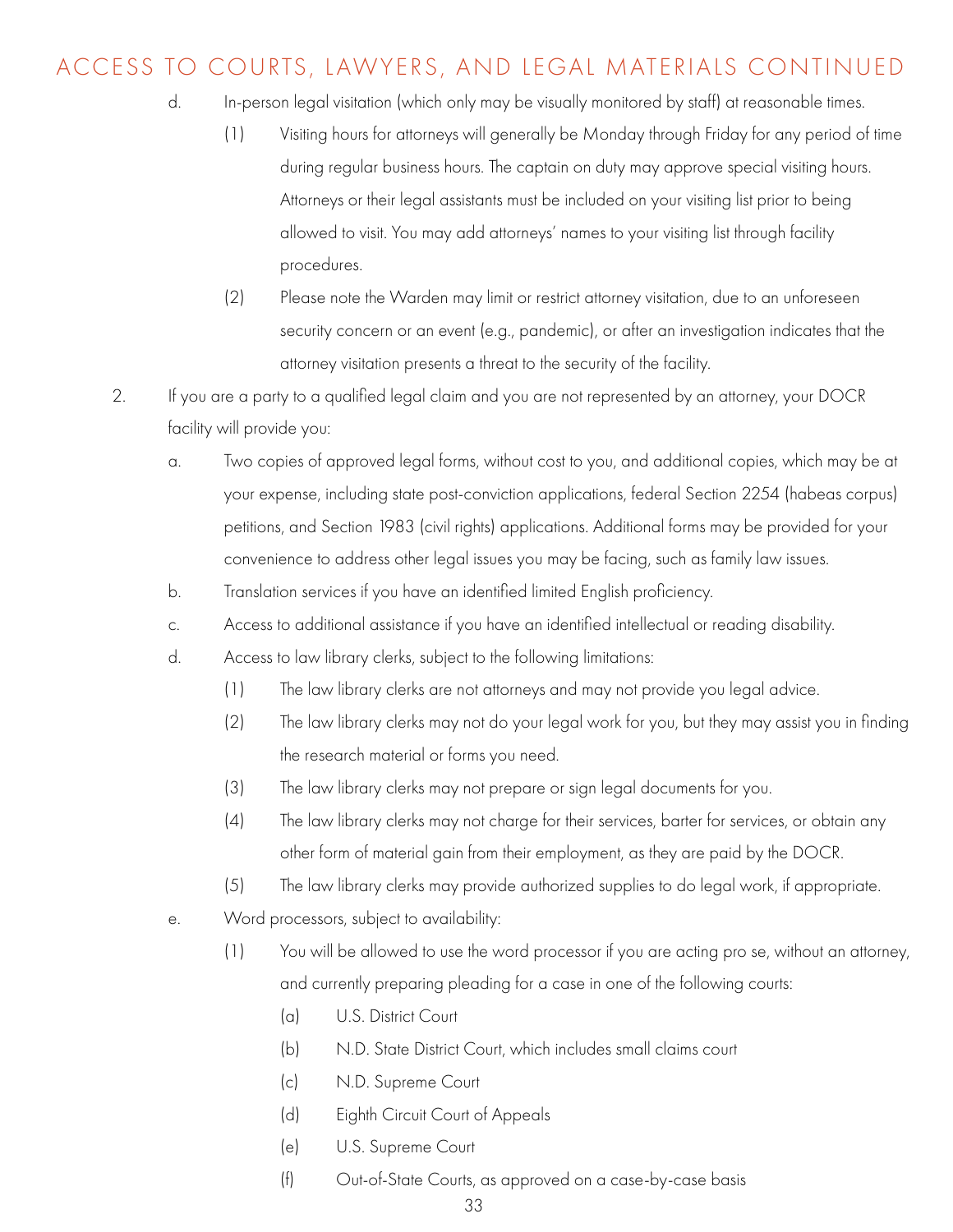### <span id="page-33-0"></span>ACCESS TO COURTS, LAWYERS, AND LEGAL MATERIALS CONTINUED

- (2) You must produce a case caption/title verifying current case(s) or case(s) that will be submitted in any of the above courts.
- (3) You may only print official court documents with a court header and related correspondence, which includes letters to the court or to people involved with your case.
- (4) You may not print case notes or any other material except for official court documents and related correspondence.
- (5) You will be charged 20 cents per page. Limited financial assistance may be provided in accordance with this Facility Handbook.
- (6) You are allowed to print one copy of each file. If you are working on multiple drafts of the same file, you will be allowed to print the final copy, not every draft. Additional copies must be made through the business office following the procedure in this Facility Handbook.
- (7) You may only prepare/type legal documents for your own case. Preparing or typing legal documents for any other person or organization is a Level 2 violation.
- 3. You will not be allowed to attend a criminal court hearing outside the facility unless there is an order from a judge of the State of North Dakota or a federal judge requiring your presence and the judge orders your transport to the hearing. If you are acting pro se in a criminal proceeding, you may only be transported to court pursuant to an order for transport from a court having jurisdiction over you.
- 4. You will not be allowed to attend a civil court hearing outside of the facility. Civil hearings must be approved by the Warden and are completed at the facility.
- 5. You will not be provided fax services.
- 6. You are prohibited from possessing any forms or types of electronic storage devices, including CD, DVD, and thumb drives.
- 7. You are prohibited from performing legal work for other residents.
- 8. The law library access is available on a daily basis through the terminal and also may be available on tablets.
- 9. Any additional rules will be posted at each facility.

### PHOTOCOPYING SERVICE

Double-sided printing is considered two pages and is available at a cost of 40 cents per page. Material you wish to have copied must be turned in to administrative services with a signed transfer voucher and a request slip stating the number of copies of each page. The copies will normally be returned to you that week. Plan your work in advance to ensure you have your copies when you need them.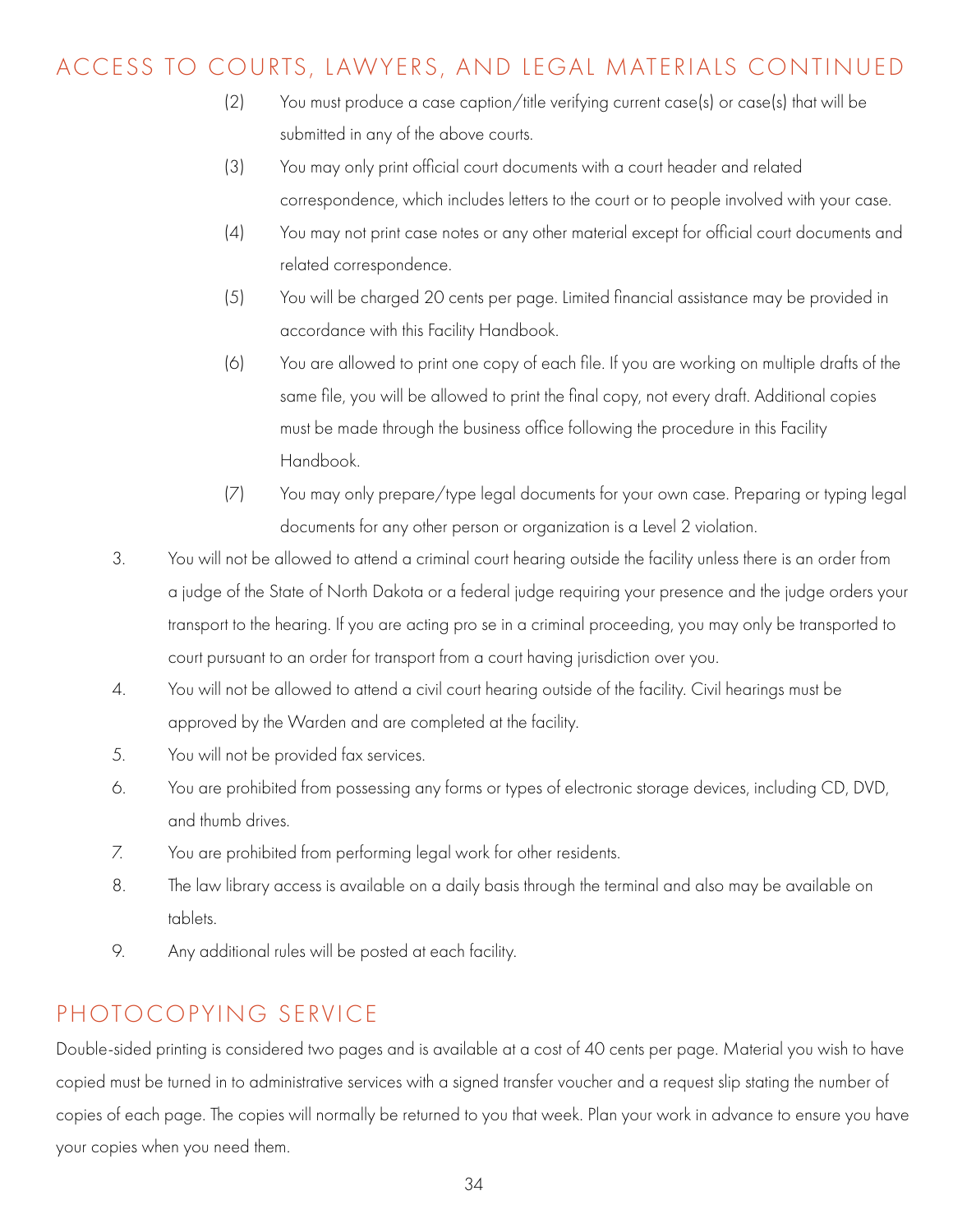# <span id="page-34-0"></span>PHOTOCOPYING SERVICE CONTINUED

Administrative services will complete the total charge on the transfer voucher and return a copy to you along with your photocopies. A copy of the transfer voucher will be sent to the business office to be charged to your account.

- 1. You will be charged for photocopying of legal materials.
- 2. If you qualify for indigent status, you may be given up to a \$4.00 credit per month to be used for legal copies, legal postage, and personal postage. The section in this handbook on indigent status provides more information. If you can verify an exceptional circumstance, you may request to have more legal copies or postage for a month by asking permission from the Warden.

# SERVICE OF CIVIL PROCESS

- 1. No employee of the DOCR is authorized to accept service of process on behalf of any person under the custody, supervision, or management of the DOCR or any of its divisions, nor on behalf of any contract provider or volunteer.
- 2. Civil process includes service of a summons, a complaint, applications for writs, motions, pleadings, discovery requests, subpoenas, orders, judgments, and notices of appeal.
- 3. You may only effect service of civil process in accordance with the rules of procedure of the North Dakota courts or the United States courts applicable to service of civil process and subject to the following provisions:
	- a. You may not personally serve civil process on any other person present on the grounds or within any facility or building belonging to or under the control of the DOCR or any of its divisions.
	- b. You may not request another inmate, volunteer, contract provider, or employee of the DOCR or an employee of any of its divisions to personally serve civil process on any other person present on the grounds or within any facility or building belonging to or under the control of the DOCR or any of its divisions.
	- c. You may not use the grievance and appeal procedures to effect or attempt to effect service of civil process on any inmate or on any employee of the DOCR or an employee of any of its divisions.
- 4. A violation of any of these provisions may result in disciplinary action.
- 5. You may be provided an Admission of Service document to sign or provide an Admission of Service document to another resident to sign. However, you may not attempt to pressure another resident to sign it.
- 6. You may use the Burleigh County Sheriff's Department for service of civil process at the North Dakota State Penitentiary and the Missouri River Correctional Center. You may use the Stutsman County Sheriff's Department for service of civil process at the James River Correctional Center. The sheriff's departments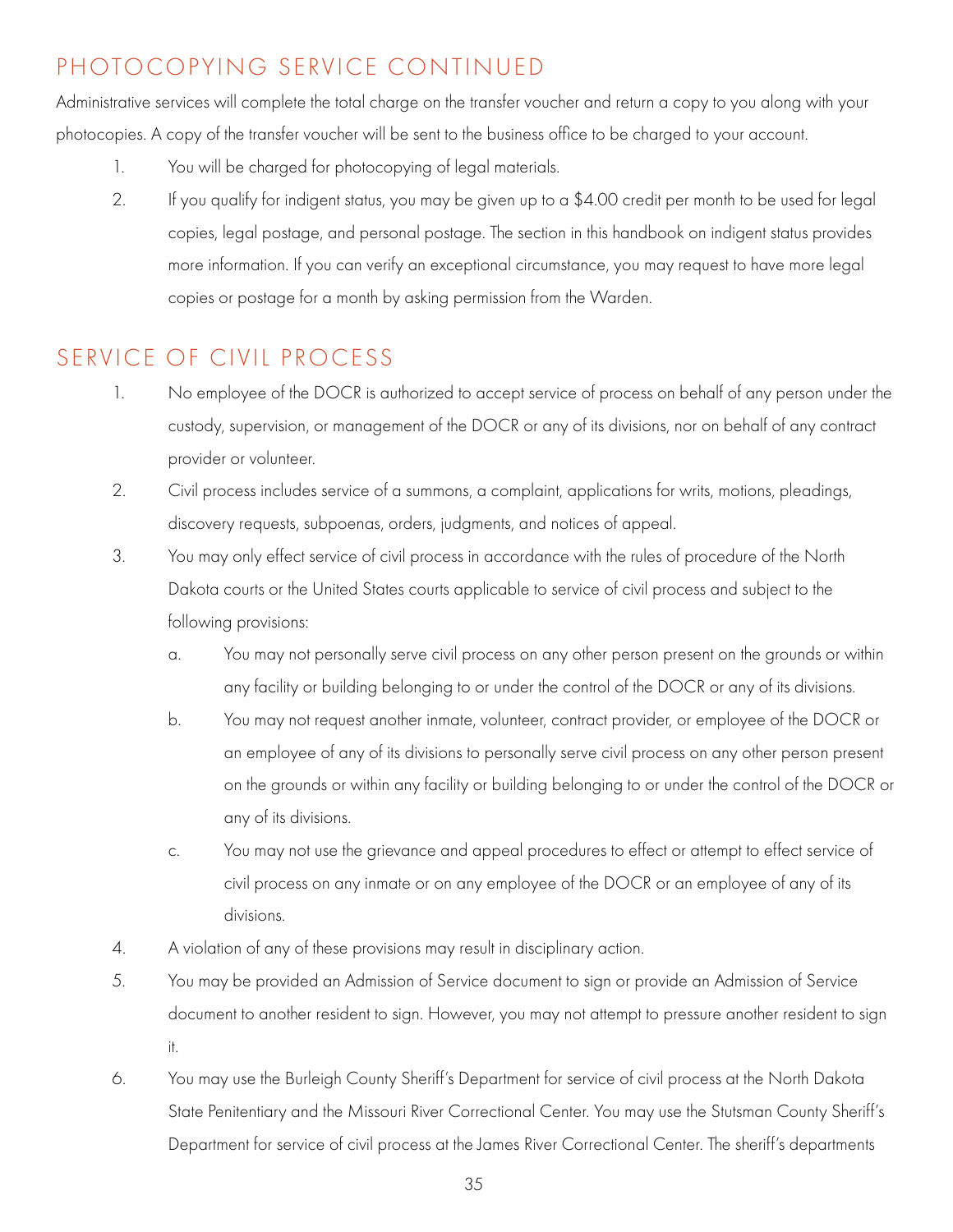### <span id="page-35-0"></span>SERVICE OF CIVIL PROCESS CONTINUED

 may, and usually will, charge you for service of civil process. If you request sheriff's service civil process, you will be responsible for any service of process fees. You may use certified mail for civil process, although it does not constitute valid service when actual delivery is required. You should refer to the North Dakota Rules of Civil Procedure to review the requirements for service of civil process. The Federal Rules of Civil Procedure allow a plaintiff to save costs of service of process by notifying each defendant of the commencement of a lawsuit filed in federal court and requesting the defendant to waive service of the summons. You should refer to the Federal Rules of Civil Procedure to review the requirements for waiver of service in federal court. Necessary notice and waiver forms are available from the office of the Clerk of the United States District Court.

### LEGAL RECORDS

The Legal Records Division manages your legal records, including criminal judgments, court orders, warrants and detainers, police reports, NCIC/III inquiry, CWIS, state and federal court records, BCI criminal history, sex offender/ offender against children registration, concealed weapons licenses, parole board orders, parole board agreements, pardon board orders, protection orders, and associated database entry.

Legal Records completes sentence computations for each criminal offense for which there is a sentence to the ND DOCR for a period of incarceration.

- 1. Credit for time served: The DOCR may only calculate credit for time spent in custody based upon days awarded by the court in the criminal judgment. Any corrections for the awarding of credit for time spent in custody must be contained in a criminal judgment issued by the court.
	- a. If you disagree with the credit for time spent in custody as stated in the criminal judgment, you must contact your attorney or the court to have a correction issued. The DOCR will not initiate corrections to the judgments.
- 2. Performance Based Sentence Reduction credit ("Good time credit") means sentence reduction credit authorized under North Dakota Century Code 12-54.1-01.
	- a. You may earn up to five days of performance-based sentence reduction credit per month.
	- b. You may be eligible for sentence reduction credit for time spent in custody prior to sentencing ("jail time"). Your criminal judgment must state whether you are entitled to sentence reduction credit for time spent in custody prior to sentencing.
	- c. You are not entitled to sentence reduction credit for time spent on probation under the supervision and management of the DOCR.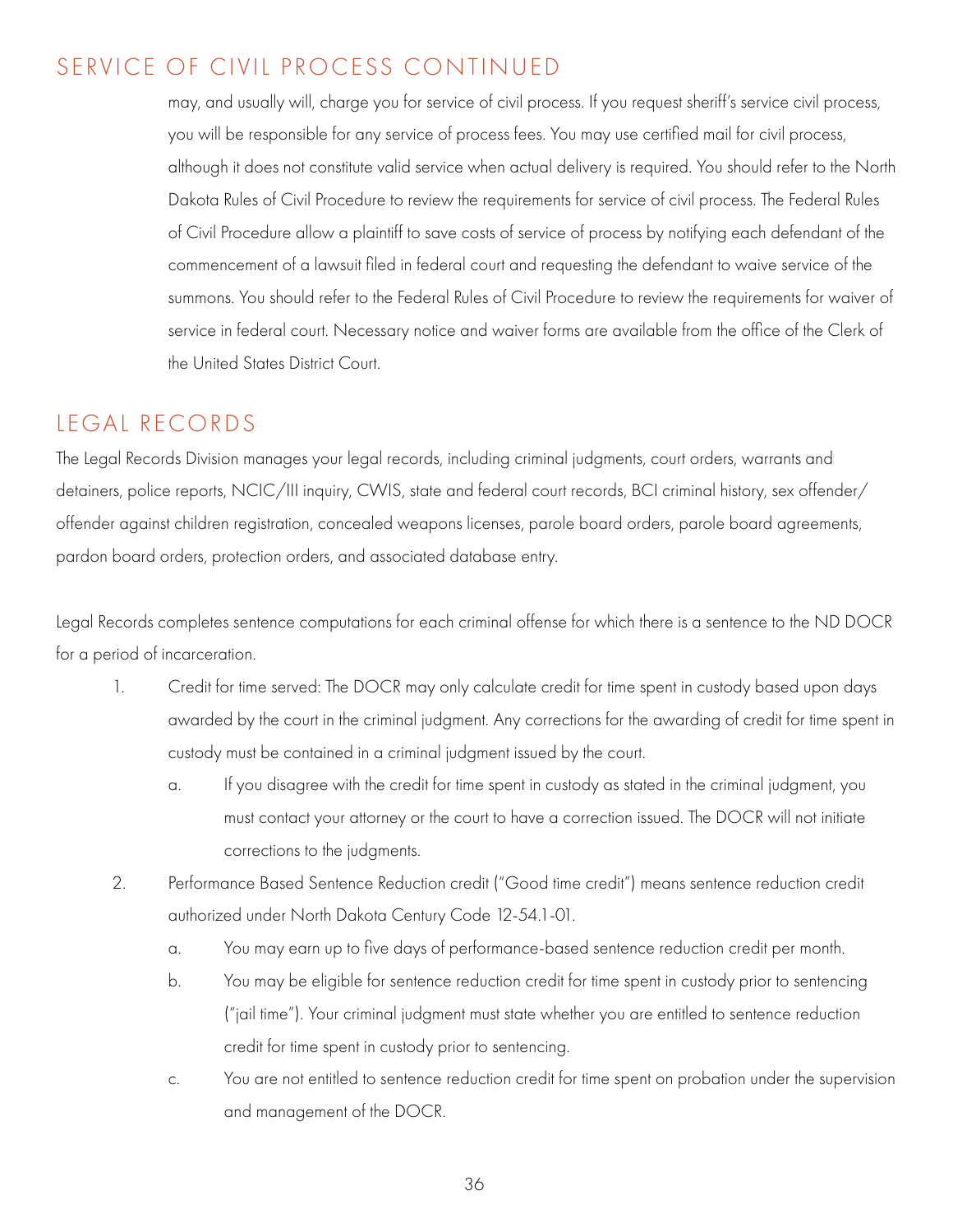# LEGAL RECORDS CONTINUED

- 3. Eighty-five percent (Truth-In-Sentencing): The Eight-five Percent Rule (85%) limits release from incarceration, including for good time or parole, until you have served 85% of your sentence in prison if you were convicted of:
	- a. Murder, Manslaughter, Felony C Aggravated Assault (Prior to August 1, 2015), Felony B Aggravated Assault, Kidnapping, Robbery, Gross Sexual Imposition with force or weapon and Burglary-force, menacing, weapon.
		- (1) The 85% rule includes an attempt to commit these offenses but does not include conspiracy to commit them.
		- (2) The release date is the later of the good time release date and the 85% release date.
- 4. The formula for the basic Good Time Release Date Calculation:
	- a. Total term of incarceration (days) suspended term jail time good time
- 5. The formula for the Basic 85% Truth-In-Sentencing Date or Parole Eligibility Calculation:
	- a. (Total term of incarceration (days) suspended term) x .85 jail time
- 6. The 85% Truth-in-Sentencing Rule does not apply to sentences imposed upon revocation of probation.
- 7. Sentence computation sheets will be provided to you at your initial classification along with copies of your Criminal Judgment(s). Legal Records will send you updated computation sheets and judgments for any additional sentence changes or computations after classification. Examples include loss of good time, corrections to credit for jail time, and computation error corrections. Please keep all of your legal records for future reference, including sentence computations, criminal judgments, and orders granting or denying parole. You may find these important for future reference. If you would like additional copies, please refer to the Photocopying Services subsection of this handbook (within the Rights and Responsibilities section). If you have lost your sentence computation, please request a replacement through Legal Records; a printing fee may apply.

Legal Records will conduct a warrant and detainer check within the first five business days of your arrival at the DOCR. In addition, the DOCR will conduct a warrant and detainer check the month prior to your anticipated release date or before your Parole Board Review. Legal Records will respond to additional warrant or detainer check requests if new information is received.

- 1. You will be notified in writing of any outstanding warrants or detainers about which the DOCR has been notified. This will provide you the information needed to contact your attorney or the courts.
- 2. There are three laws that may assist you in disposing of a warrant or detainer:
	- a. North Dakota Century Code Chapter 29-33: Mandatory Disposition of Detainers Act applies to in-state untried indictments, complaints, or criminal information. This law allows an individual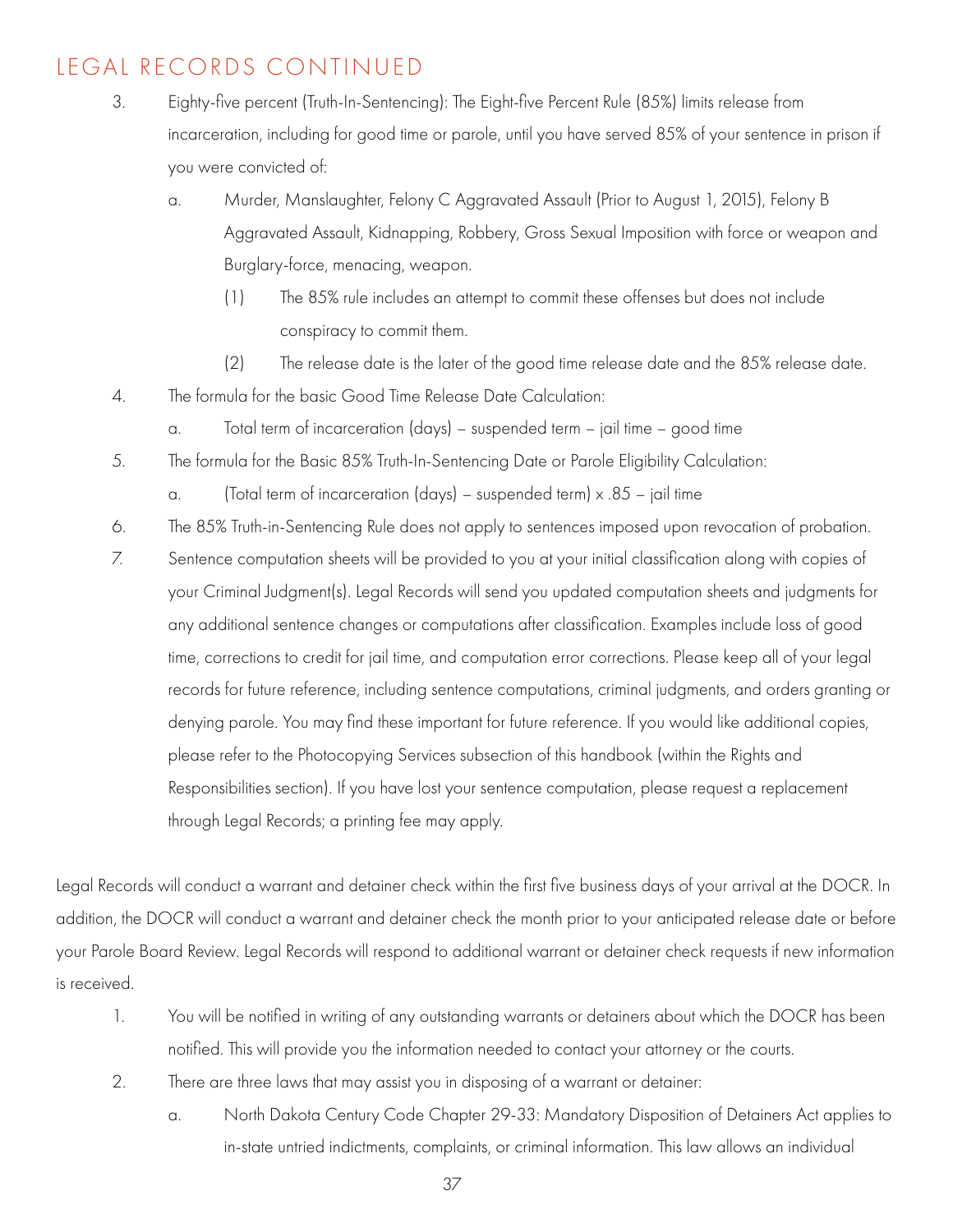#### LEGAL RECORDS CONTINUED

 to request disposition to the court. This is often referred to as a 'Fast and Speedy.' The prosecuting official has 90 days to bring your indictment, information, or complaint to trial from the date of receipt via certified mail of your request for disposition of the detainer, unless the court grants a continuance. This only applies to untried criminal charges in North Dakota.

- b. North Dakota Century Code Chapter 12.1-32-07: North Dakota Notice and Request of Disposition of Untried Petition for Revocation. This law allows an individual to request disposition to the court for any outstanding probation revocation(s). The prosecuting official has 90 days to bring the petition for revocation to final disposition from the date of receipt via certified mail of your request for disposition of the detainer and the DOCR's certificate with information regarding your sentence, unless the court grants a continuance.
- c. Interstate Agreement on Detainers applies to out-of-state untried warrants in which a detainer has been lodged. This is often referred to as an 'Out-of-State Fast and Speedy.' Georgia and Louisiana do not participate in this agreement. The agency that filed the detainer has 180 days to bring your indictment, information, or complaint to trial from the date of receipt via certified mail of your request for disposition of the detainer, unless the court grants a continuance. The IAD only applies to untried criminal charges.

 A resident request can be sent to Legal Records to inquire if one of the laws listed above applies to your warrant or detainer. If it does meet the criteria, Legal Records will provide you the necessary paperwork to assist you in disposing of the warrant or detainer.

- 3. You can communicate with Legal Records through resident requests.
	- a. The DOCR cannot provide you with your criminal history record information. State criminal history record information may only be obtained through that state's designated criminal history record keeper.

 Criminal Records Section ND Bureau of Criminal Investigation PO Box 1054 Bismarck, ND 58502-1054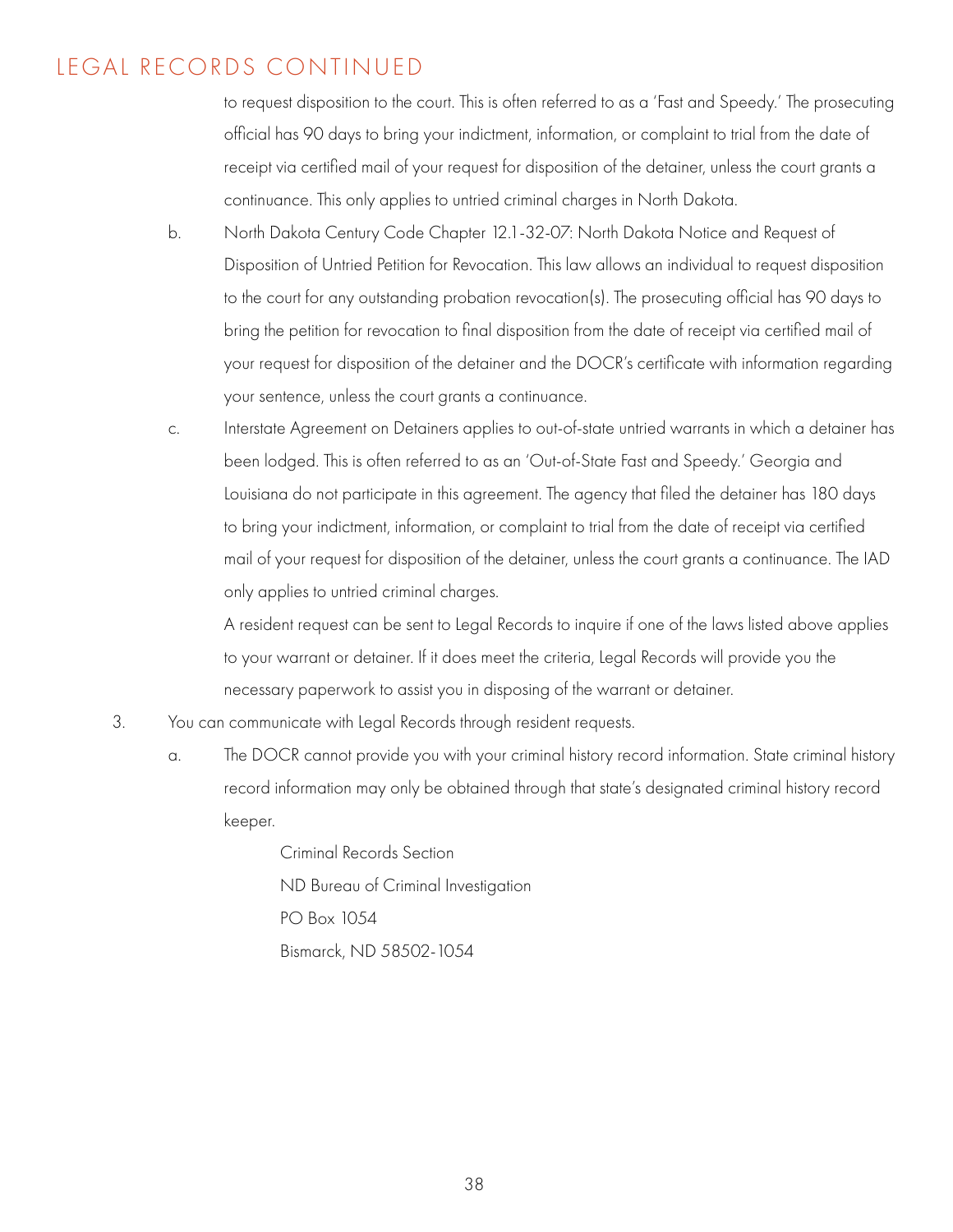# GRIEVANCE PROCEDURE

- 1. A grievance is a written complaint submitted through the grievance procedure that adversely affects you personally and directly, about a policy, a condition of confinement, circumstance, action, or failure to act that you claim to be unjust, unfair, or unlawful, for example:
	- a. Policies, rules, and procedures enforced within the facility that directly and negatively affect you;
	- b. Retaliatory actions against you for submission of a grievance under the grievance procedure, participation in a grievance proceeding, or the exercise of a legal right;
	- c. A policy, regulation, rule, or procedure, or the lack of a policy, regulation, rule, or procedure that negatively affects your conditions of confinement within the facility; and
	- d. Actions by you or staff that directly affect you and are not excluded from the grievance process.
- 2. Although DOCR allows allegations of sexual abuse to be submitted on a grievance form for investigation, the DOCR does not have grievance procedures to address allegations of inmate sexual abuse. If an allegation of sexual abuse is submitted on a grievance form, it must be removed from the grievance process and processed under the PREA policy as though it were submitted using another permitted method. If there are other claims included in the grievance (besides the allegation of sexual abuse or harassment), then the portion of the grievance related to those claims must be refiled under a new grievance, and the original grievance will be maintained to be processed under the PREA policy as though it were submitted using another permitted method.
- 3. Issues not subject to the grievance procedures include:
	- a. Issues regarding events that occurred more than 15 days prior to submission of the grievance.
	- b. Any process with an established, formalized appeal or review process, including:
		- (1) Disciplinary proceedings
		- (2) Classification proceedings
		- (3) Administrative Segregation placement
		- (4) Financial obligations hearing decisions
		- (5) Medical payment committee or co-pay decisions
		- (6) Rejection of mail
		- (7) Removed property
	- c. Actions of persons or entities outside the jurisdiction of the facility, including:
		- (1) The enactment of state or federal laws, treaties, or administrative rules and regulations.
		- (2) State or federal court opinions, rules, orders, and decisions.
		- (3) North Dakota Parole Board procedures decisions.
		- (4) North Dakota Pardon Advisory Board procedures and recommendations and Governor's decisions.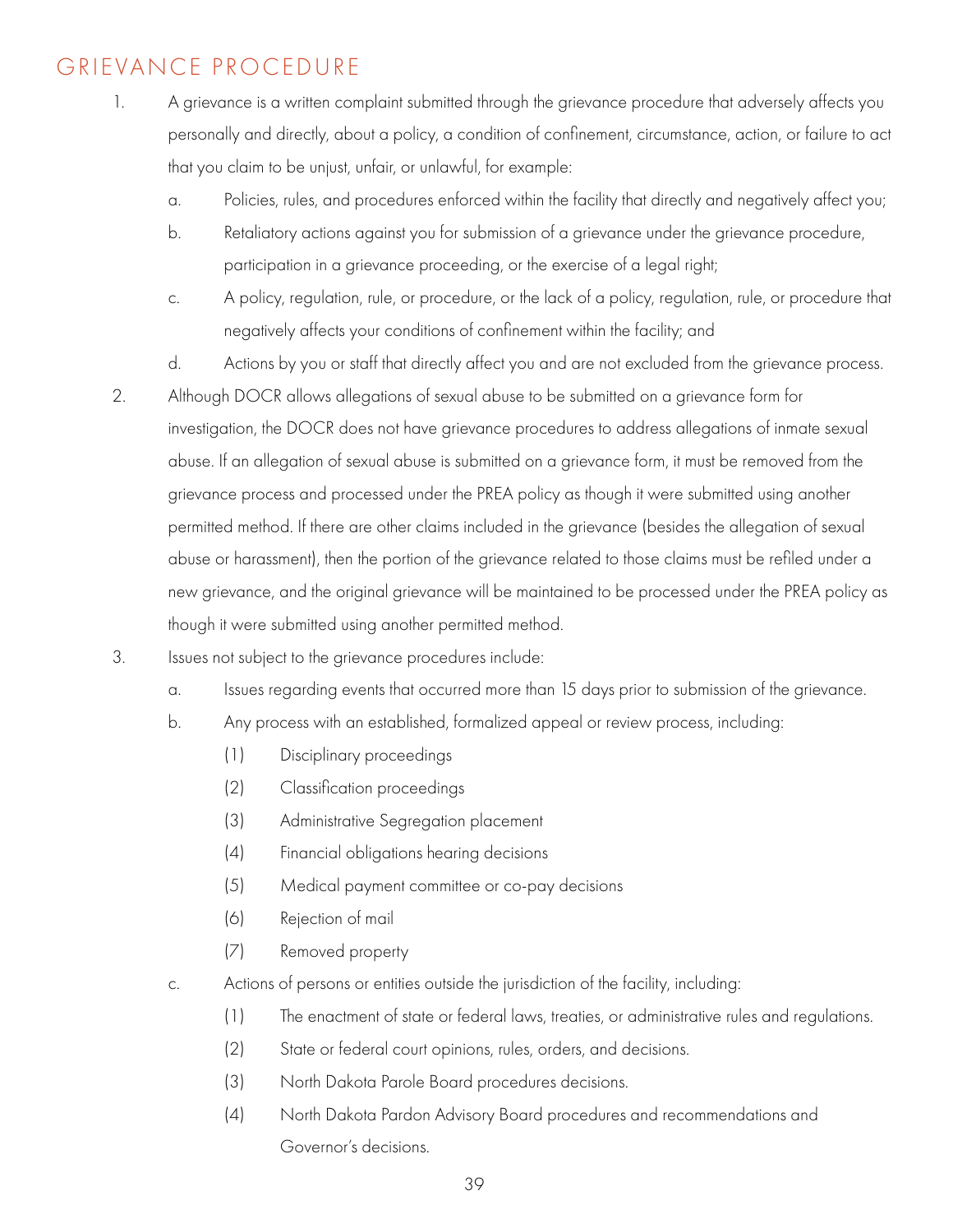#### GRIEVANCE PROCEDURE CONTINUED

- (5) Other federal, state, and local governmental agencies, including federal, state, and local law enforcement agencies.
- (6) Medical decisions by outside providers.
- d. Medical decisions by a doctor, nurse practitioner, physician's assistant, dentist, or psychologist.
- 4. Before you start the grievance process, you are encouraged to attempt to resolve your grievance informally with those directly involved.
- 5. The Informal Resolution/Step 1 Grievance request must be submitted within 15 days of the alleged incident or it will result in dismissal of the grievance.
- 6. You may only address one issue per grievance form.
- 7. You must clearly and legibly write the issue you are grieving and your remedy in the space provided on the Informal Resolution/Step 1 Grievance form. You are not allowed to attach additional pages. If you exceed the space provided, your grievance will be returned unanswered and you will have to resubmit your grievance following the correct format. You may obtain assistance from staff to complete the form, but you must sign and date the grievance.
- 8. For each step of the grievance process, you must sign, date, and mark whether you agree or disagree with the resolution, if you refuse any of these requirements, department staff shall stop the process, make a note on the form, and process the grievance as not following proper procedure.
- 9. Informal Resolution: Before you receive a Step 1 Grievance Response, you are required to participate in an informal resolution attempt with DOCR staff to resolve the grievance. This step must be documented on the Informal Resolution/Step 1 Grievance form and signed and dated by you and the staff attempting the informal resolution. You must also check the box whether you agree or disagree with the informal resolution recommendation.
	- a. If you agree with the informal resolution recommendation, DOCR staff will stop the process.
	- b. If you disagree with the informal resolution recommendation, DOCR staff will provide the grievance to your case manager.
- 10. Step 1 Grievance: Your case manager or designee will discuss the grievance with you, conduct an investigation if necessary, and make a recommendation as to the formal resolution of the grievance, which will be discussed with you.
	- a. If you agree with their recommendation, you are required to sign the signature line under the step one grievance area and date and check the box that you agree.
	- b. If you disagree with the step one formal resolution recommendation you must sign, date, and check the "disagree" box in order to proceed to a step two grievance.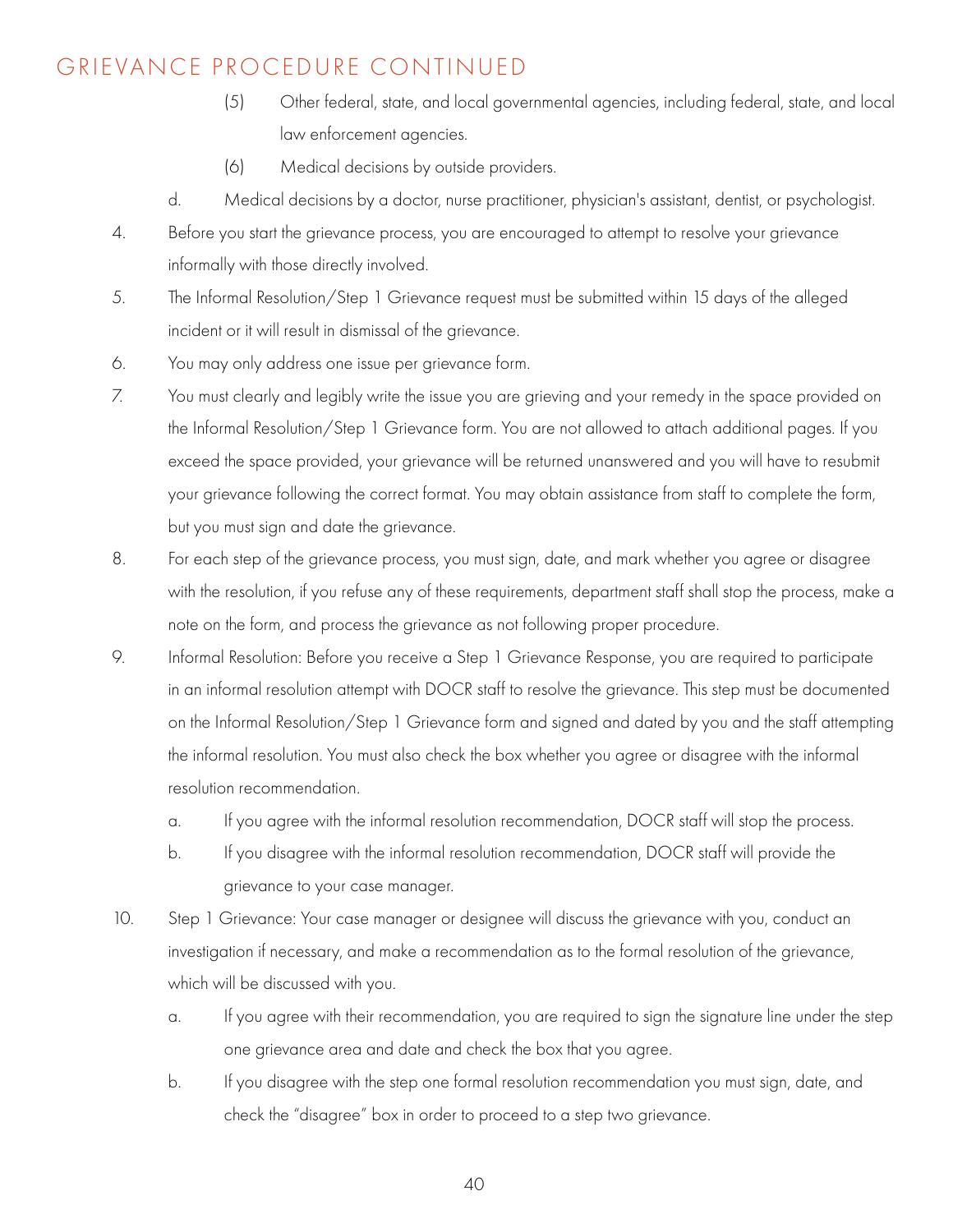#### GRIEVANCE PROCEDURE CONTINUED

- 11. Step 2 Grievance: If you disagree with the Step One response, you may submit a Grievance Step 2 form, within five (5) days of the receipt of the Step 1 response. Do not provide additional facts, variations of the original issue stated in the original grievance or raise new issues. Provide your comments in the space provided. You must attach the Informal Resolution/Step 1 Grievance form. The case manager will forward the completed Step 2 form to the grievance officer. The grievance officer will investigate, complete the Step 2 form, and submit to the Warden for their review. The Warden will agree or disagree with the findings of the grievance officer.
- 12. Grievance Appeal: If you disagree with the Warden's response, you may file an Appeal of Step 2 Grievance Decision to the Director of Corrections and Rehabilitation within five days of receipt of the Grievance Form - Step 2 response. You should provide a summary of the original grievance, why you disagree with the Step 2 responses, and sign the form and return to housing unit staff. Staff will sign the completed form and forward the form to administrative services, who will forward to the Director.
- 13. If your grievance is of a sensitive nature and you fear possible adverse effects within the facility, you may file your grievance directly with the director of corrections and rehabilitation through the mail. You must clearly explain your issue and why you fear adverse effects if you do not follow the grievance procedure. If the DOCR Director determines the grievance is not of a sensitive nature, the grievance will be returned to you to file through the usual grievance procedures.
- 14. You may not submit grievances about issues that have been previously addressed through the grievance procedure or issues already determined not subject to the grievance procedure.
- 15. If the Warden or the DOCR Director determines you are abusing the grievance procedure through the submission of grievances that contain profanity, threats, or abusive or demeaning in nature the grievances may be rejected. If multiple frivolous grievances that are abusive, harassing or made in bad faith about DOCR employees, officers, and officials, the Warden or the DOCR Director may place restrictions on your ability to file grievances or decline to respond to your grievance.

#### ACCESS TO THE NEWS MEDIA

- 1. A news media representative who wishes to conduct an interview with a resident must make a written request to the Warden. The Warden will determine if a resident may be interviewed and which residents may be interviewed. News media interviews with specific individual residents are not permitted.
	- a. If you agree to be interviewed and the Warden approves, the news media representative will coordinate arrangements with the Warden.
	- b. You may not be employed or act as a reporter or publish under a by-line.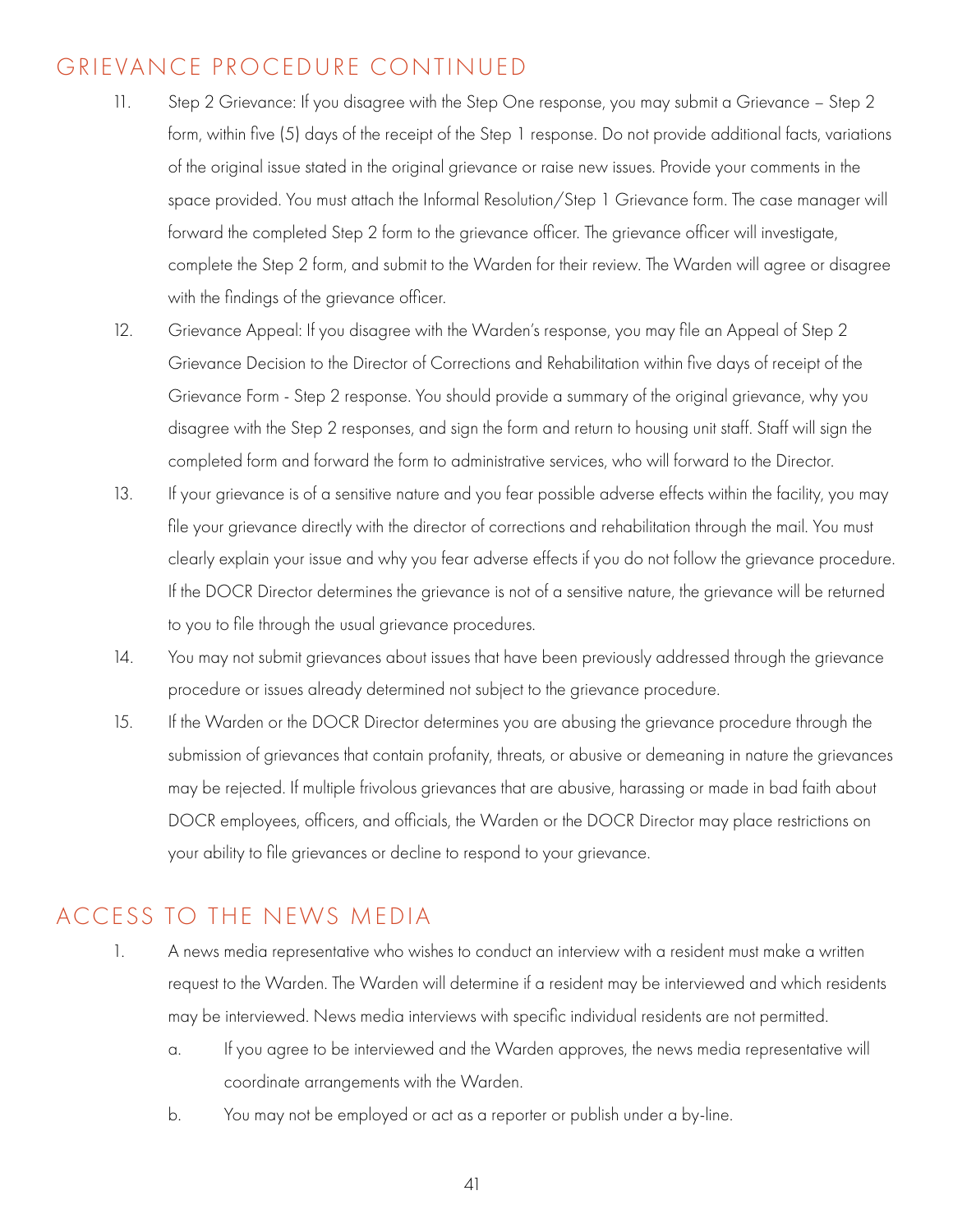## ACCESS TO THE NEWS MEDIA CONTINUED

- c. You may not receive compensation or anything of value for interviews.
- d. You must complete the Media Consent form prior to the interview.
- e. You have full discretion for photographs, answering questions, or being recorded by the media representative.
- 2. You may contact the news media through written correspondence and electronic mail. Your correspondence to and from the media will be screened as general correspondence.
- 3. Interviews may be denied for the following reasons:
	- a. The news media representative asks to interview a specific resident.
	- b. The news media wants to speak to you about another resident who is currently or has been in the custody of or under the supervision and management of the DOCR or wants to speak to you about an individual who is, or has been, an officer or employee of the DOCR.
	- c. You are physically or mentally unable to participate.
	- d. Your written consent is not completed.
	- e. The interview may endanger the health or safety of the staff, you, other residents, the public, or may adversely affect the order and operations of the institution.
	- f. The interview may have an adverse effect on the victim or the victim's family.
	- g. You are involved in a pending court action and the court having jurisdiction has issued an order prohibiting media interviews.
	- h. You are a transferee from another state or the federal government and have not been authorized to participate in interviews with media representatives.
- 4. The time, location, and duration of the interview must be approved by the Warden.
- 5. Media interviews must be supervised by staff designated by the Warden.

# COMMUNICATION, MAIL, AND VISITING

## ACCESS TO TELEPHONE

- 1. Emergency Telephone Calls: If the DOCR receives an incoming call of an emergency nature, the tele phone number and name of the calling party will be obtained, and, after verification by staff, you may be permitted to call about the emergency.
- 2. Monitoring: Except for attorney calls, all your telephone calls are subject to monitoring and recording.
- 3. Telephone Calls: All calls from your telephones are collect calls unless you purchase prepaid telephone minutes from the commissary. There are no refunds for pre-paid minutes.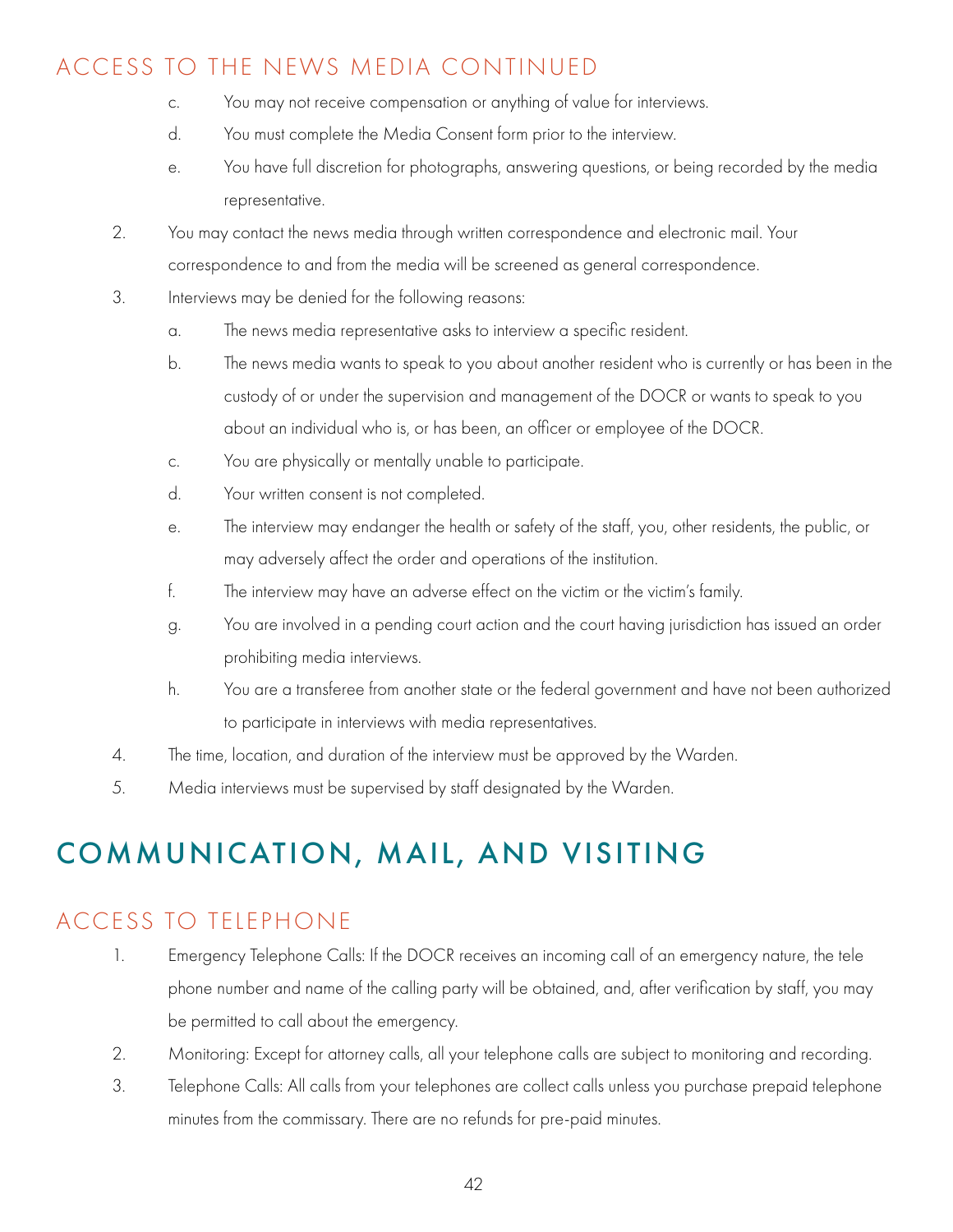# ACCESS TO TELEPHONE CONTINUED

- 4. Attorney Calls: If you wish to place an unmonitored call to an attorney other than your attorney of record, you must send the attorney's business telephone number on a request slip to the telephone service representative. After proper verification, the number will be added to the "Do Not Monitor" list. Legal calls must be made using your telephone system.
- 5. Social Calls:
	- a. Telephone calls are limited to 15 minutes.
	- b. You can only make telephone calls to people that you have registered on your telephone call list. The telephone list will be explained to you in orientation. You are not allowed to make telephone calls for another resident, or to use another resident's pin number.
	- c. You are allowed a maximum of 20 active social telephone numbers on your calling list. Attorney and clergy (of record) telephone numbers are not limited or included on the list of 20 social telephone numbers. If you attempt to exceed 20 active telephone numbers on your social telephone number list, existing numbers may be deleted. New telephone number requests may be approved after a completed telephone application is received from a family member or friend and verified by staff. You will be allowed to change your personal telephone list or add new telephone numbers every 90 days from the date of your last request.
- 6. Unauthorized Calls:
	- a. You are prohibited from calling the Governor; judges; clerks of court; parole offices; medical agencies; DOCR staff; state and federal agencies, officials, and employees; businesses; media; and law enforcement agencies. You may communicate to the above entities and individuals through written correspondence.
	- b. No credit card, debit card, three-way calls, conference calls, 1-800, or 1-900 calls are allowed. Call forwarding is prohibited.
- 7. Telephone Applications: All telephone numbers on your social calling list must have an approved telephone application. All the personal information provided on each telephone application must be verified by DOCR staff prior to activation. You and your family or friend must read all the instructions and complete all the fields on the Telephone Application form (SFN 50076) and sign your names on the appropriate signature line.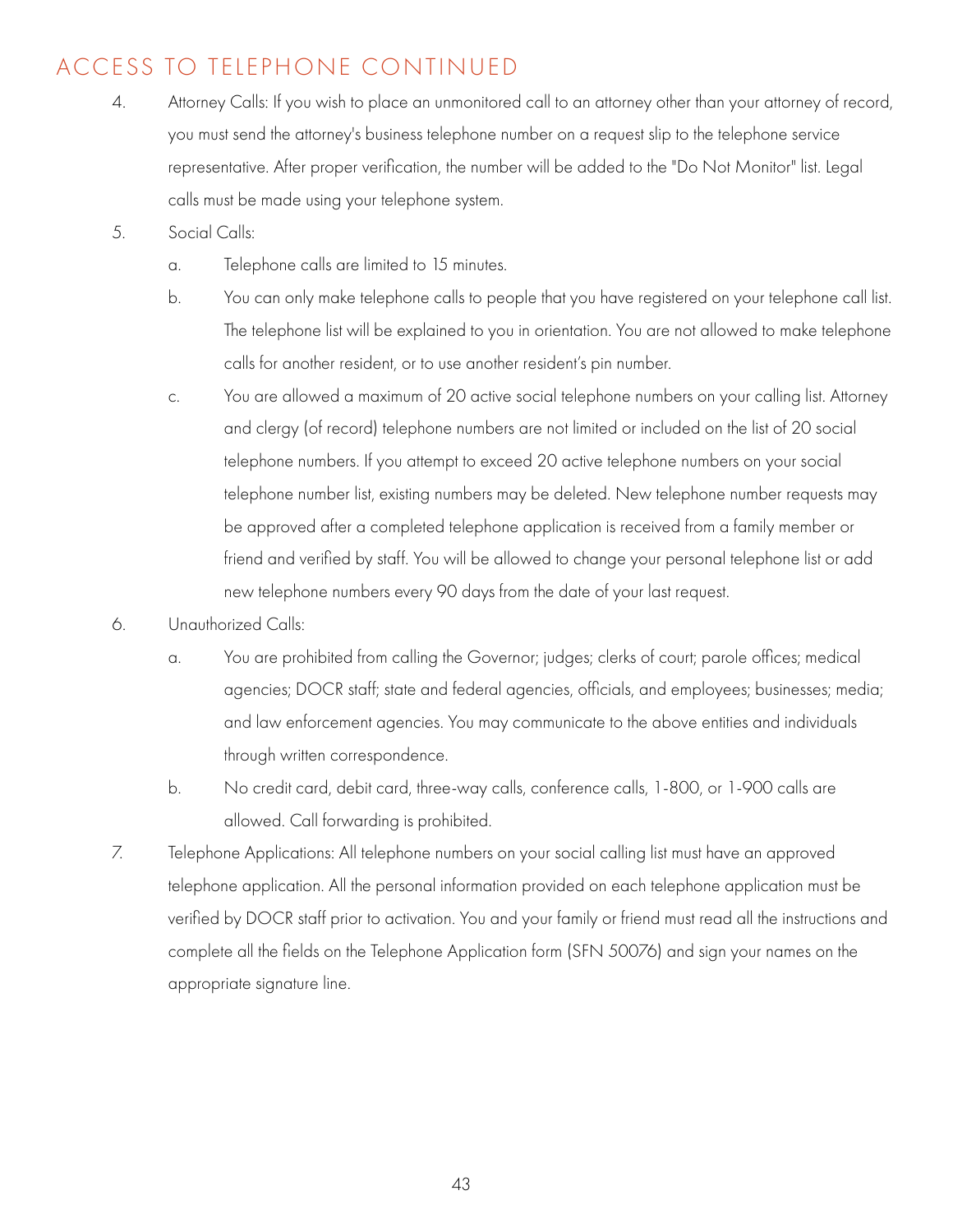# CORRESPONDENCE

- 1. There is no restriction on the number of persons with whom you may correspond through the mail, nor any limit on the volume of first class mail you may receive or send out; however, the Warden may place you on restricted general correspondence to a limited number or types of persons based on the following types of behavior:
	- a. Involvement in prohibited activities involving mail;
	- b. Attempting to solicit funds, non-legal services (e.g., business transactions), or items (e.g., samples) or subscribing to a publication without paying for the subscription;
	- c. Being a security risk;
	- d. Threatening a government official; or
	- e. Having committed an offense involving mail.
- 2. Written requests to correspond with individuals in other facilities must be sent to the Deputy Warden and the following provisions must be met:
	- a. The written correspondence is with a member of your immediate family, a parent to a shared child and the communication is regarding your children, or a party in a legal action in which you are also a party.
	- b. You may not seal the envelope.
	- c. You will only be allowed to send written correspondence.
	- d. You will not be allowed to correspond with individuals who have been civilly committed as sexually dangerous individuals, or who are being evaluated for civil commitment as sexually dangerous individuals.
	- e. Photographs may be allowed if the photograph does not meet any of the rejection criteria for correspondence.
- 3. Unauthorized mail will be considered contraband and you may be subject to disciplinary action. Contraband that is illegal under state or federal criminal law must be turned over to law enforcement authorities.
- 4. All letters and packages, except those identified as legal or official mail, will be opened and inspected for contraband outside your presence.
- 5. DOCR will not accept any money orders, checks, or cash for your spending account. All money received must be processed through JPay. Your friends and family may send money to JPay through the following ways:
	- 44 a. Website: For a processing fee, your family and friends can sign up for a free account with JPay so they can electronically deposit funds into your account by visiting JPay.com and following the instructions for online deposits. This process normally allows your funds to be available the next business day.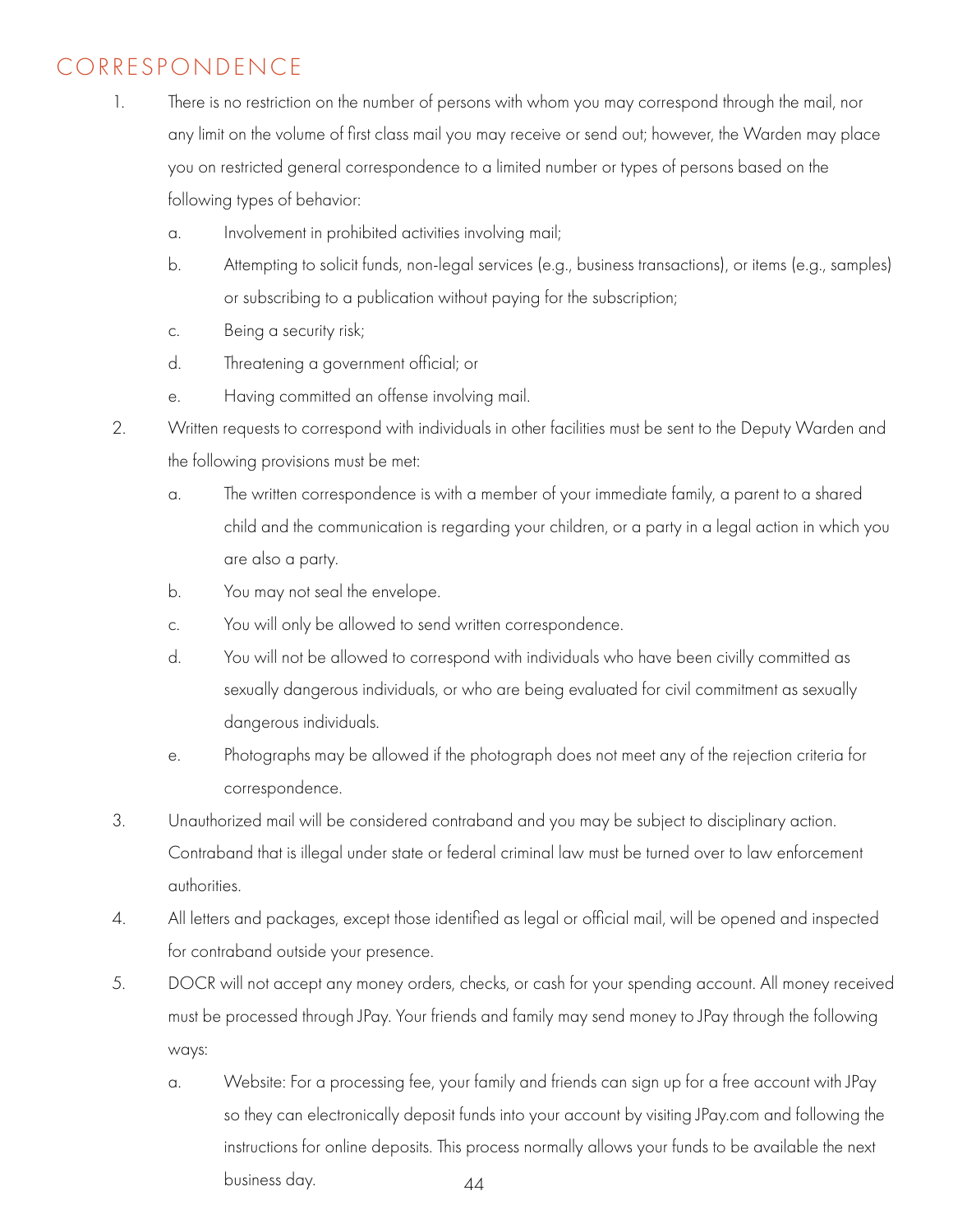- b. Mobile App: JPay also has a free mobile app for smartphones that your friends and family members can use to deposit funds into your account. Processing fees will apply.
- c. Telephone: Your friends and family can deposit funds to your account by calling JPay's toll-free number at 1-800-574-JPAY (5729) and speak with one of their customer service agents, who can accept payments over the phone from a credit or debit card for a processing fee.
- d. MoneyGram: Your friends and family members can also visit any MoneyGram location to deposit funds into your account using cash. MoneyGram services are located in every Walmart and CVS, as well as several other retailers around the state. The MoneyGram receive code for North Dakota DOCR is 1304, which your friends and family will need to reference to ensure the funds reach your account successfully. Processing fees may apply.
- e. Mail: JPay will also accept money orders. JPay does not charge a processing fee for this service. Your friends and family members will need to complete the Money Order Deposit Form and mail the money order with the form to JPay at JPay Inc., PO Box 822700, Pembroke Pines, FL 33082. Forms are available in your housing units for you to send to family and friends, or your friends and family can also download the form from JPay.com.
- 6. Incoming and outgoing correspondence and packages clearly identified as legal or official mail will only be opened and inspected for contraband in your presence when it is from the following sources:
	- a. Legal Mail to or from licensed attorneys or a recognized prisoner legal advocacy group, including the American Civil Liberties Union and the Innocence Project.
	- b. Official Mail to or from elected or appointed federal, state, or local officials; foreign embassies or consulates; Protection and Advocacy; the Human Rights Division of the North Dakota Labor Department; federal, state, and municipal courts; and the North Dakota Commission on Legal Counsel for Indigents. Official mail does not include mail between you and the DOCR; the Parole Board; the Pardon Advisory Board; child support enforcement; the Bureau of Criminal Investigation regarding registration; any federal, state, or local criminal justice agency, or any other federal, state, or local agency not listed above unless it is marked or identified as confidential or privileged by the sending official or agency.
	- c. You will sign for your legal and official mail on the Incoming Official Correspondence card.
	- d. The following procedures for outgoing legal or official mail: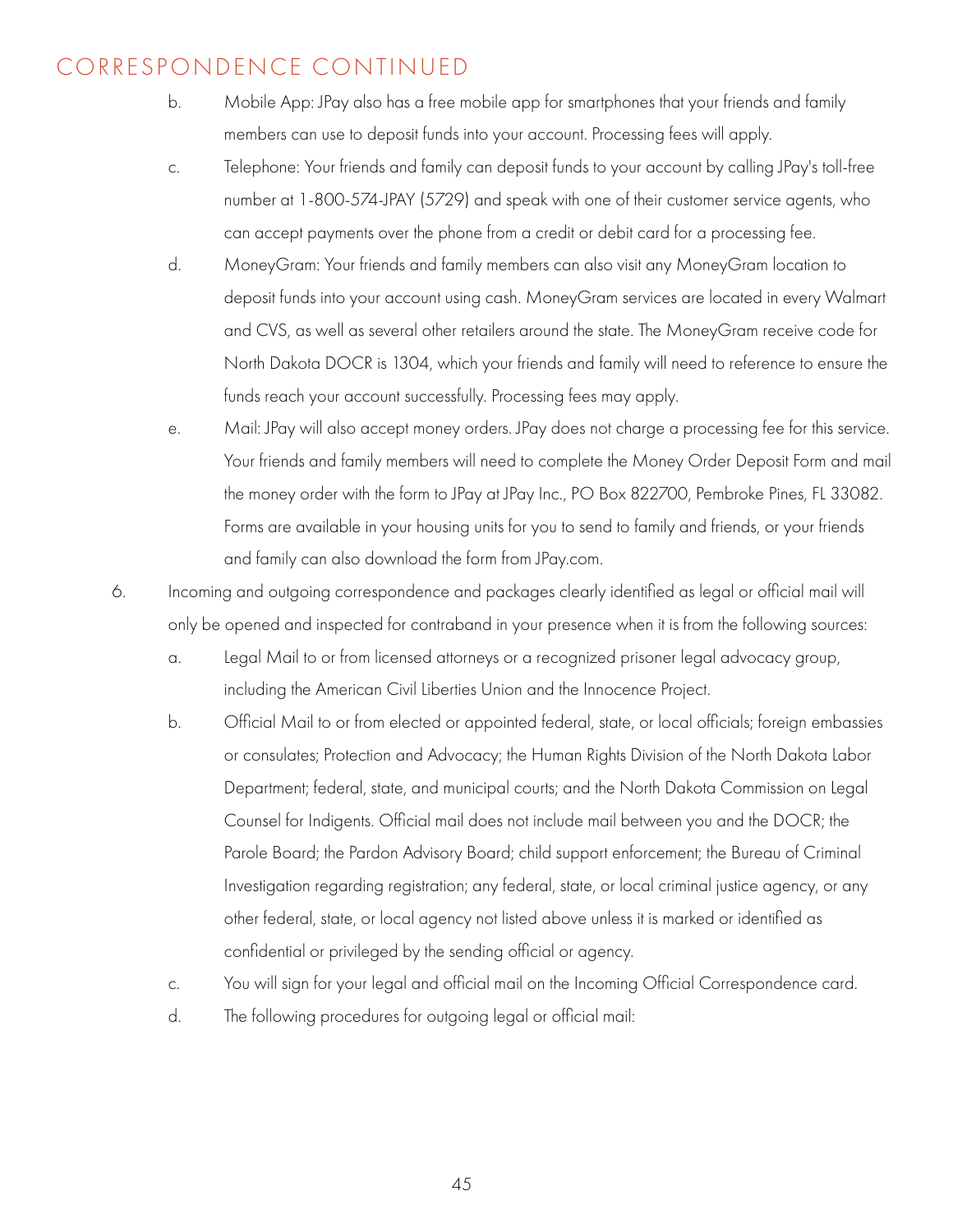- (1) You will be responsible to attach the appropriate postage to the envelope of outgoing legal or official mail. You may take envelopes to the property office to be weighed. Legal envelopes will be processed as listed below. If you send a legal manila envelope to the mail clerks with appropriate postage affixed, the mail clerks will affix a USPS tracking number and send you the number. If you are unsure if you placed the correct postage on the envelope and would like the mail clerks to weigh the envelope prior to mailing, you will need to complete an Individual Transfer Voucher and leave the amount blank. You will need to sign the voucher indicating that you approve of the monies to be removed from your account. If the voucher is not signed, it will be returned to you, which will delay the envelope being mailed. The mail clerk will sign the voucher, enter the amount that was charged to your account, and return a copy to you.
	- (a) Bring your legal mail to the sergeant's office unsealed.
	- (b) The sergeant will check to make sure there is no contraband in the envelope.
	- (c) You will seal the envelope in front of the sergeant.
	- (d) The sergeant will utilize the approved stamper and stamp "Legal" over the seal.
	- (e) You will place the envelope in the outgoing mailbox on your unit.
- 7. You must use your full name, resident number, name of institution, P.O. Box or street address, city, state, and ZIP code on all outgoing correspondence. This information must be placed in the upper left-hand corner of the envelope. You are not allowed to use a professional title or business name as part of your return address or on the correspondence.
- 8. All incoming mail must be sent to the Digital Mail Center for processing. Any personal mail received at the DOCR facility will be returned to the sender. Mail must be addressed as follows:
	- a. Resident Name and Number C/O Securus Digital Mail Center-North Dakota Department of Corrections PO Box 21408 Tampa FL 33634
- 9. All incoming mail must have a legible and legitimate return address that must include the sender's last name, street address or post office box number, city, state, and ZIP code. Incoming mail without a return address may be rejected if the identify and address of the sender cannot be determined.
- 10. If mail is denied, you and the sender will receive a Notification of Denied Mail form. You may appeal the denial decision to the Warden within seven days of receiving the Notification of Denied Mail. The sender has thirty days to appeal the decision in writing to the Warden. You may send out denied mail at your expense.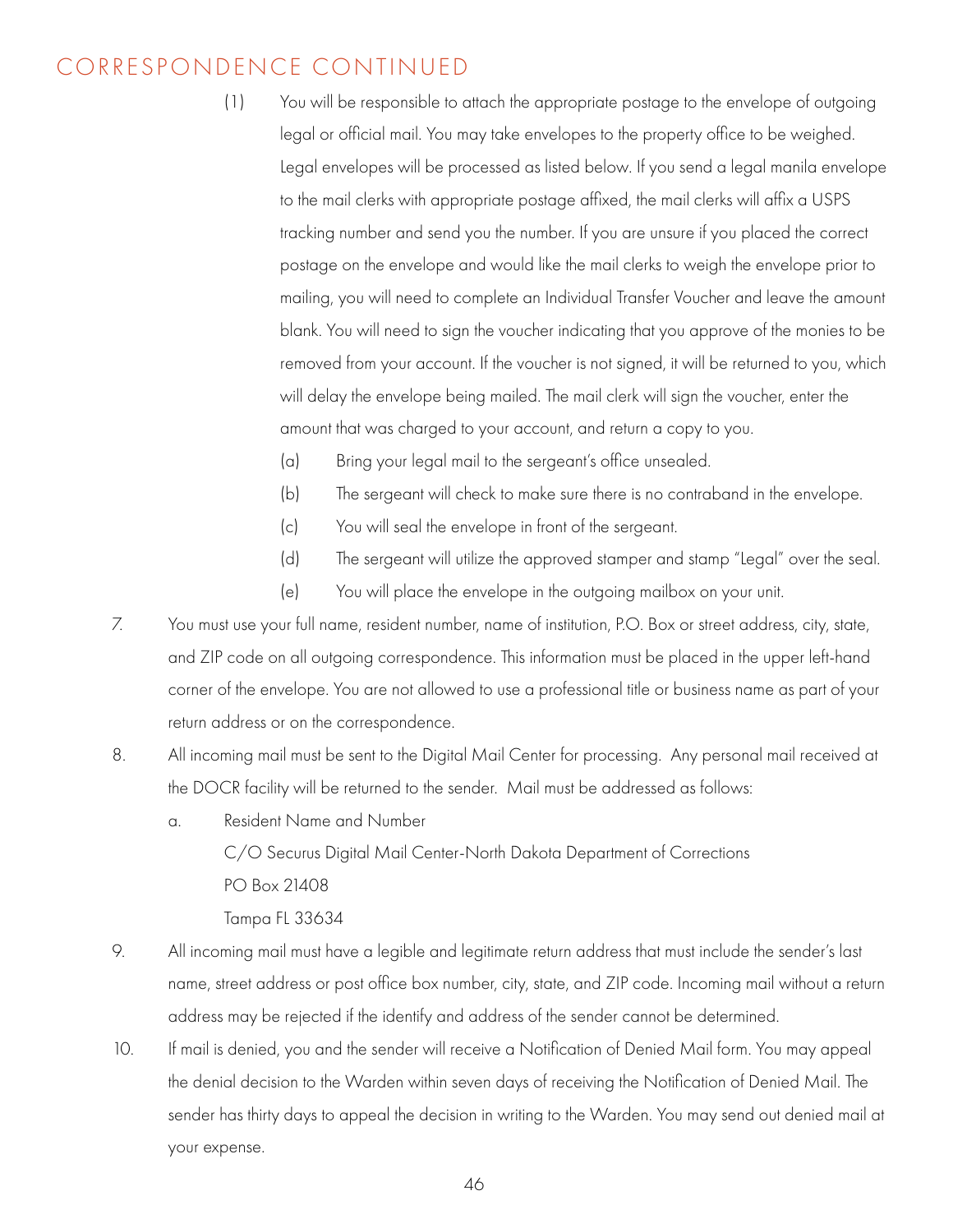- 11. Incoming legal mail with postage due will be held and you will be given the option to pay postage or refuse the mail and it will be returned to sender. Mail with postage due received at the Digital Mail Center will be returned to sender.
- 12. You may only receive 30 photographs per envelope. Multiple photos on a single page copied from a computer printer are considered one individual photo and multiple copies of the same photograph are not allowed. If an incoming envelope contains more than 30 photographs, all photos will be rejected.
- 13. Additional pages identified as acceptable copies from the internet, photocopies, or other material not considered social or personal writing are limited to ten pages. If the contents of the envelope exceed ten pages, all pages will be rejected, and a Notification of Denied Mail will be sent to you.
- 14. You are not prohibited from corresponding with pen pals, but you are prohibited from soliciting pen pals and placing advertisements to solicit pen pals. If you solicit pen pals or post advertisements or have advertisements posted with the assistance of another individual, including family members, and including advertisements in printed or electronic media, you will be subject to disciplinary action.
- 15. Criteria for rejection of incoming or outgoing correspondence, publications, or packages includes:
	- a. Mail to or from an individual with whom contact is restricted, such as by a protection order, a restraining order, an order prohibiting contact, or conditions on an Appendix A.
	- b. Mail to an individual who has requested not to receive mail from you, or a parent or guardian of a minor child has objected to correspondence between you and the minor child.
	- c. Mail containing photographs of a victim at a crime scene, photographs depicting injuries to a victim sustained as a result of a crime, photographs taken for purposes of criminal investigation or prosecution, or autopsy photographs.
	- d. Mail containing plans for activities in violation of facility rules or in furtherance of, or that advocates or promotes criminal activity or is in violation of state or federal criminal law.
	- e. Mail that appears to be in code.
	- f. Mail in a foreign language if the contents are not understood by the inspecting staff after reasonable efforts to have the mail translated and you are not on the limited English proficiency list.
	- g. Mail that includes sexually explicit material, which means it contains any of the following content:
		- (1) Pictorial images of nudity in books, catalogs, pamphlets, magazines, periodicals, and any other graphic images, or any personal pictures, drawing, or photocopies depicting:
			- (a) Nudity, which includes exposed/visible (in whole or part, including under or through translucent/thin materials providing intimate physical detail) genitals/ genitalia, anus, and/or female/transgender breast nipple(s) or areola;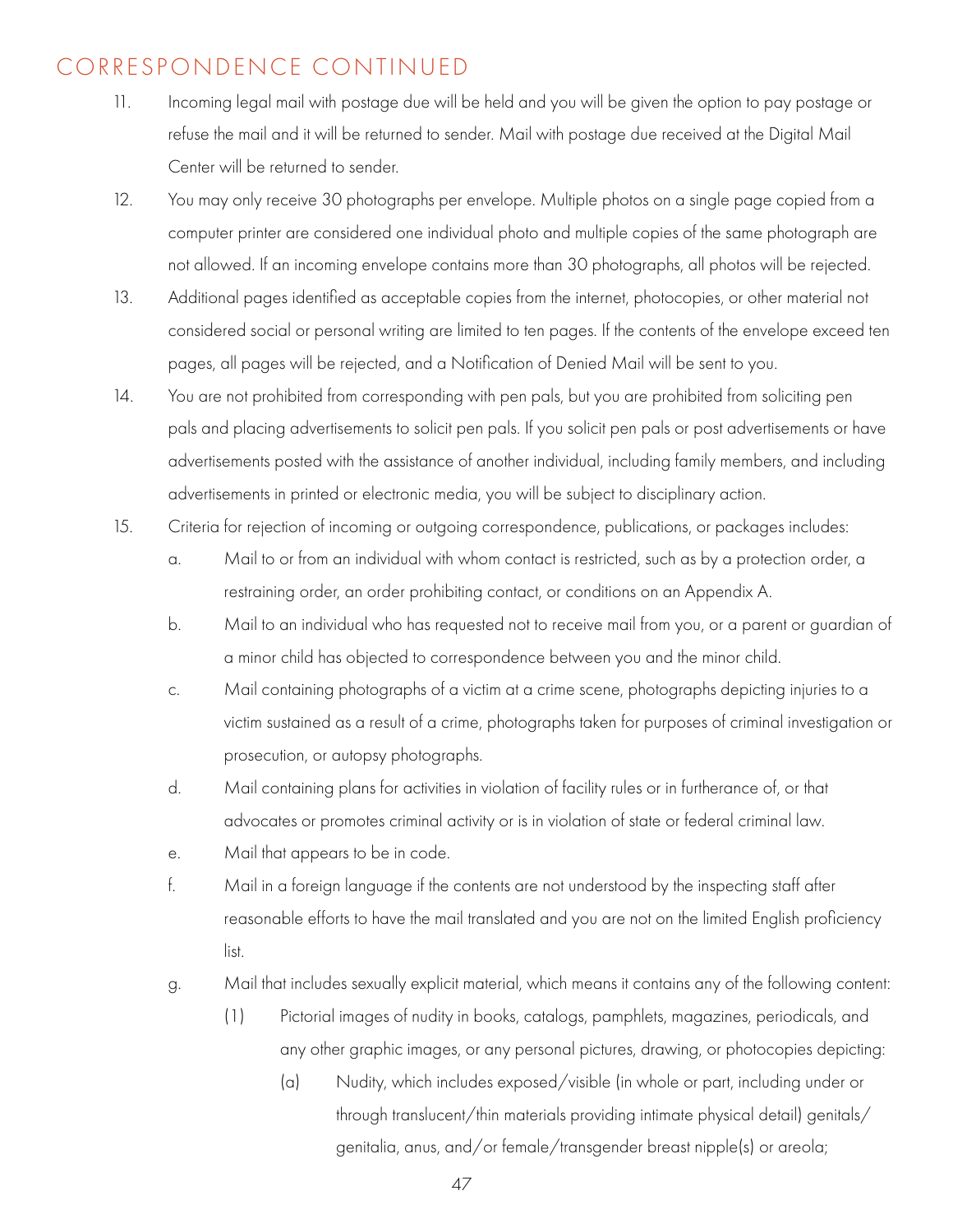- (b) A sex act(s) which includes genital-genital, oral-genital, anal-genital, or oral anal contact/penetration, genital or anal contact/penetration with an inanimate object, masturbation, sadistic/masochistic abuse, bondage, bestiality, and/or bodily excretory behavior which appears to be sexual in nature;
- (c) A participant(s) who appears to be non-consenting dominated, degraded, humiliated, or in a submissive role, and/or acting in a forceful, threatening dominating, or violent manner which appears to be sexual in nature; or
- (d) Minor(s), or models depicting minors, in a sexually suggestive setting/pose/ attire. The contract of the contract of the contract of the contract of the contract of the contract of the contract of the contract of the contract of the contract of the contract of the contract of the contract of the co
- (e) Sexually explicit material does not include material of a news or information type.
	- (f) Publications concerning research or opinions on sexual, health, or reproductive issues, or covering the activities of LBGTI rights organizations or religious groups, for example, may be admitted unless the publications are a threat to legitimate institution interests or contain content that is otherwise prohibited by policy.
	- (2) Written text containing depictions of:
		- (a) Rape, sexual assault, pedophilia, possession or dissemination of child pornography, or any other criminal acts of a sexual nature; or
		- (b) Other sexual content determined by the Warden or designee to be detrimental to the orderly running of the institution.
	- h. Mail that is threat to legitimate penological objectives because it threatens the safety or security of the facility, or any person, including the promotion of violence, group disruption, work stoppages, or insurrection.
	- i. Mail identified as legal or official mail, but after inspection for contraband is determined to be general correspondence.
	- j. Mail that advocates racial supremacy or attacks or advocates violence against a racial, ethnic, or religious group.
	- k. Mail that includes depictions of signs or symbols of security threat groups or criminal street gangs.
	- l. Mail that contains contraband in violation of facility rules or state and federal criminal law.
	- m. Mail containing non-cancelled postage stamps and pre-franked envelopes.
	- n. Mail containing another resident's correspondence or items.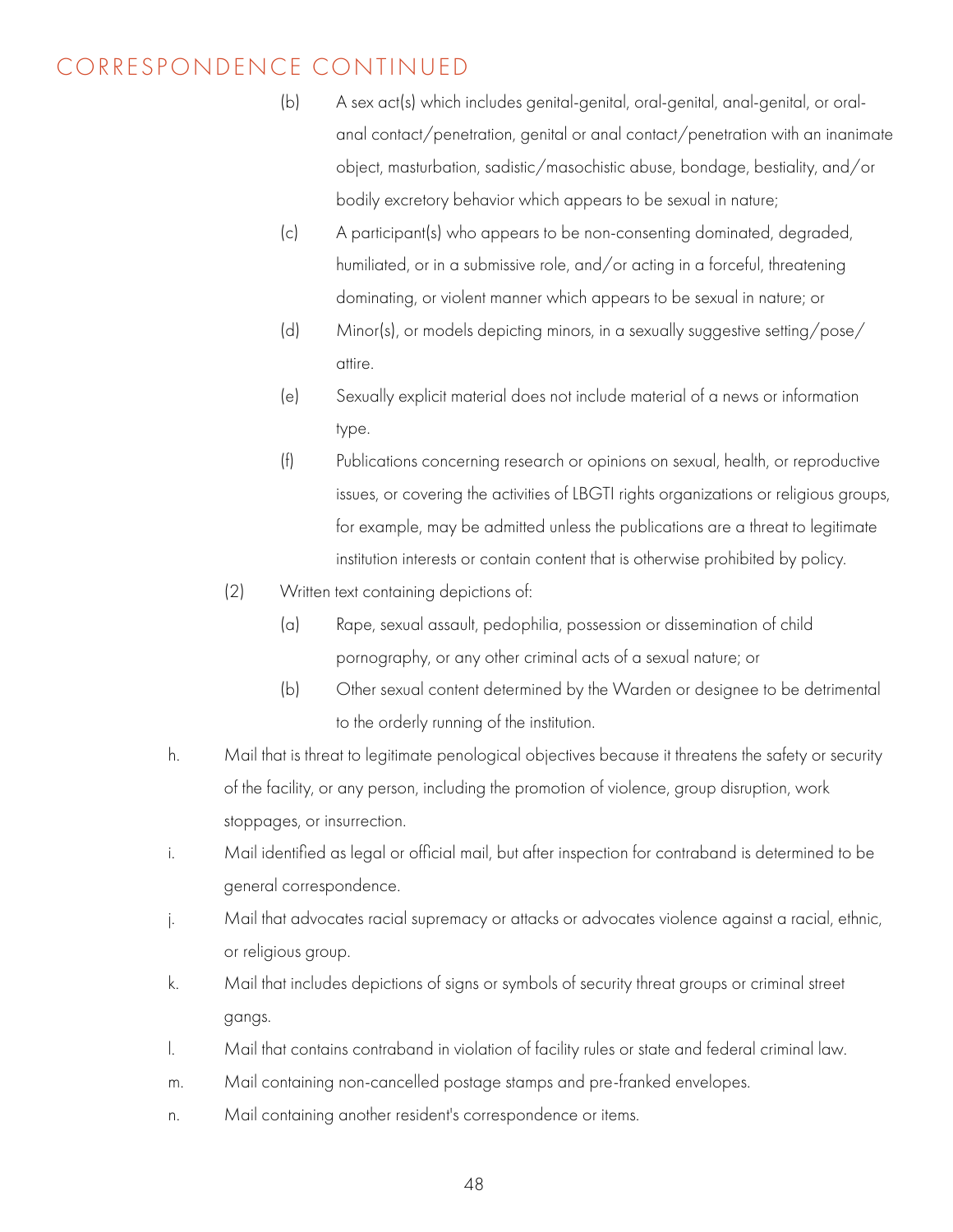- o. Mail containing material in an electronic format (CD, DVD, or other electronic storage device requiring a mechanical or electronic player).
- p. Mail containing items that were not ordered, paid for, and approved in advance by the Warden.
- q. "Bill Me Later" correspondence.
- r. Mail with photographs that include DOCR staff.
- s. Mail that includes a solicitation, request, or demand for non-legal services (e.g., business transactions) or gifts of goods or money from a source other than a family or persons on the resident's approved visiting or telephone list.
- t. Incoming photographs of residents taken during incarceration.
- u. Mail with physical properties, including laminated cards or padded envelopes that could be used to conceal contraband.
- v. Mail that attempts to solicit pen pals either from you or another individual.
- w. Mail that includes any attempt to disseminate large amounts of information to the resident population when staff has reasonable cause to believe the mail is intended to cause disruption or otherwise threaten the order and security of the facility.
- x. Third-party mail.
- 16. Your correspondence leaving the facility is stamped "The writer of this letter is an inmate of a penal facility."
- 17. If you want to mail any letter requiring special postage costs, including certified, registered, or insured mail, submit a request to the property office along with a transfer voucher.
- 18. If you leave a forwarding address, all first-class mail will be forwarded for a period of 90 days after you are transferred or discharged.

#### ELECTRONIC MESSAGING

- 1. Terminals are located throughout the facility and are accessible during designated times. Terminal access is a privilege and may be suspended at the discretion of the Warden for facility misconduct or behavior that poses a risk to the safety and security of the facility or general public. The frequency and duration of terminal use is limited as established by the housing unit or location of the terminal.
- 2. You may establish a terminal account and may only use terminal services once you have agreed to the terms and conditions established by the terminal service provider. You may use only your account and may not use another individual's account. When using the terminal, you shall establish a personal terminal username and password. You may not share your password with others and are responsible for your password safekeeping. The DOCR is not responsible for theft, loss, or costs related to password theft, sharing your password, or failure to ensure safekeeping.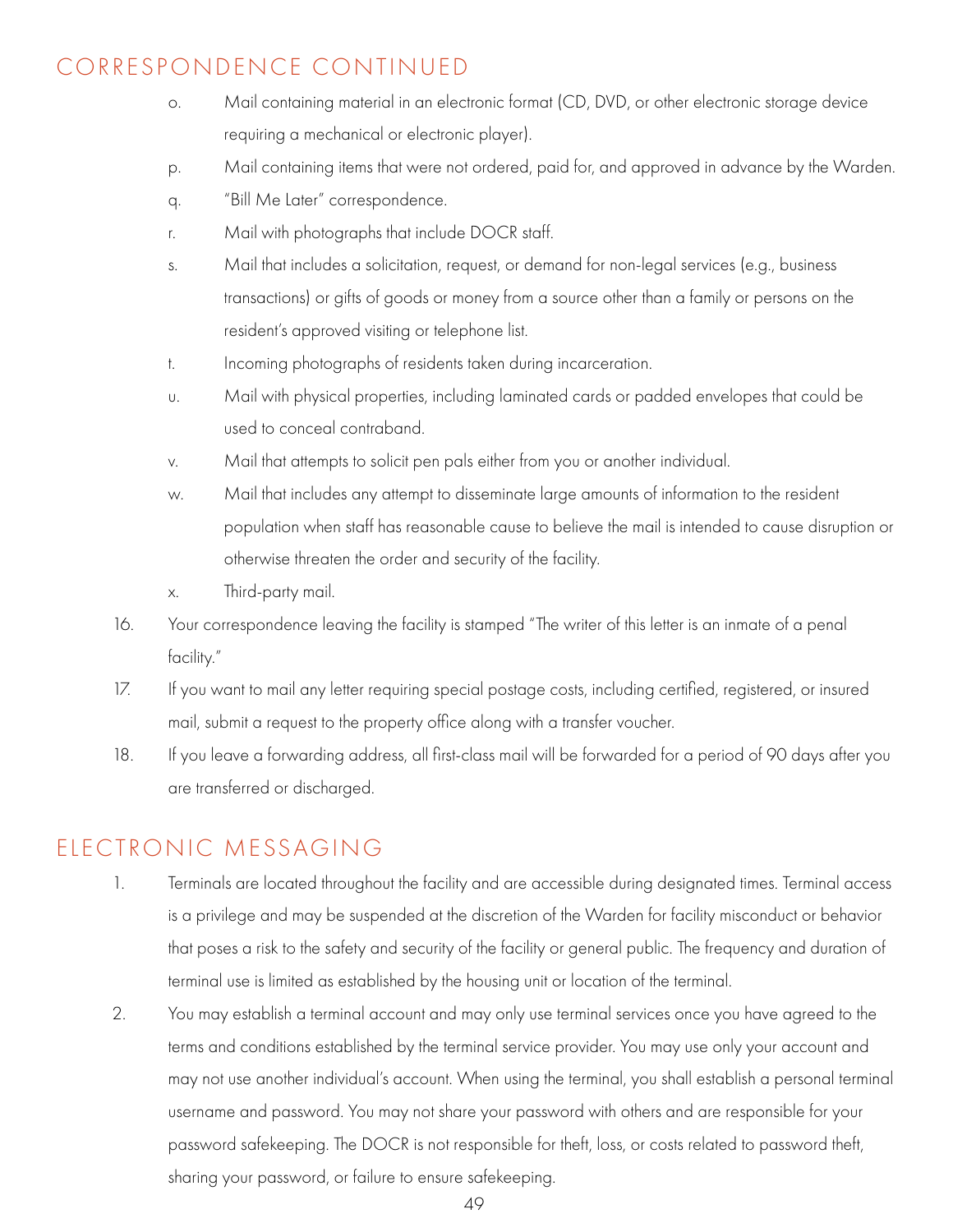## ELECTRONIC MESSAGING CONTINUED

- 3. All activities of this service are subject to monitoring, recording, and retention. You may not use the terminal to communicate with other adults in custody; those who have any of the following against you: protection order, a restraining order, an order prohibiting contact, or no contact conditions on an Appendix A; current DOCR employees; or those who have objected in writing to such correspondence. The terminal may be used for legal correspondence; however, the communication is not protected and is subject to monitoring, recording, and retention. All questions must be directed to the terminal service provider through the tools and contact methods established by the terminal service provider.
- 4. You may receive and send videograms. Videograms are screened prior to releasing to the receiving party. Videograms in violation of facility rules or that pose a risk to the public safety will not be released.
- 5. Criteria for rejection of electronic messaging are the same as the correspondence section listed above. Additionally, electronic messaging will be rejected if it includes text communications and communications from social media sites.
- 6. Outgoing photos or videograms may not contain adults in custody, other than the sender.
- 7. You must comply with all dress code rules when sending photos or videograms.
- 8. Email, attachments, or videograms that are rejected are not subject to reimbursement and may not be appealed. You will not be sent a notice of rejection.
- 9. The DOCR is not responsible for any funds lost as a result of suspension of accounts for actions found in violation of the ND DOCR policy.
- 10. You may block email senders from the terminal or tablet by submitting a trouble ticket to remove contacts. Once removed, you may not add them back for 90 days. Facility staff may suspend email privileges for you and community members for violation of email rules and facility or public safety reasons. The facility will notify you of the length of the suspension and the rationale in writing unless such notice would hinder an active investigation.
- 11. Staff will not print incoming email or attachments for you.
- 12. You may add money to your Securus Debit account by purchasing funds through RRI Commissary. Any money deposited in your Securus Debit account may only be spent on vendor services and cannot be transferred to another account. Upon discharge or transfer to a facility without electronic messaging services, you may make a request for your remaining funds through Western Union.
- 13. Upon discharge from a DOCR facility you may request the content you purchased by writing, calling, or emailing the following: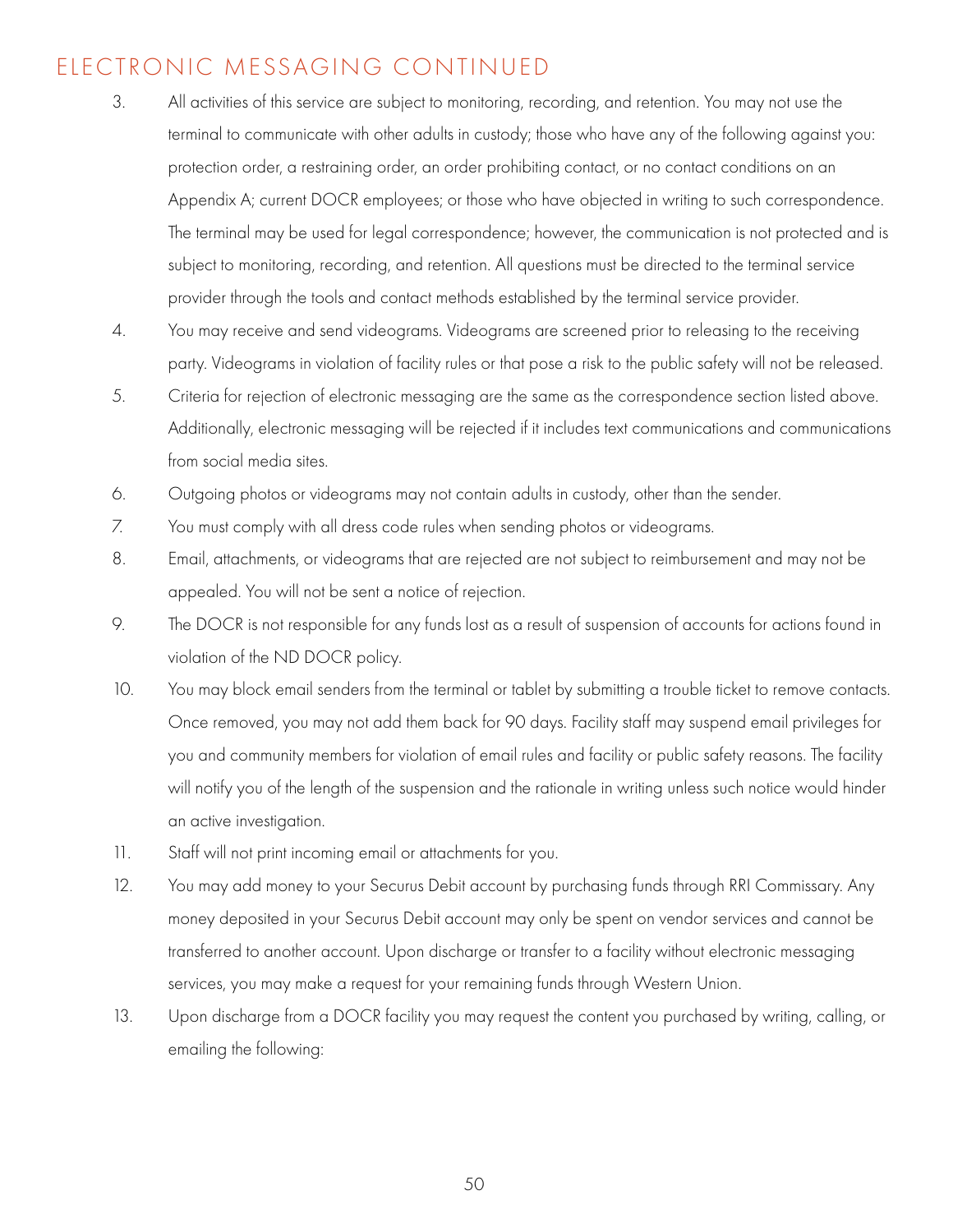# ELECTRONIC MESSAGING CONTINUED

- a. Mailing Address: JPay LLC 10981 Marks Way Miramar, FL 33025
- b. Telephone: 1-800-574-JPAY (5729)
- c. Website: jpay.com/contactform.aspx
- 14. Email stamps may be purchased at the terminal using funds in your media account. Family and friends may purchase stamps for themselves and stamps for you through the terminal service provider.
- 15. You may use the terminal or state issued tablets to check media account balances and receive notice of media account deposits. Any questions regarding media account balances and transactions must be directed to the terminal service provider.

# PUBLICATIONS

Publications and other printed communication may be accepted if sent directly from an approved publisher or vendor (not mailed by a private individual) and do not violate DOCR policy. Exceptions may be approved by the Warden. A publication is defined as any commercially published information or material. This means any book, booklet, pamphlet, magazine, periodical, newsletter, photograph or other pictorial depiction, or similar document, including stationery and greeting cards, published by any individual, organization, company, or corporation which is distributed or made available through any means or media definition includes any portion extracted, photocopied, or clipped from such items.

Publications may be rejected if it is determined they:

- 1. Threaten the safety or security of the facility, or any individual, including the promotion of violence, group disruption, work stoppages, or insurrection.
- 2. Advocate racial supremacy or encourages violence against a racial, ethnic, or religious group.
- 3. Include depictions of signs or symbols of security threat groups or criminal street gangs.
- 4. Contain contraband in violation of facility rules or state and federal criminal law.
- 5. Contain supplemental materials on CD, DVD, or another format requiring a separate electronic player.
- 6. Depict or describe procedures for the construction or use of bombs or incendiary devices, or of any weapon that can be accessed in a correctional setting.
- 7. Depict, encourage, or describe methods of escape from correctional facilities, or contains blueprints, drawings, or similar descriptions of the ND DOCR institutions or other penal institutions that are similar in construction. 51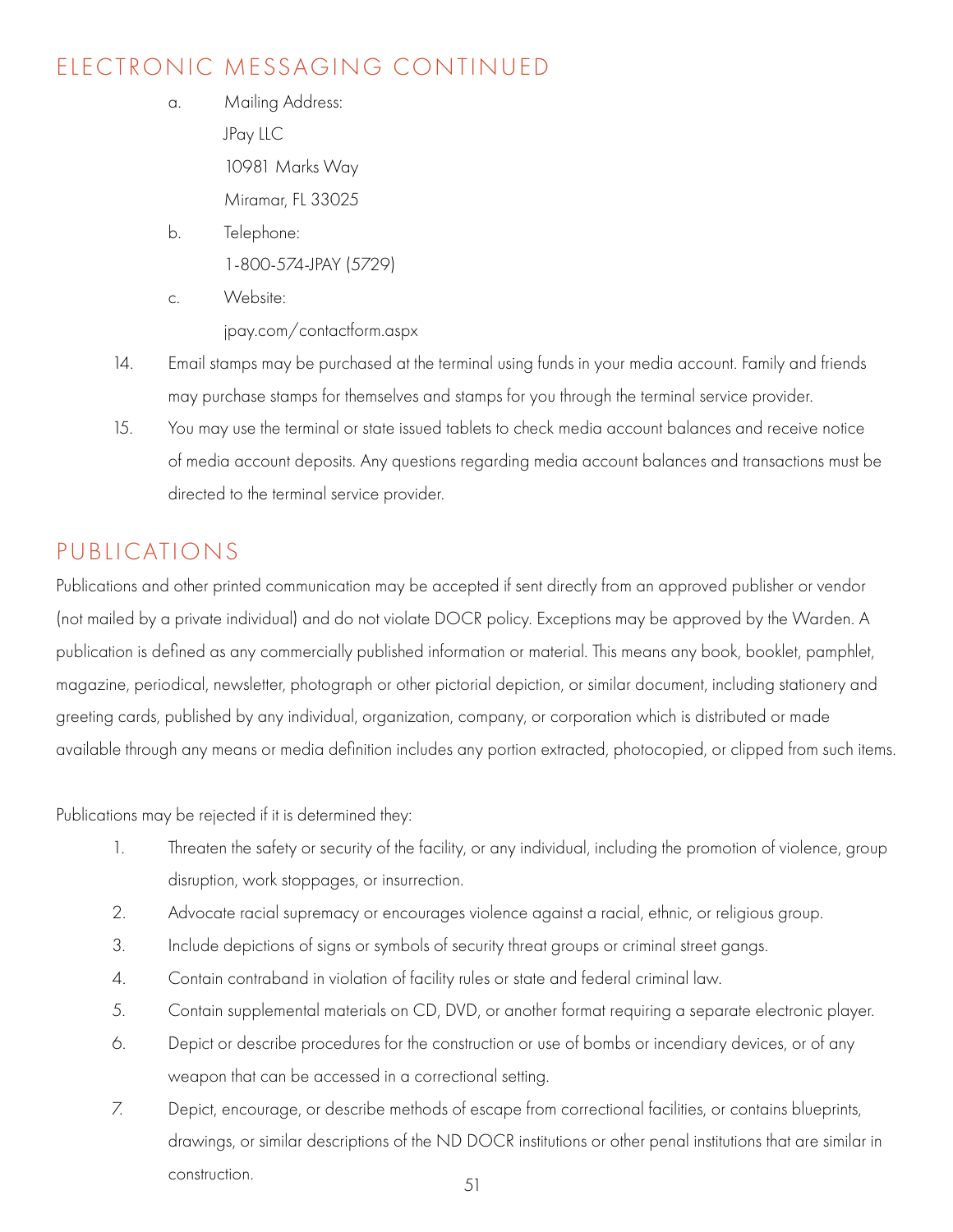#### PUBLICATIONS CONTINUED

- 8. Depict or describe procedures for the manufacture of drugs or alcohol or provides information about drugs and alcohol, including prescription drugs.
- 9. Depict, describe, or encourage activities which may lead to the use of physical violence or group disruption.
- 10. Encourage or instruct in the commission of criminal activity or any activity that is against the rules of the facility.
- 11. Include sexually explicit material as defined in 14, g. under Correspondence.

When a publication is rejected, you and the sender will be given written notice using the Notification of Denied Mail Form. You will have seven days to file an appeal. The institution will retain and store the item for up to 30 days after the final rejection before disposal. An individual designated by the resident may be allowed to pick up the item or the resident may mail out the item out of the facility at the resident's expense. If the item is not picked up within fifteen (15) business days after the final decision is made, the institution may dispose of the item.

# VISITATION

The DOCR encourages visitation and believes continued contact with family and friends is part of the rehabilitation process. Visitation is a privilege and it is important to all of us that you and your visitors follow the rules defined by the facilities. The DOCR may deny entry to a DOCR correctional facility to any person if the DOCR determines the person poses a risk to the facility, any person, or if the DOCR has a legitimate penological interest in denying visitation.

It is your responsibility to notify your family and friends of the DOCR facility to which you are assigned.

# VISITING LISTS

- 1. You may be allowed visits from approved people on your visitation list. You are allowed family members and 20 friends on your visiting list.
- 2. You must list the name of your attorney. If you change attorneys, you must provide visiting control the name of your new attorney, or the DOCR may deny the attorney visitation.
- 3. When making your visiting list, you shall print legibly and provide complete names, addresses, and telephone numbers (if known). The list will be returned to you if incomplete.
- 4. Visitor application forms for your visitors will be supplied to you during orientation and are also available in the housing units. The form is to be completed, in full, by your visitor, returned to the facility, and approved before your visitor will be placed on your visiting list and allowed to visit you. It is your responsibility to make sure your visitors receive and return the forms. Incomplete forms will not be accepted from your visitor.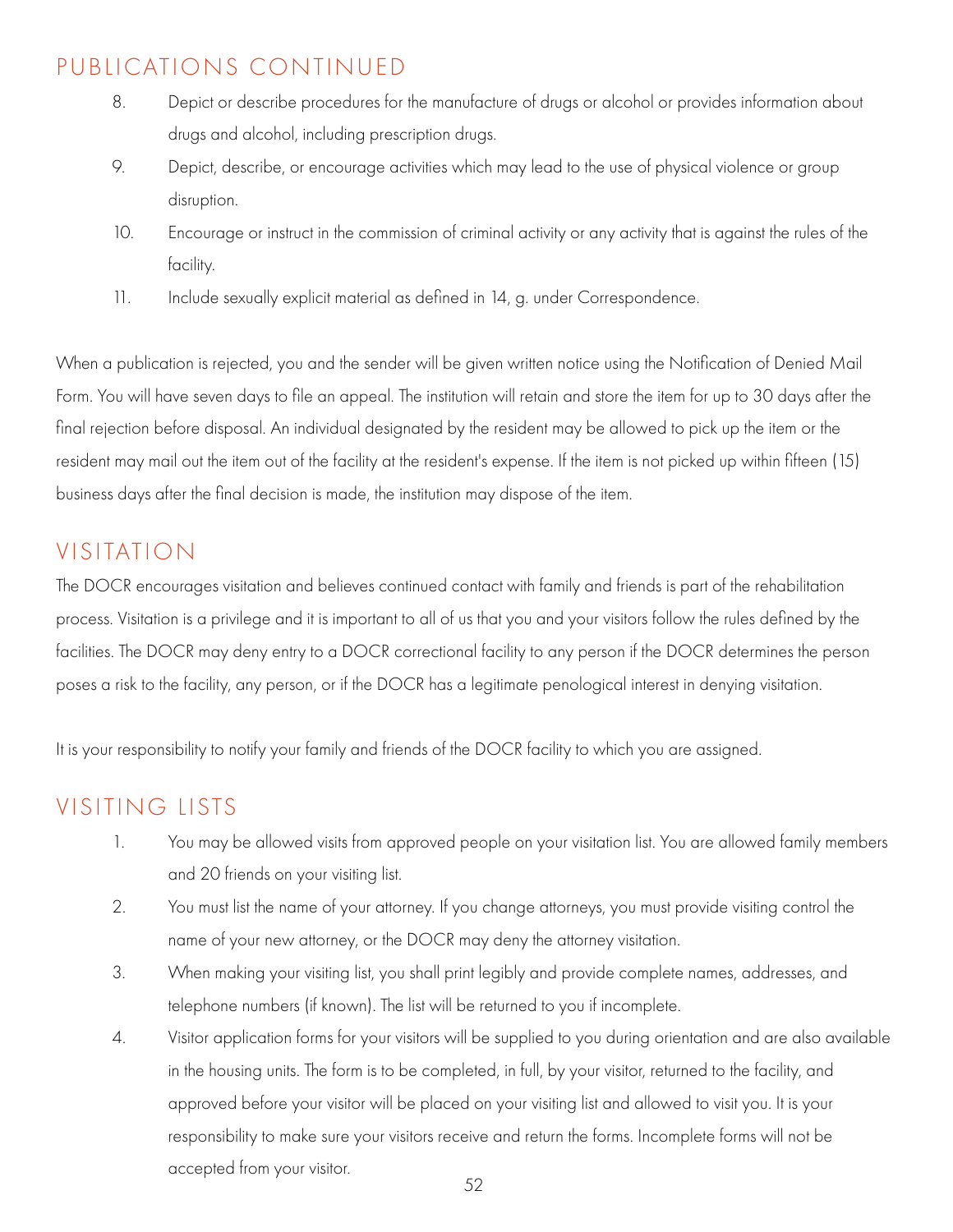Everyone will be required to complete the form except minors under the age of 18. Minor children must be listed on the applications of the parent or guardian who will accompany them. Clergy members and attorneys must also submit visitor applications. Clergy cannot apply to visit if they have been approved as a volunteer in any DOCR facility.

- 5. No one under the age of 18 can visit unless their parent or legal guardian accompanies them. Exceptions may be made if the DOCR has received prior parental consent as described below. If the minor visitor is going to be chaperoned by someone other than the parent, the chaperone must have the minor visitation form, signed by the parent or legal guardian, notarized, and have had it approved by the Chief of Security. The Chief of Security shall review special circumstances, such as emancipation. The Chief of Security may place restrictions on any visitors that have been granted special permission.
- 6. If there is a "no contact order" of any kind that prohibits contact between you and the person requesting to visit, the request will be denied. Contact will be allowed only when the order has been lifted.
- 7. Visiting list additions or changes may take up to 15 working days to complete after the facility has received the application.
- 8. No one may be on more than one individual's visiting list, unless the visitor is a family member to both individuals or approved by the Chief of Security.
- 9. Once a visitor's name is removed from your visiting list, you will not be allowed to put that same person back on the list for a three-month period (90 days). This applies if either you or the visitor requesting to have the name removed. The visitor must then reapply to visit.
- 10. If you choose to visit during scheduled mealtimes, a meal will not be saved for you.

#### RULES GOVERNING VISITORS

- 1. Visiting hours will be posted at each correctional facility.
	- a. Visitors who arrive to visit with less than 30 minutes left in the session will not be checked in.
	- b. Holiday visiting will be posted at each facility.
	- c. Addresses of the facilities are:
		- (1) NDSP

 3100 Railroad Avenue Bismarck, ND 58501

- (2) JRCC 2521 Circle Drive Jamestown, ND 58401
- (3) MRCC

1800 48th Avenue Southwest

Bismarck, ND 58504 53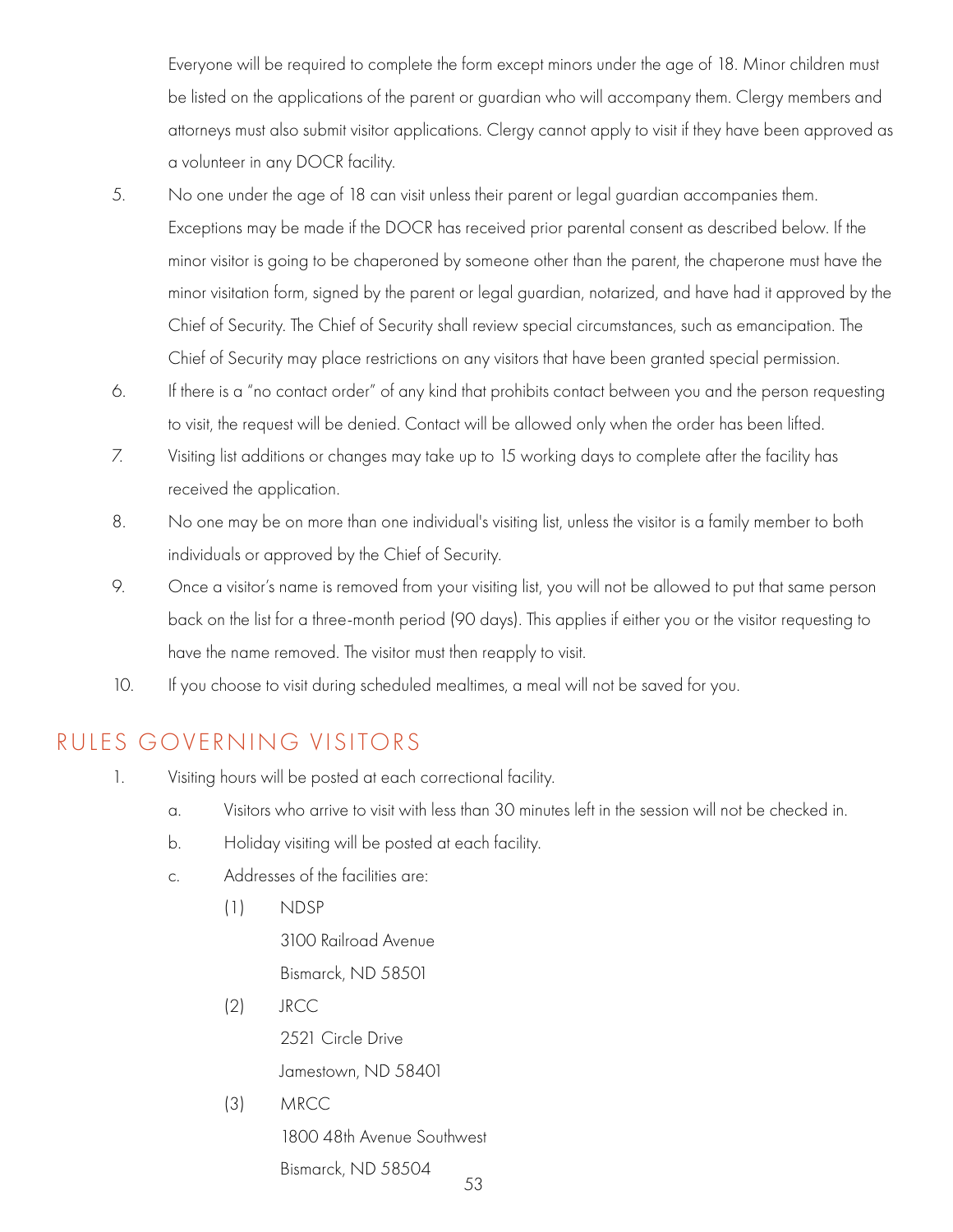#### RULES GOVERNING VISITORS CONTINUED

- 2. You may receive up to 20 hours of visiting per month, there is no limitation on video visitation. You are responsible to manage your visiting hours appropriately and visiting hours will not be extended beyond the 20-hour limit. The visiting room officer has the right to limit visitor hours on a daily basis as determined by capacity and demand.
- 3. Any visit less than one hour will be counted as one complete hour.
- 4. A background investigation is completed on all persons requesting any form of visitation. The DOCR may restrict or deny access to anyone considered to pose a risk to the facility. All visitors are subject to a background check with the N.D. Bureau of Criminal Investigation, DOCR records, and law enforcement authorities.
- 5. Anyone charged with a felony or who has a warrant for arrest or charges pending will not be approved for visiting until the charge is disposed through the court.
- 6. Anyone on parole, probation, or other form of conditional release, including furlough, community placement or work release, may be considered for a form of visitation, but the form of visitation will be subject to the relationship of the individuals, and other relevant factors.
- 7. A denial of visitation may be appealed to the Chief of Security within seven days from receipt of notification.
- 8. Names may be removed or kept off visiting lists at any time to maintain the orderly running of the facility.
- 9. Individuals who enter the facility or its grounds, and their personal property, may be subject to search at any time for contraband. Anyone refusing to submit to search will be denied admittance. If contraband is found, the facility may detain the individual for a reasonable amount of time.
	- a. If you are found in possession of contraband upon completion of a visit, your visitor(s) may be suspended from visitation pending investigation by a designated staff member of the facility and may be permanently banned from visitation after completion of the investigation.
- 10. Visitation restrictions may be placed on you by the DOCR. You will be notified if restrictions are applied and be informed on the process for review of those restrictions.
- 11. Attorneys are allowed to enter the facility before their application is approved; however, they must bring in an application and they must have their current North Dakota State Board of Law Examiner's License or substantially similar identification with them for verification. Arrangements for visits by attorneys outside of regular business hours must be made in advance with a shift supervisor. You are responsible for letting the attorney know when you will be available for visits during the normal business hours. Visits by attorneys while you are in administrative segregation or disciplinary segregation must be cleared in advance by the captain or unit manager and may be conducted in the secure visiting area.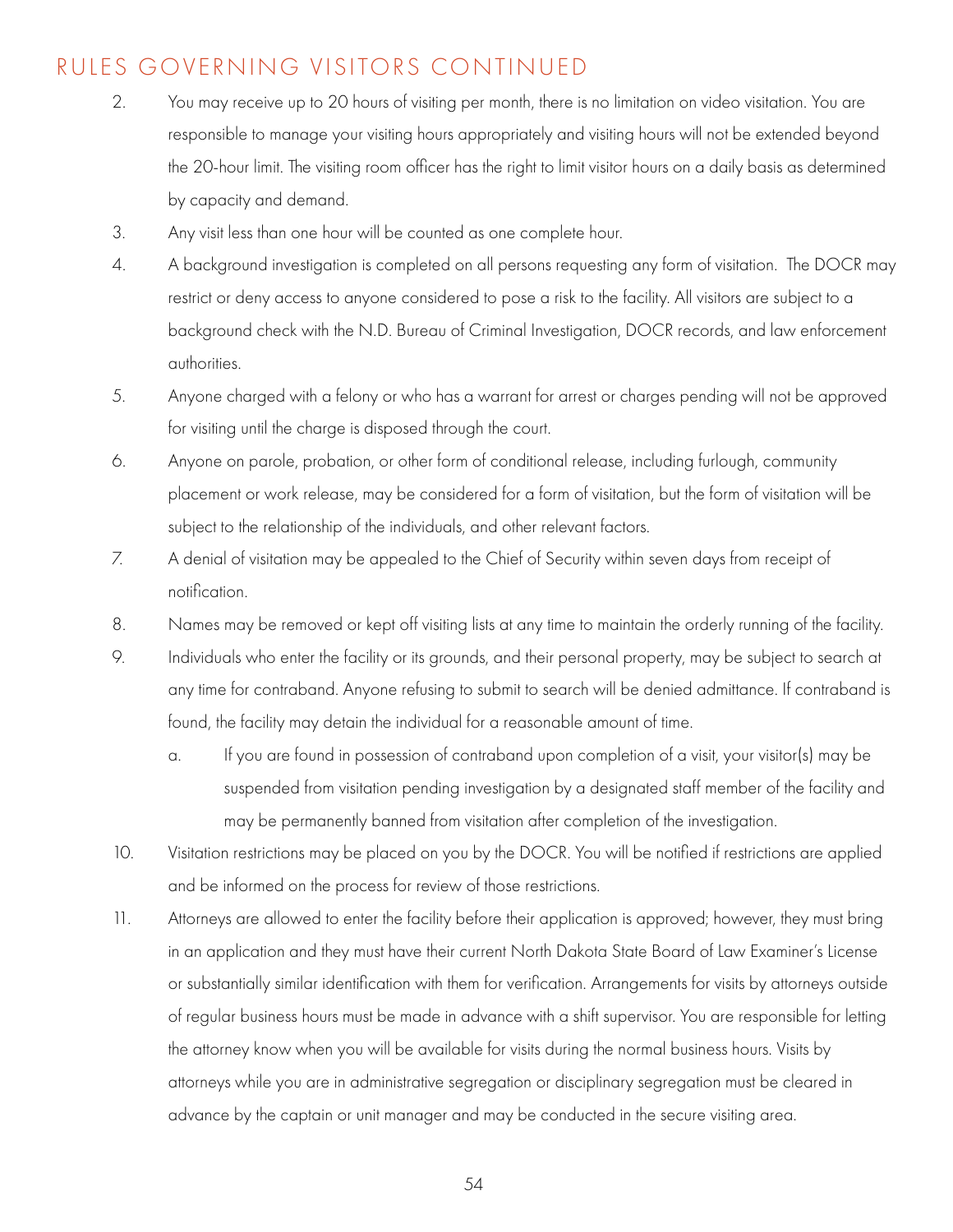#### VISITING ROOM REGULATIONS

- 1. You and your visitors shall wear proper clothing to be allowed into the visiting room. Proper clothing includes undergarments, shoes, shirts, slacks, and jeans with no holes above the knees. You will not be allowed to wear shorts or sweatpants into the visiting room and your shirt must be buttoned and tucked in.
- 2. You shall remove hats, coats, and jewelry (except wedding rings) before entering the visiting room.
- 3. Items to be sent out with visitors must be brought to the property office one day in advance of the visit. An outgoing package slip must be completed and attached to the package. Items to be sent out with visitors on the weekend must be brought to the property office by noon on Fridays. It is your responsibility to inform the visiting room officer that you have a package that will be sent out during your visit when you enter the visiting room. Packages will be held in the visiting room for a period of 30 days. Packages not picked up within 30 days will be mailed out of the facility and postage will be charged to your account. All outgoing package request form copies must remain together and be given to the property office. Packages are not to be opened in the visiting room.
- 4. Each facility may have additional rules for visiting that will be provided upon your arrival.
- 5. The visitation area is meant for all to be comfortable and safe.
	- a. Physical contact, including hugs and kisses, may be restricted.
	- b. You may not intertwine your legs with your visitor's legs. You must keep both of your legs on one side or the other of your visitor, not between the visitor's legs.
	- c. Handholding is acceptable; however, it is important the visiting room officer is able to see your hands and your visitor's hands at all times.
- 6. Your children and your visitor's children are your responsibility. Please make sure your visiting group is respectful to others in the visiting room.
- 7. Horseplay and inappropriate language are prohibited.
- 8. The visiting area is a shared space, so please keep your feet off the tables and chairs. It is also your responsibility to clean up your area upon completion of your visit, so the next person does not have to clean up after you.
- 9. The visiting room officer may assign seating in the visiting room.
- 10. The visiting room officer is there to ensure you have a positive experience during your visit. It is their duty to ensure the rules are followed and to ensure this space is a positive environment for everyone. Please make sure you are respectful and kind while using this space. Your tone and attitude will have a huge effect on those around you. If the visiting room officer believes you and your visitor's presence is ad versely affecting this space, they may terminate your visit. Your choices may result in disciplinary action depending on the severity.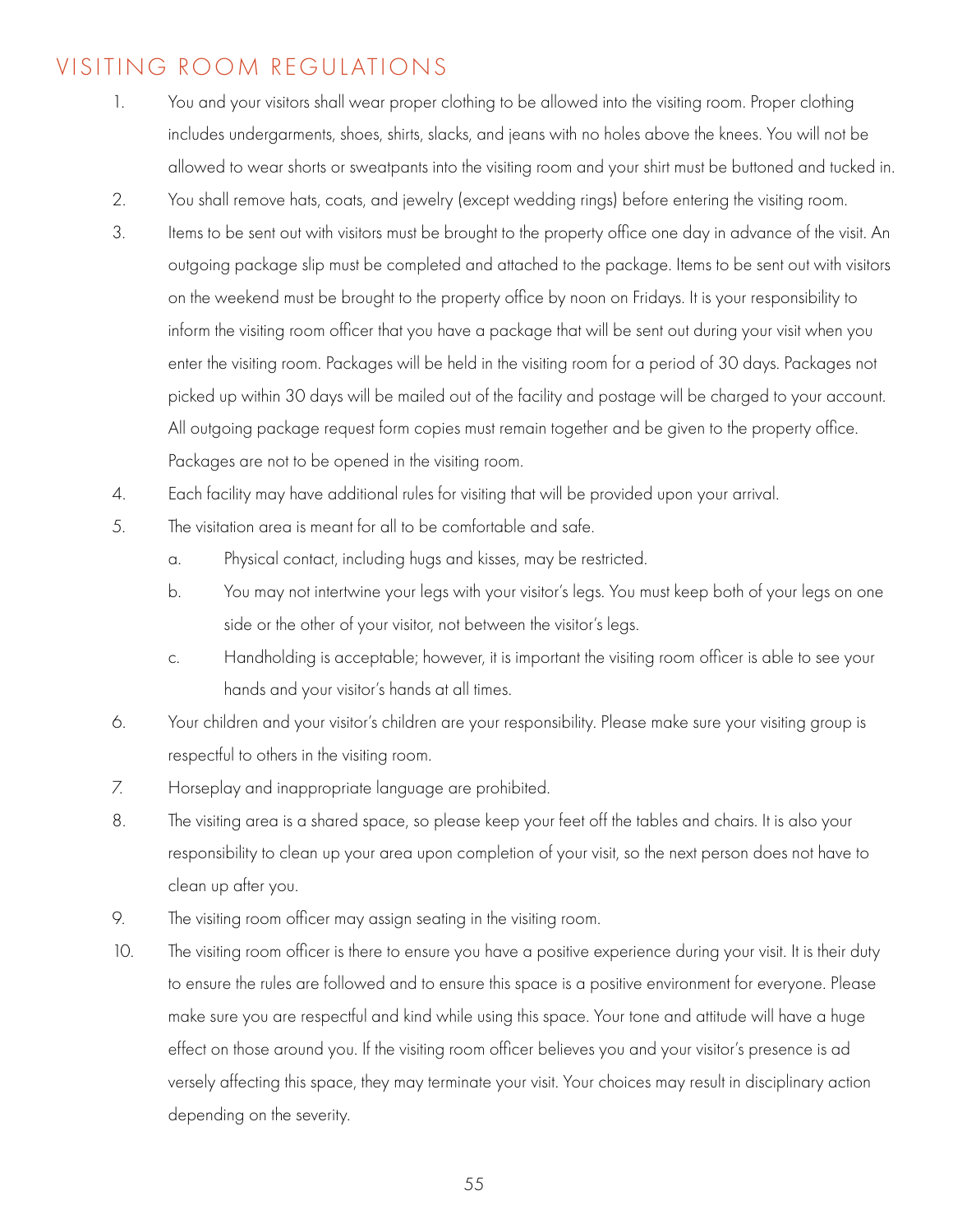# VIDEO VISITATION

- 1. All video visitations, on site or remote, must be scheduled at a minimum of 24 hours in advance, through the service provider's website. All rules and regulations established for contact visitation are applicable for non-contact and video visitation.
- 2. It is your responsibility to inform your visitors of your respective work or programming schedules. You will not be approved to leave work or programming to accommodate remote video visitation scheduling. You are only allowed to sign up for two video visiting sessions per day, and each session may be up to 20 minutes.
- 3. The person requesting to visit through remote video visitation is responsible to establish an account and for the cost of the visit established by the service provider.
- 4. All video visits are monitored and recorded, with the exception of attorney visits.

# FINANCIAL TRANSACTIONS

# ACCOUNTS

As cited in N.D.C.C. 12-48-15(4), the Warden is responsible for guiding you in making proper use of your funds to pay your obligations, including the payment of any administratively ordered fee, fine, or restitution; court-appointed counsel fees; court-ordered restitution; court-ordered support for dependent relatives, your medical, surgical, eye care, or dental treatment; or other services not generally provided by the state. The Warden may withdraw funds from your penitentiary account or Bank of North Dakota two-signature account, without your signature, to meet your legitimate financial obligations.

You are not allowed to possess, use, or carry cash, checks, debit cards, credit cards, personal identification numbers ("PIN numbers"), or account numbers with the exception of JRMU (James River Minimum Unit). The DOCR will establish ledger accounts for you to keep track of monies you have received or earned during your incarceration. Individuals may not drop off money in any form for you at any DOCR facility or DOCR contract facility. Money will only be accepted in the form of transfers through JPay. This can be achieved by their website, Mobile App, telephone, MoneyGram, or mail. Review the "Correspondence" and "Electronic Messaging" section of this handbook for more specific details to relay to your family or friends.

1. Spending Account: Money on your person upon arrival and any monies earned or received from outside sources will be placed into your spending account. You should consider this account your "checking account" to cover your needs during your stay here.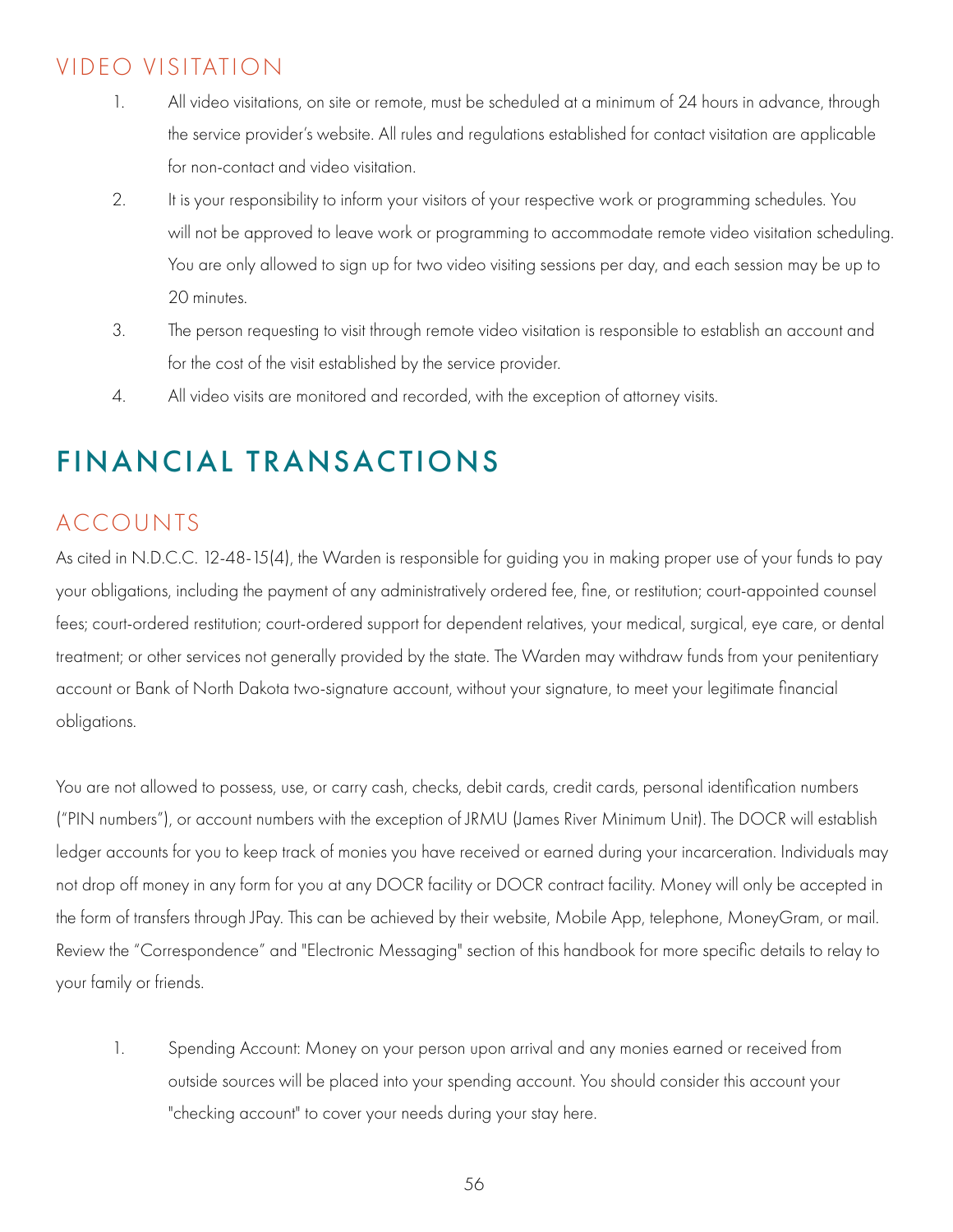#### ACCOUNTS CONTINUED

- a. You will be given a monthly statement showing the deposits and deductions from your account from the prior month.
- b. You may also be responsible for paying any non-sufficient fund (NSF) charges incurred on funds you receive.
- c. You will be given a receipt any time you receive money from a source outside the facility. Checks from contract facilities or other governmental and federal agencies that are your funds due to transferring to the NDDOCR will be posted to your account without a holding period. This also includes money orders, cashier's checks, and/or official checks from a bank and checks for work release. Any other checks in the amount of \$100.00 or more will be posted to your account but held for two weeks to ensure the check clears the bank.
- d. You should save all receipts, charge slips, commissary sales receipts and transfer vouchers so you can keep track of your daily account level and reconcile each monthly statement. You may receive a disciplinary report for writing transfer vouchers with insufficient funds in your account.
- e. Money cannot be deposited from your spending account into your release aid account.
- 2. Release Aid Account: 25% of all money you earn at the facility is placed into your Release Aid Account. This is considered your gate money and is usually not available to you until your discharge day. You may request to use money from this account, and the Warden may release the money to you at the Warden's discretion.
- 3. Savings Accounts: There are two types of savings accounts that you may have during your incarceration: Spending Account Savings and Release Aid Account Savings. Money from one account cannot be deposited into the other; instead, the money must be kept separately.
	- a. Spending Account Savings: You may request to have monies transferred from your Spending Account to an interest-bearing savings account at the Bank of North Dakota with a minimum deposit of \$10.00. You must maintain this minimum deposit amount until either the account is closed, or you are discharged. To open a Spending Account Savings, send a transfer voucher to the property office for the amount you would like deposited. The business office will process the screened voucher and take the check to the Bank of North Dakota, who will issue papers that you will be required to sign to open the account. You are allowed unlimited deposits into your Spending Account Savings and are limited to one withdrawal per month. You are encouraged to save as much money as you can during your incarceration. It may take up to a week or more to deposit or withdraw money from this savings account.
	- b. Release Aid Account Savings: You can request your Release Aid account monies be transferred to an interest-bearing account at the Bank of North Dakota.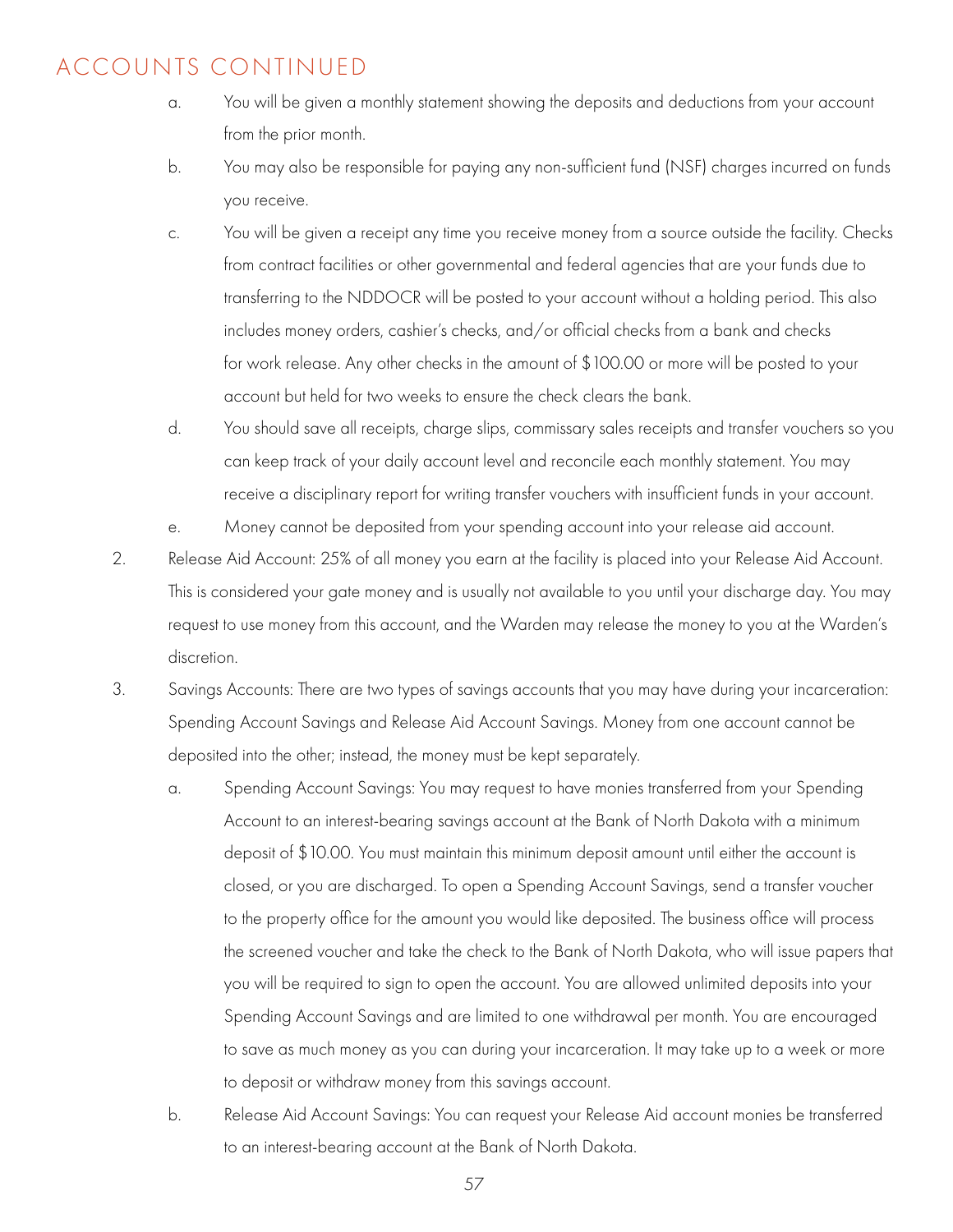#### ACCOUNTS CONTINUED

 You need to follow the same steps required to open a savings account under Spending Account Savings. The minimum starting balance for the Release Aid Savings account is \$50.00. This minimum starting balance must be maintained until either the account is closed, or you are discharged. The number of withdrawals you will be allowed is at the discretion of the Warden. You may not invest your release aid money in any place other than the Bank of North Dakota savings accounts. Release Aid monies must remain liquid.

All savings accounts will be closed at least one week in advance of your discharge from a correctional facility to allow you to receive your monies in a timely manner. Funds from final pay, business and government checks must be sent to the facility in which you are located and will be deposited in your account.

# OTHER ACCOUNTS

Accounts with other financial institutions, other than the Bank of North Dakota, must have the Warden's approval. These accounts must have controls so that only you can make the deposits and withdrawals. These deposits and withdrawals must come through your DOCR account for monitoring. A letter from the financial institution must be on file in the DOCR business office stating the financial institution will follow the DOCR's requirements on deposits and withdrawals before the account can be opened.

#### PAYROLL

Payroll is posted to accounts by the 15th of each month or the first working day after the 15th of each month due to a weekend or holiday.

# DOCR DEBT AND FINANCIAL OBLIGATIONS

As cited in N.D.C.C. 12-48-15(4), the Warden is responsible for guiding you in making proper use of your funds to pay your obligations. This includes child support, victim restitution whether part of the case or reduced to a civil judgment, court ordered fines and fees, overdue parole and probation supervision fees, Presentence Investigation ("PSI") fees, or other money owed to the DOCR. Although you may not be legally required to pay toward some obligations until your release, DOCR may determine that it is in your best interest to begin making payments during your incarceration.

When a legitimate financial obligation is identified, DOCR staff will initiate the financial obligation hearing record form and forward to your case manager or assigned designee. They will meet with you to discuss your options.

- 1. If you agree to pay the legitimate financial obligation you will sign the form and a copy will be forwarded to the business office.
- 2. If you refuse to pay the legitimate financial obligation, you are entitled to an administrative hearing. You will sign the form and a hearing date and time will be scheduled for a later date.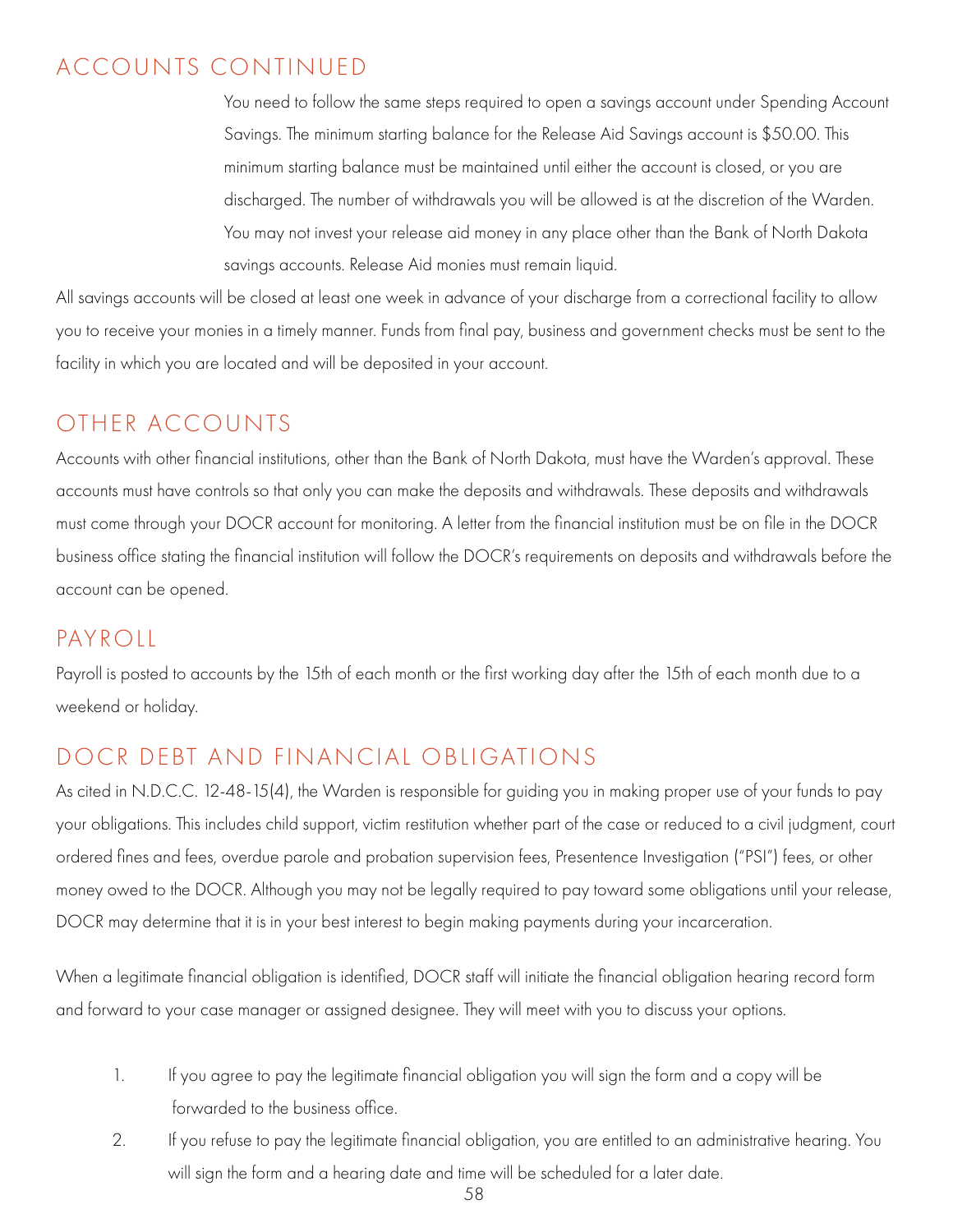### DOCR DEBT AND FINANCIAL OBLIGATIONS CONTINUED

- a. The hearing officer will notify you in writing of the date, time, and location of the hearing at least 24 hours prior to the set time and date. You may waive the 24-hour notice of hearing.
- b. You may request a DOCR staff member to assist you at the hearing. The hearing officer shall assign a staff assistant if your case manager has advised that staff assistance is necessary.
- c. A hearing will be conducted to determine whether funds will be deducted to fulfill legitimate financial obligations and make a recommended decision to the Warden.
- d. The Warden shall issue a decision within 15 days of the hearing.
- e. If you wish to appeal the Warden's decision, you may appeal the decision to the Director of the DOCR within 48 hours of receiving the Warden's notice of decision.

You may have deductions from your pay and from money received from outside sources to pay toward your financial obligations. Money from outside sources will not have more than a total of 50% deducted to pay toward obligations with the exception of bank "Return Item" and deposits posted in error. Deductions from money from outside sources will be limited if you have not had more than \$30.00 of available spending money in the past 31 days.

If you incur a prison financial obligation, including a fine or fee imposed through a disciplinary proceeding, medical or dental co-pays or expenses, legal postage, or copies, the full amount of the prison financial obligation may be deducted from your spending account. All available money in your spending account will be applied to the prison financial obligation. If the prison financial obligation is greater than what is available in your spending account, the balance will be deducted from your future pay and money received from outside sources.

If you owe money to the DOCR at the time of your discharge, you may be paid all funds in your account, less your outstanding debt. If you are unable to pay the debt in full at discharge, this debt will remain active should you return to DOCR custody. You may make arrangements to set up payments to pay off any remaining debt after your release.

#### FINAL PAY

If you owe the State of North Dakota money, your final pay may be applied to your DOCR obligations. If there are funds left after the obligations are paid in full, your remaining money will be sent via debit card or check to the address supplied at discharge. If you do not owe money, your final payroll will be processed during the following pay period and your money will be sent to you.

#### DISCHARGES

If you have \$10.00 or less in your account, you may be discharged with cash. If you have more than \$10.00, a debit card will be issued.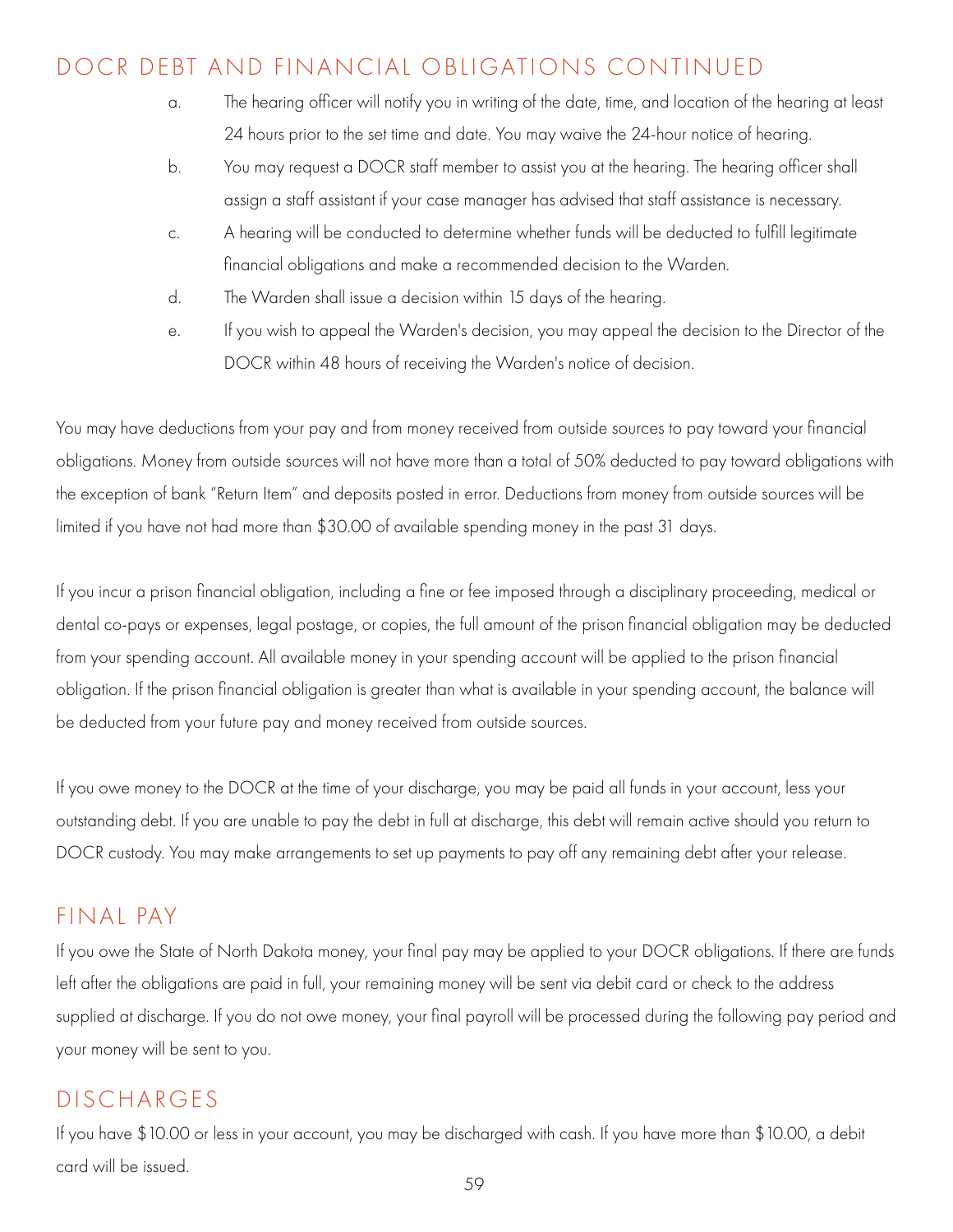# INDIGENT STATUS

The DOCR may help you with basic living expenses (e.g., basic hygiene and writing materials) if you are financially unable to provide for your own needs. You may request to be placed on indigent status by writing to the property officer by the 20th of each month.

To be eligible, you must have received \$15.00 or less of spendable money each month. This includes spending balances carried over from the previous month. You must be actively seeking a job and you cannot have quit a job, refused to work, or have been fired from a job or work assignment within the past 30 days.

If you are eligible for indigent status, you will receive the basic hygiene items and writing materials by the first day of the following month. You are eligible for up to \$4.00 in personal and legal postage and legal copying. You may not exceed the \$4.00 monthly allowance. If you can verify an "exceptional circumstance," you may request permission from the Warden to have more legal copies or postage for the month paid from your Release Aid Account. The Release Aid Withdrawal Forms are available in the housing units. If you exhaust both the \$4.00 credit and your Release Aid Account available balance, the extra cost will be recorded as a debt.

## COMMISSARY

You may purchase necessary hygiene and personal products and additional authorized items for your recreation and entertainment from the commissary.

# PURCHASING PROCEDURES

- 1. The assigned days for you to order and pick up your commissary order are established by commissary. Refer to individual unit plans posted in your housing unit to learn your assigned commissary day. The commissary is closed for legal holidays or as posted.
- 2. You shall present your identification card to the commissary workers when you pick up your weekly order. Any item needing to be tagged or etched with your name and number will be delivered to the housing unit. All clothing items will be sent from the property office to laundry for proper tagging.
- 3. It is your responsibility to ensure the security of your PIN number. Commissary will not be responsible for any orders placed from your account due to a stolen PIN number.
- 4. It is your responsibility to ensure your order is correct prior to submitting your weekly order. After commissary processes the orders from the terminal, all sales are final. No returns or refunds will be issued for ordering errors on items or quantities.
- 5. If staff has verified an item is missing or damaged, the missing or damaged item will be noted on the sales receipt, and the item will be exchanged or your account will be credited. All damaged items must be returned. 60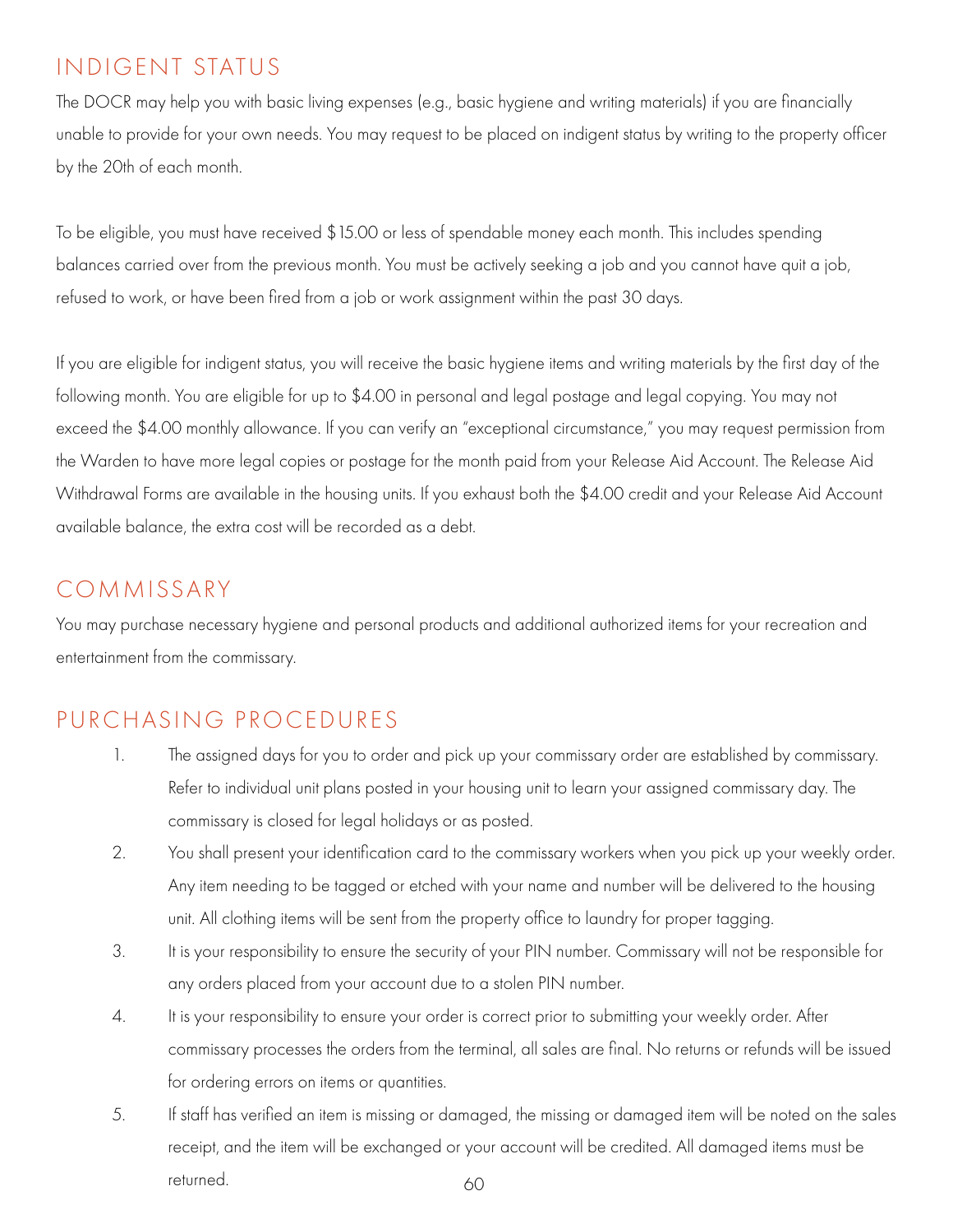## PURCHASING PROCEDURES CONTINUED

- 6. If you feel an item was ordered and that item is not present, and you have not been charged, the item will need to be re-ordered.
- 7. If an order cannot be filled, you will be provided an explanation. A scanner exception report will be printed and given to you for those items.
- 8. For a defective electronic item, you have 30 days from the date of receipt to return it to commissary for an exchange.
	- a. After 30 days, you need to work with the facility property staff to contact the manufacturer.
	- b. If it has been determined that an item has been misused or abused, the 30-day warranty offering is voided.
- 9. Sales are final unless there is a defect in the workmanship.
- 10. If you ordered from commissary and are transferred out of the DOCR, you will not be refunded until the orders are returned.

# ARTS AND CRAFTS

- 1. You are not allowed to purchase arts and crafts from other residents.
- 2. Select arts and crafts supplies are available for purchase through commissary and all sales are final.
- 3. You are only allowed to send your arts and crafts items to someone on your visiting or telephone list.

## MONEY TRANSFERS

- 1. If you wish to send money transfers, you shall complete an Individual Transfer Voucher form and send it to the property officer. The property officer or designee will screen all transfer vouchers. All transfer vouchers to individuals outside of the facility may be approved for the following:
	- a. To pay court ordered fines, costs, or restitution;
	- b. To pay bills to businesses (a copy of the bill is required);
	- c. To support your family by payments of bills to businesses (a copy of the bill is required);
	- d. To pay tuition; or
	- e. To send "gift" money up to \$100 a month, (this is restricted to persons on your visiting list and telephone list).
- 2. No check will be written for less than \$1.00 therefore; no transfer vouchers for less than \$1.00 will be accepted.
- 3. A stamped, self-addressed envelope must accompany the transfer voucher and be given to the property officer. Attach the transfer voucher to the outside of the envelope. Verification of the request may take a week or more. Transfer vouchers are screened in the property office and forwarded to the business office. The business office will process approved transfer vouchers as time permits.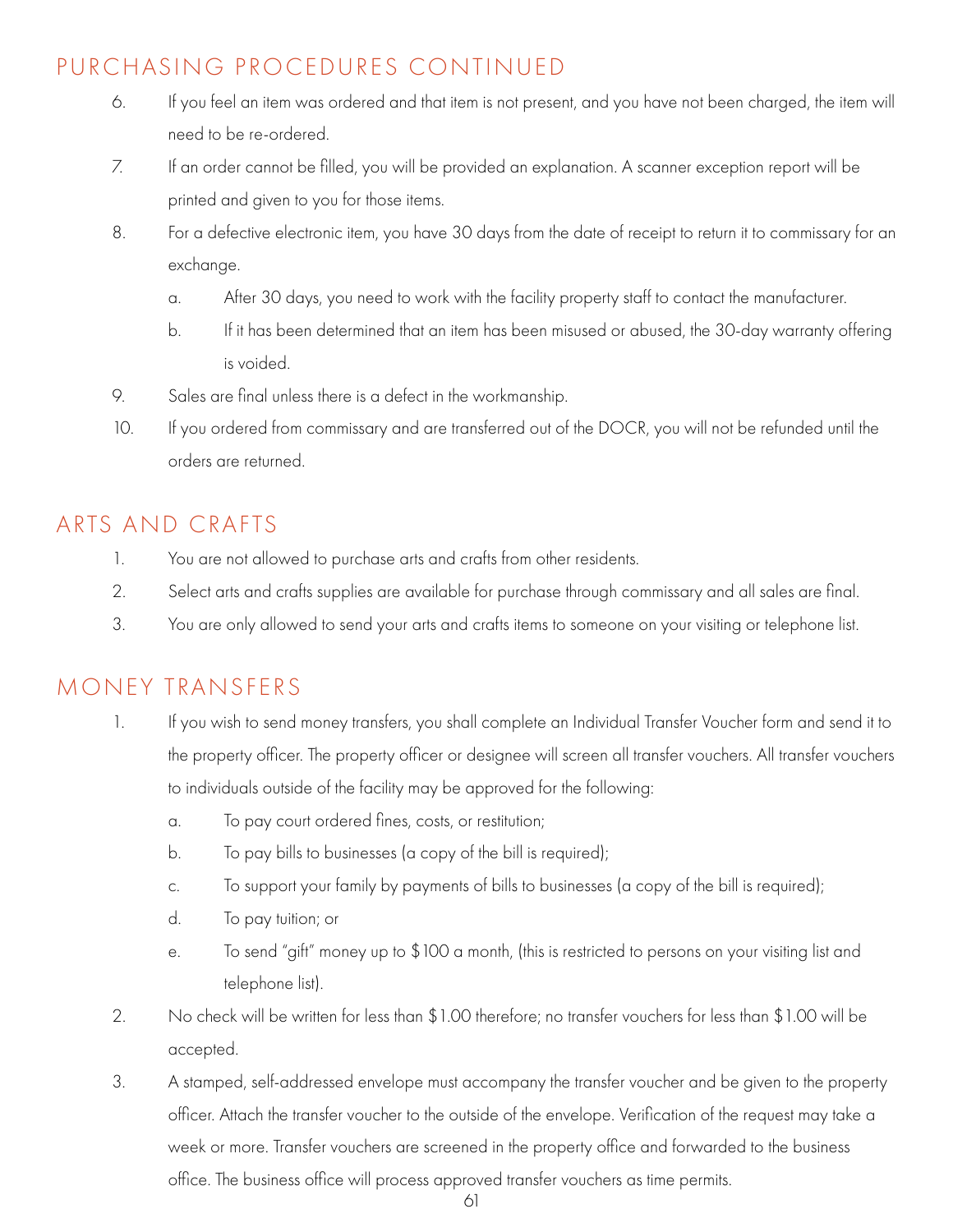## MONEY TRANSFERS CONTINUED

4. All checks will be mailed to the individual or entity named in the check.

# TRANSITION FACILITIES TRANSFEREES

If you return to custody in a DOCR facility from a transitional facility and you have money in your possession, you will be required to reimburse your Release Aid Accounts with the amount of Release Aid money you had when you left the physical custody of the DOCR.

# **PROPERTY**

## NEW ARRIVALS

- 1. You are only allowed to bring the following items into the facility upon your arrival:
	- a. 1 wedding band
	- b. 1 pair of eyeglasses with no case
	- c. An address book
	- d. A religious medallion
	- e. 2 pair of contacts if eyeglasses not available
	- f. Legal work (must be related to conditions of confinement or a court sentence)
	- g. 10 small pictures
	- h. Medications
	- i. Your drivers license
	- j. Your Social Security Card
	- k. Your birth certificate
	- l. Money (which will be taken and placed into your spending account)
- 2. Personal belongings will be screened to determine which items will be allowed into the facility. Unauthorized items will be sent back with the transporting staff.
- 3. You may not possess any unauthorized wireless electronic communication device in the facility or on any premises under the control of the DOCR. Wireless electronic communication devices include two way radios, cell phones, beepers and pagers, modems, personal digital assistants, mobile broadband cards, electronic tablets, or any other wireless electronic device capable of wireless transmission, reception, interception, or storage of oral communications, text, electronic mail, video or photographic images, data signals, or radio communications, or any component of these devices. Prohibited wireless communication devices do not include medically prescribed devices or DOCR approved devices.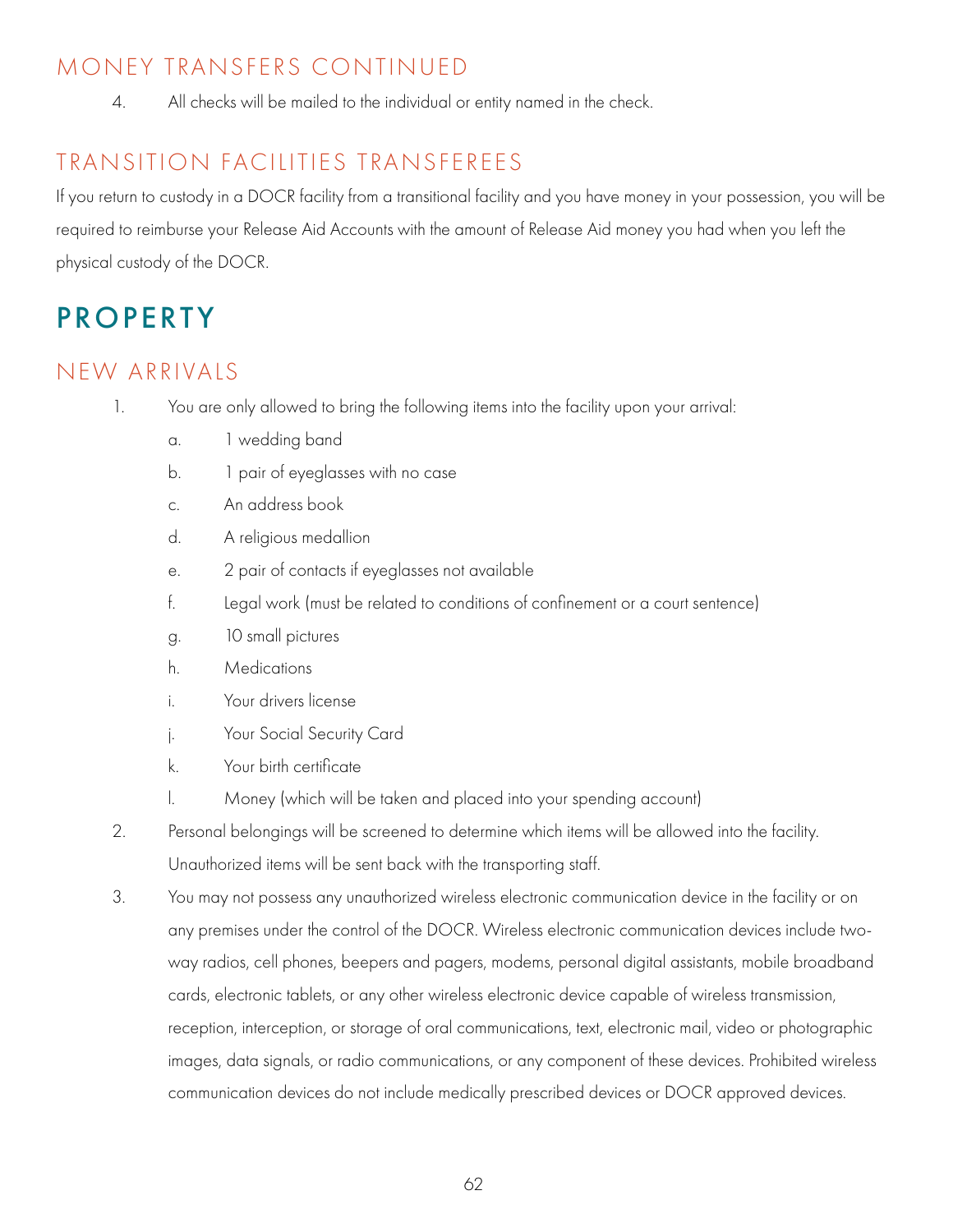## NEW ARRIVALS CONTINUED

4. If you are terminated from a transitional facility (including MRCC) for disciplinary reasons or for failure to comply with rehabilitative programming and you return to a DOCR facility, you will be considered a new arrival. Any property you have must conform to what is allowed for new arrivals in this section of the Facility Handbook or it will not be allowed in the facility.

### LIVING QUARTERS PROPERTY

- 1. Your possessions, whether personal, state-issued, commissary-purchased, arts or crafts-related, or otherwise, will be limited. Living quarters must be kept orderly, well arranged and clean in the interest of health, safety, sanitation, security, and general welfare.
- 2. You are only allowed up to 30 books or a combination of books, magazines, or catalogs and pamphlets in your possession.

### LEGAL PROPERTY

- 1. You are allowed up to two state-issued, sequentially numbered totes of your own legal materials in your living quarters. The totes must have your name and number clearly written on the top and side. You may not store legal property for anyone else.
- 2. Totes of legal material are subject to staff inspection for contraband.
- 3. Depending on available resources and storage space, the DOCR may allow you to put your excess legal materials in additional state-issued totes, which may be stored by the DOCR. Inspection for contraband will be done in your presence and then totes will be sealed for storage.
- 4. If the DOCR agrees to store excess legal totes for you, you can exchange them with totes in your living quarters by submitting a resident request to the property officer that indicates (by number) the tote(s) to exchange. Typically, the property officer will exchange the tote(s) of legal materials within three workdays from the date the property officer receives request.

## PERSONAL PROPERTY

- 1. The DOCR is not responsible for stolen, lost, or damaged personal property. You are responsible for personal property from the time of ordering or mailing until it is disposed of or you have been discharged from the facility. If your personal property is lost or stolen, you are required to report it immediately to your case manager.
- 2. The DOCR does not store any personal property. After 30 days, the DOCR considers any unauthorized personal property abandoned and will dispose of the property.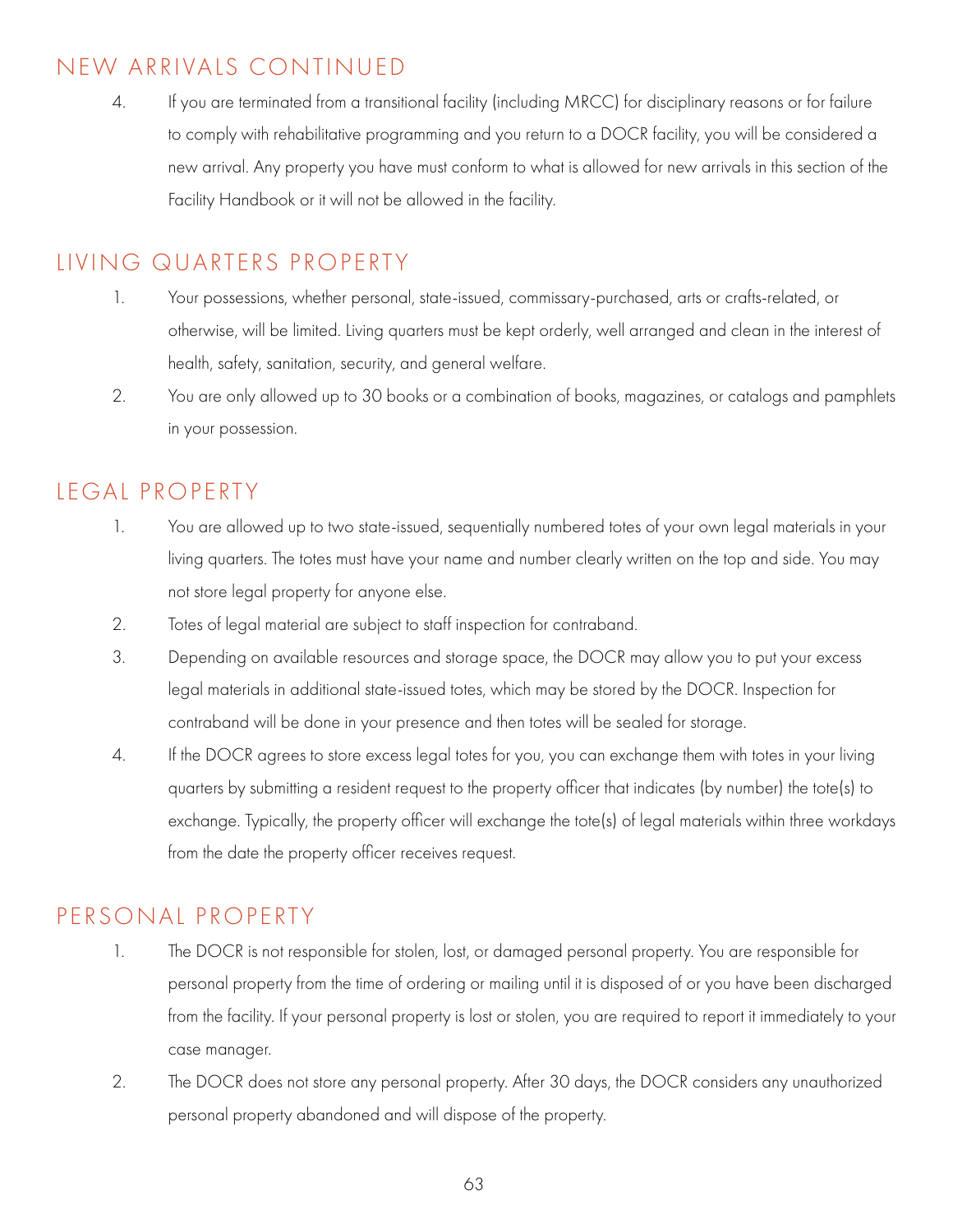# PERSONAL PROPERTY CONTINUED

- 3. You may not sell, loan, barter, or give away personal property or clothing to other residents. You may not possess property that has been discarded or that belongs to other individuals. You may not alter personal clothing or any item of property.
- 4. Personal property must be tagged with your identification and listed on your property inventory sheet through the property office. Untagged property may be confiscated and disposed of in accordance with facility procedures.
- 5. A complete list of items allowed in the cells will be posted on the bulletin boards in the housing units and property office for reference.
- 6. If property is pulled from you or from your living area, the following process will occur:
	- a. A Cell Check/Items Pulled form will be completed for all pulled property stating the item pulled, the reason or pulling the item, and the disposition of the item. This form will be given to you so you know what was removed.
		- (1) Pulled items that staff believe to be trash will be held in a staff location.
			- (a) Issues related to the pulled items must be addressed promptly with the staff member on the document or written request.
			- (b) Examples: Common garbage such as empty food wrappers or containers, un marked newspapers, unmarked magazines, pieces of paper.
			- (c) If you do not notify staff of your issue of the property being pulled, it will be thrown away after the following day's evening count.
			- (d) If you notified staff and are not able to resolve, you need to write a request to the property division to review the items pulled for final resolution.
		- (2) State issued property
			- (a) State-issued clothing or linen that is pulled will be sent to laundry. An incident report will be issued if appropriate.
			- (b) Examples of issues: Altered property, damaged property, excessive amounts of state property.
		- (3) Personal Property
			- (a) Pulled personal property deemed to be contraband, as defined under "Contraband" of this Facility Handbook, must be sent out of the institution within 30 days. Property will be disposed after 30 days.
			- (b) Examples of issues: Pockets sewn in your property, unauthorized marking on your property, excessive wear.
- 7. If you receive a level II or III disciplinary report, the disposition of the pulled items will be determined in the hearing process. 64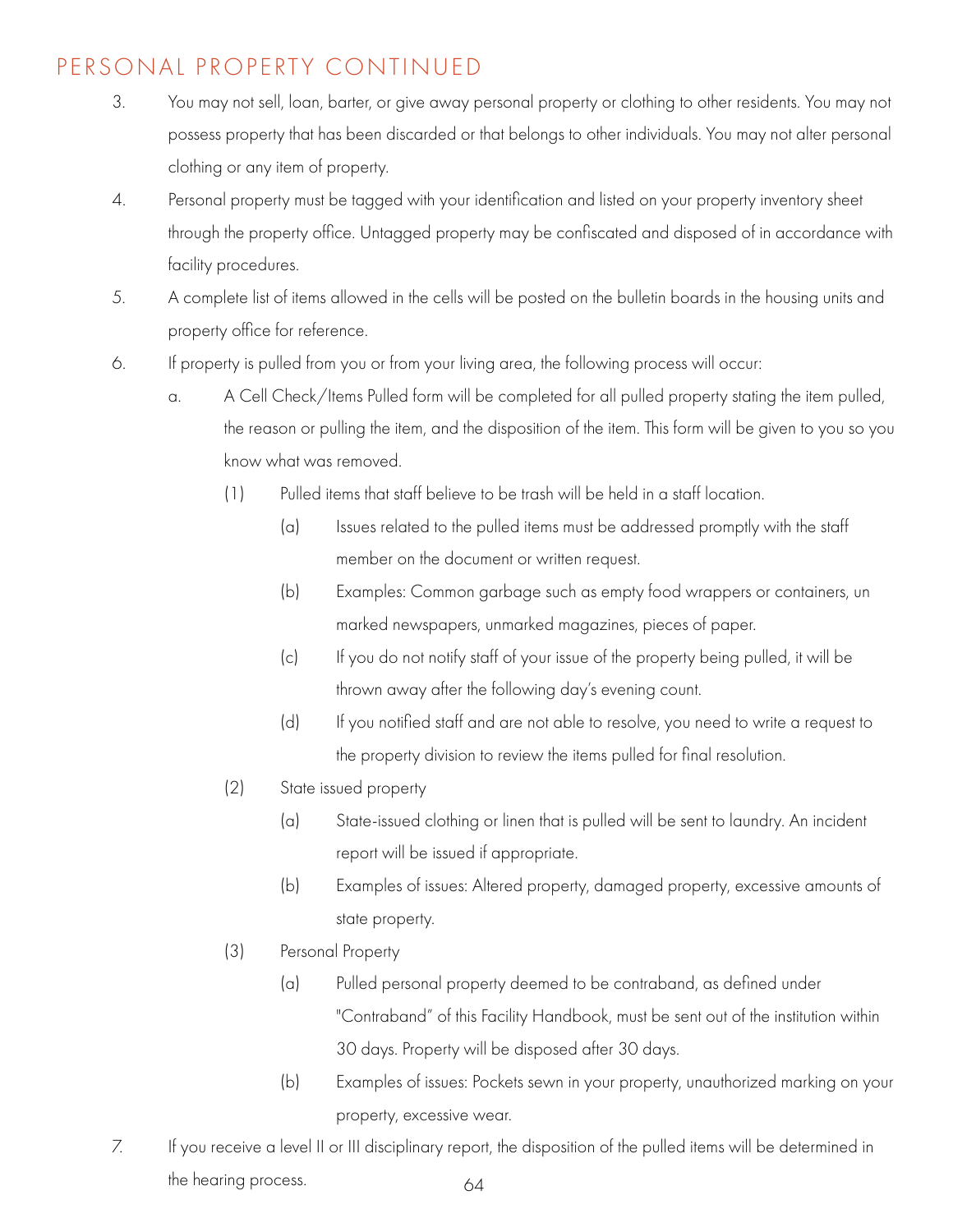## INCOMING PROPERTY

- 1. Personal property or packages are not allowed into any DOCR facility except in accordance with DOCR personal property rules.
- 2. If you leave the facility for any reason, you are not allowed to bring property back into the facility you did not have when you left.

#### PERSONAL CLOTHING

- 1. Only facility-approved personal clothing is allowed.
- 2. Clothing or jewelry that shows "colors" or emphasizes dress to associate with a specific group is prohibited.
- 3. Religious medallions/necklaces must be tucked under your shirt.
- 4. Head coverings such as bandanas and do-rags may only be worn in your cell.
- 5. Sunglasses may only be worn outside.
- 6. Baseball caps must be worn with the brim facing straight forward and with your face fully visible. Each facility will determine where baseball caps may be worn.
- 7. Stocking caps may only be worn outside.

#### DISCARDING OF PERSONAL PROPERTY AND CLOTHING

Your personal property and clothing must be properly tagged and placed on your personal inventory sheet. If your personal property or clothing becomes defective or unusable, you shall send the item to the property office for disposal. If the item is disposed without processing through the property office, you will not be allowed to purchase or receive replacement items.

## STATE PROVIDED CLOTHING/LINENS

Upon arrival in orientation, you will be issued up to six t-shirts, six pairs of underwear, six pairs of socks, one pair of shower shoes and one pair of tennis shoes. Upon completion of orientation, you may be provided with up to three bath towels, two pairs of khaki pants, and two khaki shirts. Laundry bags are provided and assigned to your living unit. You will be responsible for turning these items in to the laundry in your laundry bag on the designated days for washing. If an item wears out through normal wear and tear, you shall turn it in to the laundry officer for a replacement item. If the item is intentionally destroyed or altered, you may be charged for the replacement. Khaki clothing will be issued to you upon your request to the laundry officer. You must turn in an item to receive a clean item. These items can be turned in on an "as needed" basis. You are only allowed two sets of khakis at any given time. You may be provided with a jacket. You will be provided with a pillowcase, sheets, and blankets.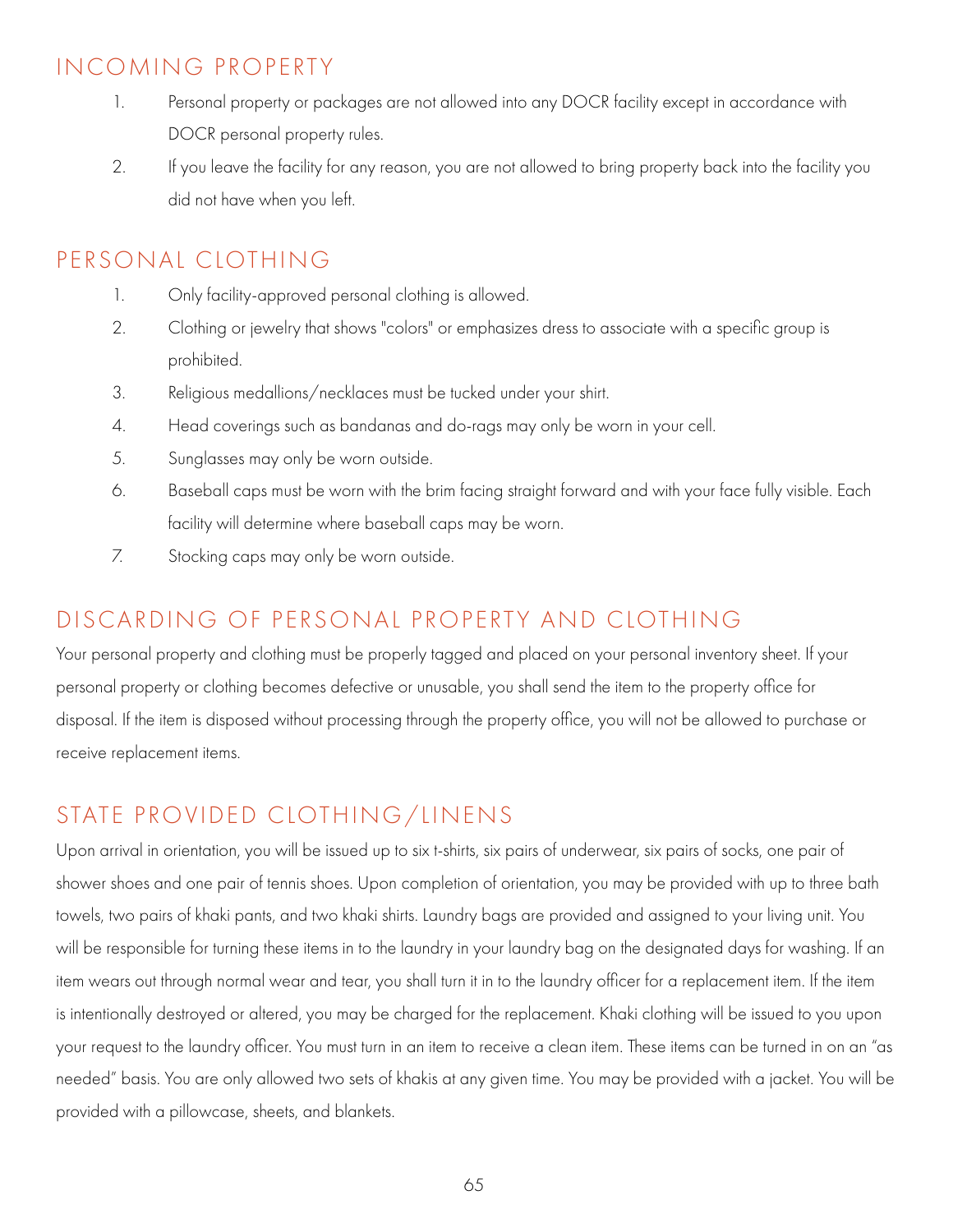# OUTGOING PROPERTY

- 1. All property leaving the facility must be mailed out or sent out with visitors in the visiting room who may be allowed to take out packages when the visit is completed. People will not be allowed to stop at the facility to pick up any outgoing item except through visitation. Items sent out of the facility will not be allowed back in without prior approval.
- 2. Property Being Mailed Out of the Facility: Items, other than cards and letters, must be mailed out through the property office. Items may be brought to the property office Monday through Friday (excluding holidays). You shall complete all areas of the outgoing package slip and attach it to the package.
	- a. If you choose to have items sent out, you are responsible for shipping and packaging costs, which will be deducted from your spending account. Generally, all items will be mailed within seven days through U.S. mail.

# SANITATION AND SAFETY

#### HAIRCUTS AND FACIAL HAIR

- 1. Staff will screen atypical haircuts, such as shaving your head and leaving a small patch of hair. When the length or style of your hair is a security, health, sanitation, or safety concern you may be required to trim or cut your hair or wear a hair net or other covering.
- 2. Haircuts, facial hair, or eyebrows that provide identification or affiliation with security threat groups are prohibited and you will be required to change, modify, or remove any features that identify you with a security threat group.
- 3. The resident barber provides haircuts at no cost. Hair must be clean, and you will be allowed one haircut per month. Haircuts are not allowed while on restriction to quarters or loss of afternoon recreation.
- 4. A trimmed mustache is permitted. Beards must be neatly trimmed and clean. Barbers will not trim mustaches or beards.
- 5. You are allowed to braid other residents' hair, but you are not allowed to braid anything into your hair or another resident's hair or on any part of the body, including beads, rubber bands, colored string, or cloth.

## SHOWERS

- 1. A schedule for showers is posted in the housing units.
- 2. You are not allowed to shave, wash dishes, or wash clothes in the shower rooms.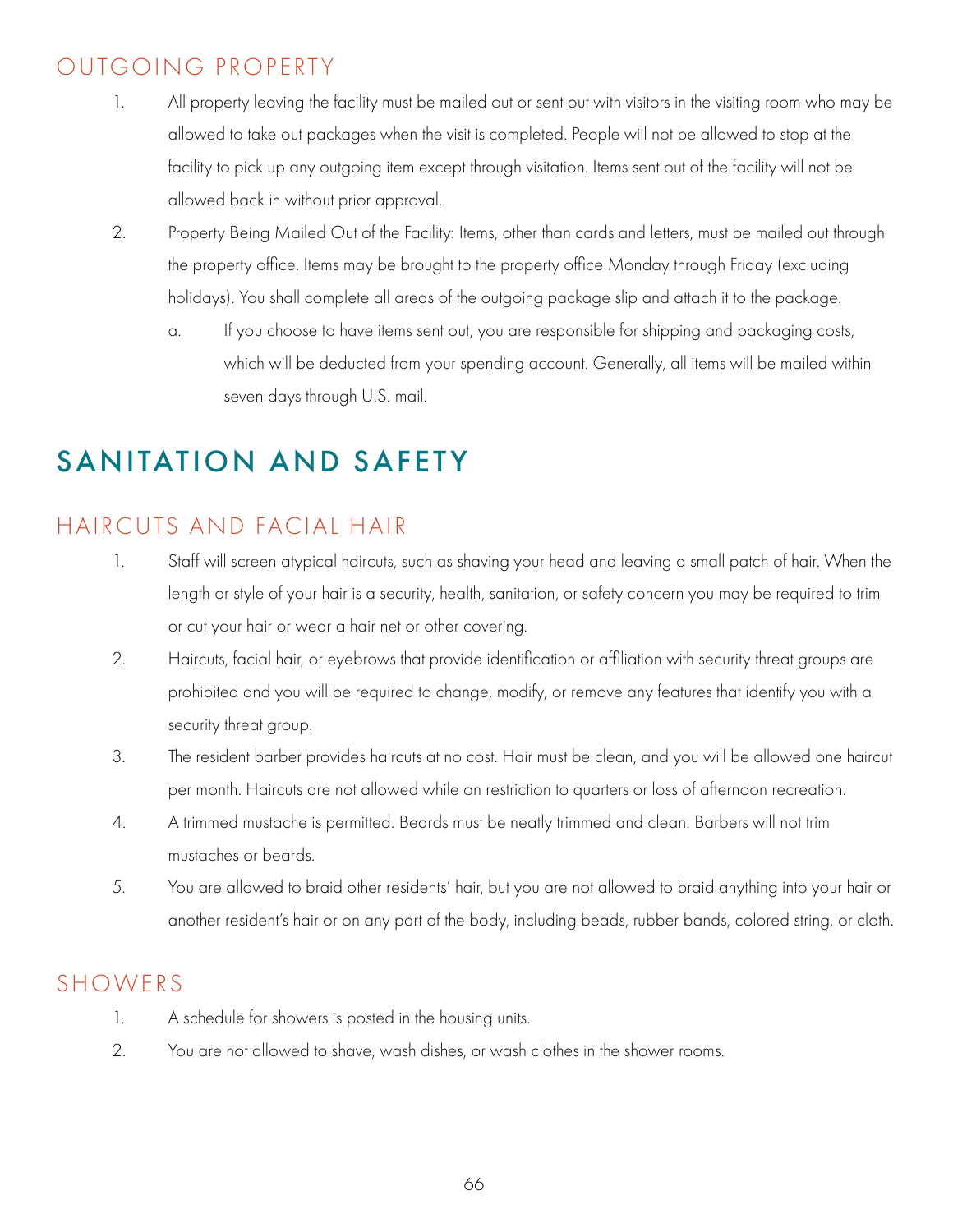### LAUNDRY

- 1. The facility will wash your clothing at no charge. Laundry procedures and schedules will be posted. Khakis issued can be turned in for washing "as needed" and you must turn in a khaki item to receive a clean khaki item.
- 2. You are responsible for your personal clothing. The DOCR is not responsible for lost, stolen, or damaged personal clothing.

#### DISASTER PLANS

The primary disaster plan emergency procedure is to "defend in place" in your living quarters. The proper defense in your living quarters is to lie flat on the floor and cover yourself with your mattress. You shall follow all staff directives to evacuate work or recreation areas and secure yourself in your living quarters to prepare to defend in place. In the event of an alternative plan, you will receive specific instructions from staff.

#### FIRE DRILLS

In the event of a fire, it is necessary that special directions and plans be followed for the safe and orderly evacuation of work and living quarters. Diagrams of each building designate necessary routes and exits.

In the event of a drill or actual emergency, you shall proceed in an orderly manner with no talking so that instructions may be heard. You will not be allowed to take personal property with you.

# HEALTH CARE

## ACCESS

You can receive necessary health care, dental, and optometry services from the DOCR medical division by writing a request slip. The dental division has a dental sick call sign-up sheet if you are experiencing pain or infection.

# EMERGENCY CARE

Emergency medical care is available 24 hours a day, 7 days a week.

# SICK CALL

Sick call is conducted daily at NDSP and JRCC. MRCC has nursing staff available Monday through Friday except for state holidays.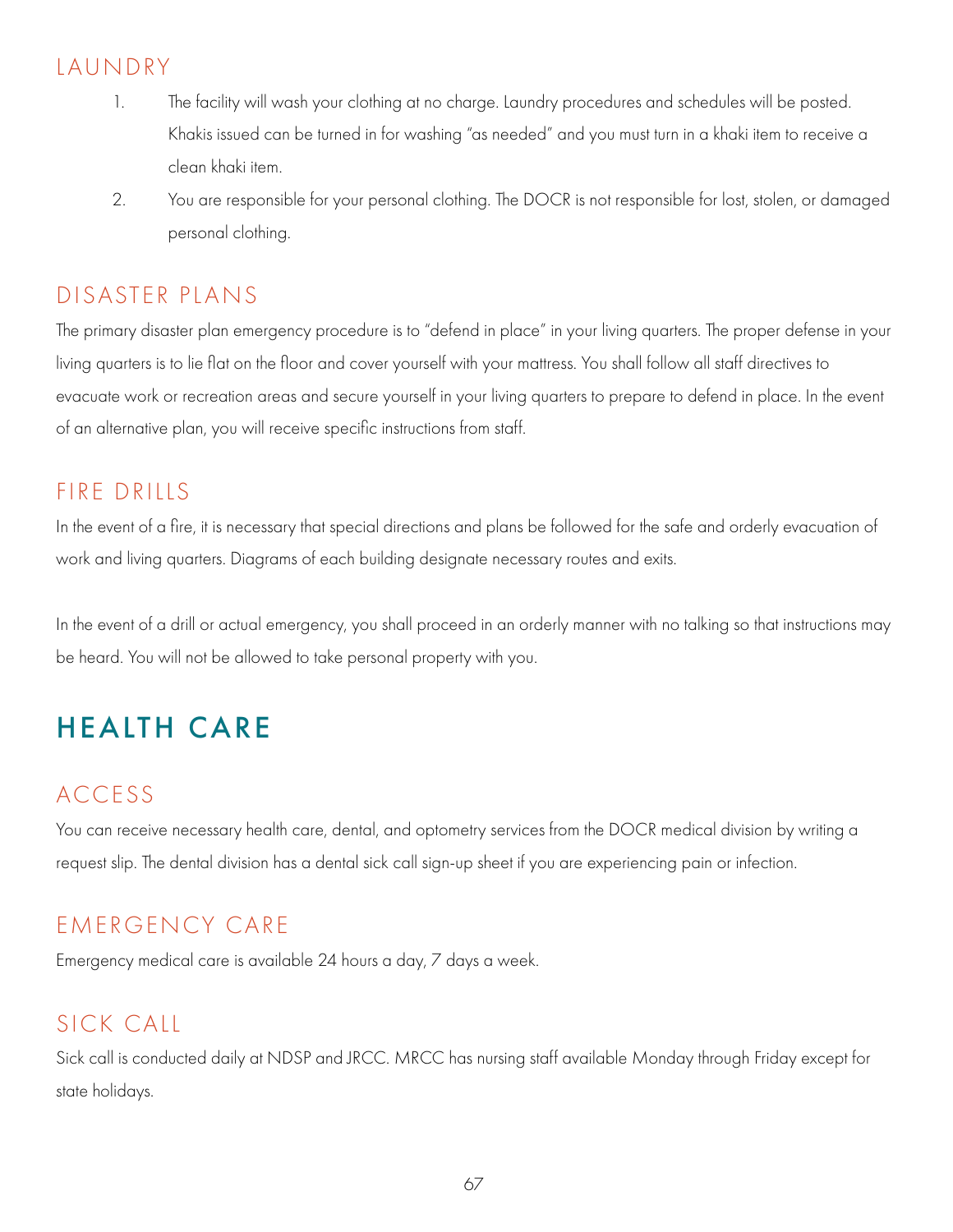# DOCTOR CALL

If you have been screened by nursing staff, you may be assigned an appointment with an appropriate primary care provider. Your assignment of an appointment will be dependent on the nature of your medical request, severity of the need for a primary care provider appointment, and provider availability.

# INFIRMARY CARE

Infirmary care is provided at NDSP and JRCC when closer observation by nursing staff is required. Individuals at MRCC will use the NDSP infirmary when required.

# OFFENDER CO-PAY

- 1. A \$3.00 co-pay may be charged to you for each initiated health care visit. You are encouraged to be responsible for your individual health care.
- 2. You will not be denied medically necessary health care if you are unable to pay for services. Staff initiated health care visits will not be subject to co-pay. Pre-existing conditions are subject to co-pay at least every 60 days. If you disagree with the \$3.00 co-pay, you may appeal the decision to the Warden and Director of the DOCR.
- 3. The co-pay applies to a single visit. An individual requesting a visit to a health care provider for multiple symptoms may only be charged one co-pay if the symptoms are addressed in the same visit.
- 4. Orthotics and dentures will be assessed an additional co-pay, up to 15% of the cost of the orthotics or dentures.
- 5. Pre-existing conditions must have been diagnosed within the past 60 days to quality for exemption from the co-pay, unless the 60-day time frame is waived by DOCR medical or by appeal.

# INDIVIDUALS WITH DISABILITIES

If you have a disability, you will be assessed to determine if you have any special needs. The medical and unit management teams will work with you to make appropriate accommodations. If you believe your needs are not being met, you may request further review through your case manager. If it is determined that your request qualifies for the ADA committee review, the committee will convene to develop an appropriate action plan to address basic life functions, request any needed equipment, and determine any further accommodations necessary to address your needs.

# COMFORT ITEMS

The medical division does not make decisions on property, including shoes, pillows, mattresses, or other items unrelated to health care. These items may be purchased from commissary.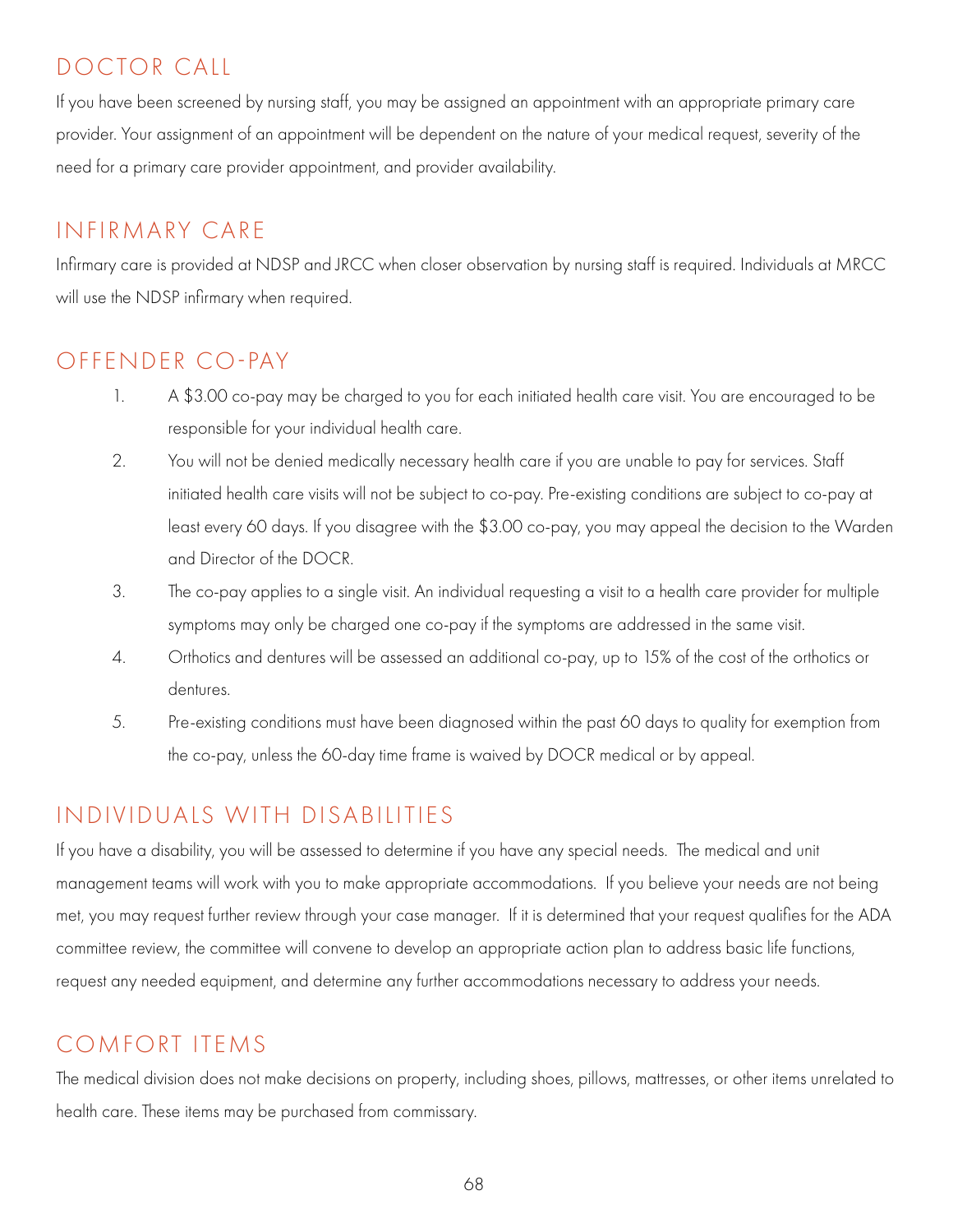# LAY-INS FROM JOBS OR OTHER ACTIVITIES

If you are too ill to report to work, you must submit a sick call slip to the medical division prior to your scheduled work assignment or programming. A nurse will complete an assessment. If the nurse verifies your illness, you may be issued a lay-in card to excuse you from your job or programming. You are automatically restricted to quarters based on this lay-in card. When a lay-in card is issued for a longer duration you may be restricted to one hour of recreation per day, including weekends.

#### MEDICATION LINES

Medication lines are for individuals who receive medications that cannot be kept on your person. Staff may conduct mouth checks to verify you took your medication. The medication lines are not to be used for sick call. If you have questions about medical care or are wanting to speak with medical staff, you should follow sick call procedures and submit a request in writing.

### RED'XED MEDICATIONS

Medications requiring monitoring for compliance are labeled "red'xed". These medications are distributed in facility medication lines. If you abuse or misuse your medications, you will have your medications red'xed and will be subject to disciplinary action.

## PERSONAL MEDICATIONS

You may be allowed to keep medications on your person and take your medications as prescribed. Medication can be picked up at med lines. All medication must stay in the original packaging and may only be taken as indicated. If a loose pill or pills are found in your possession, you may be subject to disciplinary action.

Medical refill requests need to be submitted to the pharmacy five working days prior to running out of medication. Your request slip shall include the following: your name, the prescription number, and the name of the medication(s). You must bring to the medication line the empty card(s) with your name and prescription on the card(s) to exchange for the refilled medication(s). This includes inhalers or prescription ointments.

## OVER THE COUNTER MEDICATIONS

Over-the-counter medications are available for purchase from commissary. When over-the-counter medications, including acetaminophen, ibuprofen, and naproxen, are prescribed by a DOCR physician, physician assistant, dentist, or recommended by medical staff, you are responsible for purchasing the over-the-counter medication. Acne and anti-fungal medications are considered cosmetic and will not be provided by the medical division.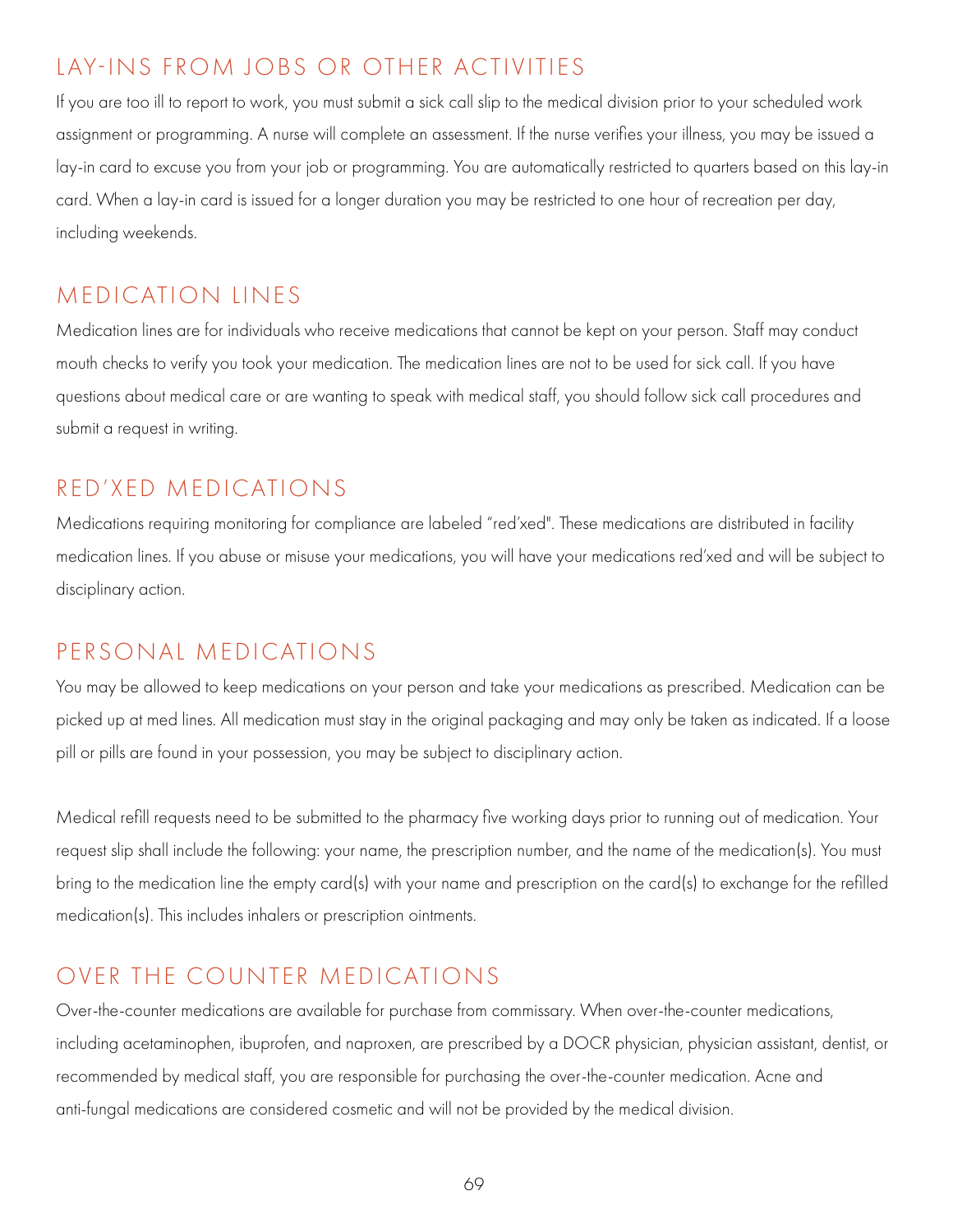# OPTOMETRY SERVICE

You will receive a visual acuity screening upon arrival by nursing staff while you are in orientation. If visual acuity is worse than the standard visual acuity score for visual impairment you can request to be accommodated with a vision test and glasses. The medical division will provide you with glasses if necessary.

Optometry services are provided on a shared cost basis. The medical division does not provide contact lenses.

If you arrive with only contact lenses in your possession, you will be allowed to keep two pair. Eye care products, such as saline solution or contact lenses cases, are not provided by the DOCR medical division, but are available for purchase in commissary. You will be required to replace your contact lenses with a state issued pair of glasses and you will be required to send your contact lenses out upon receiving your glasses. Failure to do so may result in disciplinary proceedings.

#### DENTAL SERVICES

Dental care for relief of pain, infection, and stabilization of status is available. A dental screening will be provided without co-pay during orientation.

Relief of pain and infection is a priority and you may access emergency dental care by dental sick call signup. Each emergency care visit may be assessed a \$3.00 co-pay and is limited to one complaint per visit.

You may be charged a \$20.00 co-pay for oral surgery referrals, which may be limited by availability in the community.

#### PHYSICIAN ORDERS FOR LIFE SUSTAINING TREATMENT (POLST)

The purpose of filling out a POLST order is to allow you to participate in end-of-life health care decisions affecting you. You may request POLST order to be kept on file in the medical division.

# EDUCATION

#### EDUCATION PROGRAMS

A number of educational programs have been established to assist you with personal and career development. Unless otherwise indicated, educational programs are available at all three facilities.

## CORRESPONDENCE COURSES

Correspondence courses must be approved by the facility education principal and your case manager.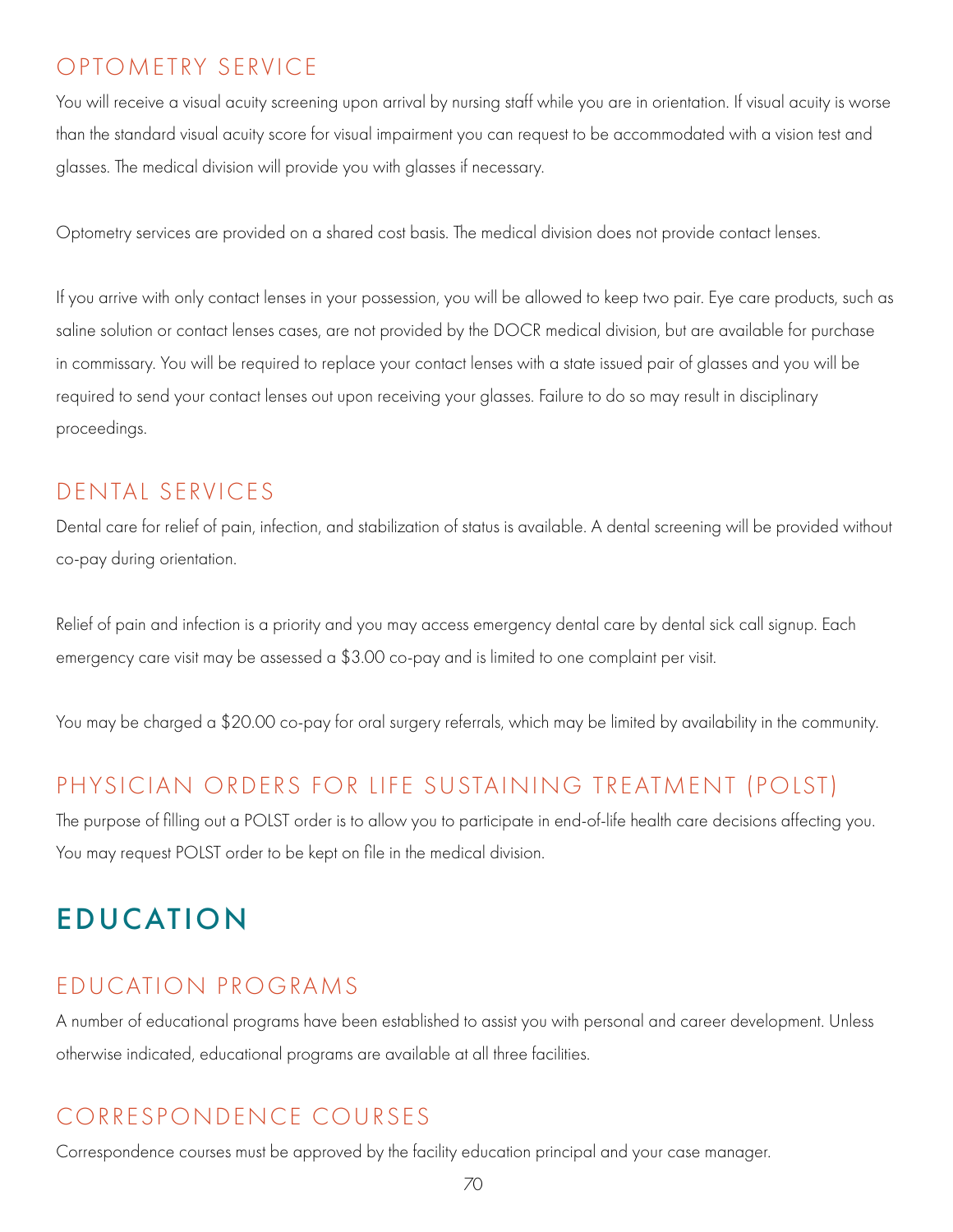### ASSESSMENT

Educational assessments will be completed during your incarceration. These assessments determine your education and literacy levels and needs. The assessments are used when developing an education plan that best meets your needs. As you progress through the education programming, additional assessments will be administered to monitor academic growth as well as measure your knowledge of the concepts within the GED testing series.

#### TUTORING PROGRAM

The tutoring program is designed to help you develop educational skills needed to succeed in society. You may be placed into this program prior to entering the Adult Basic Education (GED) program to strengthen basic skill levels.

# ADULT BASIC EDUCATION (INSTRUCTIONAL FOR GED)

This program's basic purpose is to assist the student in preparing for the four tests that are required to achieve this diploma. If you have not received your high school diploma or GED, participation is mandatory.

#### HIGH SCHOOL DIPLOMA

Students who do not have a high school diploma or GED may have the option to attain their high school diploma. To be eligible for the high school diploma, you must be under the age of 21 and have a minimal amount of credits left. Request the high school diploma eligibility checklist from the education division.

#### COMPUTER PROGRAMS

Computer classes may be provided. Classes may include Introduction to Computers, Digital Literacy, and keyboarding. Other computer programs will be offered as available.

#### READ RIGHT

The Read Right program is offered at all DOCR facilities to help you improve your reading skills. This course increases skills in comprehension, critical thinking, and problem solving. If you are identified to participate in Read Right, participation is mandatory. A certificate of completion will be given to those who successfully complete the course.

#### AUTOCAD

A course on AUTOCAD 2010 is offered to those what want to learn about using Computer Aided Design. Students log 200 hours on the program. You learn how to do basic 2D blueprints and 3D drafting of objects as simple as a pencil to as complex as an automobile. As a final project to the class, each student creates their own blueprints and then creates their own 3D project with the instructions on how to create the project. As the end of a student's 200 hours, they will put together a portfolio to demonstrate their capabilities on the program and display the projects they have completed. This training is only available at NDSP.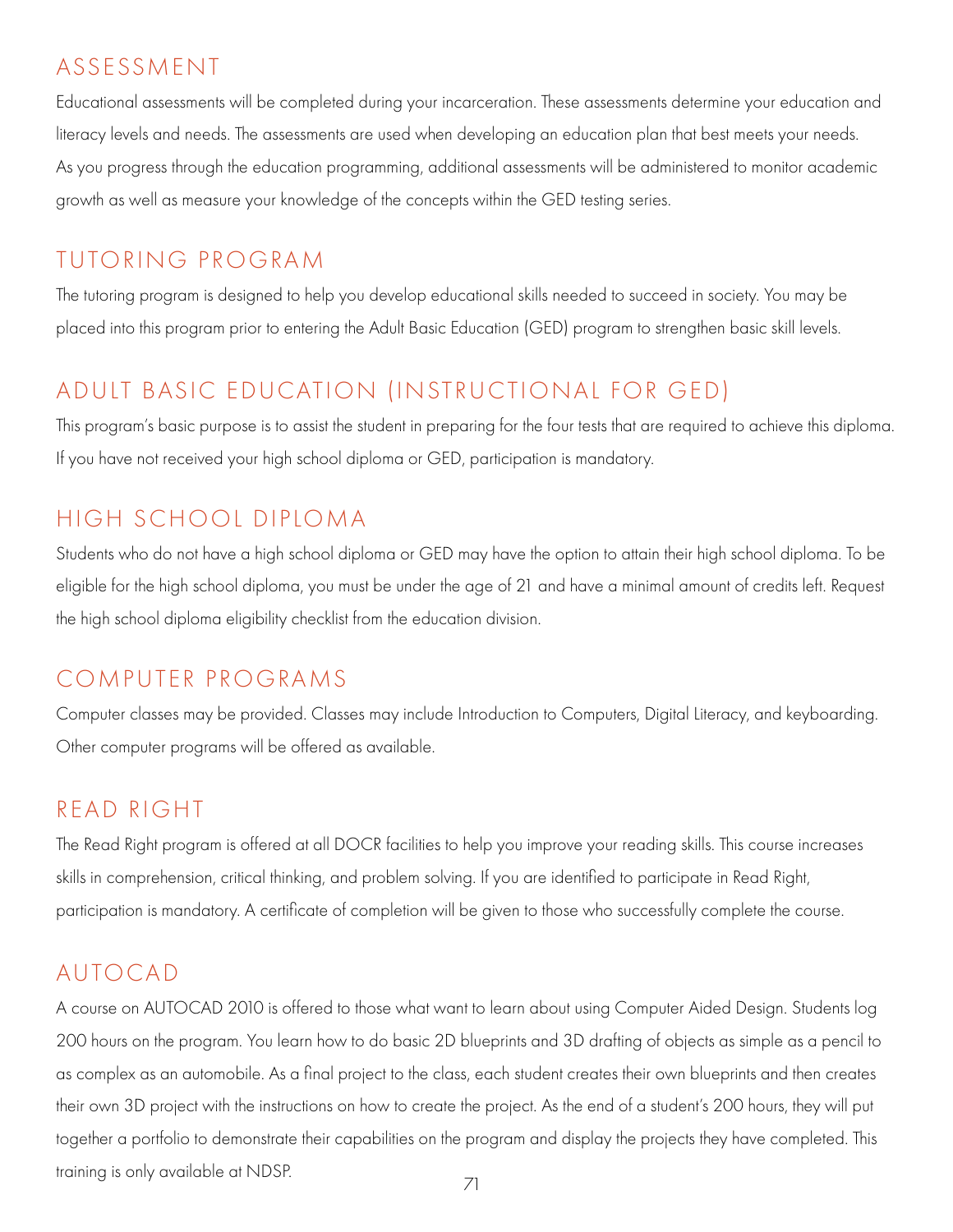# COLLEGE PROGRAM

Efforts are made to offer college courses to meet general education requirements of colleges within the North Dakota University System. Courses are offered during the spring and fall semesters at all DOCR facilities through Ashland University on tablets.

Correspondence classes are available through a limited number of facilities across the United States. You are encouraged to choose facilities that offer courses to meet long term goals.

All costs for classes at this level are the responsibility of the student.

# CONSTRUCTION TECHNOLOGY AND BUILDING TRADES

This is a Career and Technical Certified education program offered at JRCC and MRCC. This program is offered through the DOCR and ND Department of Career and Technical Education and follows the curriculum of Building Trades. Students are educated in tool safety, drafting, construction, project planning, and work crew etiquette. The successful student is prepared to work in the construction industry. This is a paid facility job. If you are interested, you may contact the instructor.

# WELDING TECHNOLOGY

The welding program provides basic skills needed for entry-level jobs and apprenticeship programs. Students learn welding theory, symbols, and reading blueprints. Students also learn skills that complement the welding trade including: layout, material handling, structural fit-up, oxy-acetylene cutting, crane signaling, rigging, and air carbon arc gouging. Welding processes offered are stick welding (SMAW) and wire feed (FCAW & GMAW). At the end of the training, students will have an opportunity to test for America Welding Society (AWS) certification.

## CAREER READINESS

The program's services and activities are designed to focus on improving employability, social skills, and human relations skills to facilitate a successful integration into the community. Recommendation for this program is based on assessment results. Completion of Career Readiness is required for the Work or Education Release Program at MRCC. Career Readiness is offered at all DOCR Facilities.

## LIBRARY SERVICES

1. Library services are provided within each of the DOCR prison facilities. The library hours and rules are posted at each facility.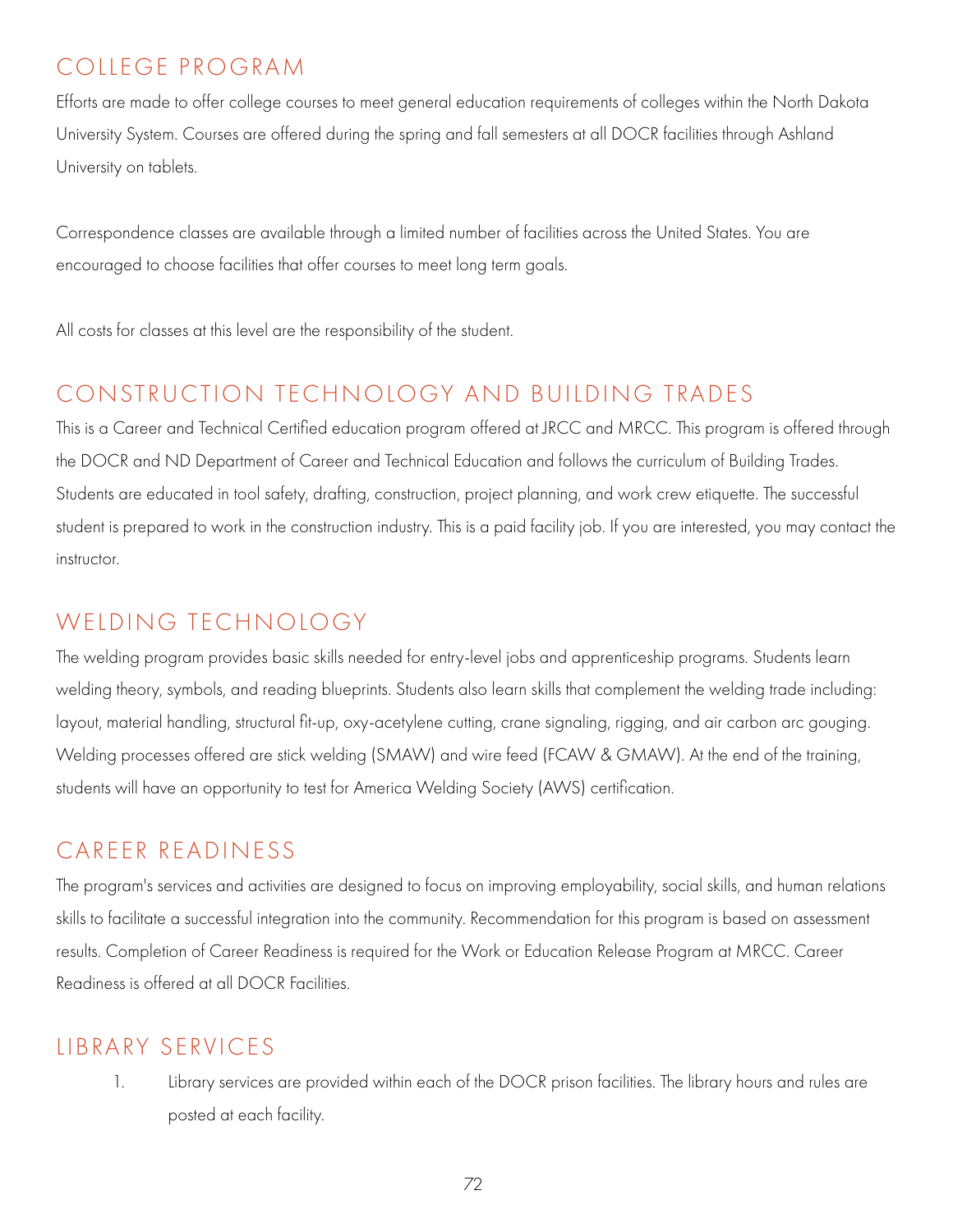### LIBRARY SERVICES CONTINUED

- 2. Available library books include all library materials obtained through any of the DOCR facility libraries and items obtained through the ND State Library Inter-Library Loan process.
- 3. The librarian or library worker(s) will assist you in obtaining books from ND DOCR libraries and books from the State Library through the Inter-Library Loan process. The DOCR has the right to reject any or all materials ordered through this method.
- 4. You are responsible for the books checked out of the library. Make sure all pages are intact and the book is in good shape before checking out a book. You have three days to report to a staff member any damages. Failure to notify staff of these damages may result in disciplinary action. If you do not return library books by the due date, you may be subject to disciplinary action.
- 5. If you have any questions about the library, please contact the librarian.

### INTER-LIBRARY LOAN (ILL)

- 1. The proper book or subject request form must be used.
- 2. Only one book per request form is allowed.
- 3. All books are to be returned to the librarian or library workers. You may also utilize the designated library book drop. It is your responsibility to verify that your returned books are removed from your library account.
- 4. ILL books need to be returned when they are due.
- 5. The following materials will not be allowed in any DOCR Facility including:
	- a. Materials written in code;
	- b. Sexually explicit images; and,
	- c. Material determined to be detrimental to security, order, or rehabilitation.
- 6. ILL Books may take up to four months after processing to be delivered.
- 7. Books will usually be delivered once a week.

# WORK OPPORTUNITIES

You are expected to work during incarceration. You will have the opportunity to learn job skills and good work habits and attitudes that can be applied to jobs after release.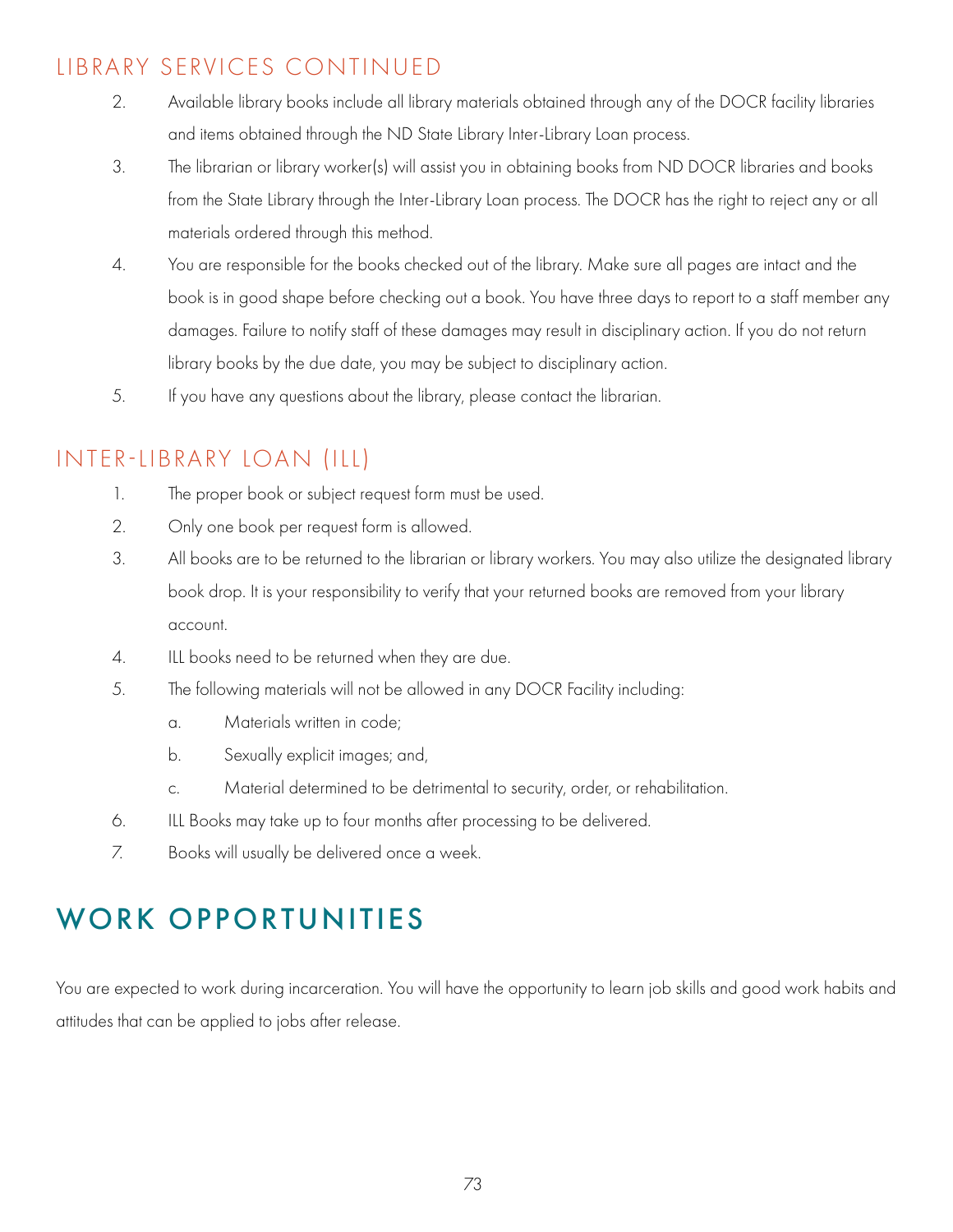#### W-9

Federal law requires you to complete a W-9 federal form in order for the State of North Dakota to report your compensation to the IRS, when necessary. Failure to complete a W-9 will make you non-compliant with your job or education program and may subject you to disciplinary action.

### JOB ASSIGNMENTS

The Job Placement Committee coordinates the placement of individuals into work positions. If you do not have a diploma or GED, you will not be eligible for a job assignment until you are completed with or formally exited from education programming. The Job Placement Committee will place your name on the job waiting list after you have completed the orientation phase and have moved into your assigned housing unit. If you refuse to take a job assignment from the Job Placement Committee, you may receive a disciplinary report. Rough Rider Industries (RRI) staff will interview you for open positions within industries. You must work up to the day you are transferred to another unit, facility or discharged.

You must demonstrate appropriate facility conduct prior to consideration for employment opportunities in various facility positions as well as all RRI positions. The Chief of Security will review all potential candidates prior to approval for any employment opportunity for various facility positions and RRI positions.

### WORK PROCEDURES

You are expected to perform assigned tasks at an acceptable level, as well as any additional duties that may be assigned. If you fail to perform assigned duties, you may be terminated from your job and may be subject to disciplinary action.

You will be informed of your work schedule and any special requirements, such as dress code, when you are hired.

Although it is not legally required, you may be paid for each day you work. There will be no special pay for holiday and weekend work. There are no provisions to provide an individual with back pay.

### SALARY LEVELS

Salary levels for facility jobs vary depending on the responsibility of the job and number of hours worked. You are eligible to be paid up to seven days a week, dependent on job requirements. The work supervisor will determine your compensation level. Facility jobs and pay is dependent on the work required and skill levels. If you request to transfer to a different job, you may not be credited for the time in your current position to determine your pay. This will be explained to you by the job committee or work supervisor when you are assigned.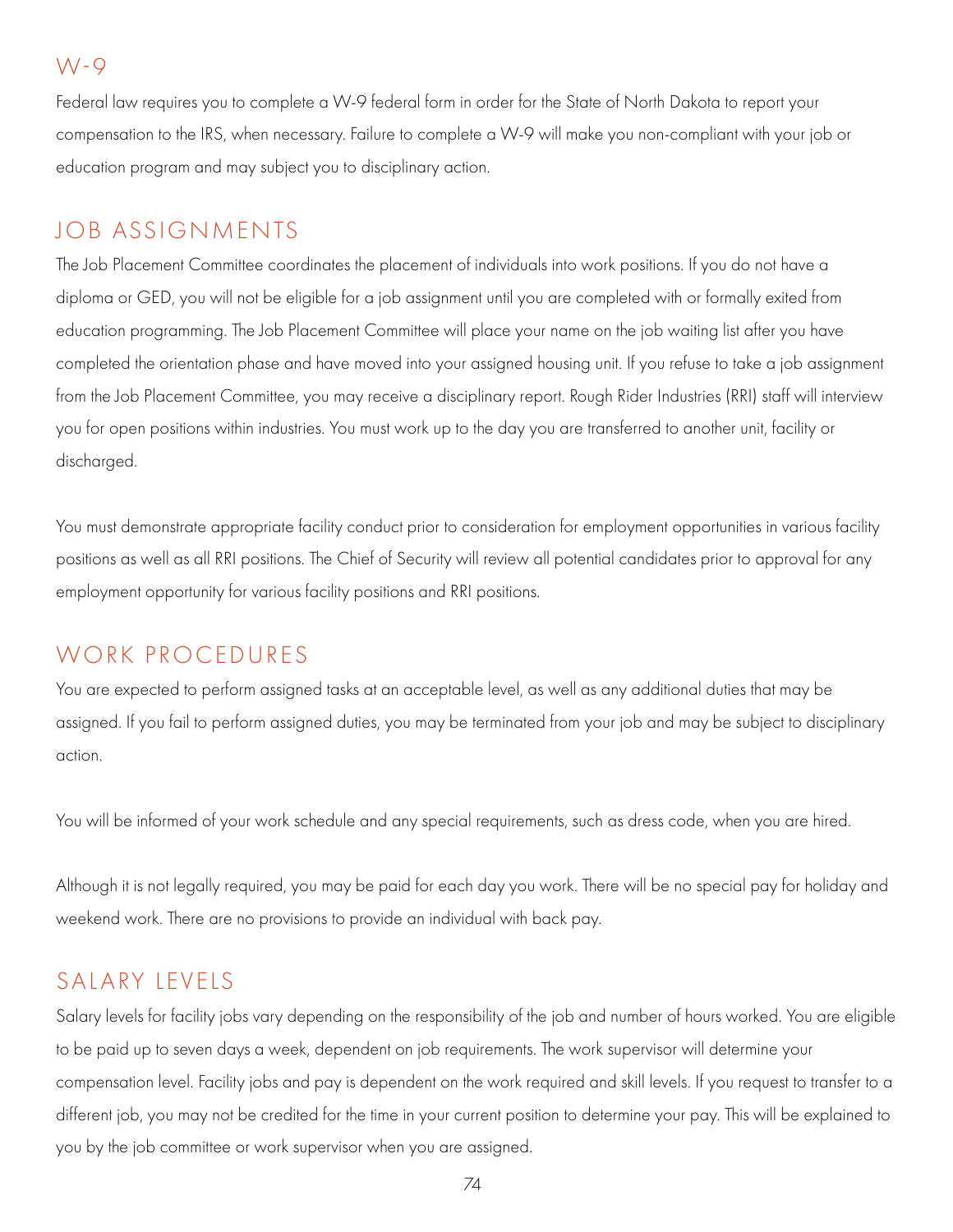### TRANSFERS

All transfers must be coordinated through the Job Placement Committee or your supervisor and must be requested in writing. The Warden or Job Placement Committee can reassign you at any time, without disciplinary action being taken.

# TERMINATION OF WORK

You are not allowed to quit your facility job assignment. You may request a transfer by submitting a request to the Job Placement Committee. The Warden, RRI supervisor, or Job Placement Committee has the authority to terminate or change your job assignment at any time.

- 1. If you are found guilty of a Level III incident report or a Level II with disciplinary segregation, you will lose your job and be moved to the bottom of the job waiting list.
- 2. If you lose your job due to disciplinary sanctions, you will have your name added back to the job waiting list based on the date you lost your job and the Warden signed the report.
- 3. If you lose your job due to a Level III, 320 Noncompliance with Work, it is your responsibility to write to the chairperson of the Job Committee that you would like your name to be added back on the job waiting list to be reassigned.

## ABSENCES FROM WORK ASSIGNMENTS

If you are absent from your facility work assignment for more than three days, your job assignment may be given to a replacement. You will not be paid for any days you do not work. When you are available for work, you will need to send a request slip to the Job Placement Committee. If you have been absent from your job for non-disciplinary reasons, and your job was given to someone else, your name will be placed toward the top of the job placement list.

# ROUGH RIDER INDUSTRIES (RRI)

- 1. RRI jobs are available at each facility. Prior experience in a similar field is not required to work at industries. If you have work experience in a job similar to what industries has to offer, you may want to consider pursuing that line of work to keep your skills sharp.
	- a. Individuals housed at MRCC may apply to work offsite at RRI warehouse/showroom. Warehouse hiring preference will be given to those individuals who have previously worked for RRI and have demonstrated a good work history and institutional conduct.
- 2. You must comply with all RRI eligibility requirements to work at RRI. Once you meet these requirements, you should contact your case manager to obtain a RRI application. The application must be completed in its entirety and returned to your case manager. If you need assistance completing the application, your case manager will help you. Incomplete applications will not be accepted. Applications must be approved by the Chief of Security prior to an assignment to RRI. You will be informed of the program's policies regarding shop rules, pay grade, overtime, and safety regulations.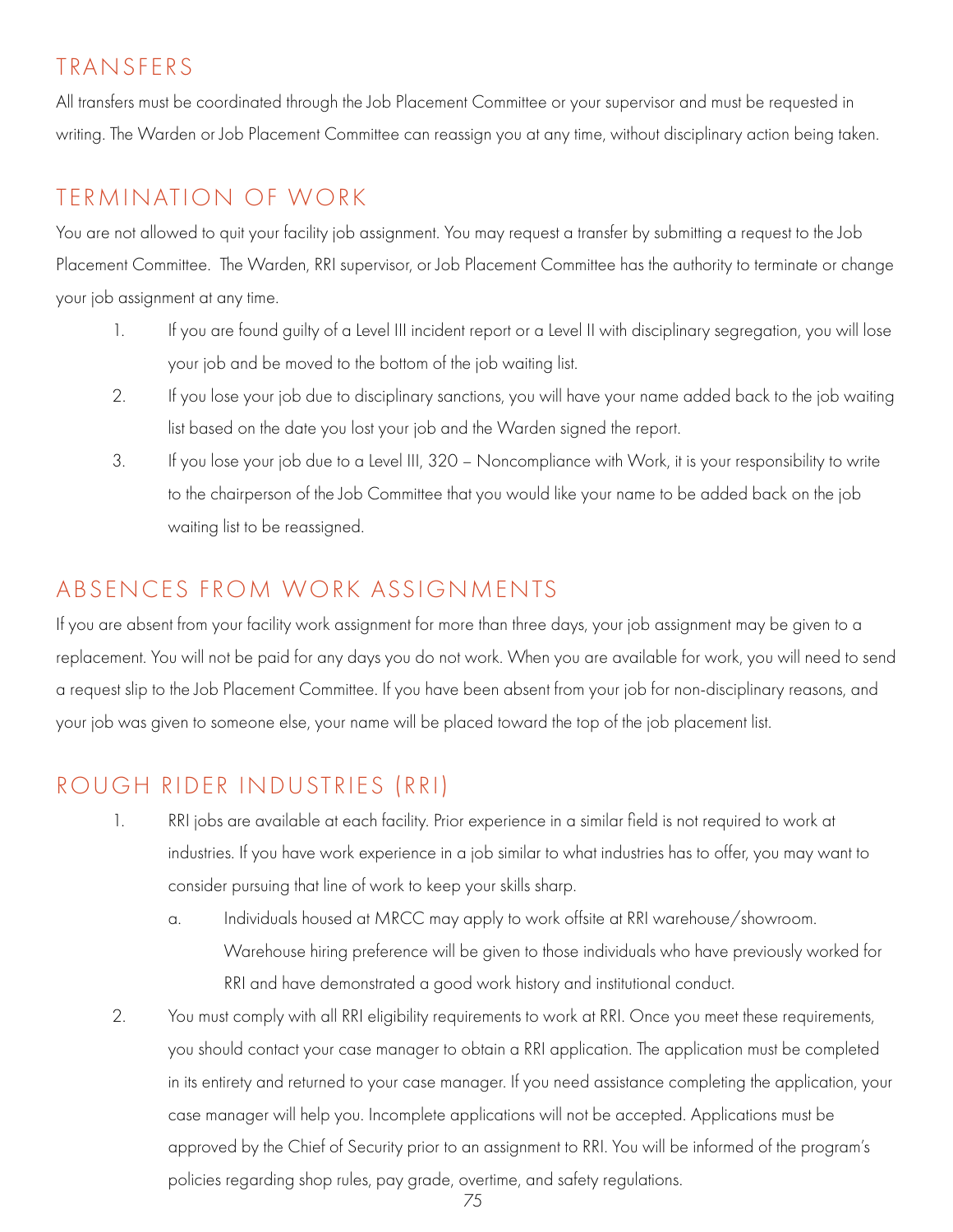# ROUGH RIDER INDUSTRIES (RRI) CONTINUED

- 3. Steel toed footwear is required to work in any of RRI's metal shops and shall be your responsibility to purchase.
- 4. Procedures and Eligibility Requirements for Work at RRI:
	- a. You must be in compliance with all rehabilitation programming.
	- b. You must have an adequate amount of time remaining on your sentence to master the technical requirements of the job you apply for, which will be determined by the hiring supervisor based on the complexity of the job.
	- c. You must not have been found guilty of a rule infraction that includes loss of good time or disciplinary segregation within the past six months. If you receive a Level II disciplinary report, you may be ineligible for RRI employment. Level III reports automatically exclude you from RRI employment for six months.
	- d. You must be able and available to work 40 hours per week. Some exceptions may be made for treatment, visits, or education. The director of industries may authorize part-time positions for certain conditions.
	- e. You must work at least 60 days within the facility and develop a good work record before you will be accepted for industry work. Some exceptions may apply under extraordinary conditions as determined by the Director of RRI.
	- f. You must adhere to all posted rules and regulations set by RRI supervisors.
	- g. You are required to work up to ten hours a day. You will be paid at a rate of 1.5 times your hourly rate for every hour worked above the required ten hours per day.

# BEHAVIORAL HEALTH SERVICES

The Behavioral Health Services Division provides interventions to affect change and reduce the risk of continued criminal behavior. The services include clinical assessment and associated referrals for individual and group therapy to promote personal growth. Upon arrival, a team of behavioral health professionals will recommend that you participate in assessments. Staff will complete the assessments, review them with the behavioral health team, and make recommendations to the Case Planning Committee, which will develop your case plan. Recommendations may include psychiatric evaluation, individual counseling, or group programs.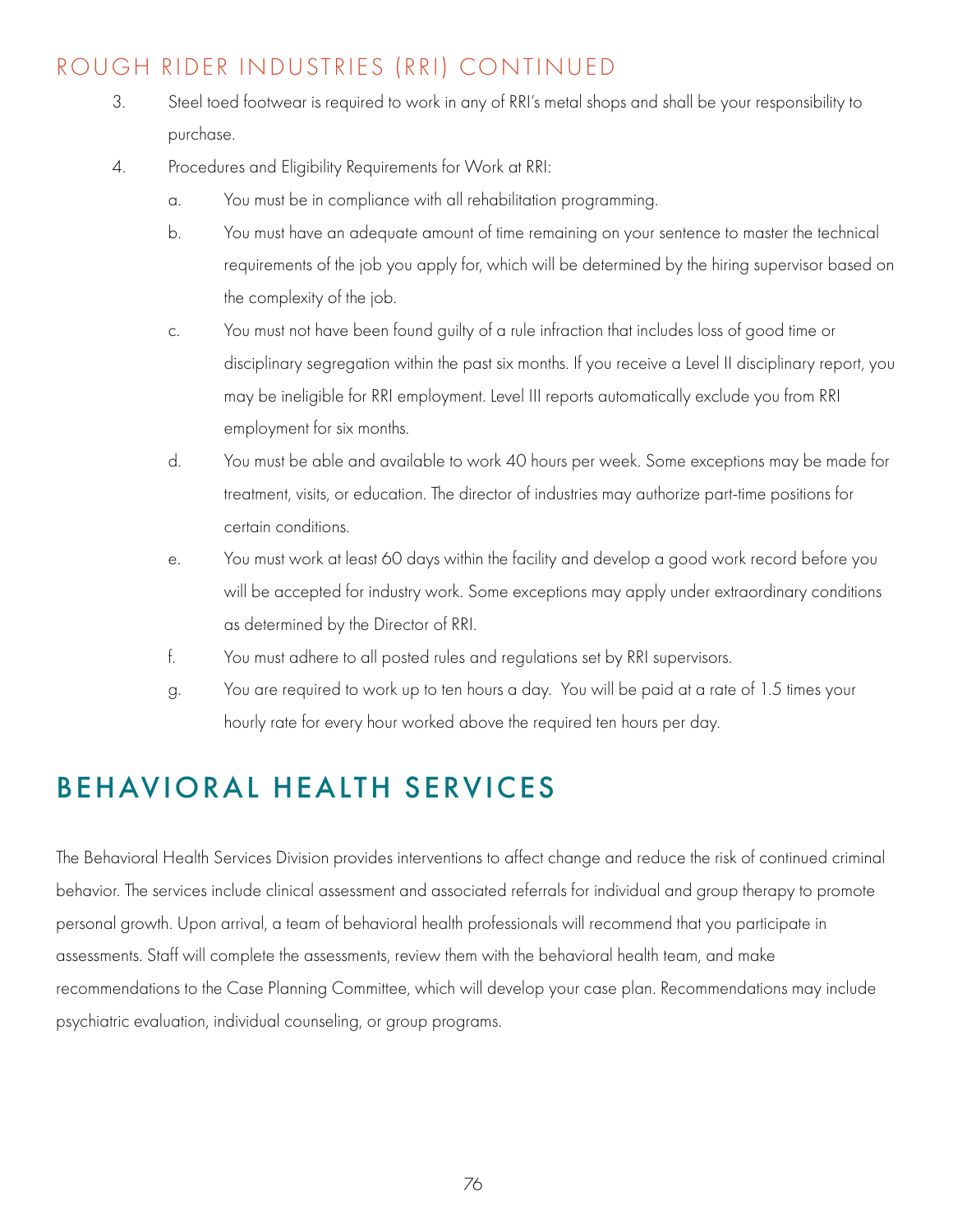### PRIMARY COUNSELORS

Each unit is assigned primary counselors responsible for working with individuals residing within the unit. If you have treatment-related questions or concerns, or are having difficulties with depression, anxiety, or other mental health concerns, please contact your unit primary counselor. This individual will answer your questions and either see you for individual counseling or make appropriate referrals to psychiatry and psychological services as needed.

### PSYCHOLOGY SERVICES

DOCR offers psychological evaluations, individual therapy with a psychologist, and psychologist-led behavior management planning on an as-needed basis. To inquire about psychology services, send a request to your primary counselor.

### PSYCHIATRY SERVICES

Psychiatric evaluation and medication treatment are available for individuals with mental health concerns. To request psychiatric services, send a request slip to the medical division or your primary counselor.

### PEER SUPPORT

You have an opportunity to work with a Peer Support Specialist. A Peer Support Specialist is another resident who is specifically trained to use their own experiences with incarceration and recovery from substance use or other mental health concerns to assist others in their unique recovery process. Contact the Behavioral Health Division to apply to participate in peer support or to serve as a Peer Support Specialist.

# CRISIS INTERVENTION TEAM (CIT)

DOCR uses a resident-led Crisis Intervention Team ("CIT Team") to provide support to residents residing in observation units. CIT Team members are responsible for providing a listening ear and empathy for those going through difficult times. If you are interested in becoming a CIT Team member, please contact your facility's programs and treatment services division. Your information will be reviewed, and a staff member will follow up with you regarding your eligibility and CIT Team service schedule. Five days per month of meritorious "good time" may be awarded to CIT Team members in good standing. If you are not earning "good time" due to behavioral issues or failing to participate in recommended programs, you will not be eligible to earn "good time" for CIT Team participation. You may be removed from the CIT Team for reasons including: failing to report for your CIT Team shift, receiving a Level II or III incident report, violating the confidentiality of residents in observation, or agitating or provoking a resident in observation.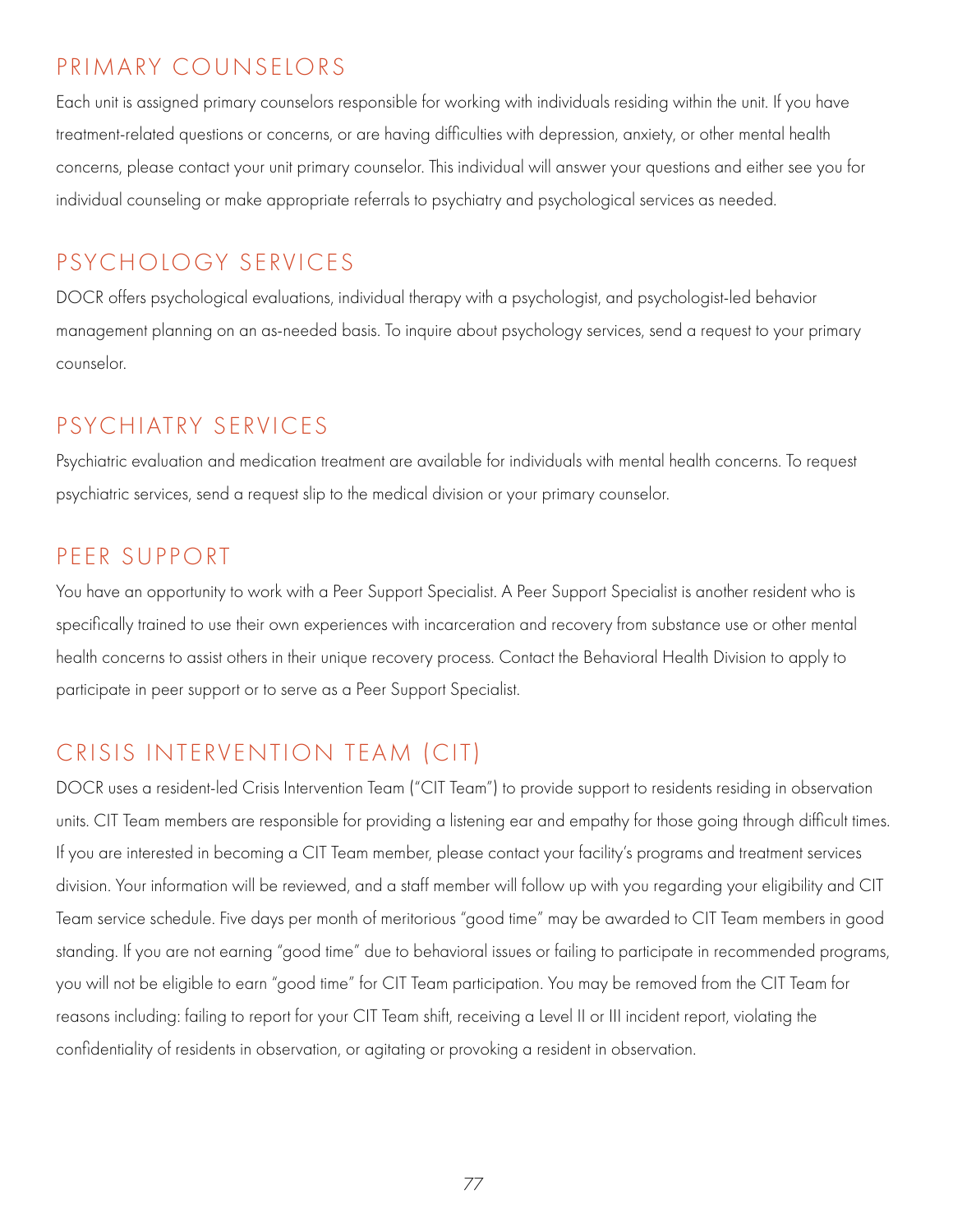### GROUP BEHAVIOR HEALTH PROGRAMS

DOCR offers several behavioral health group programs.

#### *Forward Thinking:*

Forward thinking is a 10-session group program designed to assist those who may have difficulty being successful in a prison environment. The group focuses on learning emotional management skills and applying them to risky, conflict situations that may arise in prison.

#### *Thinking for a Change (T4C):*

The T4C program targets risk factors that typically lead people to reoffend and possibly come back to prison. Participants learn cognitive, social, and problem-solving skills focused on managing future risky situations. This program runs approximately 14 weeks and is offered at NDSP, JRCC/JRMU, MRCC, Centre, Inc., and the Bismarck Transition Center. T4C participation may also include a referral for an advanced practice group following completion of the primary program.

#### *Cognitive-Behavioral Interventions for Substance Abuse (CBI-SA):*

This program addresses problematic and criminal substance use behavior through the use of cognitive and behavioral skills. CBI-SA also incorporates problem solving techniques for use in situations that present a high risk for relapse and/or future criminal behavior. The group runs for approximately 10 to 12 weeks and is offered at NDSP, JRCC/JRMU, MRCC, and on a limited basis at Centre, Inc. and the Bismarck Transition Center. Individuals referred for CBI-SA are also likely to be referred for substance use treatment aftercare services in the community once they are released from prison.

#### *Conflict Resolution Program (CRP):*

This program focuses on learning strategies to reduce aggressive and violent behaviors among offenders who have demonstrated such behavior in the past. The program runs approximately 16 weeks and is offered at NDSP, JRCC, and on a limited basis at MRCC. Individuals referred for CRP may be referred to an advanced practice group for follow-up upon completion of the program.

#### *New Pathways to Healthy Relationships:*

This group intervention focuses on eliminating controlling, aggressive, and violent behaviors in romantic relationships for offenders who have had difficulties with such behaviors in the past. The program runs approximately 16 weeks and is offered at NDSP and JRCC/JRMU, and on a limited basis at MRCC.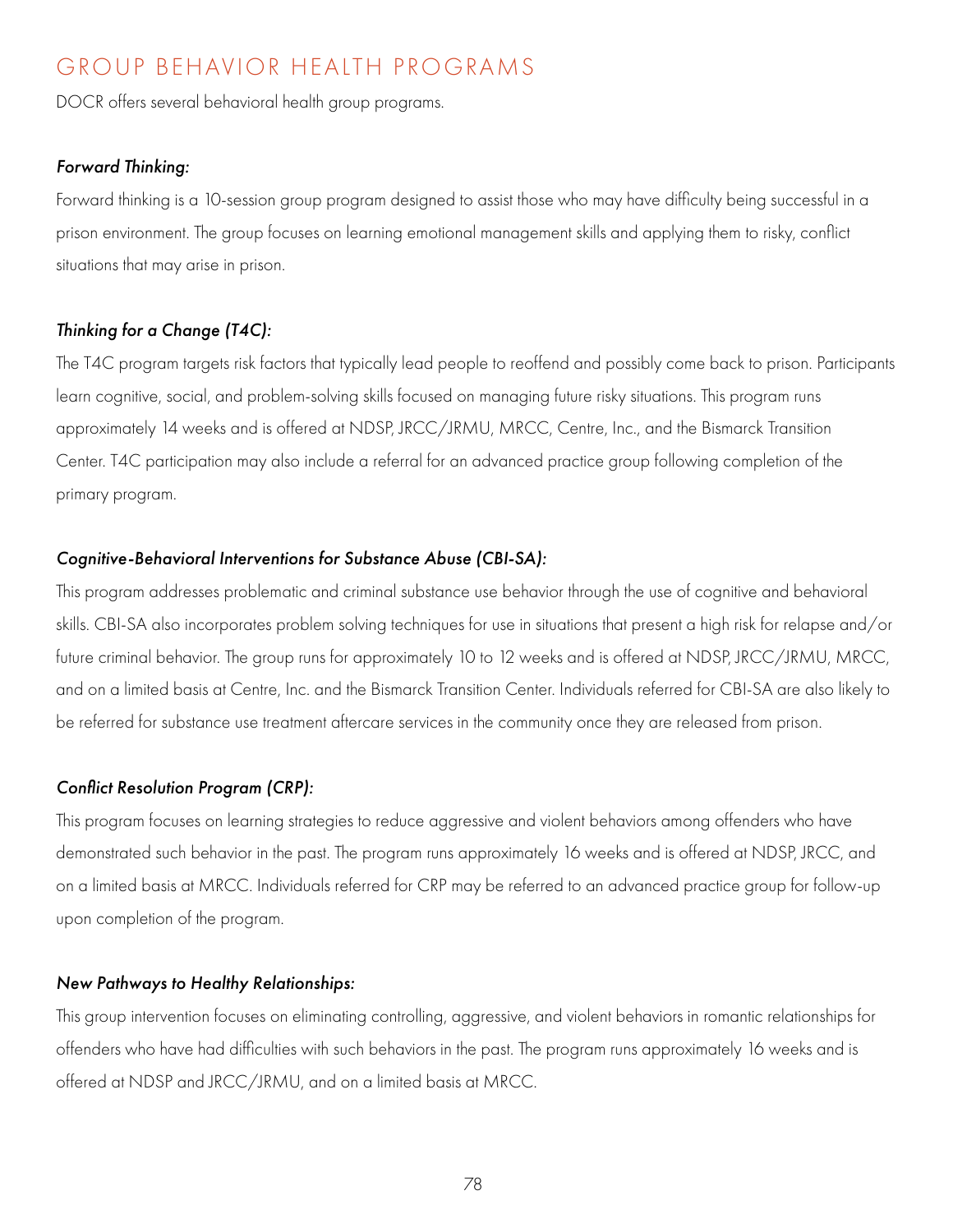#### *Sex Offender Treatment Program (SOTP):*

DOCR offers a group intervention for individuals who have perpetrated sexual offenses. The program runs approximately seven months and is offered at NDSP and JRCC. Individuals referred to SOTP may also be referred to the Sex Offender Maintenance Program (SOMP) for aftercare services. Individuals with sexual offenses are also likely to be referred for community treatment follow-up.

#### *Free Your Mind:*

Free Your Mind is available to people who are placed within the Behavioral Intervention Unit. It is a group program that is offered on an ongoing basis. Length of program participation is determined based on individual needs and circumstances. Participants complete a success plan that focuses on identifying risk situations that could lead to future placement in BIU and applying skills to manage those situations in a pro-social way.

#### *Advanced Practices:*

Advanced Practices groups provide an opportunity to build on learning from primary treatment programs and continue to practice applying new skills in high risk situations. You may be referred to Advanced Practices if you have time remaining on your sentence after completing your primary group treatment programs.

# **CHAPLAINCY**

### CHAPLAINCY SERVICES

You are entitled to freedom of religious affiliation and worship, and the chaplaincy program provides you with access to opportunities for religious practice. Chaplains also provide crisis counseling, grief counseling, and the fourth and fifth steps of the twelve steps Alcoholics Anonymous program. Chaplains provide spiritual teachings and lectures on a variety of topics. Religious studies, spiritual books, papers, and magazines are available from the chaplain's office by request. When conditions allow, religious text studies and fellowship services are available on a weekly basis. Religious group activities will be listed on the weekly religious activity schedule. This schedule will be posted on designated bulletin boards. You have the responsibility to recognize and respect the religious rights of others.

### OUTSIDE CLERGY VISITS

Visits with clergy may take place during regular visiting hours in the visiting room. Clergy members must complete a visitor's application and be approved by visiting officer. These visits are not deducted from your allowed 20 hours of visiting for the month.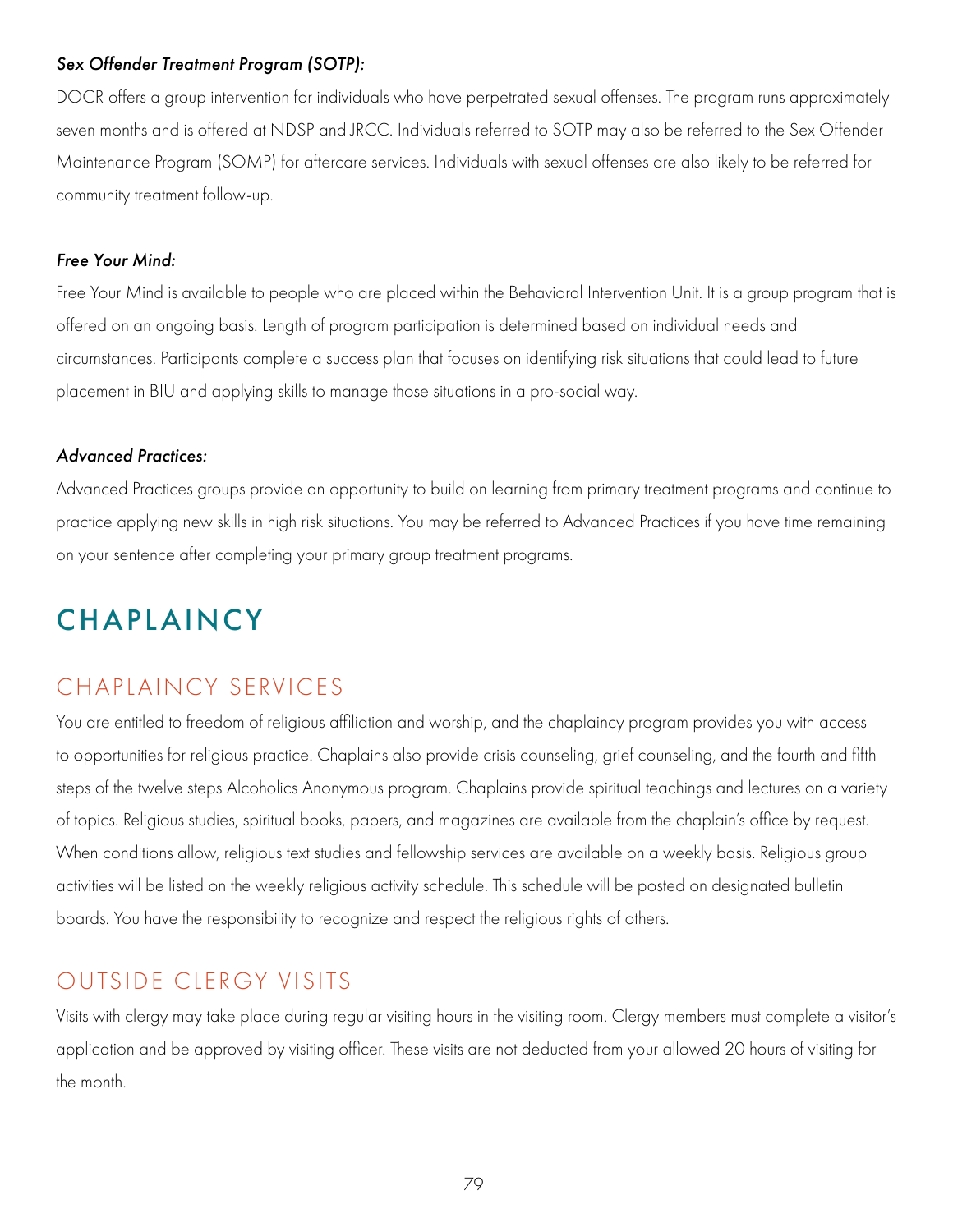# GREETING CARD PROGRAM

The chaplain may maintain an inventory of greeting cards (holiday, seasonal and personal) that can be ordered by submitting a request slip, up to eight greeting cards at a time.

# ACTIVITIES

# RECREATION

- 1. A current schedule for recreational hours will be posted on the bulletin board and in the gym. The regulations for the recreation areas are posted and it is your obligation to read and comply with them.
- 2. In order to access the weight room at NDSP and JRCC, you must purchase an access card.
- 3. When you are on restriction to quarters status, your participation in recreation will be restricted.

### MUSIC PROGRAM

- 1. A music program may be provided at the facility you are housed.
- 2. Not everyone will be allowed to participate in the music program. To be eligible for the waiting list for the music program, you must not have a disciplinary infraction report that includes loss of any good time or disciplinary segregation in the past 120 days. To be placed on the waiting list for the music program, please send a request slip to the recreation director. You will be given an application that you must fill out and return to the recreation director and you may be added to the waiting list on a first come, first served basis. You are expected to complete lessons and practice during scheduled practice times.
- 3. The requirements of the music program include:
	- a. You must practice a minimum of six hours per month.
	- b. No food or drink is allowed.
	- c. You cannot miss three or more scheduled lessons without a valid reason.
	- d. You cannot be found guilty of a Level II or III infraction.
	- e. You must follow the scheduled practice and lesson guidelines.
- 4. At NDSP, you must purchase a weight/music room card.

# CABLE TELEVISION

1. If you would like cable television in your cell, you must purchase it through the commissary terminal. Cable must be purchased prior to the last full week of the month and may only be purchased one month in advance. Cable purchases received after the first of the month will count for the month following the month that the cable order was received. If you do not place your order in time or if you do not have funds available, you will have to wait until the next month to receive services.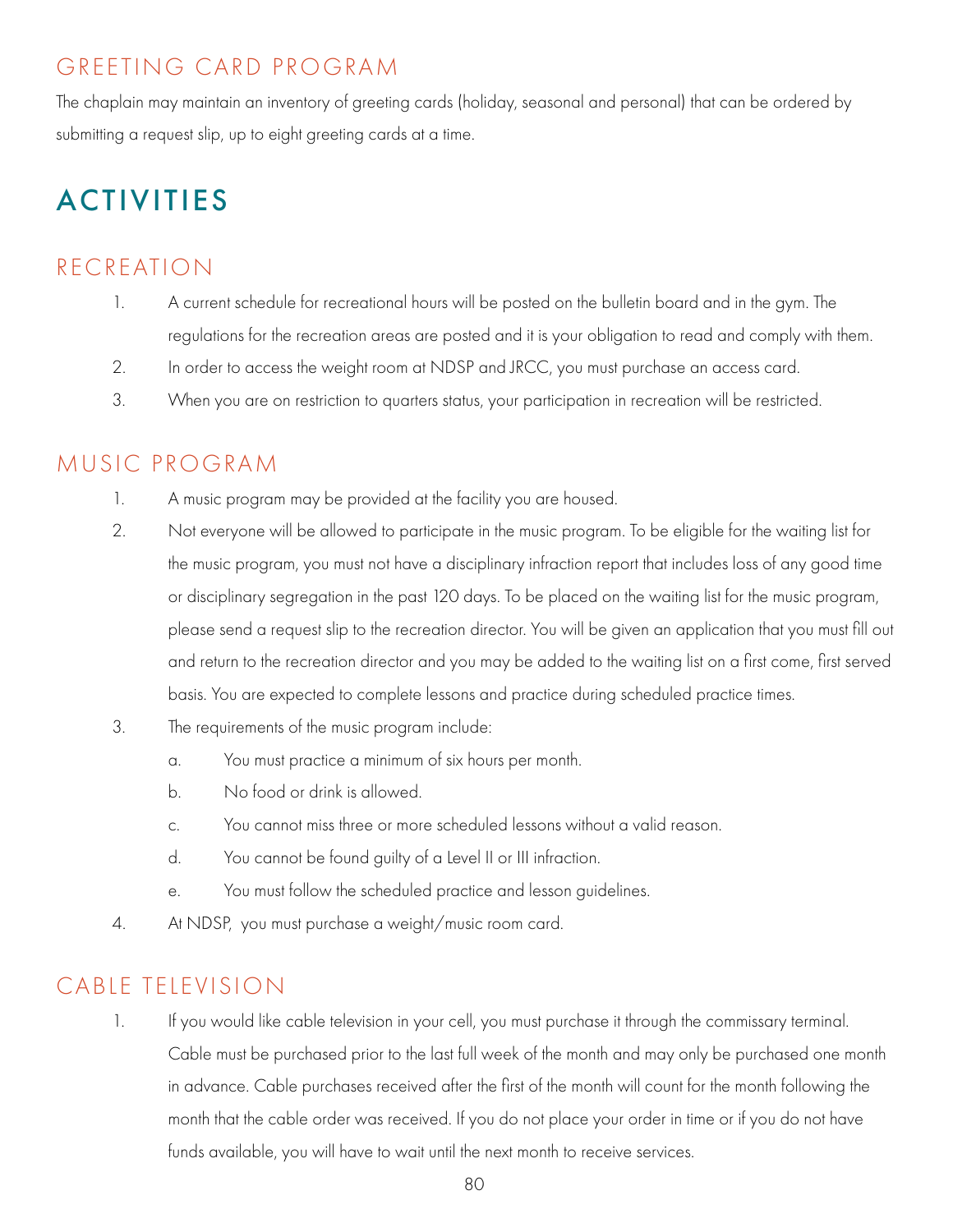## CABLE TELEVISION CONTINUED

- 2. Cable runs from the first of the month to the end of the month. No refunds or partial refunds are made. If you are temporarily housed in disciplinary segregation, on temporary leave, discharged, or transferred during the month, no refund will be provided. If you move from one cell to another cell and are currently enrolled in cable TV, the unit will be turned on in your new cell. If you are moved within the three facilities of the DOCR and are currently enrolled in cable TV, the unit will be turned on in your new cell. Contact your housing unit supervisor to get cable TV connected in a new cell.
- 3. Theft, including sharing of cable services, will be subject to disciplinary action.

# ESCORTED LEAVES FROM THE FACILITY

# FUNERAL AND DEATH BED VISITS

In rare circumstances, the facility may allow you to either attend the funeral of an immediate family member or visit an immediate family member (mother, father, sister, brother, spouse, legal children, or grandparents) on the family member's death bed. You are not allowed more than one visit.

- 1. You will not be able to attend funerals in any other state, place from which extradition would be required, or place from which extradition is not available.
- 2. Approval must be granted by the Warden of the facility.
- 3. You may contact your case manager for assistance.

# TRANSFERS TO OTHER FACILITIES

- 1. Voluntary Transfer: A voluntary transfer from this facility to another of equal security status in another state will be considered only when it is determined to be in the best interests of both you and the State of North Dakota.
	- a. You may request a transfer to a different facility outside of North Dakota by sending a request slip to the Deputy Warden at NDSP. Before being considered for a transfer, you must meet the following conditions:
		- (1) Must have a minimum of two years remaining on your sentence.
		- (2) Must prove the transfer would be beneficial to both you and the State of North Dakota.
		- (3) Must be approved by the DOCR and the agency head in the receiving state.
		- (4) You may be required to pay for the costs of transportation, including mileage and super vision expenses.
	- b. If a transfer is granted, you will not be returned to North Dakota for any reason including requests to appear before the Pardon or Parole Boards.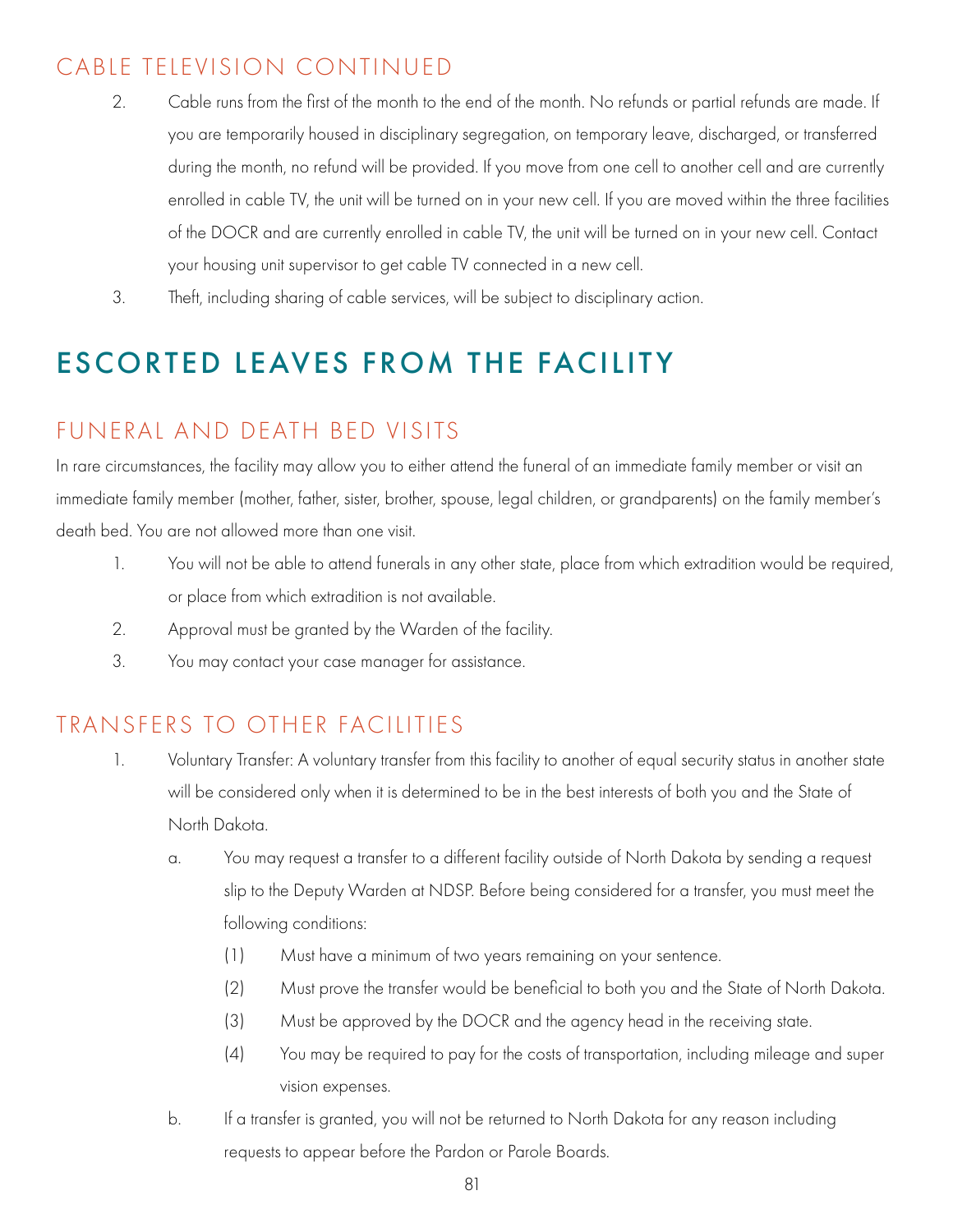### .TRANSFERS TO OTHER FACILITIES CONTINUED

 If you are returned to this facility because of misconduct or other unacceptable behavior, you will be placed under the same administrative constraints as were applicable to you at the other facility.

2. Involuntary transfer: The DOCR has the authority to transfer you from one correctional facility to another correctional facility without your consent.

### WORK AND EDUCATION RELEASE PROGRAMS

- 1. The length of time allowed for work release is limited to your last 180 days. The length of time allowed for education release is limited to nine months and must be a local college.
- 2. Work or education release applications can be obtained once you are housed at MRCC. Work or education release applications should be filed with the work release coordinator. The Work and Education Release Committee may review the application, make a recommendation, and forward the application to the Warden of Transitional Facilities. The Warden of Transitional Facilities, with the DOCR Director approval, may approve work and education release for individuals who have ten years or less remaining on a sentence. Approval by the Warden of Transitional Facilities, the Director of the DOCR, and the parole board is required to grant work and education release for those individuals who have more than ten years remaining on a sentence. The Warden of Transitional Facilities, Director, or the parole board may revoke approval at any time.
- 3. High risk individuals, including those subject to 85% sentences under N.D.C.C. Section 12.1-32-09.1, armed offender minimum mandatory sentences, that must register as a sex offender or offender against a child, that have a STATIC score, or with extensive medical or psychiatric issues may be reviewed by the MRCC Work and Education Release Committee before review by the Warden of Transitional Facilities.
- 4. Individuals not determined to be high risk, as stipulated above, will be reviewed by the Deputy Warden and Unit Manager. A recommendation will be made to the Warden of Transitional Facilities who has final approval.

### ELIGIBILITY STANDARDS FOR WORK OR EDUCATION RELEASE

- 1. You must be housed at and have a minimum of 30 days onsite living at MRCC.
- 2. You may not apply for work release until you have eight months or less left to serve on your sentence. You may not apply for education release until you have 12 months remaining on your sentence (either expiration of sentence, good time or parole release date).
- 3. On any sentence, you must have served three calendar months prior to applying and have at least 90 days remaining on your sentence at the time of applying.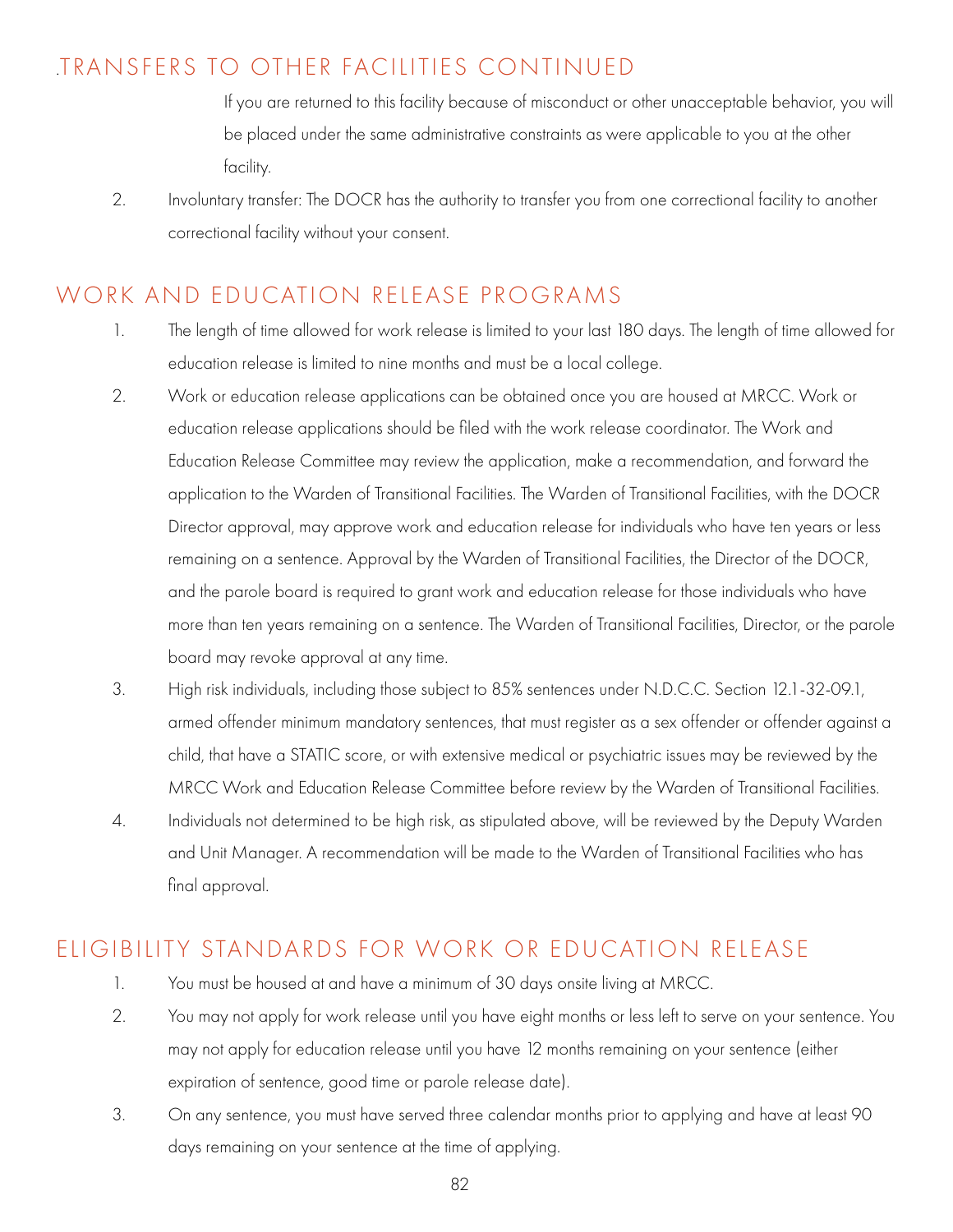# ELIGIBILITY STANDARDS FOR WORK OR EDUCATION RELEASE CONTINUED

- 4. If you have turned down a parole or refused the opportunity for a parole, you will not be granted work release.
- 5. Your disciplinary record will be reviewed to determine whether your behavior and misconduct rises to a level that work release should not be considered. A guideline is that you should be Level III or Level II disciplinary report free for six months prior to application. An exception may be made for those individuals who have compelling reasons.
- 6. You must be in compliance with all recommended programming. You may be required to complete the career readiness class.
- 7. You must have a favorable institutional work record.
- 8. If you have serious problems with family or others, you may be rejected for a community-based program until the problems have been resolved. You may be rejected if you have a victim within the local area, depending on the seriousness of the crime as well as whether there are any active protection orders or not contact provisions on file.
- 9. Your behavior in any prior community-based program will be considered.
- 10. You must not have a misdemeanor warrant or detainer filed against you unless:
	- a. A reasonable determination can be made that the detainer would be withdrawn upon payment of restitution, fines, or court costs.
	- b. A letter from the detaining authority states they do not wish the detainer to interfere with your participation in rehabilitative programs.
- 11. If your sentence is 10 years or more, your participation must also be approved by the Parole Board.

Fees will be deducted from your paycheck for room, board, transportation, child support, fines, court orders, and restitution if you are on work release.

Prior to going on work or education release, you shall sign a Work and Education Release Agreement that explains what is expected of you while you are on work or education release.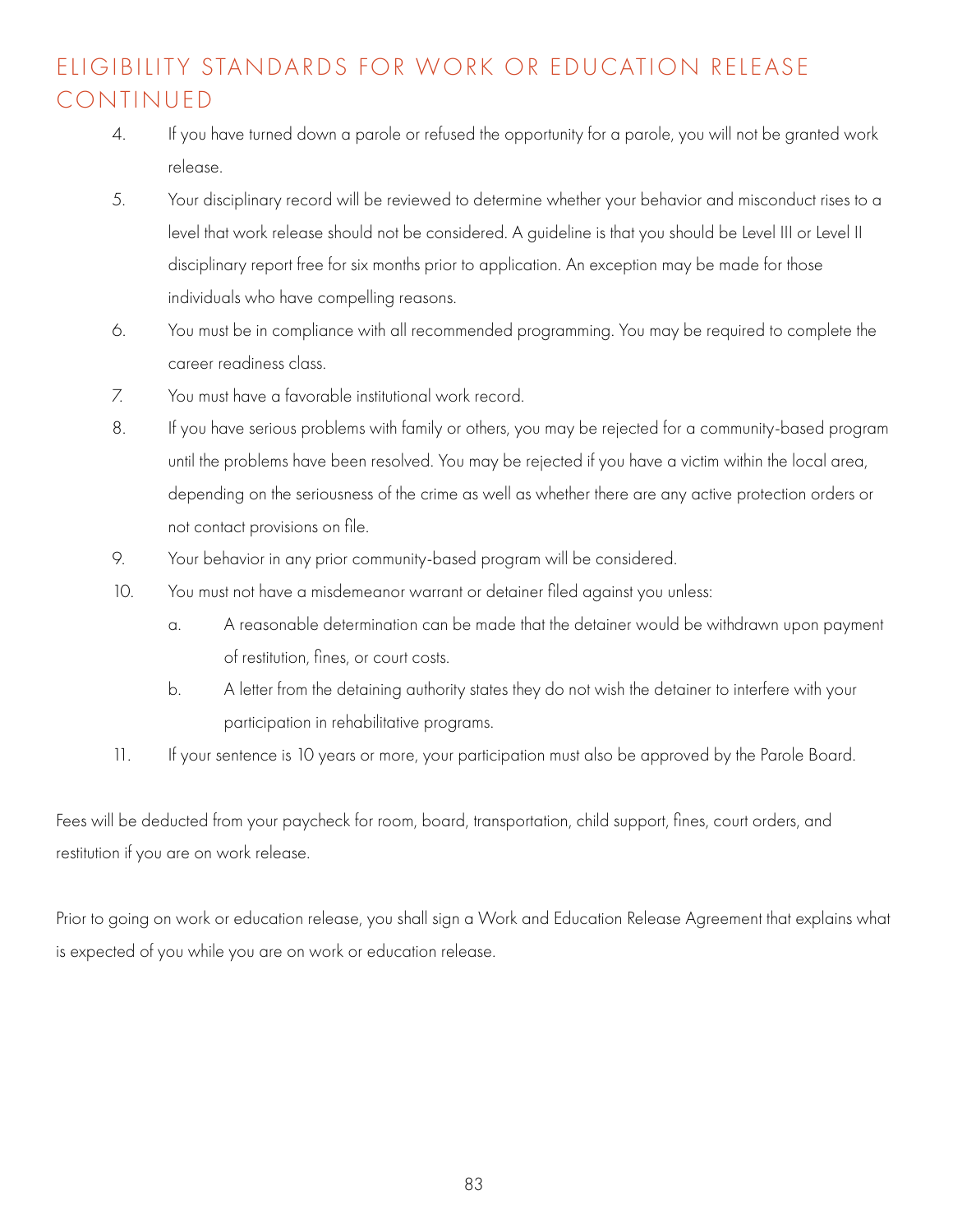# GOVERNMENT IDENTIFICATION

### SOCIAL SECURITY CARD

It is necessary for you to have a social security card when you are discharged from prison or are recommended to go to a transitional facility for work release or to attend school. The social security card is a major source of identification used for work release, transitional housing, and to develop release plans upon your discharge for obtaining employment. If you have a social security card at home, it is in your best interest to have the social security card sent in to be placed in your file. If you do not have a social security card, staff will assist you to apply for a replacement. Applications for a replacement social security card can only be submitted to the Social Security Administration Office if you meet at least one of the following requirements:

- 1. You will be released from prison within 120 days.
- 2. You will be participating in a work release, school, or pre-release social services program.
- 3. You will be transferred to a halfway house or similar facility for work release within 120 days.

When you meet at least one of these above conditions, your case manager can assist you to complete an application for a replacement card. You must be a United States citizen and already have a social security number, have never used a different social security number, and you must complete, with accurate information, an application form for a replacement card. After the application form is completed, your case manager will send the appropriate forms to the designated staff member at the facility in which you are housed and forward to the Social Security Administration Office for processing. Your social security card will be placed in your ID card file and will be sent to the appropriate facility for your release. You will be notified when the card arrives.

### BIRTH CERTIFICATES

A certified copy of your birth certificate is required for you to obtain a North Dakota government photo identification card.

Staff will help you fill out an application form to purchase a certified copy of birth. The fee for the certified copy of birth will initially be paid from a state account which you will reimburse as you receive money in your personal account. Your certified copy of your birth certificate will be placed in your ID card file, and you will receive notice from administrative services staff when it arrives. If you are at NDSP and have your certified copy of your birth certificate in your ID card file, you can be scheduled to have a North Dakota government photo identification card made by the Department of Transportation staff.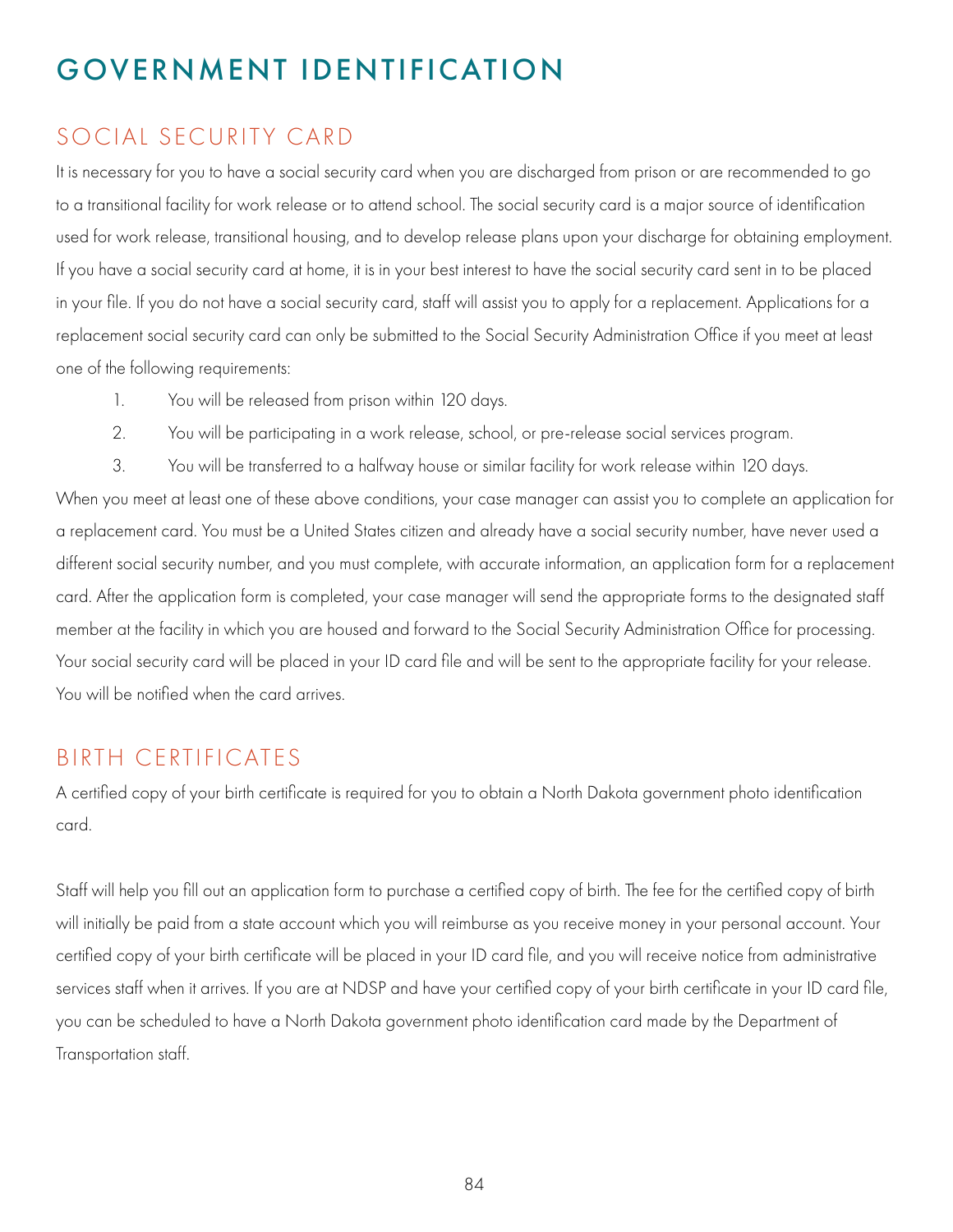### NORTH DAKOTA GOVERNMENT PHOTO IDENTIFICATION CARD

- 1. Required forms of identification to be legally employed in North Dakota include a government photo identification card and a social security card. Valid government photo identification cards are needed in order to open savings and checking accounts, apply for employment, rent housing, and travel.
- 2. If you have your certified copy of your birth certificate in your ID card file and you are housed at the NDSP, contact your case manager to have your name put on the list to have a card made. Department of Transportation staff will come to NDSP once a month to assist offenders with the application process and to take your photograph for the ID card. The fee for this card is \$8.00. This fee will initially be paid from a state account which you will reimburse from your personal account. After the DOCR receives the card, it will be placed in your ID card file and you will receive notice.

### DRIVER'S LICENSE RENEWAL

- 1. If you do not have a driver's license when you enter the facility, you will not receive a license during your incarceration. It is your responsibility to secure your driver's license after your release from a DOCR facility. Driver's licenses may only be renewed for North Dakota license holders and Class D driver's licenses. The DOCR does not transport for driver's license renewals or photo ID's. If your license has been suspended or revoked, it is up to you to contact the Driver's License Division and ask for details to have the suspension or revocation lifted.
- 2. North Dakota residents have one year from the expiration date of the license to renew it without re-taking the written and road tests. If your driver's license is set to expire while you are here, send a request slip, one month in advance, to your case manager with your full name, date of birth, and driver's license number or social security number. Once the DOT approves your request, a Driver's License Renewal Application will need to be completed and a \$15.00 money transfer voucher will need to be requested. An eye exam will be arranged for you, and the \$3.00 medical co-pay will be your responsibility. The results of the eye exam will be sent along with the other required information to the Driver's License Division. The Driver's License Division must have a copy of your photo on record or you will not be able to renew your license until after you are discharged from the facility and are able to go to the licensing division in person. You will be notified when the renewed driver's license has arrived at the facility and it will be placed in your legal file to be held until you are released.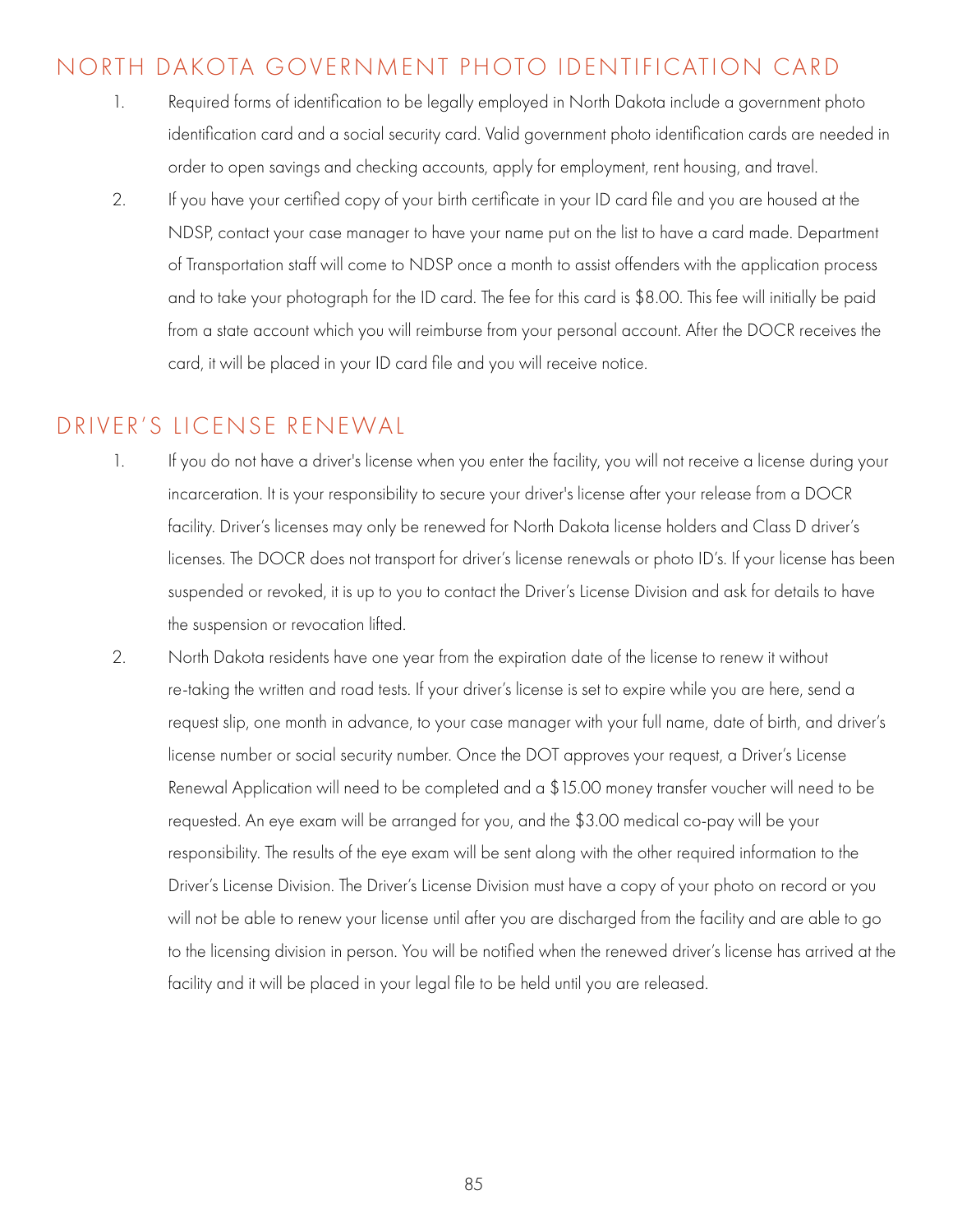# PAROLE BOARD

### PAROLE BOARD OVERVIEW AND PAROLE REVIEW ELIGIBILITY

The Governor appoints North Dakota Parole Board's members. The Parole Board is an independent entity and has the sole authority in North Dakota for all parole-related decisions. Parole is completely discretionary under North Dakota law; therefore, there is no right to parole release. All Parole Board decisions are final and are not subject to appeal. The Parole Board typically meets once per month.

After you arrive at a DOCR facility, the Parole Board and DOCR staff will perform an initial review of your case and determine if and when you are eligible for parole consideration. If you are ineligible to have your sentence considered, you will be sent a notification stating the ineligibility and citing the applicable North Dakota law. If you qualify for parole review, you will be notified of a future parole review date within 90 days of arrival:

- 1. If you have three years or less to serve from the date you arrived at the DOCR, the clerk will set the parole review and you will be notified of your parole review at the initial classification hearing.
- 2. If you have more than three years to serve from the date you arrived at the DOCR, the parole board will conduct an Initial Review within 60-90 days of arrival and set a future parole review date.
- 3. If additional judgments sentencing you to additional time at the DOCR come forth, a parole review date may be reconsidered based upon the additional length of time to be served. If a parole review date is changed, you will receive written notification of that change either from the board or the case manager.
- 4. All Initial Reviews are done by file only. You will not have a personal appearance.
- 5. The Parole Board may consider the recommendations of the DOCR Case Planning Committee. The Parole Board is not bound by any of the DOCR's recommendations.

If you are returning to the custody of the DOCR as a result of parole revocation, you may not receive further parole consideration.

If you are serving sentences subject to N.D.C.C. Sections 12.1-32-02.1 (armed offenders) or N.D.C.C. 12.1-32-09.1 (85% rule for violent offenders), you will not have your sentence considered by the Parole Board until after you have served the mandatory part of the sentence specified in these statutes.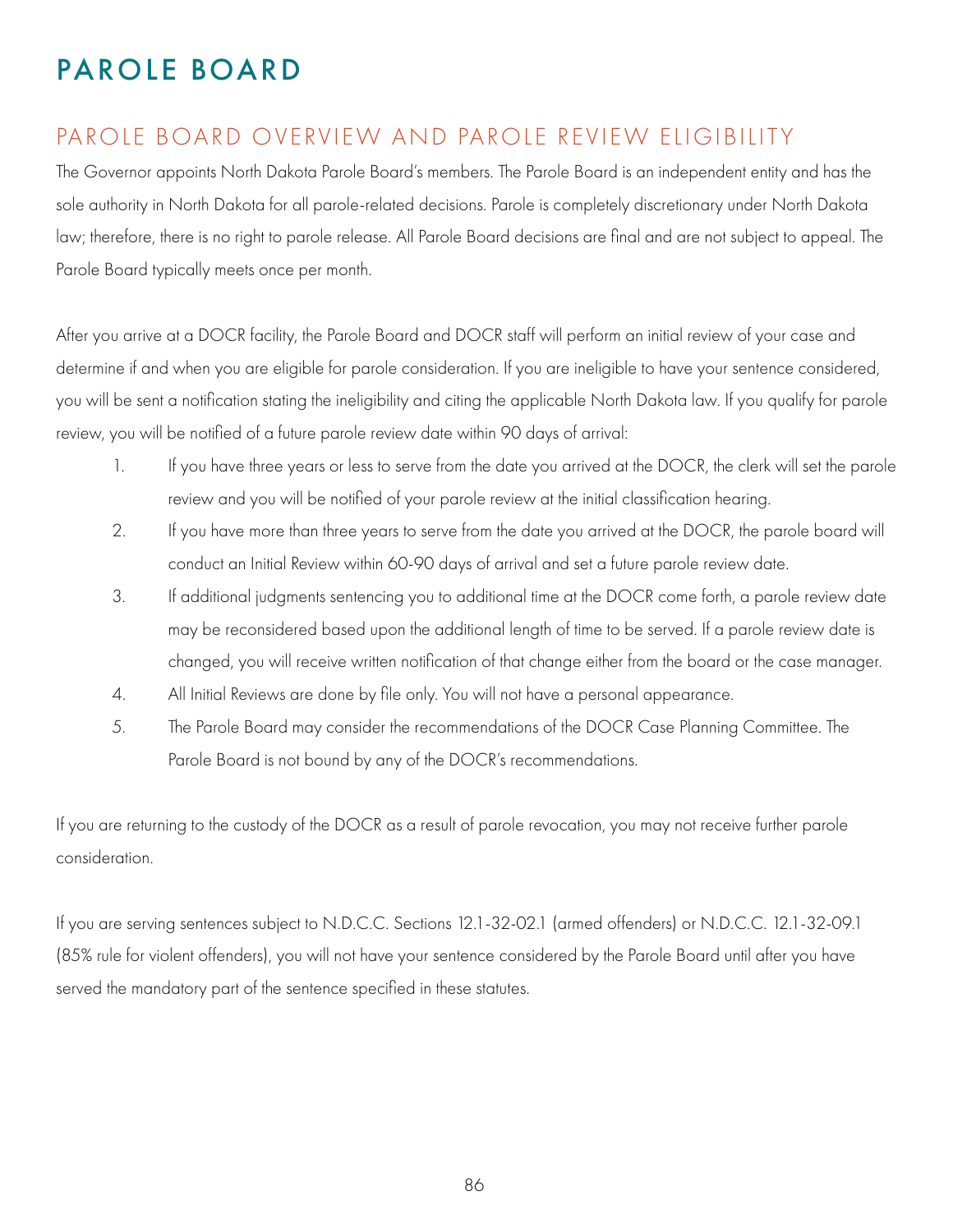If you are serving a minimum mandatory sentence relating to a Driving Under the Influence conviction N.D.C.C. Subsection 39-01-01(5)(i) or subject under the Uniform Controlled Substances Act (illegal drug offenses) N.D.C.C. Subsections 19-03.1-23(7)(e) and 19-03.4-03(5) on or after the effective date of the applicable bills, the DOCR will place you, at its discretion, into the DUI Recidivism Reduction Track (DRRT), Possession of Controlled Substance Recidivism Reduction Track (PRRT), or Possession of Drug Paraphernalia Recidivism Reduction Track (PARA), based on your eligibility. If you qualify, you may be eligible for parole consideration or released according to the provisions after your successful completion of a DOCR-approved chemical treatment program. Individuals do not qualify if they returned to prison on a second or subsequent probation revocation for a DRRT or PRRT qualifying offense. If the court did not order probation, the DOCR will not seek to amend the sentence on the individual's behalf. In relation to PARA, the DOCR will instead recommend the individual be released through the parole process.

At some point prior to parole review or prior to a parole release date (usually about 120 days), your case manager will notify you and assist you in developing your parole plan. If you plan on residing with someone as part of your residence plan, you must obtain that person's permission before listing them on your parole plan. Your parole plan will be investigated and verified by a parole officer before your release to parole, if parole is granted. Please refer to the Residence Planning Guideline that was provided to you during orientation or ask your case manager for a copy of the guideline.

Failure to follow the rules of the facilities, failure to participate in programming recommendations, failure to work, and termination from transition facilities will adversely impact your chances for favorable parole consideration or the retention of previously granted parole dates.

#### PAROLE BOARD REVIEW

The Parole Board may conduct reviews of sentences in any manner it determines. Reviews are frequently done by file only (no interview). At times, reviews are also done via personal interview, video conference interview, or telephone interview.

If you are scheduled for a personal review, you will wait in the assigned area until the Parole Board is prepared to address you. When you appear before the Parole Board, you will state your case and respond to the Parole Board's questions. Your case manager will be present in the room with you when possible. Upon completion of the interview, you will be asked to return to a waiting area or placed on hold. After deliberation, you may be returned to the Parole Board to hear their decision. If you are granted parole, the Parole Board will establish your parole date.

The Parole Board will usually finalize the docket on the Wednesday preceding the Parole Board meeting. Those individuals not appearing on the personal interview portion of the docket will have action taken on their case by the board by file review.  $87$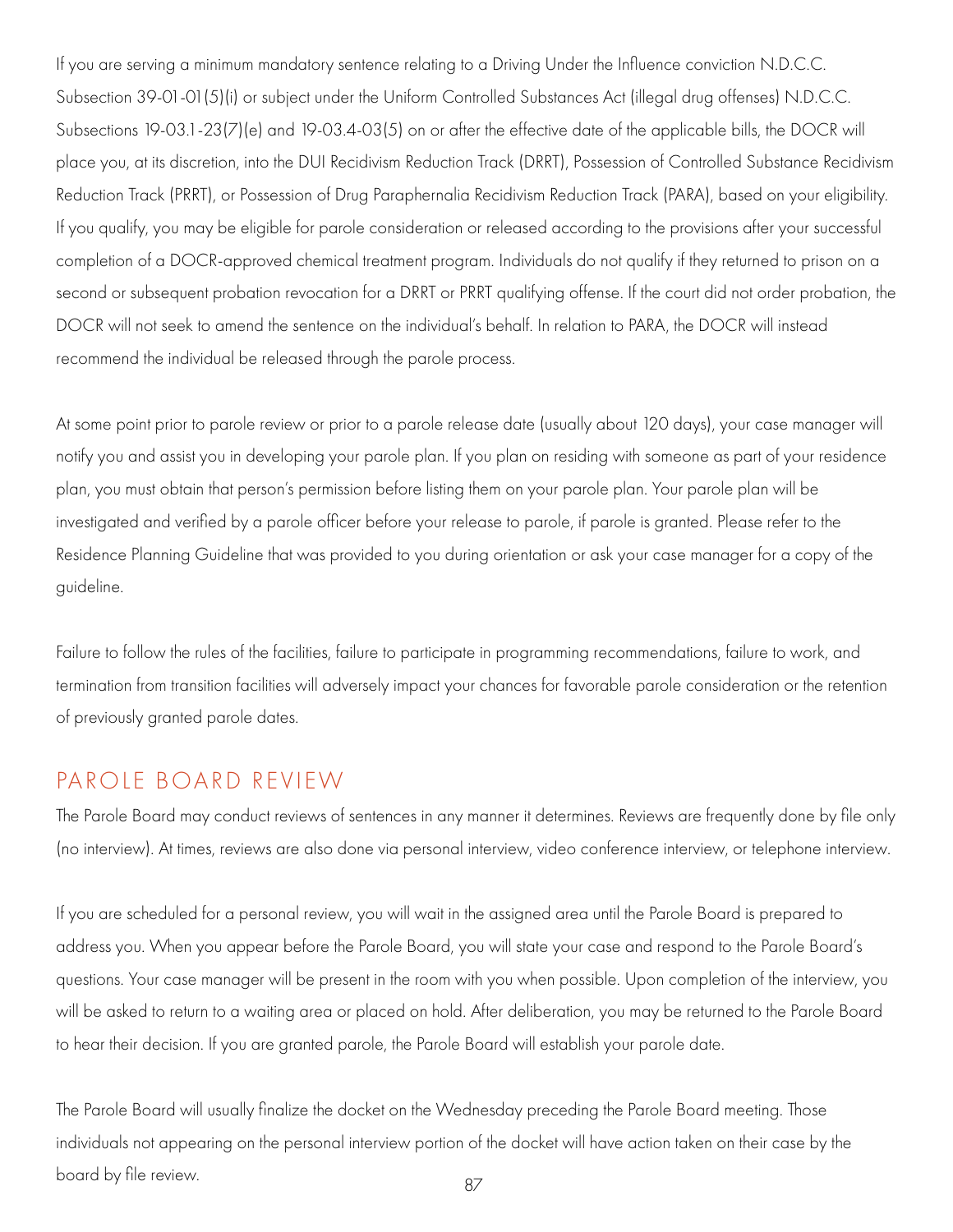## PAROLE BOARD REVIEW CONTINUED

The Parole Board's written decision will normally be distributed to each individual whose sentence was considered within seven to ten working days after the Parole Board has adjourned. Individuals who receive a parole date will receive a copy of the Order Granting Parole, the Parole Agreement, and a memo. If you have been granted a parole, you must sign the memo acknowledging receipt of the order and conditions; agree to the Parole Board's terms and conditions; and return the memo to the person designated on the memo. Your failure to sign and return the memo in a timely manner may result in the suspension or rescission of your parole release.

If a parole date is granted, it becomes your actual release date. Any good time earned or lost between the time the parole board grants a parole date and the actual release to parole will affect the parole expiration date. A final parole expiration date will be set by Parole Board staff just prior to discharge. You may be eligible to earn good time at the rate of five days per month while on parole. You must continue to participate in any treatment recommendations by the DOCR staff, the sentencing court, other professional staff, or the Parole Board.

If you are denied parole, you will receive an Order Denying Parole. The order will reflect whether you will serve the remainder of your sentence without further parole consideration, received deferral to another parole review date (month and year), or received a condition you must satisfy in order to receive another parole review.

### CORRESPONDENCE TO THE PAROLE BOARD

All correspondence to the Parole Board should be sent to the Clerk of the Parole Board. It will be filed and made available for review by the Parole Board. Correspondence should be sent at least three weeks prior to the Parole Board meeting to allow ample time for filing and review by the Parole Board. Correspondence may be sent in the following manner.

- 1. Internal mail (resident requests, letters)
- 2. Mail to: ND Parole Board

 P.O. Box 1898 Bismarck, ND 58502-1898

### VIOLATION ACTIONS

The grant of parole is conditioned upon your good conduct. If you violate any laws or rules of the DOCR, the Parole Board reserves the right to reconsider or rescind the grant of parole. According to N.D.C.C. Section 12-59-12, the Parole Board may reconsider its decision to grant parole at any time prior to parole release. Parole revocation can result in you serving all the time you would have served had you never been paroled, plus the loss of good time. The Parole Board conducts all parole violations actions by file review. Violators will not have a personal appearance before the Parole Board. <sup>88</sup>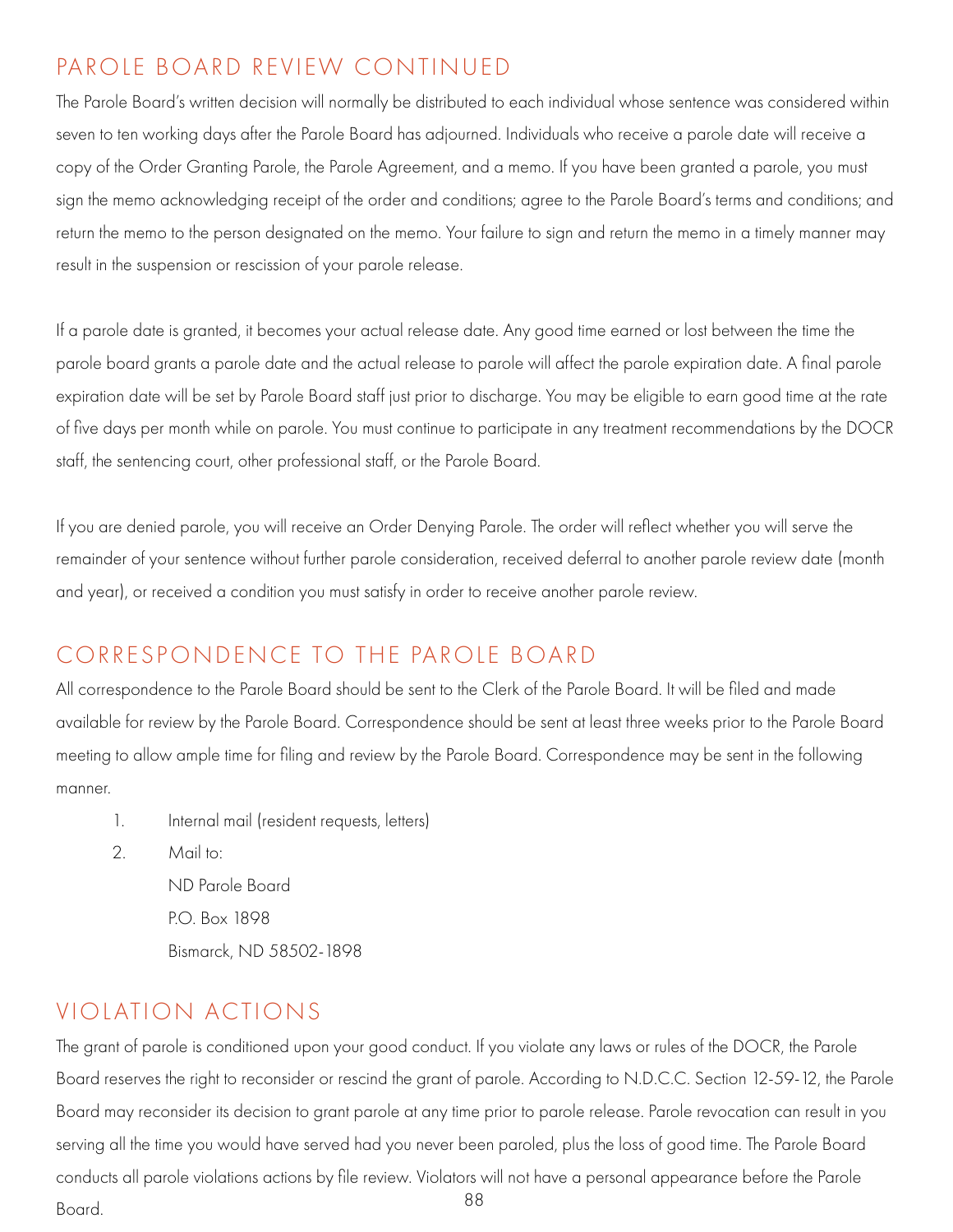# PARDON ADVISORY BOARD

### PARDON ADVISORY BOARD

- 1. The Pardon Advisory Board reviews eligible twice a year during the months of April and November and at such other times as may be necessary.
- 2. If you are not eligible to have your sentences reviewed by the Parole Board because you have a minimum mandatory sentence without the benefit of parole, a Truth-In-Sentencing (85%) judgment, a life sentence, or a sentence without parole, you may be eligible for review by the Pardon Advisory Board.
- 3. You must request an application form by sending a request to the Clerk of the Pardon Advisory Board. You must fill out the application completely and provide any listed supporting documents. Applications must be received at least 90 days before a scheduled meeting. Incomplete applications will not receive consideration until such time as the application is complete.
- 4. The Pardon Advisory Board may recommend a pardon with removal of guilt for possession of marijuana or marijuana paraphernalia. A separate application is available for this process.
- 5. If you are eligible for Parole Board review, you may not receive Pardon Advisory Board consideration at the discretion of the board. Prior to requesting consideration by the Pardon Advisory Board, you should have exhausted your rights in the courts, including any applicable post-conviction proceedings. It is illegal for DOCR staff to assist you in applying for Pardon Board reviews or make recommendations to the Pardon Advisory Board on your behalf.
- 6. After applications for pardons have been screened and reviewed, the Pardon Advisory Board will forward its recommendations to the Governor, who makes the final decision in each case.
- 7. Decisions on a case may include deferment to another Pardon Advisory Board, a grant of the requested relief, denial of requested relief, or any other action deemed appropriate by the Pardon Advisory Board or the Governor. If a request for a pardon is denied, the individual may not reapply for reconsideration for a period of one year from the Pardon Advisory Board meeting or a later date set by the Pardon Advisory Board.
- 8. The Pardon Advisory Board may in its discretion alter any guidelines or requirements.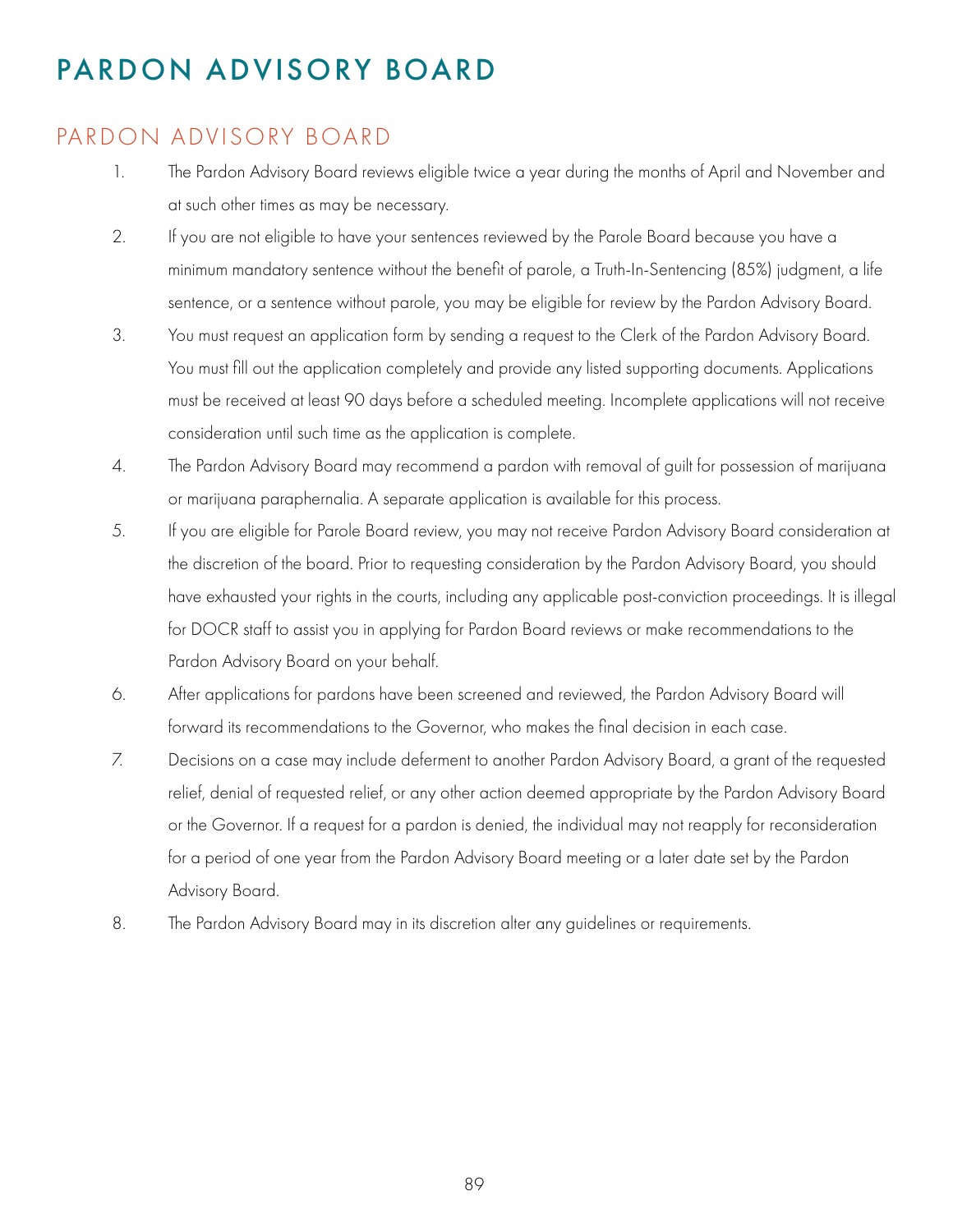# **DISCHARGE**

### OUT OF STATE SUPERVISION

Out-of-state parole or probation supervision is regulated by the Interstate Compact for Adult Offender Supervision. If you want your parole or probation supervision transferred to another state, your application must be submitted to the Transitional Planning Office approximately 150 days prior to your parole release date or the expiration of your sentence. States will not start their investigation until 120 days before your anticipated release date. You will not be released to another state until the DOCR receives written approval from the other state that it has accepted your case for supervision. If the receiving state does not accept your case, your parole release may be reconsidered at the next Parole Board meeting where it may consider an alternate plan or take other action.

There is a \$150 Interstate Compact Application fee that must be paid at the time the DOCR determines your Interstate Compact Application is a viable course of action. This fee may only be paid by certified check, money order, or transfer voucher. The fee is used to pay for the return of violators who were on supervision in another state under the compact. This fee is nonrefundable once the DOCR submits the application to the receiving state. The DOCR reserves the right to decline filing of an Interstate Compact Application because there is no right to apply for interstate supervision.

### DISCHARGE AND RELEASE ASSISTANCE

You are expected to plan for your release and save enough money during your incarceration to cover your expenses and basic needs during your transportation home. There may be instances where you may need assistance in the form of transportation, clothing, or housing. You should request this assistance from your case manager approximately 120 days prior to your release date. If you qualify, assistance will be provided to you. If you need further clarification, please send a request slip to your case manager for assistance.

You are required to turn in your facility identification card to the staff member completing your discharge process. Your signature will be required on several documents to ensure the completion of the process. The staff member completing your final release will finalize your facility accounts whether it is in the form of a debit card, check, or cash. All forms of ID such as a birth certificate, social security card, personal ID, and driver's license from your ID card file will be given to you. The property you are allowed to discharge with will also be given to you at this time.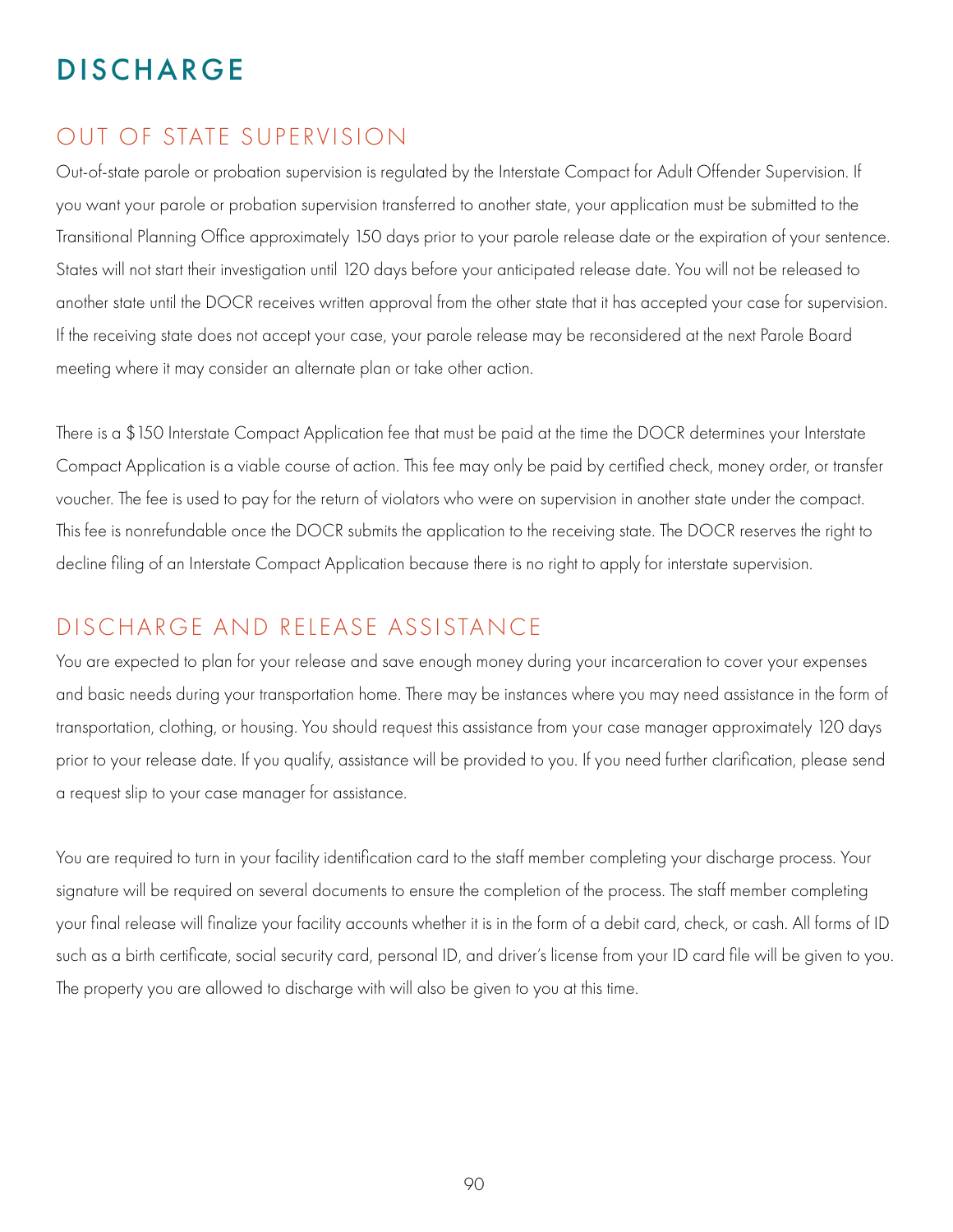### BUS FARE

- 1. You are expected to secure employment during incarceration and earn money for your release aid account. It is your responsibility to budget for the cost of a bus ticket. If you have a sentence of over one year, you may not be considered for facility purchase of a bus ticket unless special circumstances exist. A ticket request may be considered if written documentation can be produced by you verifying a medical lay-in status or other disposition stating why you are unable to earn money for a bus fare. The DOCR may consider purchasing a bus ticket if you have proof you made a diligent effort to secure money for bus fare but were unable to do so for very specific reason(s). All requests for bus fare must be made at least 30 days prior to your discharge date. All requests must be submitted to the case manager of your housing unit. The case manager will review the request for bus fare and make a recommendation to the unit manager assigned for final approval or disapproval of the request.
- 2. All discharges from the facility will be made at approximately 8:00 a.m. on your release date. Early discharges may be considered. Early discharge requests must be filed with the Chief of Security or unit manager of your housing unit at least seven days prior to your discharge date.

### PRESCRIPTION MEDICATION

Prior to discharge from a DOCR facility, you will be offered a discharge physical. You will receive a prescription for a 30 day supply of medication. The discharge physical may be waived. If you waive your discharge physical, you may not be provided any prescriptions at discharge. You may leave with the medication cards that were dispensed for a month. You may make an appointment to a local human service center to continue your prescription medication upon your discharge by sending a written request to your primary counselor.

### SOCIAL SECURITY BENEFITS

You are not eligible for any Social Security benefits while you are in prison; however, you may be eligible to receive benefits after you are released. Your case manager can help you prepare for this as part of your re-entry planning. You are eligible to start the application process 120 days before your release. This information is subject to change by the Social Security Administration.

### SOCIAL SECURITY RETIREMENT (SSR)

SSR is payable to individuals who qualify. Generally, you must have worked and paid taxes into Social Security for at least 10 years to be eligible. Benefits are usually not paid for the months you have been sentenced to a jail, prison, or correctional facility or confined to public facilities.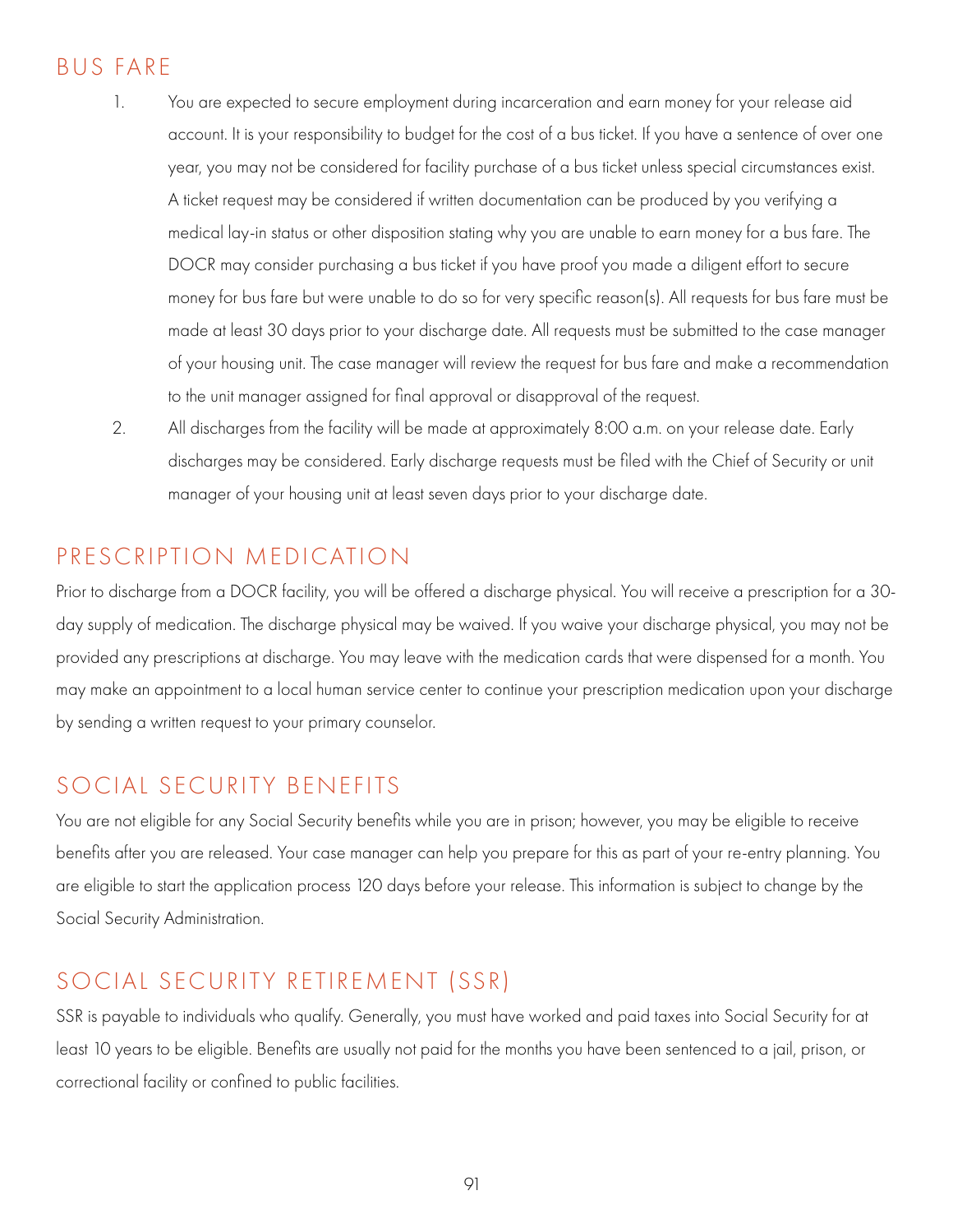# SOCIAL SECURITY DISABILITY (SSD)

To qualify for Social Security disability benefits, you must have recently worked and paid Social Security taxes and be unable to work because of a serious medical condition that is expected to last at least a year. The fact that you may be a recent parolee or are unemployed does not qualify as a disability.

# SUPPLEMENTAL SECURITY INCOME (SSI)

You may be eligible for SSI benefits if you are 65 or older, blind, or disabled and have low income and few resources. Application Process:

- 1. If you want to apply for SSR or SSD benefits and have not received them prior to incarceration, you may apply three months prior to your release date. You will need to provide proof of your age (certified copy of your birth certificate, or baptismal record if you were baptized prior to age five), proof of military service (e.g., DD214, DD217a, and NGB23), and your release papers. No benefits will be payable until you are released.
- 2. You may apply at any time for SSR or SSD if there are any family members who are eligible to receive benefits on your record. They may be entitled to benefits while you are incarcerated, even though no benefits are payable to you.
- 3. You may apply up to 120 days prior to your release date for SSI. You will need to provide proof of your age and citizenship (certified copy of your birth certificate, or baptismal record if you were baptized prior to age five), proof of your income and resources (bank statements, life insurance policies, etc.), and your release papers.
- 4. If you have received at least one benefit check in the 12 months prior to your release, Social Security may be able to reinstate your benefits upon your discharge.

Contact the case manager of your unit or your primary counselor to obtain a referral to apply for Social Security benefits.

### VOCATIONAL REHABILITATION AND VETERANS ADMINISTRATION

- 1. Vocational rehabilitation may be available to those who are eligible for services. Any person with a physical or mental disability who might be made employable through provision of certain services may be eligible for vocational rehabilitation services. Age is not a factor; however, services must be a part of a plan that leads to employment.
- 2. If you believe vocational rehabilitation can assist you, you should report to the local office in your area upon discharge to begin the process.
- 3. The Veterans Administration representative visits the facility on an as needed basis. If you feel you are entitled to benefits or have questions about them, send a request slip for veteran's services to your case manager.